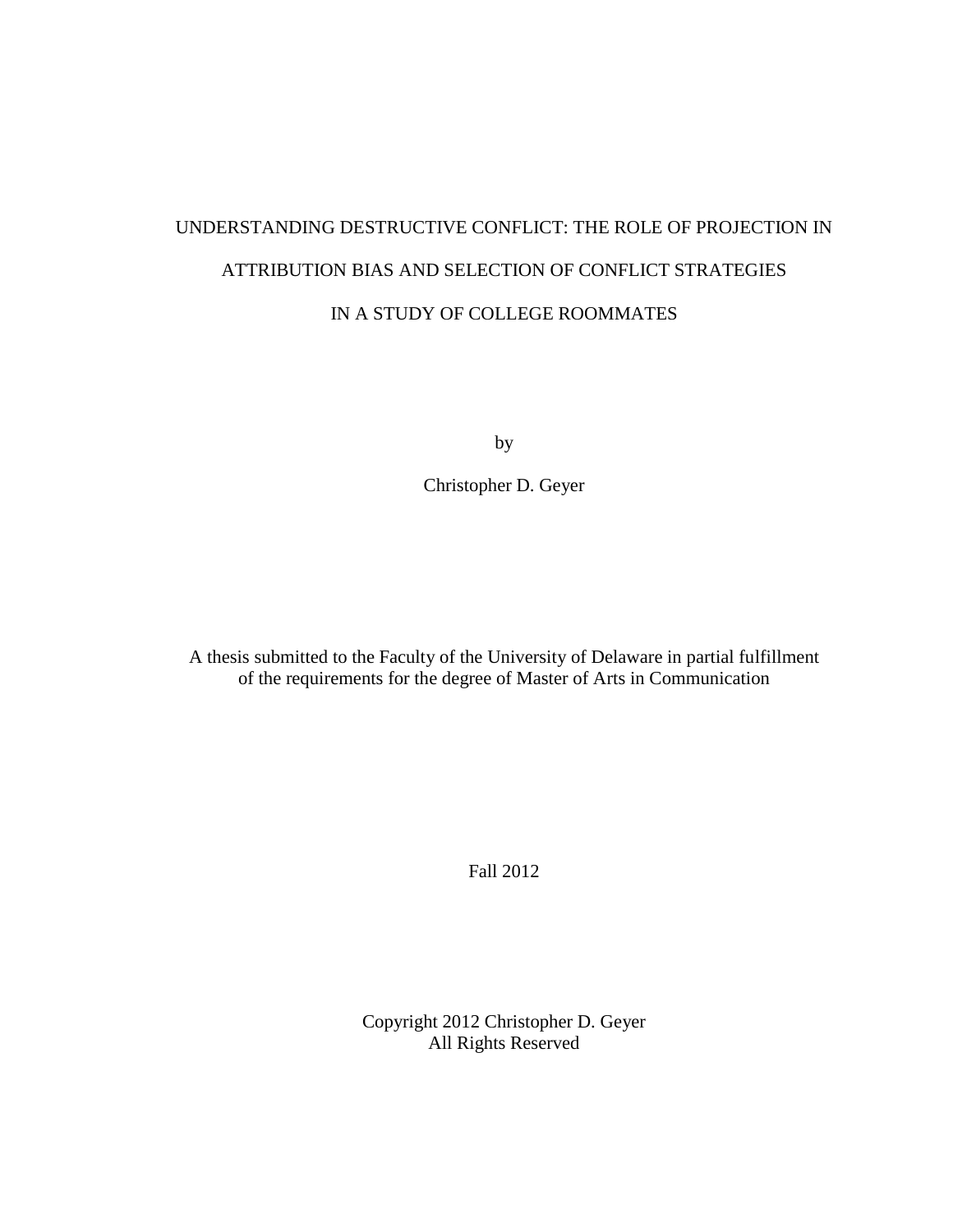# UNDERSTANDING DESTRUCTIVE CONFLICT: THE ROLE OF PROJECTION IN ATTRIBUTION BIAS AND SELECTION OF CONFLICT STRATEGIES IN A STUDY OF COLLEGE ROOMMATES

by

Christopher D. Geyer

| Approved: |                                                                   |
|-----------|-------------------------------------------------------------------|
|           | Steven T. Mortenson, Ph.D.                                        |
|           | Professor in charge of thesis on behalf of the Advisory Committee |
|           |                                                                   |
| Approved: |                                                                   |
|           | Jennifer L. Lambe, Ph.D.                                          |
|           | Acting Chair of the Department of Communication                   |
|           |                                                                   |
|           |                                                                   |
|           |                                                                   |
| Approved: |                                                                   |
|           | George H. Watson, Ph.D.                                           |
|           | Dean of the College of Arts and Sciences                          |
|           |                                                                   |
|           |                                                                   |
|           |                                                                   |
| Approved: |                                                                   |
|           | Charles G. Riordan, Ph.D.                                         |
|           | Vice Provost for Graduate and Professional Education              |
|           |                                                                   |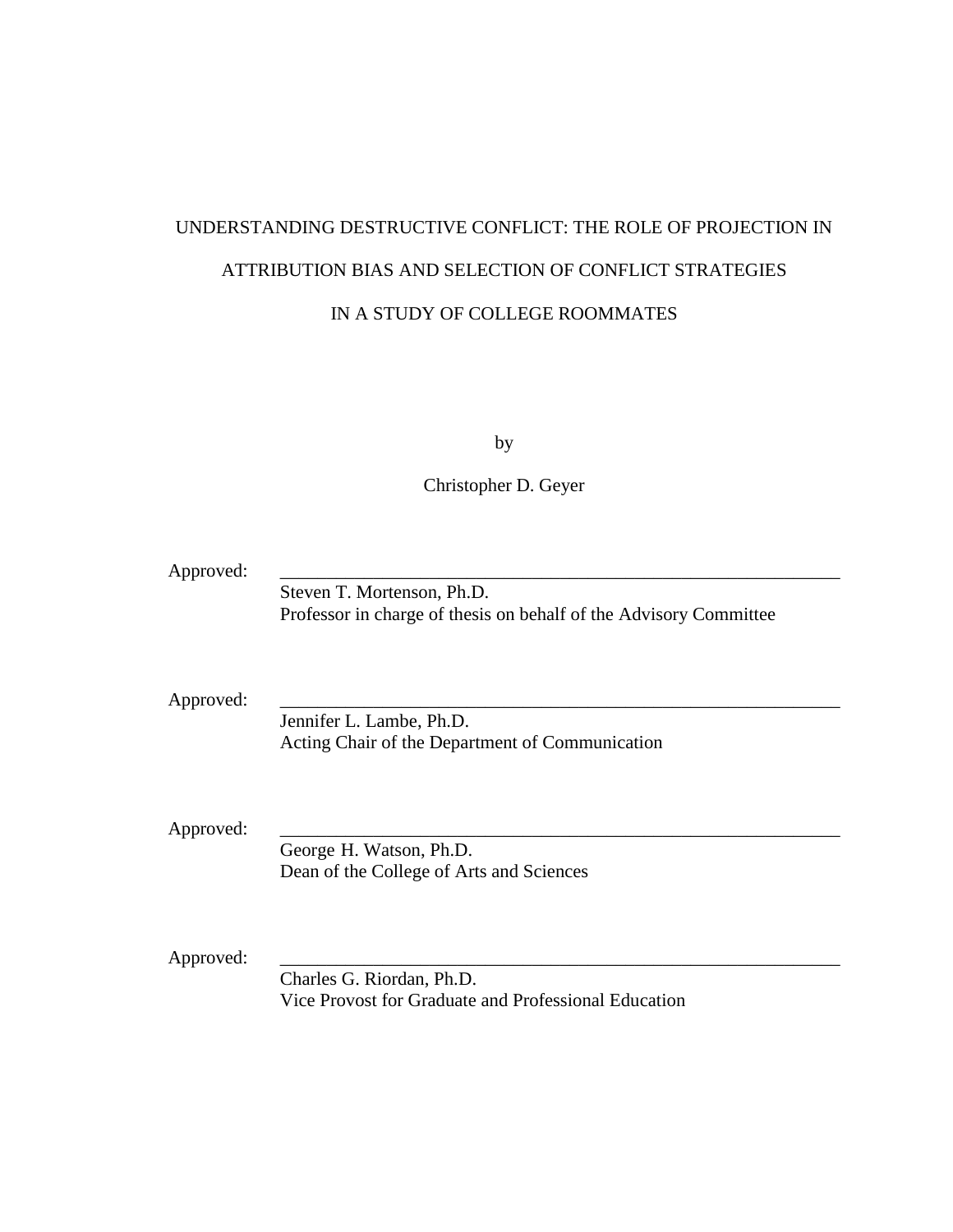#### **ACKNOWLEDGMENTS**

I wish to thank Dr. Steve Mortenson, Ph.D., for serving as my advisor. I am forever grateful for the support you have shown me throughout this project. You provided encouragement, wisdom, and the occasional push to help me complete this journey. I especially enjoyed all of our conversations in your office that spanned numerous hours and topics. As an advisor, teacher, mentor, and friend, you have given me an incredible number of gifts.

I wish to thank Dr. Scott Caplan, Ph.D., for serving on my committee. You helped me make my arguments stronger, my methods more precise, and my analysis sounder. At every step of the process, you have been there to guide me. You also taught me a lot about how to succeed as a graduate student. I deeply appreciate how generous you have been in supporting me.

I wish to thank Dr. Charlie Pavitt, Ph.D., for serving on my committee. You were instrumental in developing the framework of this study, which got me started on the right path. And you offered helpful feedback throughout the process that ensured I stayed on the right path. Thank you for your guidance, and for teaching me what huge fun is all about.

I'd also like to thank my graduate cohort: Brittany, Rhiannon, Ashton, Catherine, Michelle, and Tanya. We went through a lot together, and you helped me both enjoy the good times and persevere through the challenging times. And to my second years, who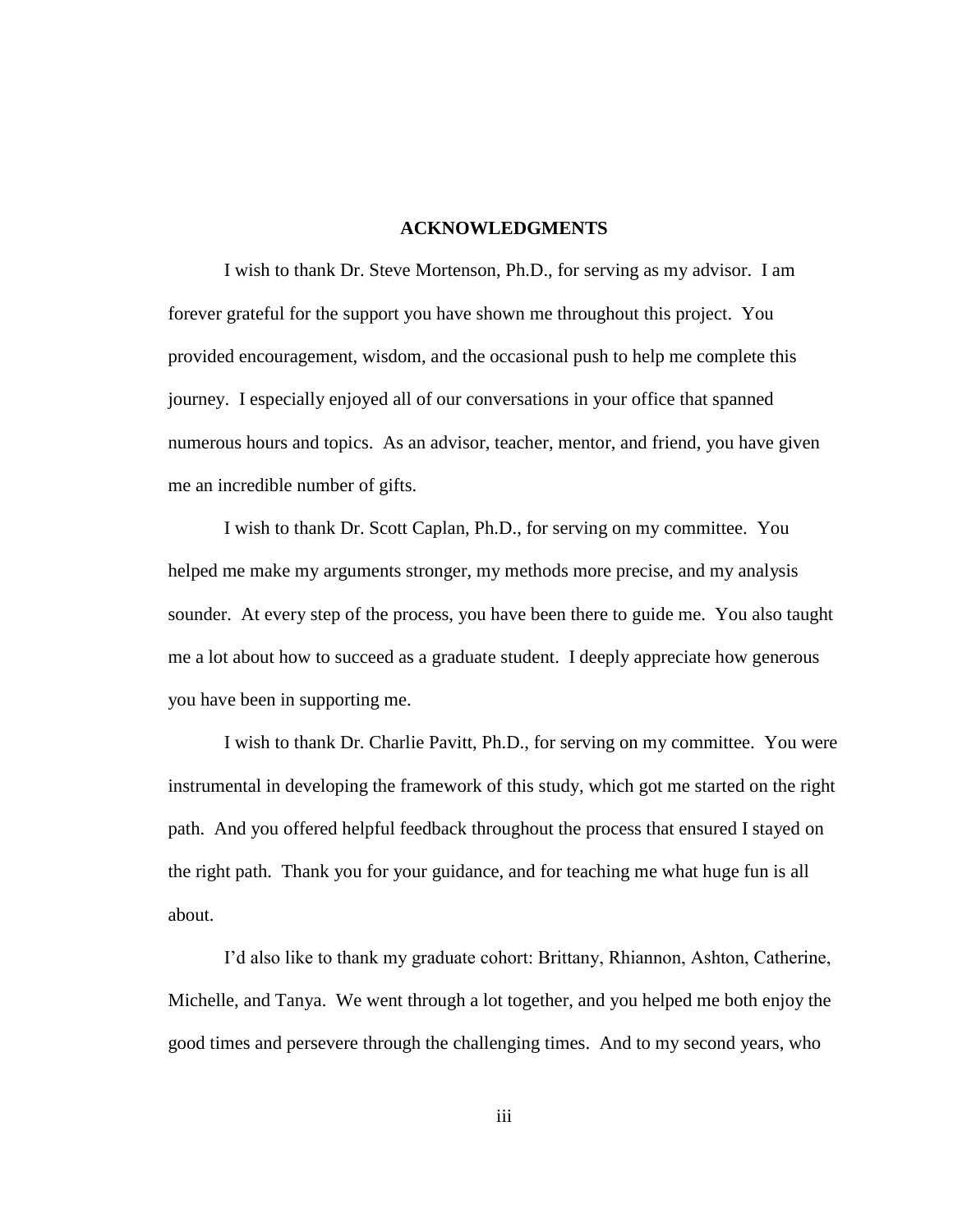helped pave the way for me and offered both humor and perspective that kept me grounded.

Finally, I'd like to thank my mom, Barbara Green, for all she has done for me that allowed me to get to where I'm at today. You have been a never-ending source of support. And to my dad, Alan Geyer, who helped foster my sense of curiosity that is at the heart of this research. You made it possible for me to succeed.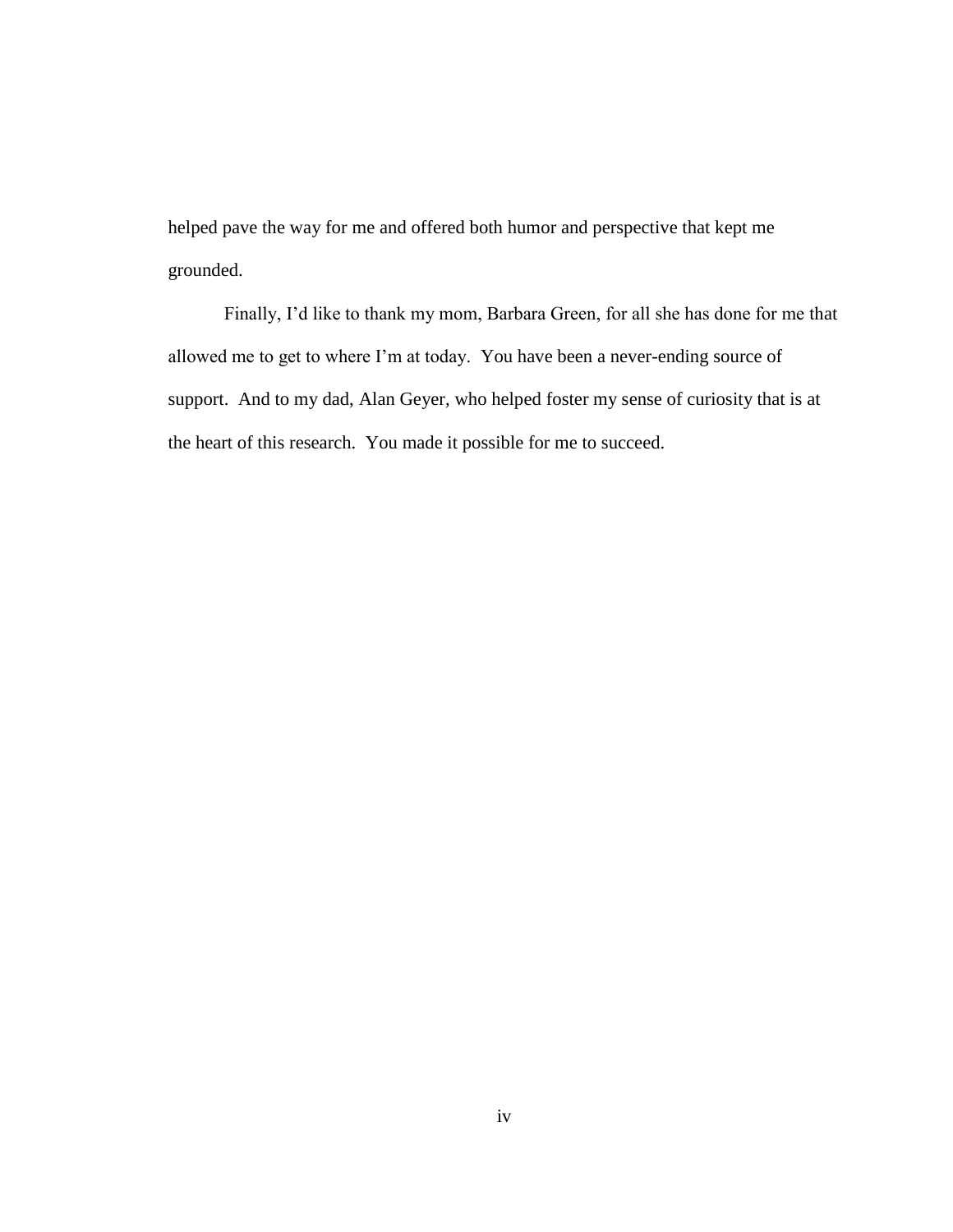# **TABLE OF CONTENTS**

| Chapter        |  |
|----------------|--|
| $\mathbf{1}$   |  |
|                |  |
|                |  |
|                |  |
|                |  |
|                |  |
|                |  |
| $\overline{2}$ |  |
|                |  |
|                |  |
|                |  |
| 3              |  |
|                |  |
| 4              |  |
|                |  |
|                |  |
|                |  |
|                |  |
| Appendix       |  |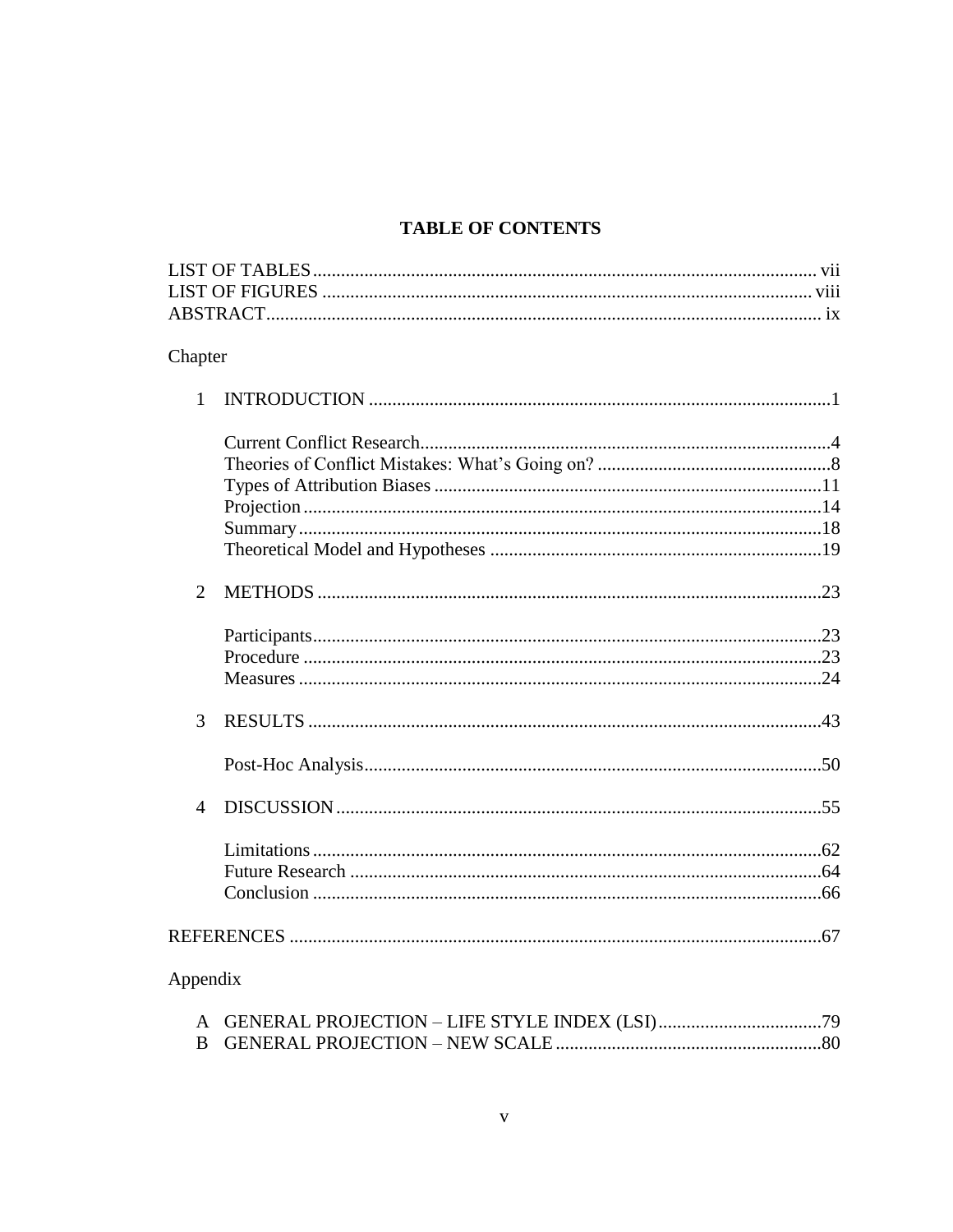| F ATTRIBUTION BIAS - RELATIONSHIP ATTRIBUTION MEASURE  |  |
|--------------------------------------------------------|--|
|                                                        |  |
|                                                        |  |
|                                                        |  |
| I EMOTIONS - THE POSITIVE AND NEGATIVE AFFECT SCHEDULE |  |
|                                                        |  |
|                                                        |  |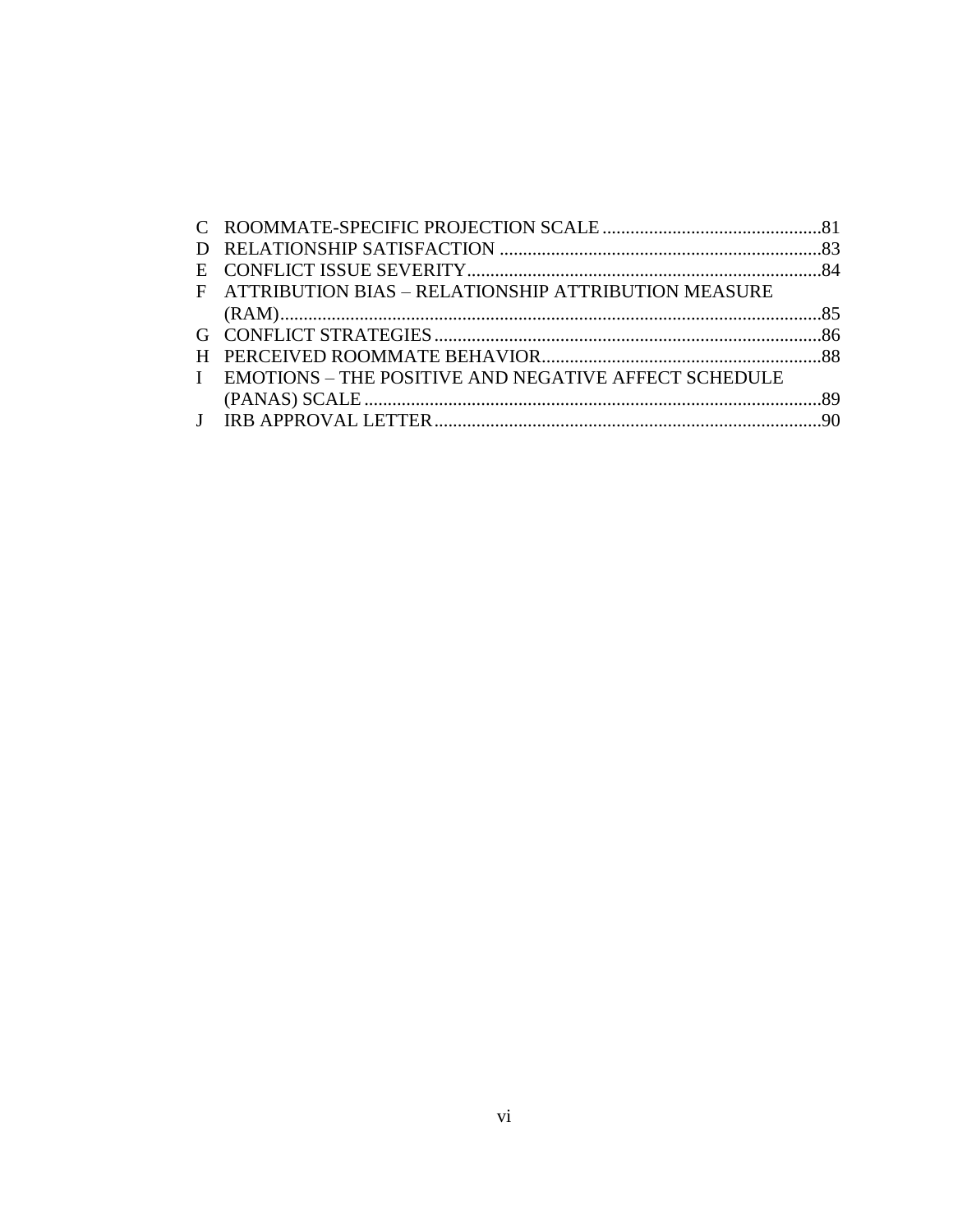# **LIST OF TABLES**

| Table 3.2. Predictors of Attribution Bias with Projection as a Moderator 46 |  |
|-----------------------------------------------------------------------------|--|
|                                                                             |  |
| Table 3.4. Predictors of Attribution Bias with Projection Included 51       |  |
|                                                                             |  |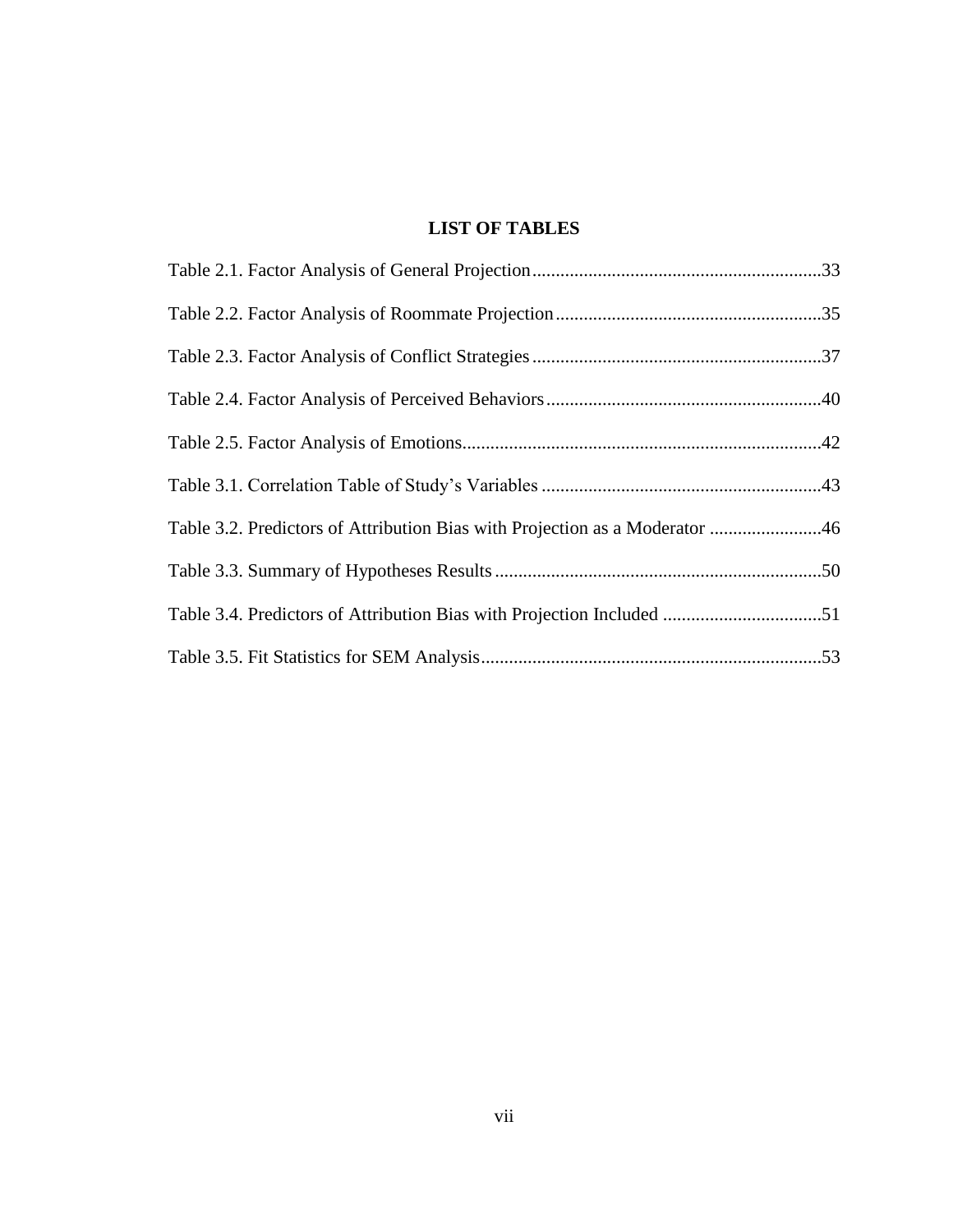# **LIST OF FIGURES**

| Figure 3.1. SEM Analysis of Full Model with Negative Approach Emotions |
|------------------------------------------------------------------------|
| And Destructive Conflict Strategies. Projection Added as a Predictor54 |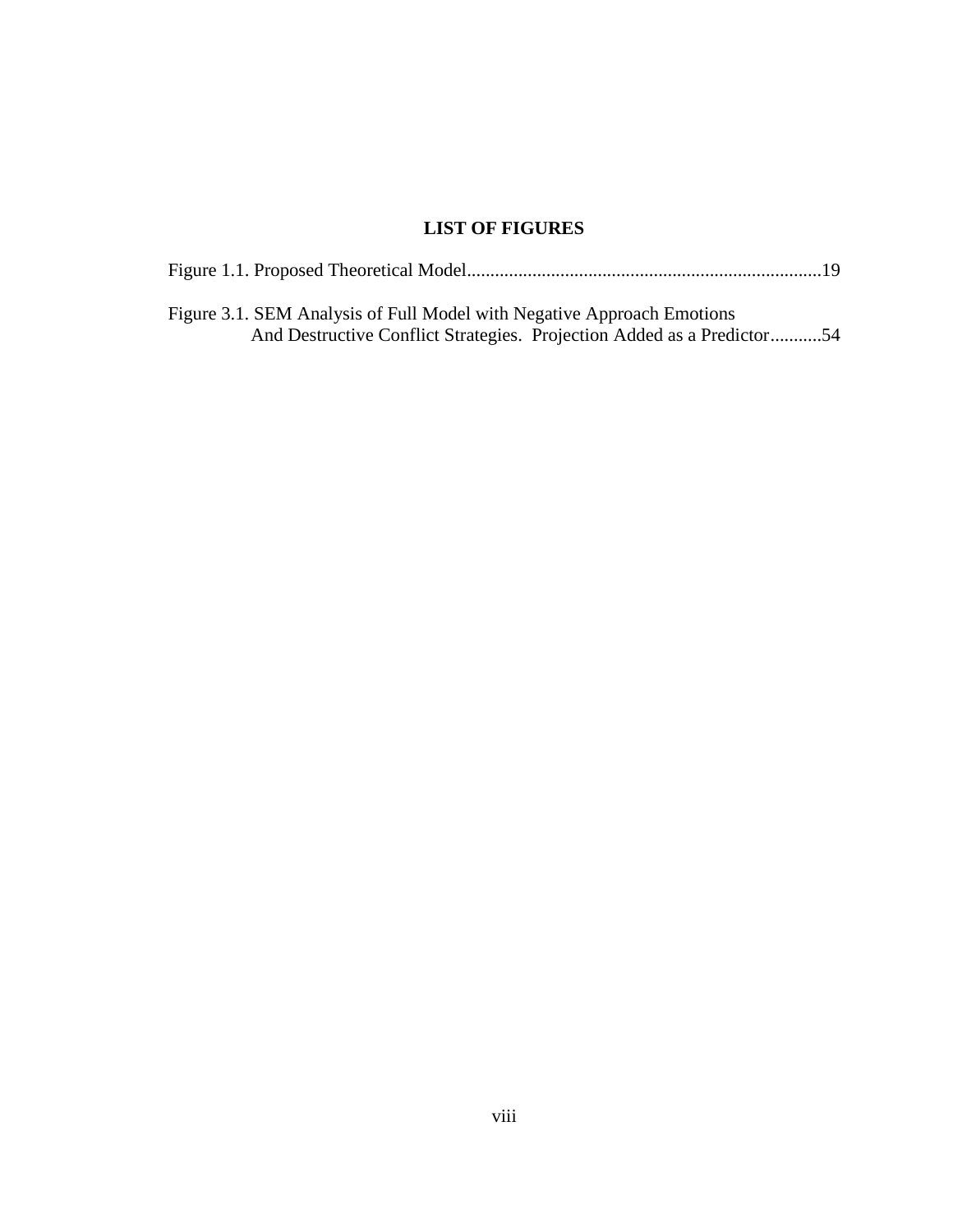### **ABSTRACT**

This study investigated sources of negative interpersonal conflicts. Previous research has established attribution bias as a key variable that differentiates positive and negative conflicts. People who make biased attributions are more likely to experience negative emotions and choose less skillful conflict strategies. However, there is an inadequate understanding of where attribution bias comes from, and who is more likely to engage in attribution bias. This study proposes projection, a psychological defense mechanism, as a viable explanation and predictor of attribution bias. Projection is a cognitive distortion that results in negative evaluations of others and high levels of negative emotional arousal, and may lead people to act destructively in conflicts. Five hundred and nine undergraduate students ( $n = 509$ ) responded to a survey questionnaire. Results found support for the study's hypothesis. Projection was positively related to attribution bias, negative emotions, and unskillful conflict strategies. In addition, of the four hypothesized variables used to predict attribution bias, projection emerged as the strongest predictor. Therefore, it appears projection adds valuable insight to the conflict process.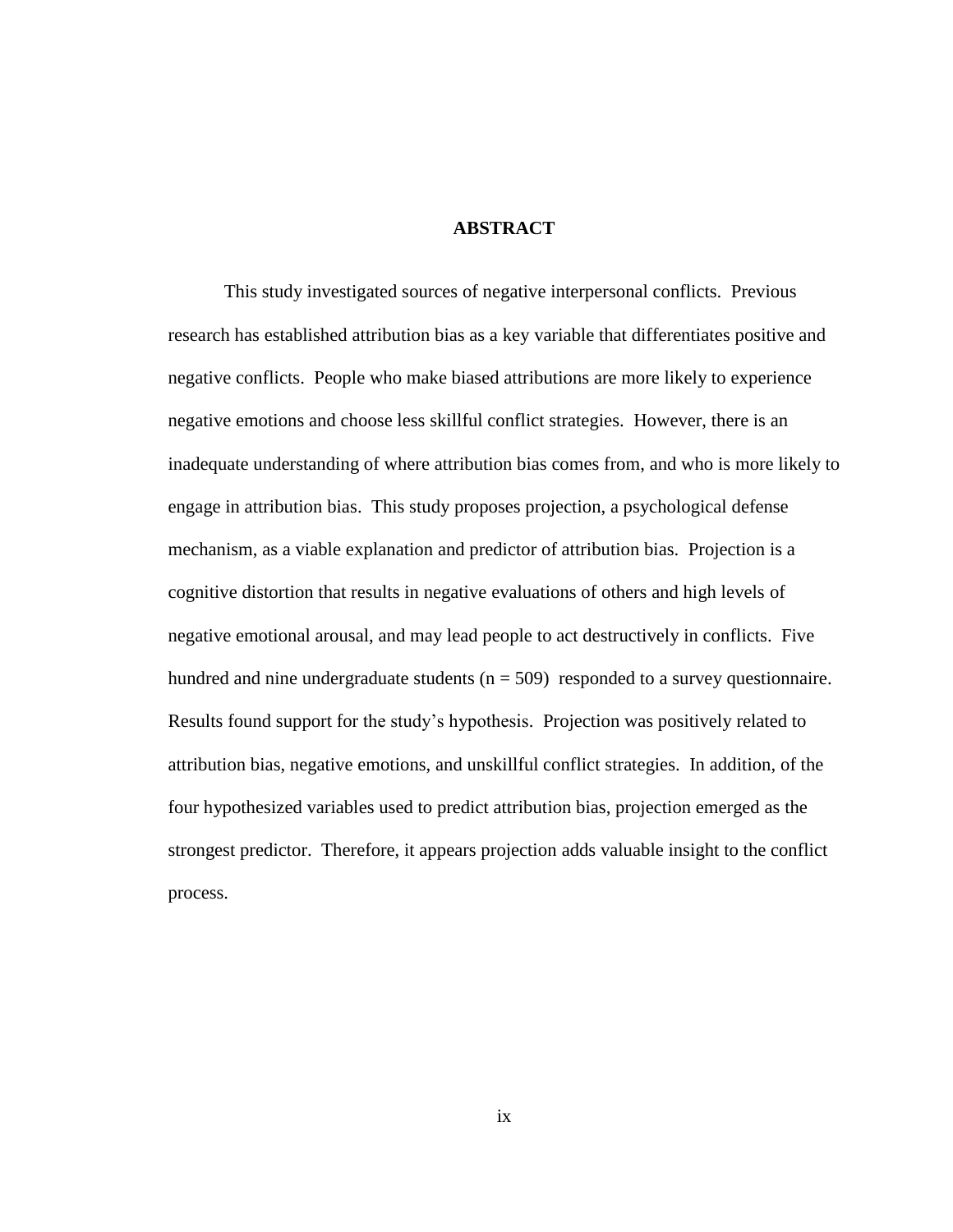# Chapter 1

# **INTRODUCTION**

Interpersonal conflict is inevitable in all close relationships. How people manage conflict affects the overall quality and stability of their relationships. When managed successfully, conflict can lead to greater levels of relational trust and intimacy (Canary, 2003). For example, studies have reported that moderate levels of conflict can be better for the general long-term health of relationships than low levels of conflict (Gottman  $\&$ Krokoff, 1989). Poorly managed conflicts, however, can have destructive effects on relational stability (Gottman, 1994). Given this connection between conflict and relational quality, it is important to understand the characteristics that differentiate productive and unproductive conflicts.

Current research has made significant progress in identifying the dynamics of interpersonal conflict. Researchers have observed conflict strategies drive conflict behaviors and outcomes (e.g. Sillars, 1981). They have evaluated which conflict strategies are effective and which are ineffective (e.g. Gurman, 2002). And they have identified how attributions of the situation and of the other person significantly affect the choice of conflict strategies (e.g. Bradbury & Fincham, 1992). In an important research study of college roommates, Sillars (1981) demonstrated how certain conflict attributions, such as increased blame of the other person, were maladaptive because they were linked

1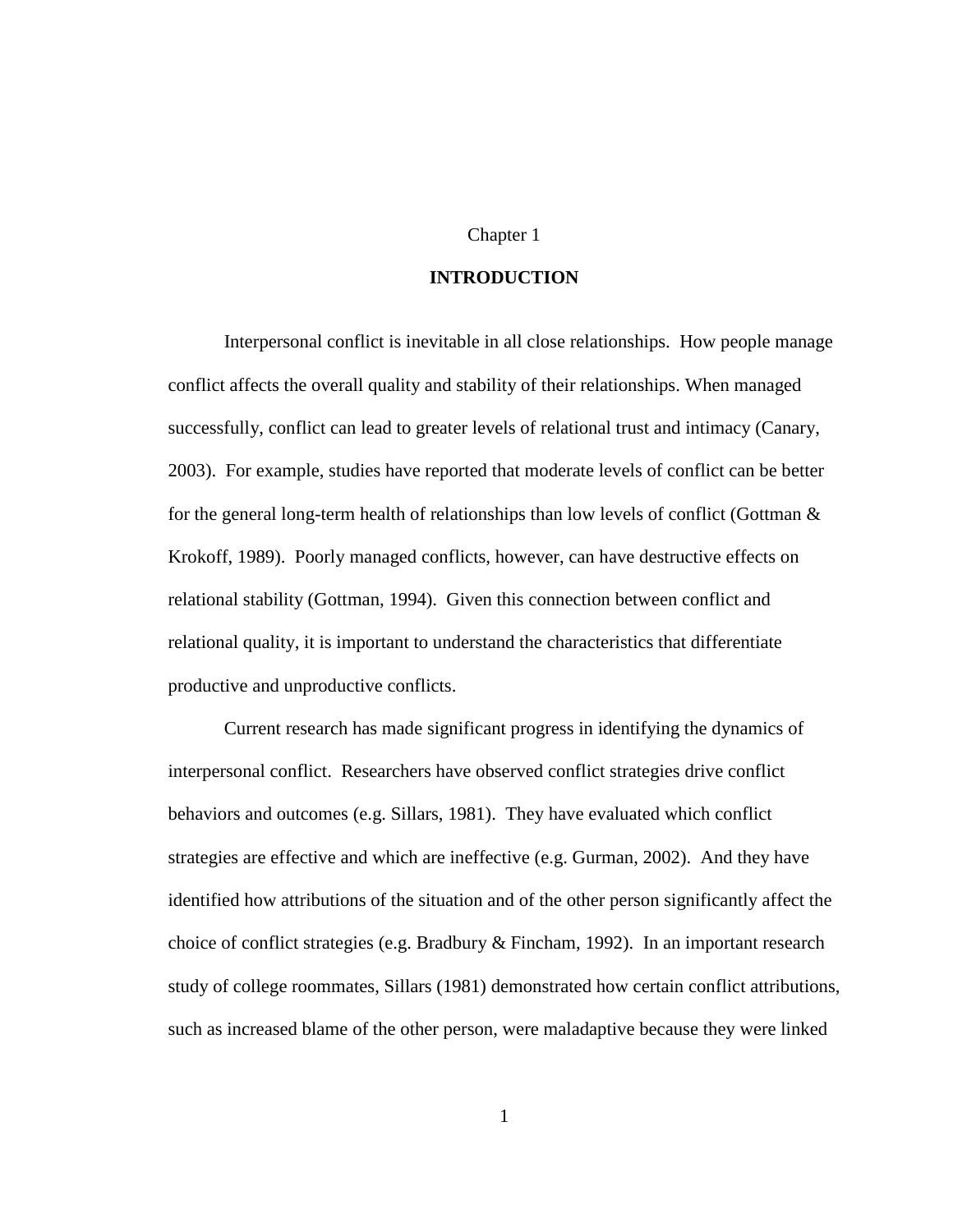with lower relationship satisfaction. Participants were more likely to make maladaptive attributions when conflict issues were perceived as important and when conflicts became increasingly negative. Sillars concluded these maladaptive attributions functioned as a type of ego-defense. In other words, the attributions were biased to protect participants' sense of self. However, while the biased attributions had a protective function, they also caused participants to act less skillfully during conflicts.

Sillars' study is both theoretically significant and heuristically provocative; it serves in large part as the inspiration of this study. One question that arises from the study is why some roommates have greater attribution bias during conflicts than others. Why are certain people more defensive and how do they become that way? What causes maladaptive attributions? Without answers to these questions, we are missing a key puzzle piece in understanding why conflicts can become destructive.

Thirty year later, communication scholars still do not have an adequate answer for predicting who will experience greater attribution bias or explaining why some individuals experience heightened ego-defensiveness during conflicts. This study attempts to fill the void by going outside of communication research and taking a closer look at the literature on psychological defenses. One promising explanation is the psychiatric theory of emotional defense mechanisms. Defense mechanisms are mental safeguards that protect the self and its psychological equilibrium against threats that may generate heightened anxiety (Cramer, 1998). While there are multiple types of defense mechanisms, the one of most interest to communication researchers is projection; it is the only defense mechanism that is exclusively interpersonal in nature and is characterized as

2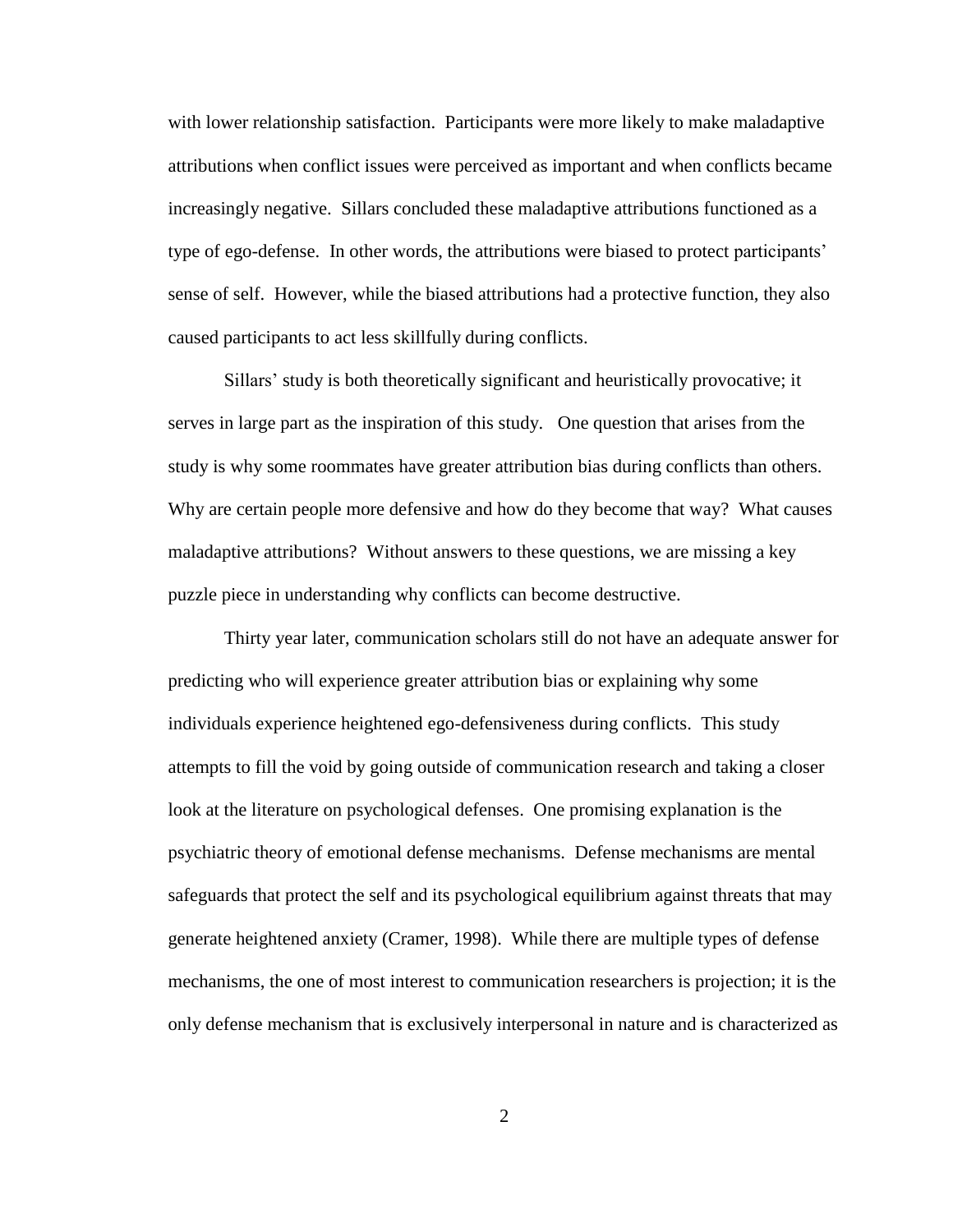a social defense (Vaillant, 1998). Projection operates by unconsciously disavowing negative thoughts, feelings, or beliefs about the self that cause high anxiety and attributing them to another person (Plutchik, 1995). The projector is unaware of the shift that has taken place and thus experiences an external threat, unaware of its internal origin. Projection can therefore be seen as the externalization of a negative trait onto another person in order to defend one's self-esteem.

This study hypothesizes that projection is a useful and viable explanation for why some people are more likely to engage in attribution biases and unskillful conflict behaviors. Specifically, projection is an antecedent to unskillful conflict because its inherent nature results in ego-defensiveness and biased attributions, the phenomena observed in Sillars' (1981) attribution study. Projection is also likely to occur in conflict because, as Sillars noted, conflicts often generate both threats to self-esteem and significant anxiety within the participants. Therefore, this study hypothesizes the more one uses projection in a conflict, the more one is likely to experience attribution bias and behave unskillfully. If this hypothesis is supported, then it opens the possibility of predicting negative conflict outcomes before they take place.

This study seeks to add to our understanding of why negative conflicts occur. It begins by summarizing the research of what distinguishes productive and unproductive conflict. Next, it examines how emotional arousal and attribution errors lead to conflict mistakes. It then describes the common attribution biases people make, and how these biases account for a useful but insufficient number of attribution errors observed in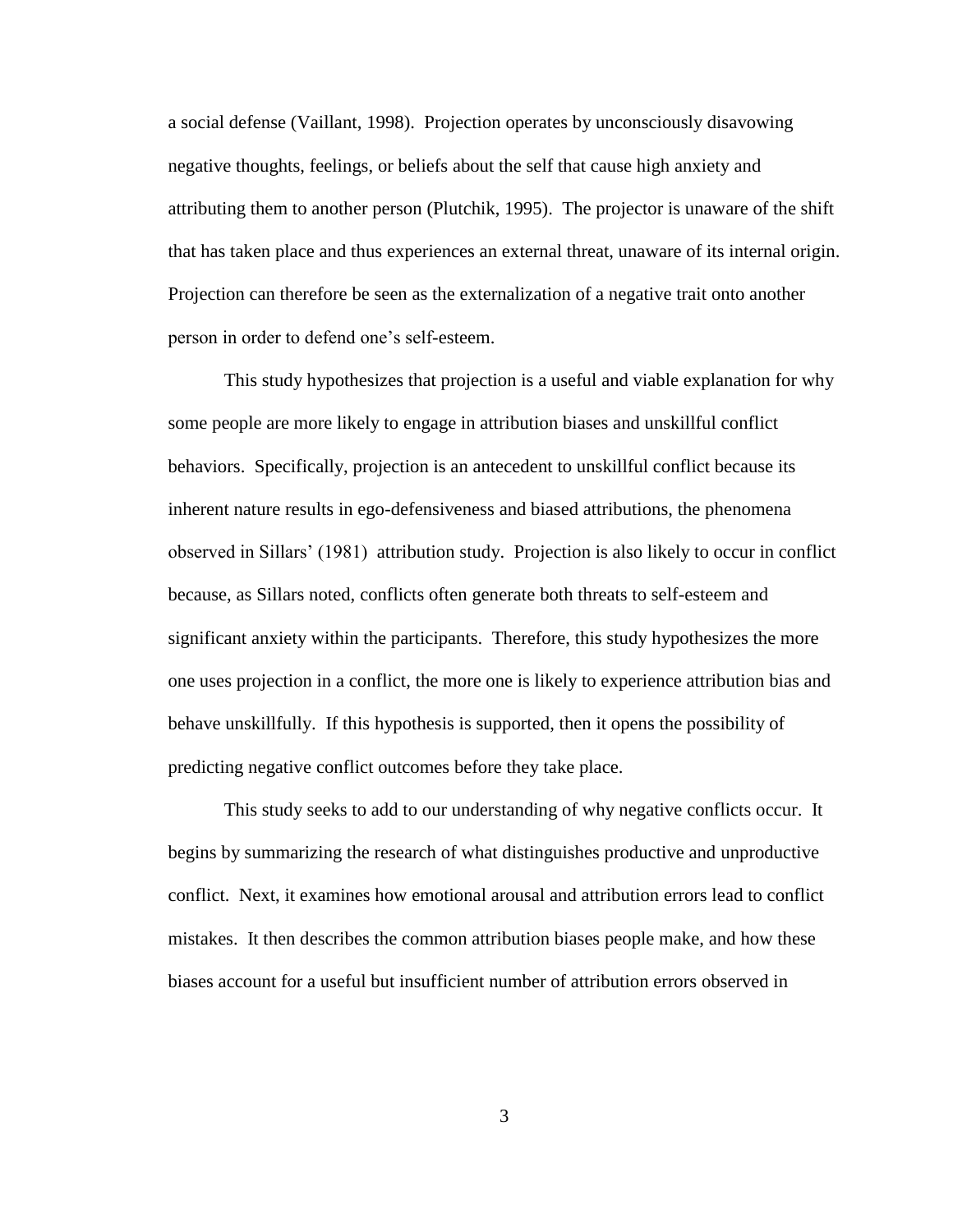conflict. Finally, it provides a detailed discussion of projection and how it potentially relates to conflict.

In following up on Sillars' 1981 work, this study will look at conflict by similarly studying college roommates. College roommates are a good sample for studying conflict because they share characteristics that are typical of other oft-studied conflict relationships, such as marriages. Specifically, these dyads all have to cope with cohabitation, sharing of resources, and interdependency. Therefore, this study adopts the perspective that conflicts between intimates (roommates, spouses, partners, etc.) all share certain similar characteristics (Keck & Samp, 2007; Bevan, 2010, Sanford & Rowatt, 2004). Furthermore, this presumes that studying college roommates offers the potential for illuminating the dynamics of other intimate relationships as well.

# Current Conflict Research

Conflict behaviors are understood as largely resulting from the conflict strategies that one chooses to employ during a conflict. In the communication literature, conflict strategies have frequently been divided into three categories: cooperative strategies aimed at resolving the conflict (e.g. emphasizing information sharing, accepting responsibility, developing compromises), avoidance (e.g. topic shifting, semantic focus, dismissing the issue), and hostility (e.g. personal criticism, issuing threats, making demands) (Sillars, 1981; Sillars & Wilmot, 1994; Canary, Cunningham, & Cody, 1988). These divisions come in large part from the literature on relational therapy. Cooperative strategies are viewed as positive, productive strategies because they emphasize collaboration between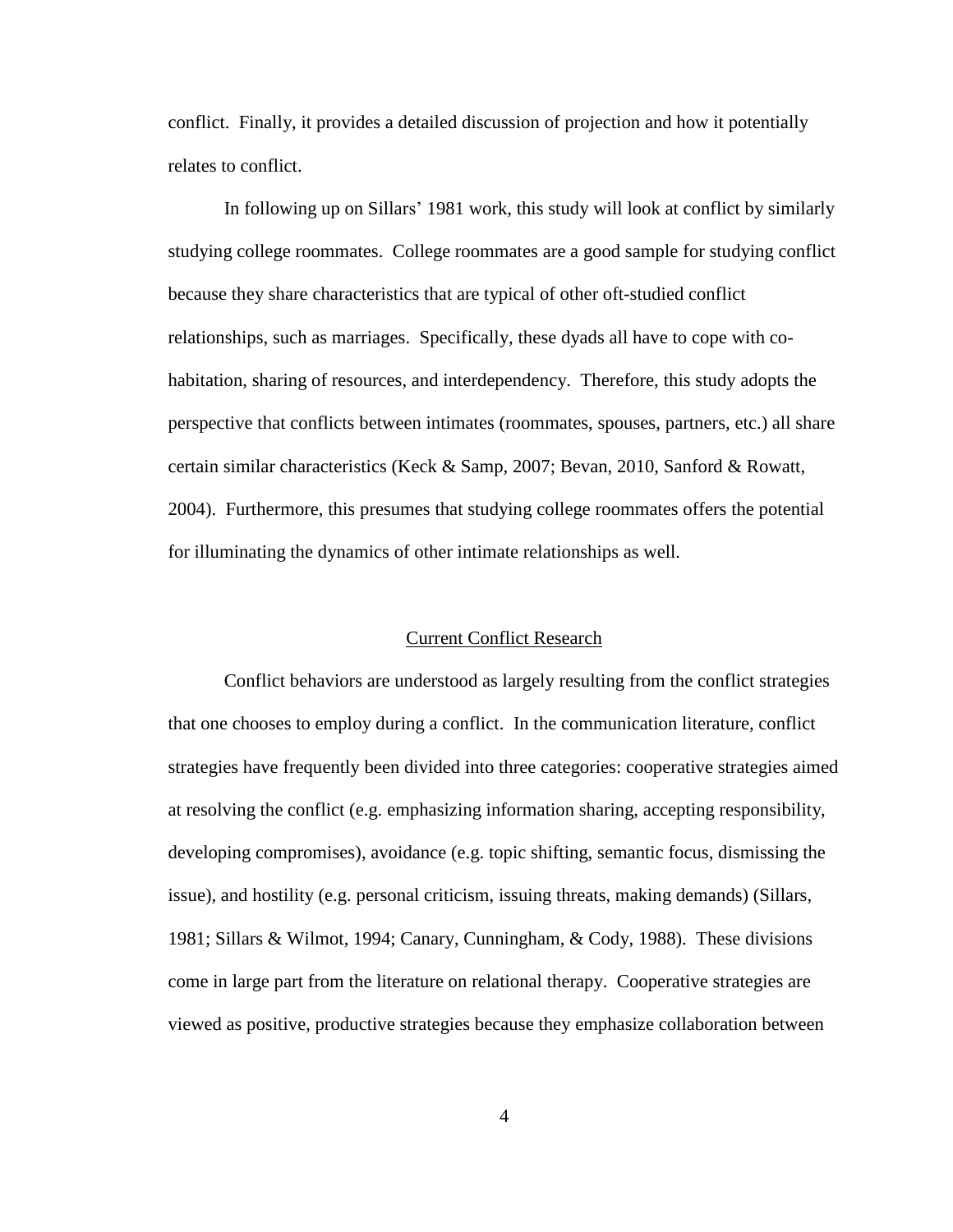participants and seek to promote mutually beneficial solutions (Gurman, 2002).

Avoidance and hostility, however, are viewed as negative, destructive strategies because they emphasize personal goals at the expense of relational goals (Wile, 2002). While all relationships contain some elements of avoidance and hostility, and while both avoidant and hostile strategies can be functional at times, excessive use of either is destructive because it reinforces the belief that the other partner in a conflict does not share mutuallyenhancing relational goals. Such a view creates distance in the relationship and undermines relational intimacy (Wile, 2002). Partners then become vulnerable to certain cycles of relationship conflict (e.g. the demand-withdrawal pattern) that are destructive to relationships (Sayers, 2004; Eldridge & Christensen, 2002).

The qualitative, therapeutic understanding of conflict strategies is supported by quantitative research. In the study of college roommates, Sillars (1981) found cooperative strategies, compared to avoidant and hostile strategies, were associated with significantly greater incidences of resolved conflicts, shorter conflict durations, and greater satisfaction with the roommate's handling of the conflict. Studies in marriages have found similar results: marital satisfaction is positively associated with cooperative strategies and negatively related to avoidant and hostile strategies (e.g. Segrin, Hanzal,  $\&$ Domschke, 2009); a finding supported across a variety of studies with a variety of different methodologies (for review, see Kurdek, 1995). Therefore, it appears clear that conflict participants should emphasize cooperative strategies in order to encourage mutually beneficial outcomes, minimize negativity, and promote overall relational wellbeing.

5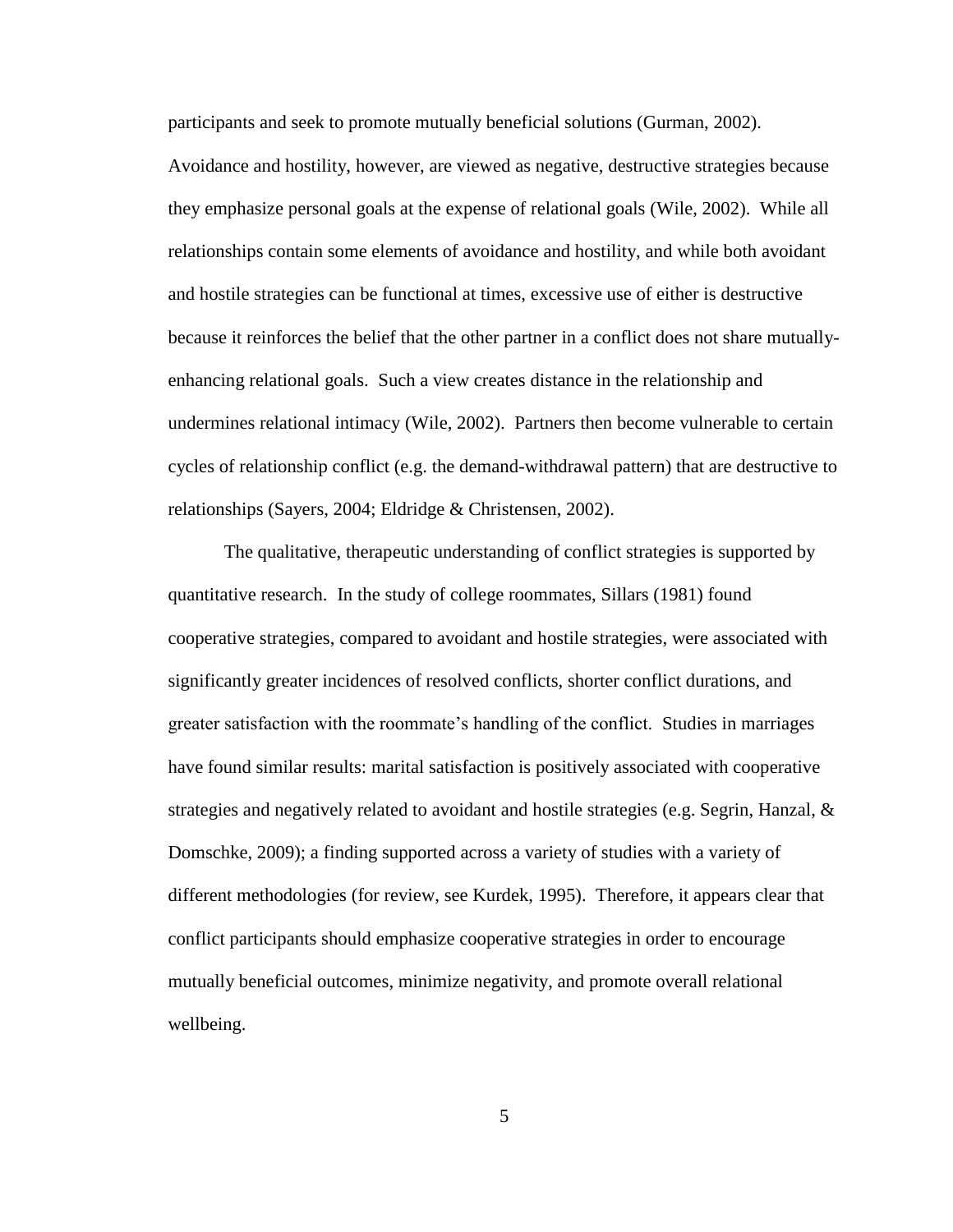Conflict strategies, in turn, are influenced by the attributions people make about the situation and the other person in the conflict. The difference between different attributions and their effects on conflicts cannot be overstated (Canary, 2003). When people make benign attributions, they favor more cooperative conflict strategies with their partners that emphasize collaboration and information sharing (Sillars, 1981). They tend to express less defensiveness (Gottman, 1994) and demonstrate greater control over the impulse to act destructively (Berkowitz, 1993). Conversely, when people make maladaptive attributions, attributions that initiate or maintain relational distress (Fincham & Bradbury, 1993), they favor either avoidant or hostile conflict strategies. They tend to view the other person in the conflict more negatively and behave unskillfully as a result (Bradbury, Fincham, & Nelson, 1996).

Researchers have generally divided attributions into two sub-categories: causal and responsibility attributions. Causal attributions center around the genesis of the conflict and consist of locus (is the conflict a consequence of the other person or the external circumstance?), globality (is the conflict relevant to the current topic or does it spread across many different topics?), and stability (is the conflict part of a general pattern over time or is it a result of the current situation?) (Bradbury & Fincham, 1990). Responsibility attributions center on the partner and consist of blameworthiness (to what degree should the partner be faulted for the problem?), intentionality (did the partner have negative intentions?), and selfishness (to what degree is the partner is motivated by personal concerns?). These attributions are considered biased if a person views the conflict as occurring because of the partner, perceives greater stability and globality of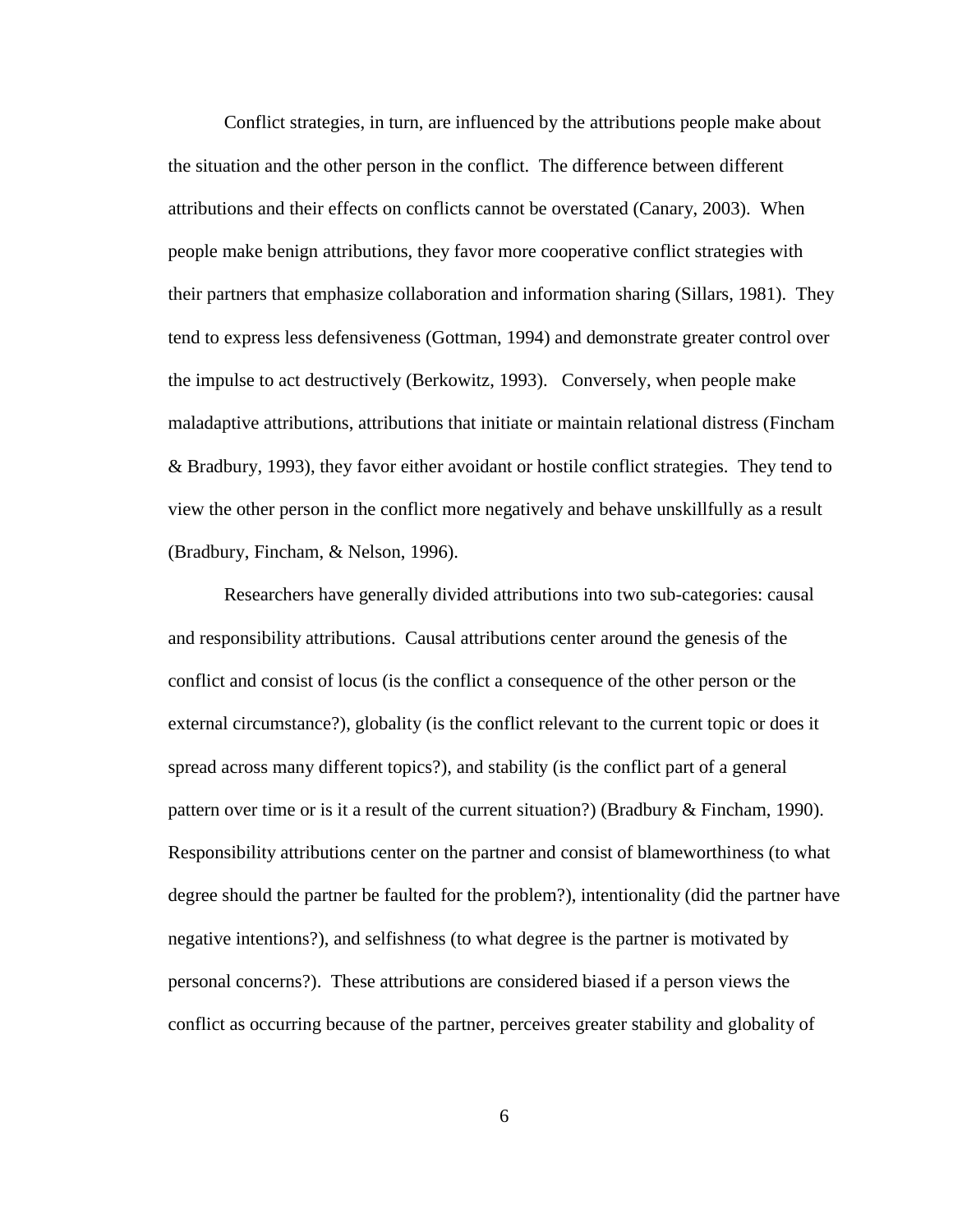the conflict, assigns blame to the partner for the conflict, views the partner's actions as being negatively intended, and believes the partner is motivated by selfish concerns (Bradbury & Fincham, 1992; Fincham & Bradbury, 1993). In their review of the marital literature of attributions and relationships, Bradbury and Fincham (1990) concluded that there was a clear link between attributions and relationship satisfaction. Attribution bias predicted lower relationship satisfaction among married spouses (Bradbury & Fincham, 1990), romantic couples (Schaefer-Porter & Hendrick, 2000), close friends (Keck & Samp, 2007) and college roommates (Sillars, 1981).

Given this significant body of understanding, researchers have proposed several recommendations for improving conflict interactions. Gottman (1993a), for example, recommends therapeutic intervention to establish norms for people in interaction, particularly emphasizing the need for nondefensive speaking and nondefensive listening. Other sources provide basic outlines that can be universally followed. For example, the Handbook of Communication and Social Interaction Skills (Canary 2003) recommends the following steps for productive conflict:

- 1) People should monitor their own anger responses in response to stressors and engage in soothing activity
- 2) People should uncompromisingly adhere to the belief that conflict involves using cooperative strategies
- 3) People should realize the role of attributions in conflict and how conflict occurrence is normal, not abnormal. To obtain greater attribution control,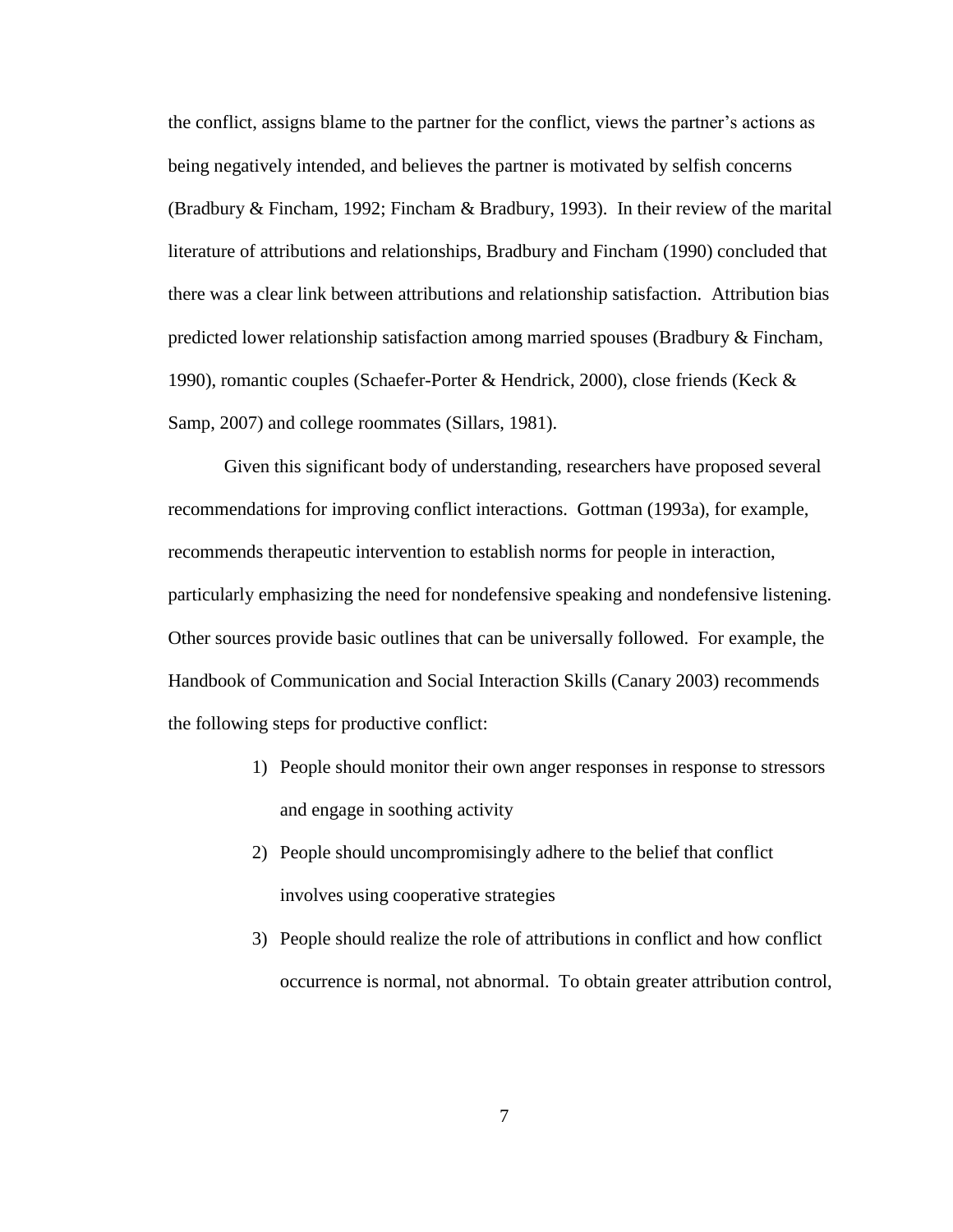they should look for informational value in a partner's response rather than view it as an attack.

- 4) People should learn to control the destructive impulses that may arise during conflict
- 5) Most critically, people should avoid reciprocating competitive behavior (escalating the conflict) because it is the most destructive type of communication event.

However, while these recommendations are useful, they are also limited; they assume people make mistakes in conflict because they lack understanding of skillful conflict. While it is clearly useful to know which behaviors, strategies, and attributions are considered healthy, it is not sufficient for having productive conflict. Sillars and Weisberg (1987) point out that even uninformed people should know that criticism, blaming, or other types of hostile behaviors poison relationships. Nonetheless, people often fail to take charge of their patterns and make changes, even after their behavior is brought into their awareness. Why can't people follow these straightforward recommendations? The next section examines several theories that propose explanations for why people behave unskillfully in conflicts.

# Theories of Conflict Mistakes: What's Going On?

Why do people make mistakes in conflict? One proposed explanation is the communication skills deficit hypothesis, which claims that less skillful communicators are more likely to exhibit aggressive and abusive behavior (Canary, Spitzberg, & Semic,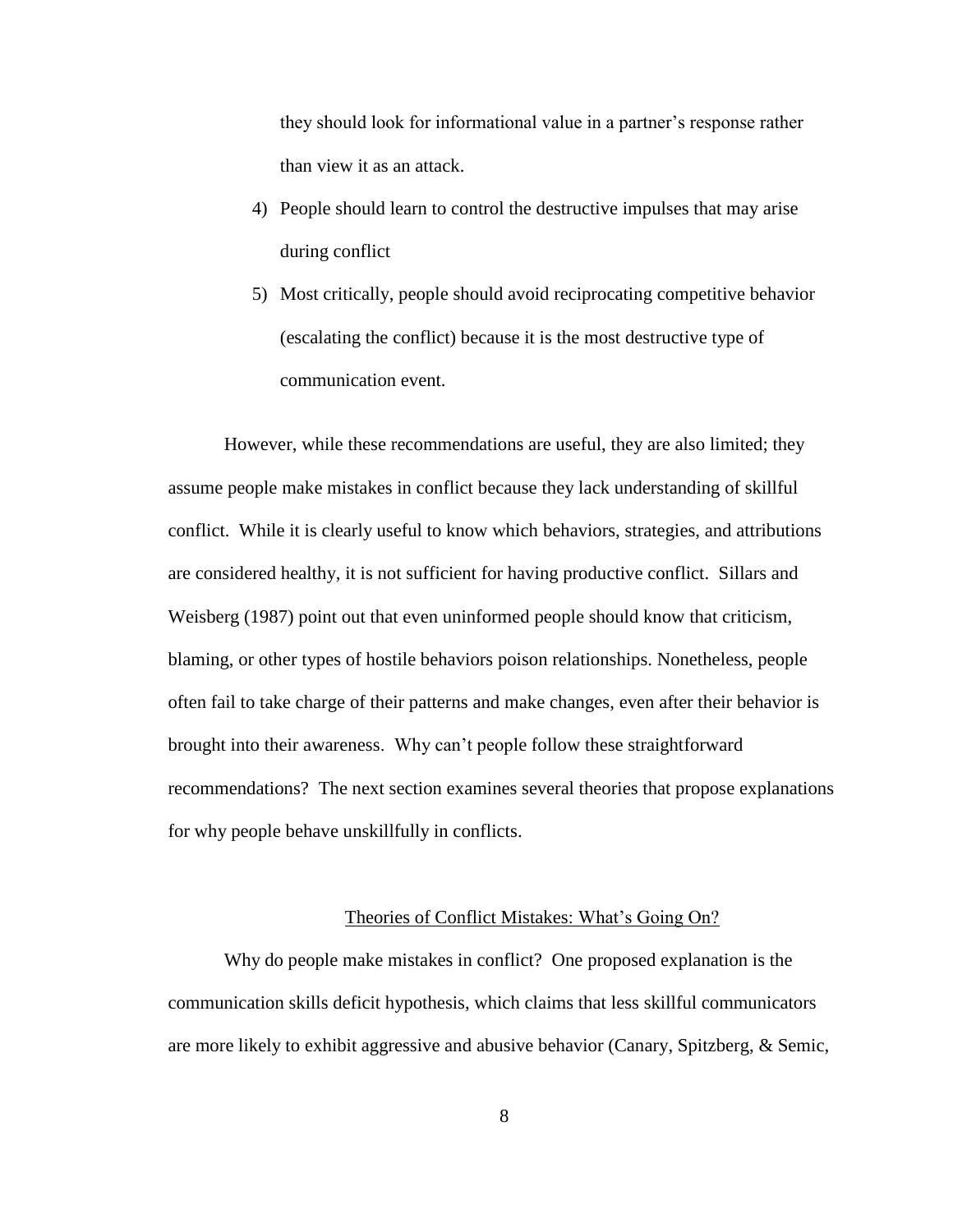1998). However, a serious limitation with the skills deficit hypothesis is a series of research studies indicating people in distressed marriages can demonstrate communication skills in other relationships outside their marriage (Gurman, 2002). Distressed couples have also shown the ability to use productive conflict strategies and resolve conflicts if instructed to "act good," regardless of their level of dysfunction outside the instruction-guided conflict (Vincent, Friedman, Nugent, & Messerly, 1979). Holtzworth-Munroe & Jacobson (1991) therefore argue that people who engage in dysfunctional conflict suffer from a performance deficit, rather than a skills deficit. In other words, people often already possess the ability to manage conflict skillfully, yet still perform inadequately in actual conflicts.

Another hypothesized explanation comes from theories of reinforcement, such as social learning theory, which argue that people learn negative behaviors as a result of past destructive conflicts (e.g. Patterson, 1976). Reinforcement principles may explain some aspects of spontaneous conflict behavior, but they still leave a gap for why individuals fail to recognize and change their negative communication patterns (Sillars & Weisberg, 1987). Noting these limitations, Sillars and Weisberg (1987) concluded, "Conflict simply cannot be fully appreciated from a highly rational view of human behavior. Sometimes people lose control over conflict; not because they are naïve, but because the process itself has disorderly and irrational elements" (p.148).

Following Sillars and Weisberg's (1987) guidelines, research points to two main sources that may account for irrational conflict behavior: emotions and attribution errors. Conflicts are often intense emotional experiences; involving people that are usually

9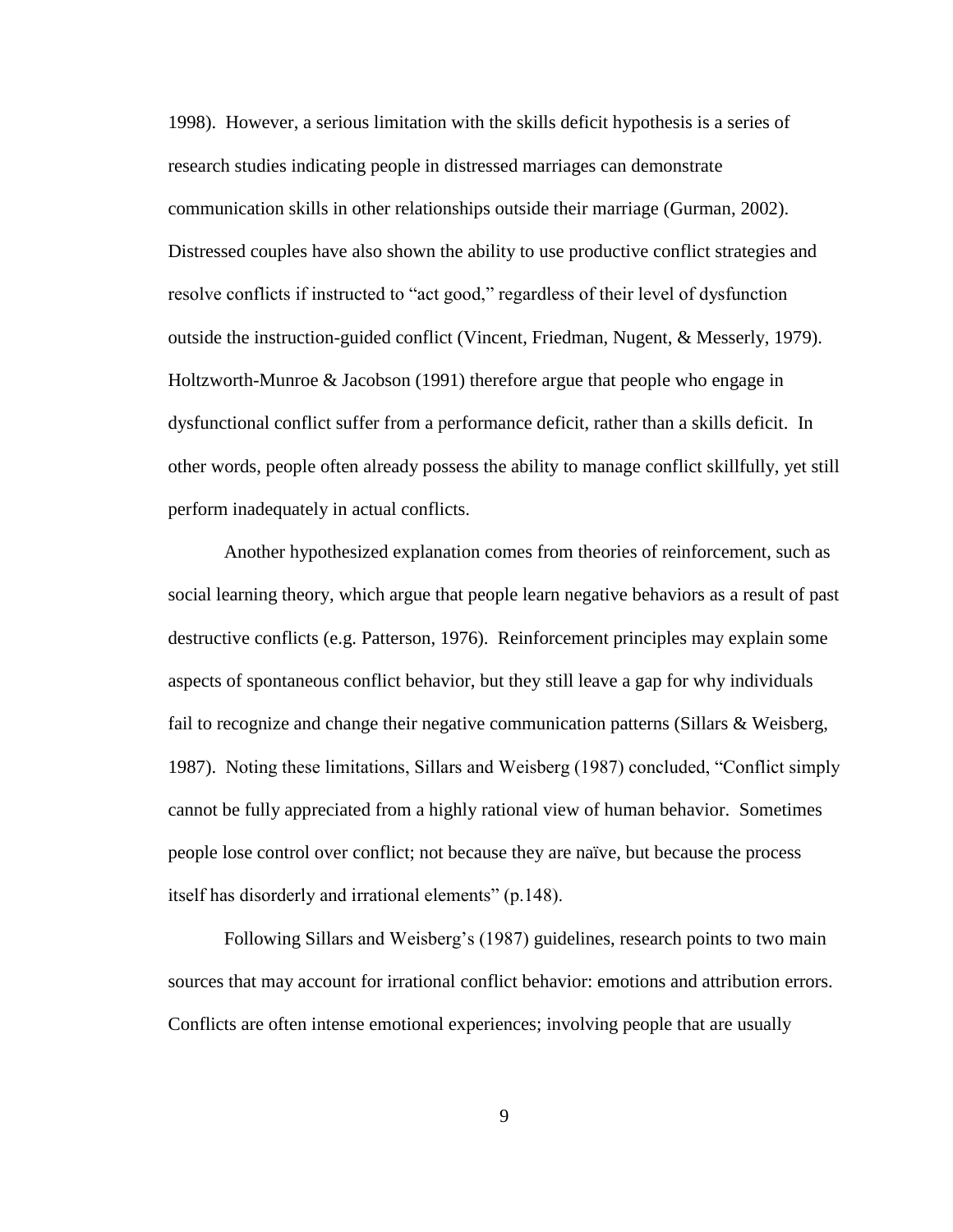emotionally intimate and therefore both emotionally interdependent and vulnerable (Sillars & Scott, 1983). These conflicts therefore tend to generate high levels of emotional arousal. Gottman (1993a) uses the term "flooding" to describe someone who is overwhelmed by intense emotions. Gottman sees it as a critical distinguishing variable between productive and unproductive conflicts. When someone is flooded, they experience high emotional arousal and significantly reduced cognitive capacity. A person in this state is much more likely to engage in destructive, aggressive behaviors as a result (Rule & Nesdale, 1976). Therefore, emotional arousal appears to be a key factor for explaining behavioral mistakes in conflict.

The second source is attribution errors people can make during conflicts. One of the inherent challenges of conflict is how difficult it can be to make sense of what takes place. Conflicts are often very complex in nature and resistant to understanding by both the people involved and theoretical models that explain them (Sillars & Weisberg, 1987). Faced with this complexity, people rely on only the most salient of cues to evaluate the behavior of others (Sillars, Pike, Jones, & Murphy, 1984). Sillars, Weisberg, Burggraf, and Zietlow (1990) argue that, in conflicts, self-cognitions may be the most salient source of information people have because of their immediacy and emotionality. If selfcognitions are the most salient data, then it means people may make attributions based upon internal information and may have limited processing of external and situational information. Sillars et al. (1984) gave support for this hypothesis when they found that verbal communication between married spouses had no impact on each other's understanding of the conflict. In other words, the spouses' behavior did not affect each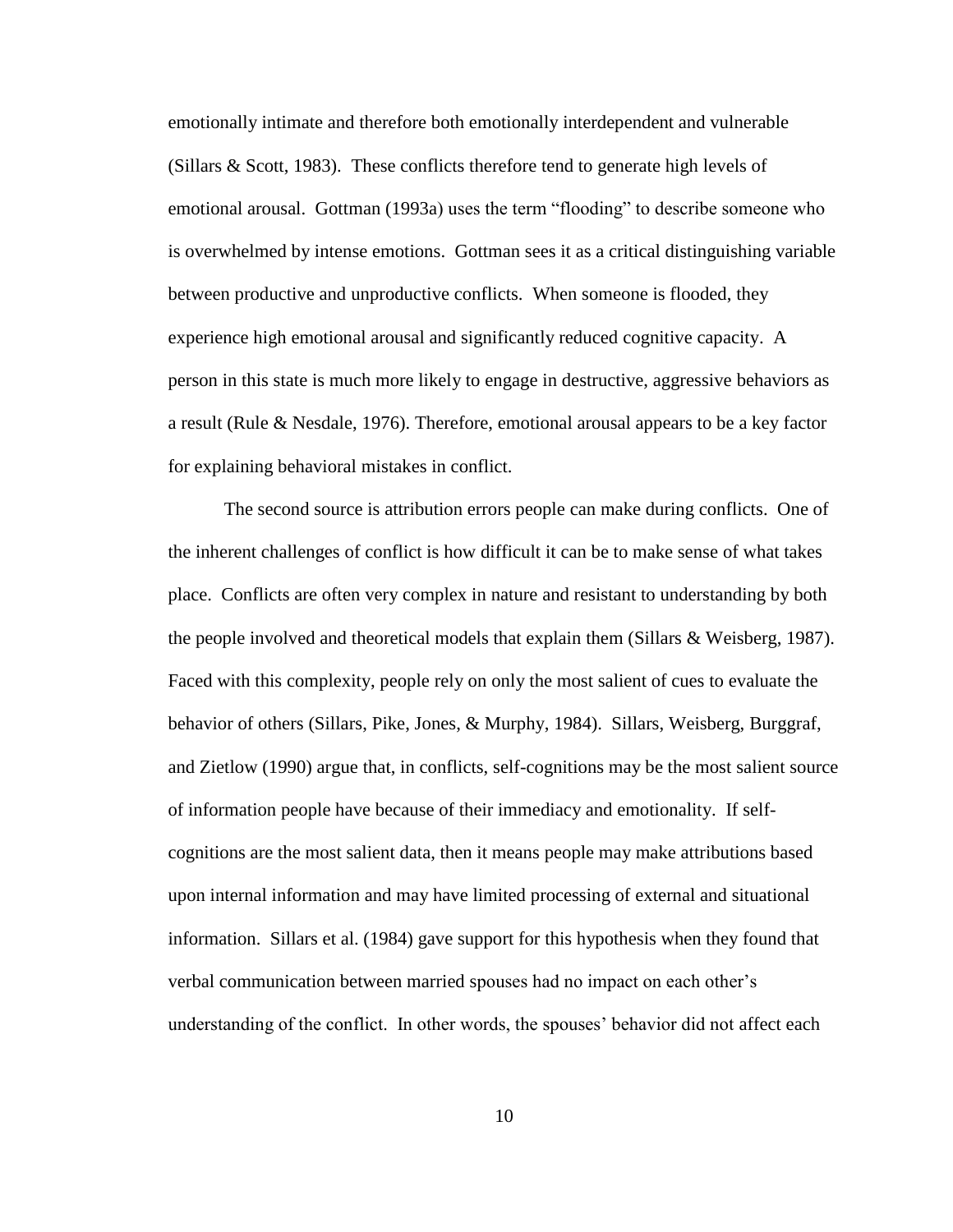other's perspective, a surprising discovery. It did not matter what was happening on the outside during the conflict, all that mattered was the internal attributions people made.

Given this line of research, it appears a source of conflict errors lies in selfcognitions and how they impact the attributions and emotions of participants in conflict. Relying predominantly on self-cognitions, however, doesn't make one more or less likely to make mistakes; it is the content of the self-cognitions that differentiates productive and unproductive conflicts. Recalling Sillars' (1981) original study that identified biased attributions as a key distinguishing feature; it appears that in unproductive conflicts, the content of self-cognitions leads people to engage in attribution biases. For productive conflicts, it appears that self-cognitions do not lead people to engage in attribution biases. What accounts for this difference? The next section examines attribution biases in the literature to explain why some people make more biased attributions than others.

#### Types of Attribution Biases

This section will describe four main attribution biases in the psychological literature and their relation to our understanding of conflict: fundamental attribution error, self-serving attribution bias, defense attribution bias, and hostile attribution bias. The fundamental attribution error is the tendency to attribute another person's behavior to their own internal traits rather than situational factors (Fiske  $\&$  Taylor, 1991). For example, when I interact with someone who is quiet, I am more likely to claim the person is shy rather than to say they're exhausted from a long day. Fundamental attribution error occurs because behaviors are more salient than the social context in which they take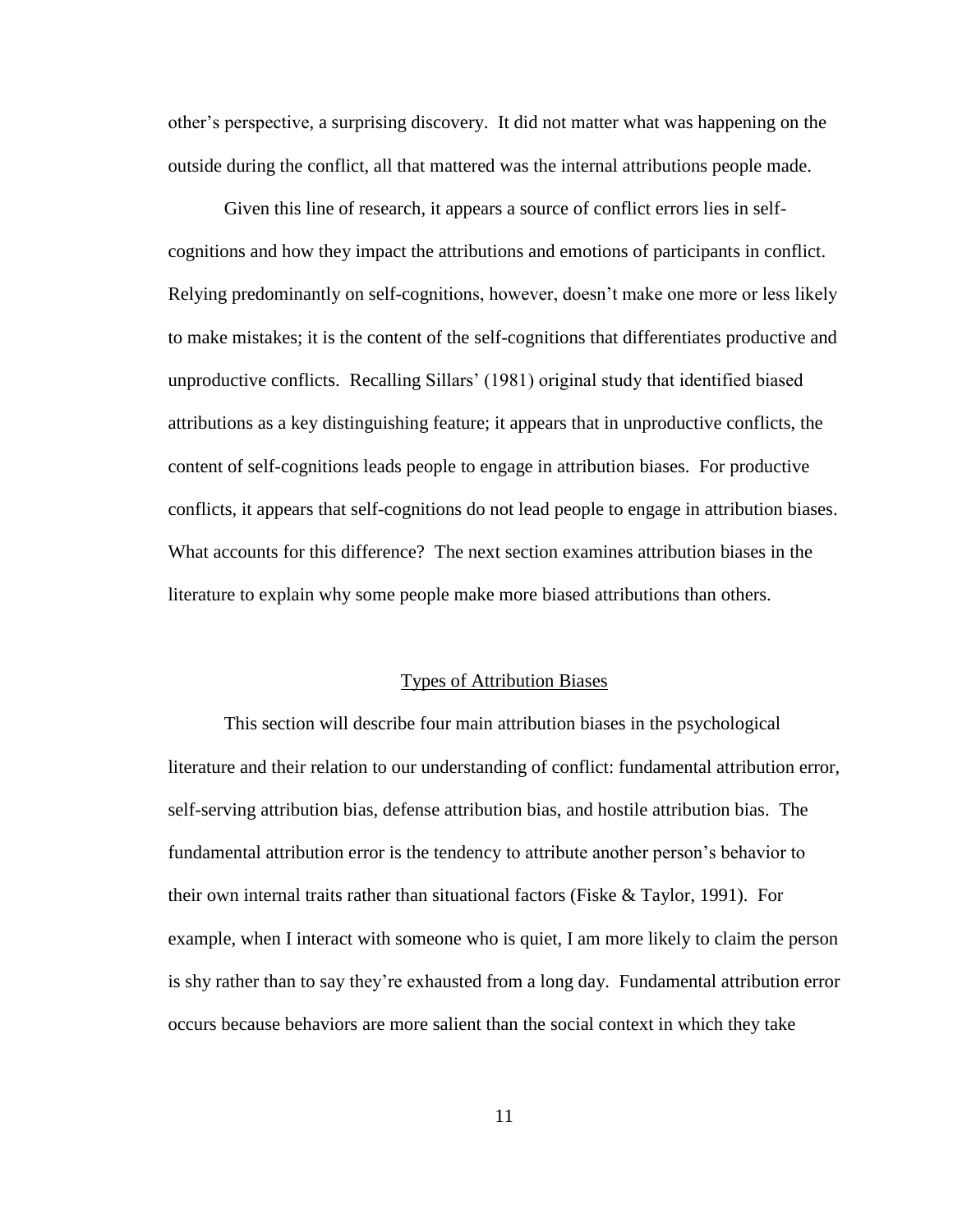place. This discrepancy, and the chance of making an error, increases as people become more actively engaged in a situation (Miller & Norman, 1975). Thus, the fundamental attribution error may apply to conflict because it claims people have a tendency to make dispositional attributions, especially in conflicts given their highly involved and engaged nature.

The self-serving attribution bias is the tendency to attribute success to one's own internal dispositions while attribute failure to external causes (Larson, 1977). For example, I won the race because I trained hard, but I lost the race because the course wasn't designed well. The self-serving bias is a robust phenomenon observed across a wide range of people, regardless of factors such as age, sex, or ethnicity (Mezulis, Abramson, Hyde, & Hankin, 2004). It happens as a result of cognitive and motivational factors; however it can be considered a type of ego-enhancing defense (Shepperd, Malone, & Sweeny, 2008). The self-serving attribution bias may apply to conflict because it may result in a denial of personal responsibility if the conflict goes poorly.

The defense attribution bias is the tendency to increasingly attribute responsibility for actions as they produce more severe consequences (Shaver, 1970). For example, I attribute you to be a below-average driver for hitting a road sign in a neighborhood, but I attribute you to be an incompetent, reckless, and dangerous driver for hitting another car on the highway. As the severity of the consequences increase, it becomes harder to tolerate the idea of an action being random or accidental because of the unpredictability that it entails (Fiske & Taylor, 1991). People compensate by attributing causal attributions, often to the other person in the situation. Defense attribution bias may apply

12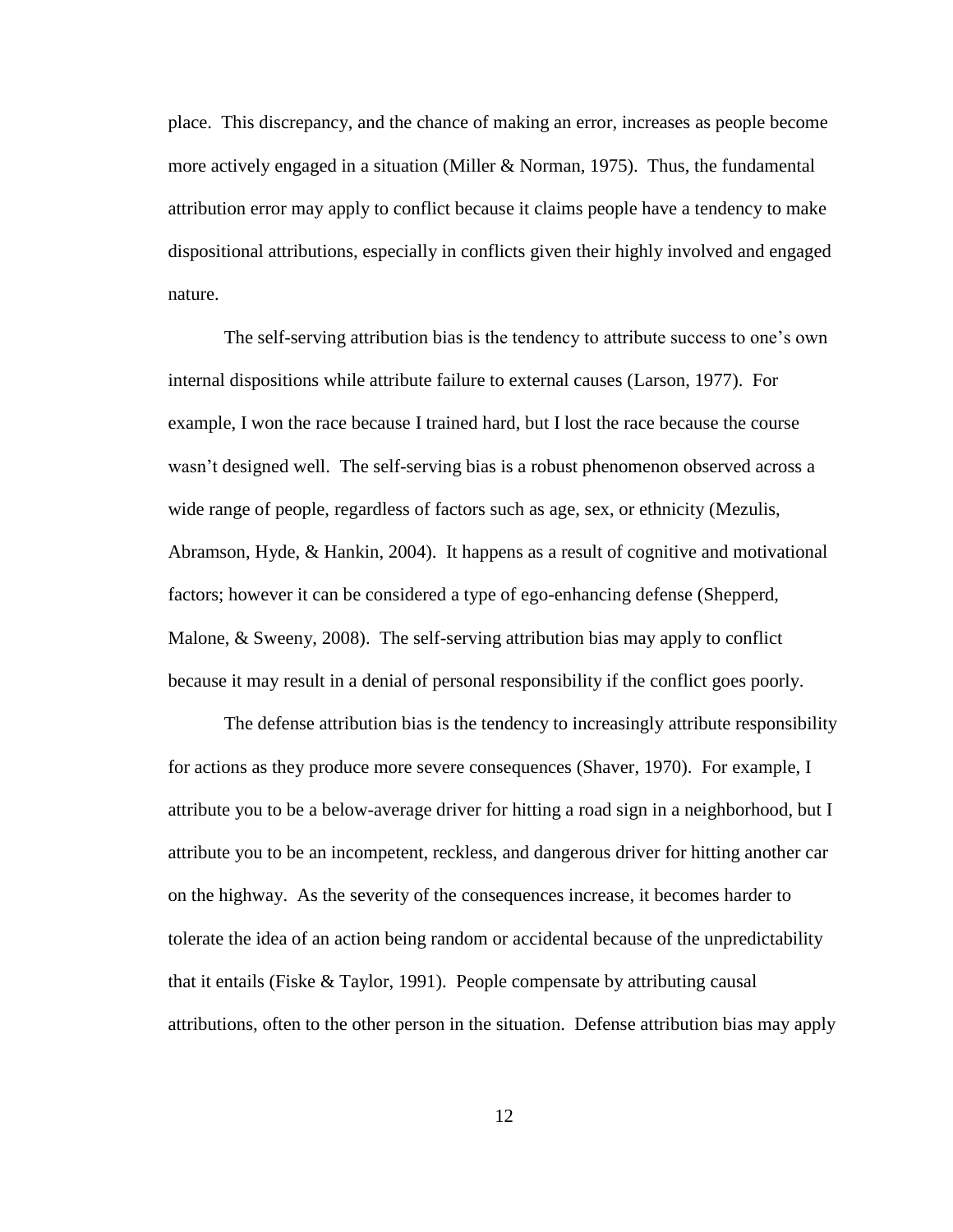to conflict because it may result in increased blame towards the other person as the conflict gets more severe.

The hostile attribution bias is the tendency for aggressive people to attribute hostile intent to others even when situations are ambiguous or benign (Milich & Dodge, 1984). The bias is an unconscious reaction that distorts salient cues, skewing them in a hostile direction. People engaging in hostile attribution bias experience intensely negative emotions and are much more likely to retaliate against perceived threats (Epps & Kendall, 1995). Hostile attribution bias may apply to conflict because it follows the pattern of conflict mistakes: attribution distortions, emotional arousal, and destructive behaviors.

However, despite the usefulness of these four biases, they are each limited in how much they can inform us about unskillful conflict. The fundamental attribution error is a cognitive bias; it does not account for the emotional nature of conflict nor does it make predictions about who will make more mistakes. The self-serving attribution bias occurs in most conflicts regardless of levels of relationship distress (Schütz, 1999) and is not actually considered dysfunctional because it is linked with positive mental health outcomes (Mezulis et al., 2004). This bias is also more consistently observed as a selfesteem-enhancing phenomenon rather than a self-esteem-protecting one (Duval & Silvia, 2002). The defense attribution bias only applies to conflicts after they have become destructive, it does not account for why conflicts became destructive in the first place. And the hostile attribution bias applies only to the emotion of hostility and only to those who are considered highly aggressive, often those in clinical samples (Epps & Kendall,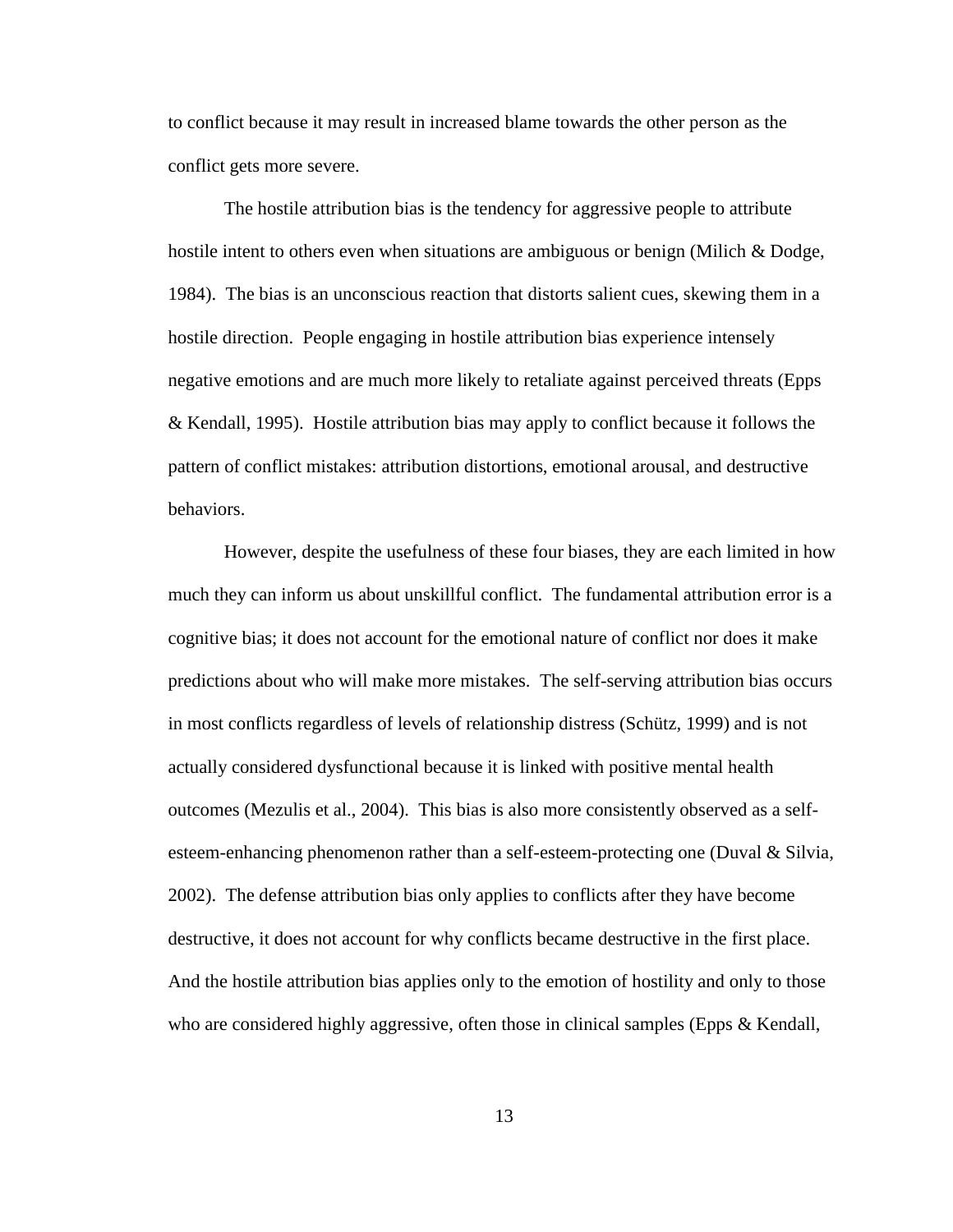1995). Hostile attribution bias does not account for what Canary (2000) calls, "routine, normative episodes of relationship conflict," only with "aggressive and abusive encounters" (p. 475).

The main conclusion from the research on attribution biases is that although we have pieces of information that help inform us about conflict, there is still a large piece missing. We do not have an attribution bias that effectively predicts emotional arousal and maladaptive attributions *before* the conflict becomes negative and accounts for *everyday* conflicts. The attribution biases listed previously do not sufficiently account for the content of self-cognitions that differentiate productive and destructive conflicts; there must be another attribution bias at work. The next section looks into a new attribution bias by proposing that projection can make a significant difference in how we understand conflict attribution biases.

#### Projection

Projection comes from the psychiatric literature on defense mechanisms, which have been the subject of over 2000 empirical studies since 1990 (Cramer, 2006). Projection is defined as "attributing one's own unacceptable thoughts, feelings, or intentions to others, so as to avoid the anxiety associated with harboring them" (Cramer, 2006, p. 23). It is a type of attribution bias that results in the perception of the world as a threatening place. High projectors believe the world is more negative and ominous than is true in objective reality (Cramer 2008). Consequently, they are likely to show hyperalertness and vigilance in order to protect themselves against perceived threats.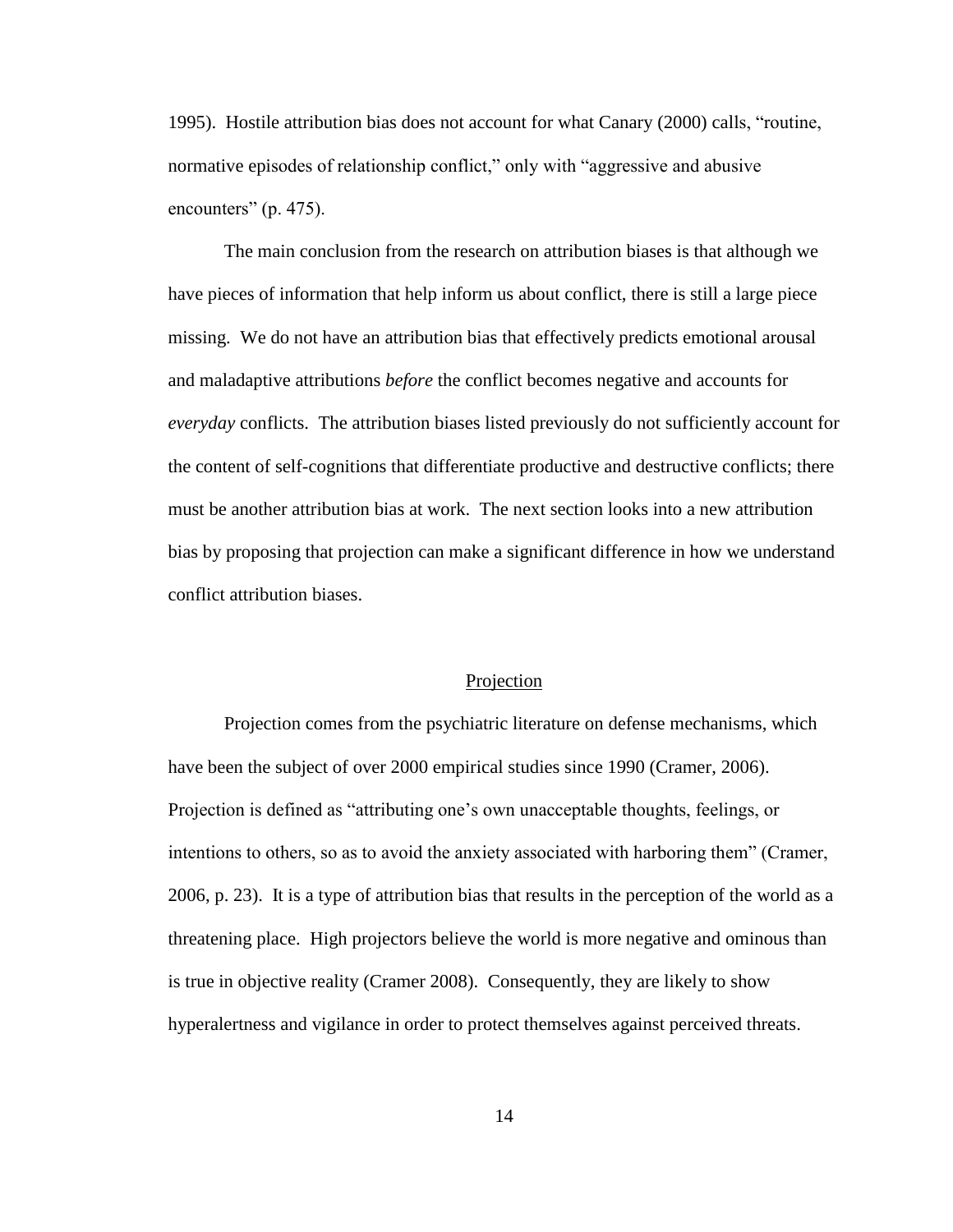They may also may react aggressively and attack the threat in order to destroy the threat's power (Plutchik, 1995). The attribution is therefore clearly maladaptive because it results in destructive behaviors.

In addition to being a cognitive mechanism, projection is also an intensely emotional experience (Conte & Plutchik, 1993). It occurs when people feel threatened and experience high anxiety. Projection is characterized by a mixture of highly negative emotions, including but not limited to hostility, disgust, and self-hatred (Plutchik, 1995). Given its capacity to act as an attribution bias and generate high emotional arousal, it follows that projection may be a possible antecedent to destructive conflict.

Projection originates in childhood as part of one's early cognitive development. It is a normal, often necessary method for children to deal with overwhelming experiences (Cramer, 2007). As children grow older, they are taught which behaviors are culturally acceptable and which are not. Frequently, these lessons come as a consequence of a child making a mistake or misstep, resulting in a range of consequences from mild embarrassment to severe punishment and pain. A child learns quickly to defend herself by disavowing aspects of the psyche considered socially unacceptable, hoping to avoid further wounding. By the end of childhood, children become cognitively complex enough to deal with these rejected pieces by projecting them onto others. Projection then becomes the dominant method of coping during this period of development up through late adolescence (Cramer, 2006).

While projection has significant value for one's growth in their adolescent phase of life, it is a relatively primitive defense that has limited value for adults (Plutchik,

15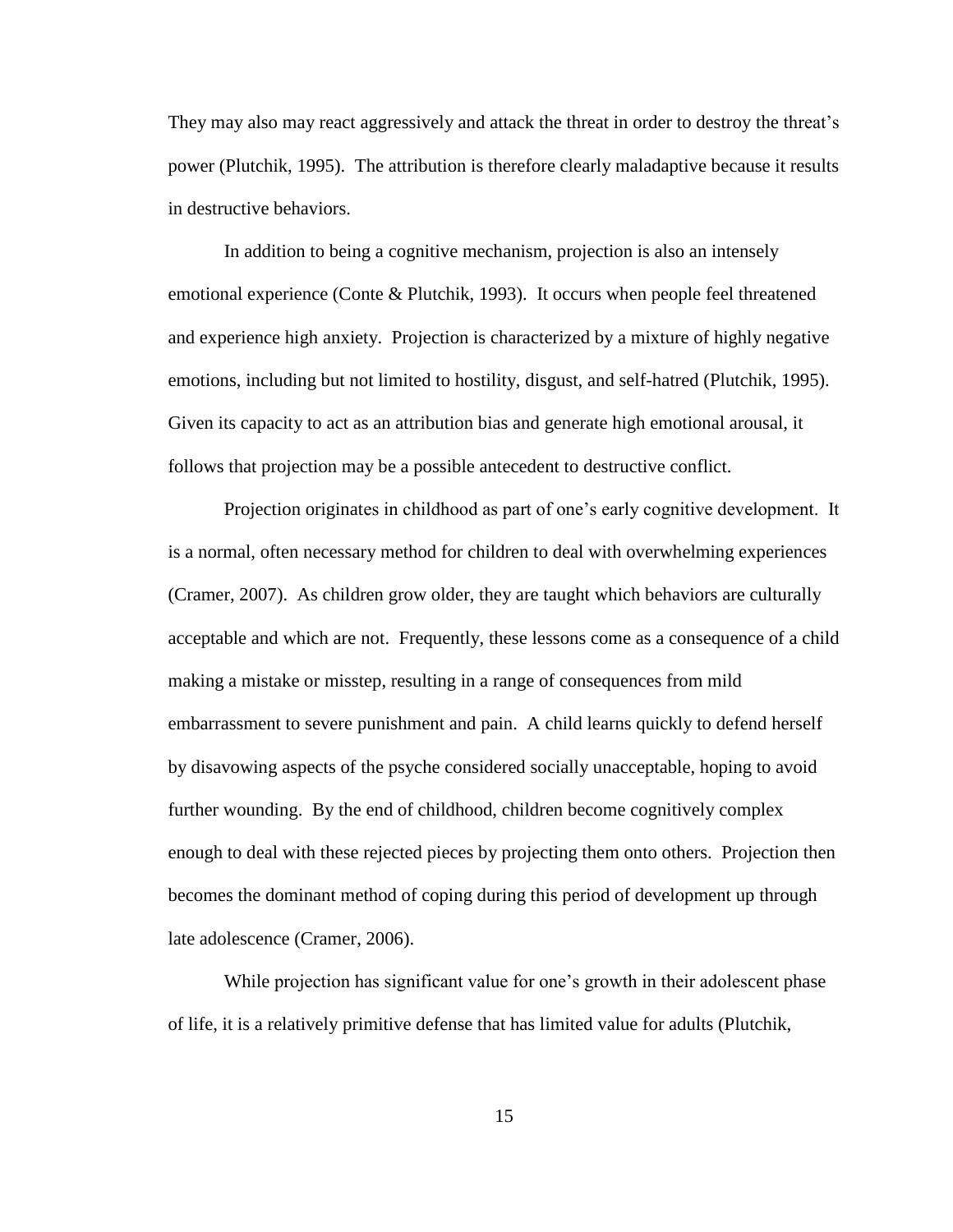1995). Although projections help children manage anxiety and conflict, they are largely maladaptive because they are unskillful and inflexible ways to manage stress. Projection is associated with lesser adjustment in adulthood compared to other, more sophisticated defense mechanisms (for review, see Cramer, 2008). In addition, use of projection in adulthood predicts increased levels of neuroticism (Cramer, 2003). Despite its limitations, projection remains an active component of many adults' defenses. Studies have found projection was the most common defense mechanism used by 18 year olds (Cramer, 2007), 23 year olds (Cramer & Block, 1998), and 34 year olds (Cramer, 2004). Therefore, even though it reaches its maximum level of use in adolescence, projection often plays an ongoing role throughout adulthood.

There are several identifying aspects to projection that characterize its presence. The first is a transferring of roles between the projector and the target of the projection (Cramer, 2006). The two people essentially trade places so that the projector perceives being on the receiving end of the projection from the target, even though the opposite is true. Thus, the original thought "I am a much better person than you" becomes "you are such an arrogant person; you think you're better than everyone." A projector should therefore experience some sense of being on the receiving end of the behavior of the target. Anxiety is also a central component of projection because, at its core, projection requires self-condemnation of its own nature and exiling the unwanted pieces (Plutchik, 1995). The result is an anxious, divided self that is less than whole. When a person then projects an unwanted piece onto the target, the feelings of anxiety come to the surface. A projector should therefore experience heightened anxiety. Finally, a projector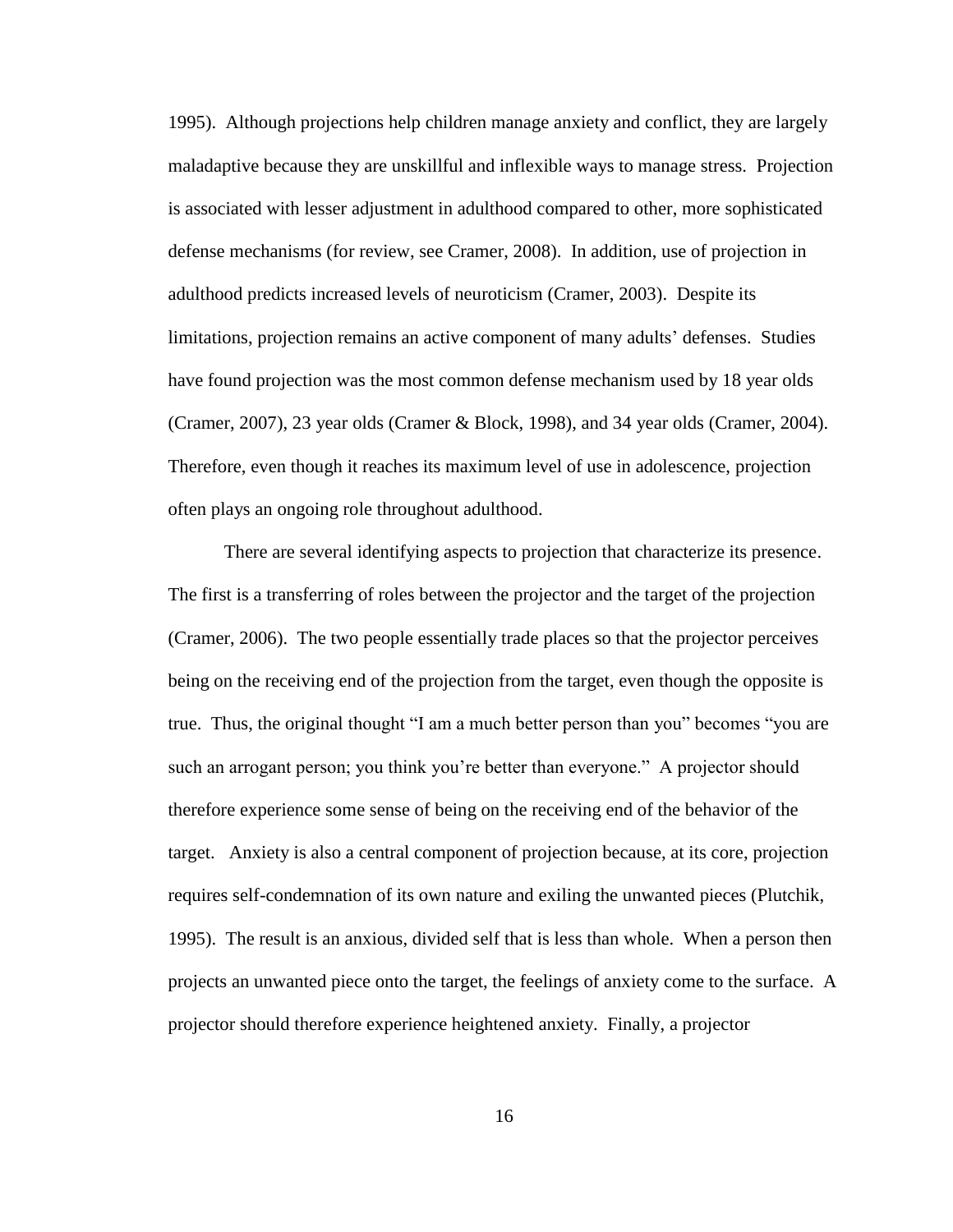experiences an emotional paradox; they both disapprove of and envy the target simultaneously. In order for projection to take place, the self has to make value judgments of what is good and what is bad (Cramer, 2006). The bad pieces are then exiled via projection, while the good pieces are consciously embodied. This separation creates a duality of good and bad between the projector and the target. Consequently, the projector should perceive the target as behaving in a way that is considered "bad" and against the values of the projector. However, the projector will also envy the target because the target "gets away" with the behavior without being punished (Zweig & Wolf, 1997). This envy represents a hidden desire on the part of the projector to also get away with the same behavior. Therefore, a projector should experience both disapproval and envy when projecting onto another person.

Compared to projection and other defense mechanisms, coping strategies are considered more mature forms of protection of the self's psychological equilibrium because they consciously manage stress and do not distort reality (Kramer, 2010). They are intentional efforts to either change an aspect of the world in order to be more acceptable to the self, or an aspect of the self in order to be in line with the world (Cramer, 1998). Lacking the reality distortion of projection, coping strategies allow people to perceive with clarity the needs of particular, distinct, and subtle circumstances and respond more skillfully. More engaged coping methods are linked with conscientiousness and openness, while projection and other defense mechanisms are linked with neuroticism (Carver & Connor-Smith, 2010). Coping strategies are therefore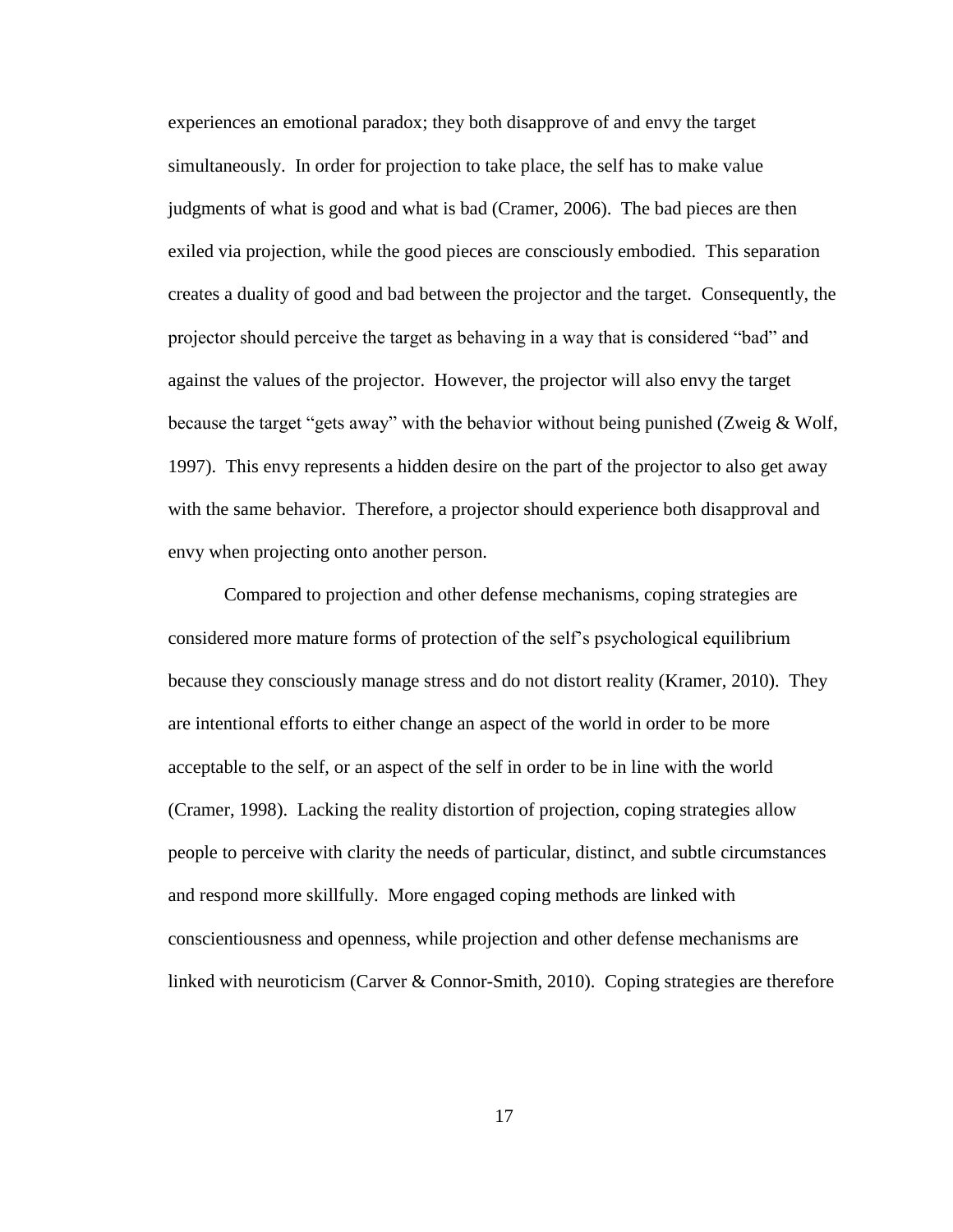considered superior responses, especially in a conflict venue, because they allow for considerate, flexible, skillful, and conscious behavioral choices.

### Summary

From previous research, we know that behaviors are strategy-based, and these strategies are influenced by emotional arousal, which is in turn influenced by attributions. Therefore, it is the content of one's attributions that ultimately determines one's behavior. Despite this understanding, however, we do not have a sufficient explanation for the presence of biased attributions. As a result, this study poses two fundamental questions: "what explains the presence of biased attributions?" and "which people are more likely to have biased attributions and therefore engage in destructive behaviors?" This study contends that a person who is prone to projection is likely to project during a conflict, given its highly emotional and anxiety-producing nature. When this projection takes place, the person is more likely to perceive the other person as a threat and respond negatively. High projectors are therefore more likely to experience attribution bias. This study also predicts that someone who projects is more likely to engage in destructive conflicts regardless of potentially mitigating factors, such as relationship satisfaction and issue severity. Combining these ideas, the following theoretical model and hypotheses are presented: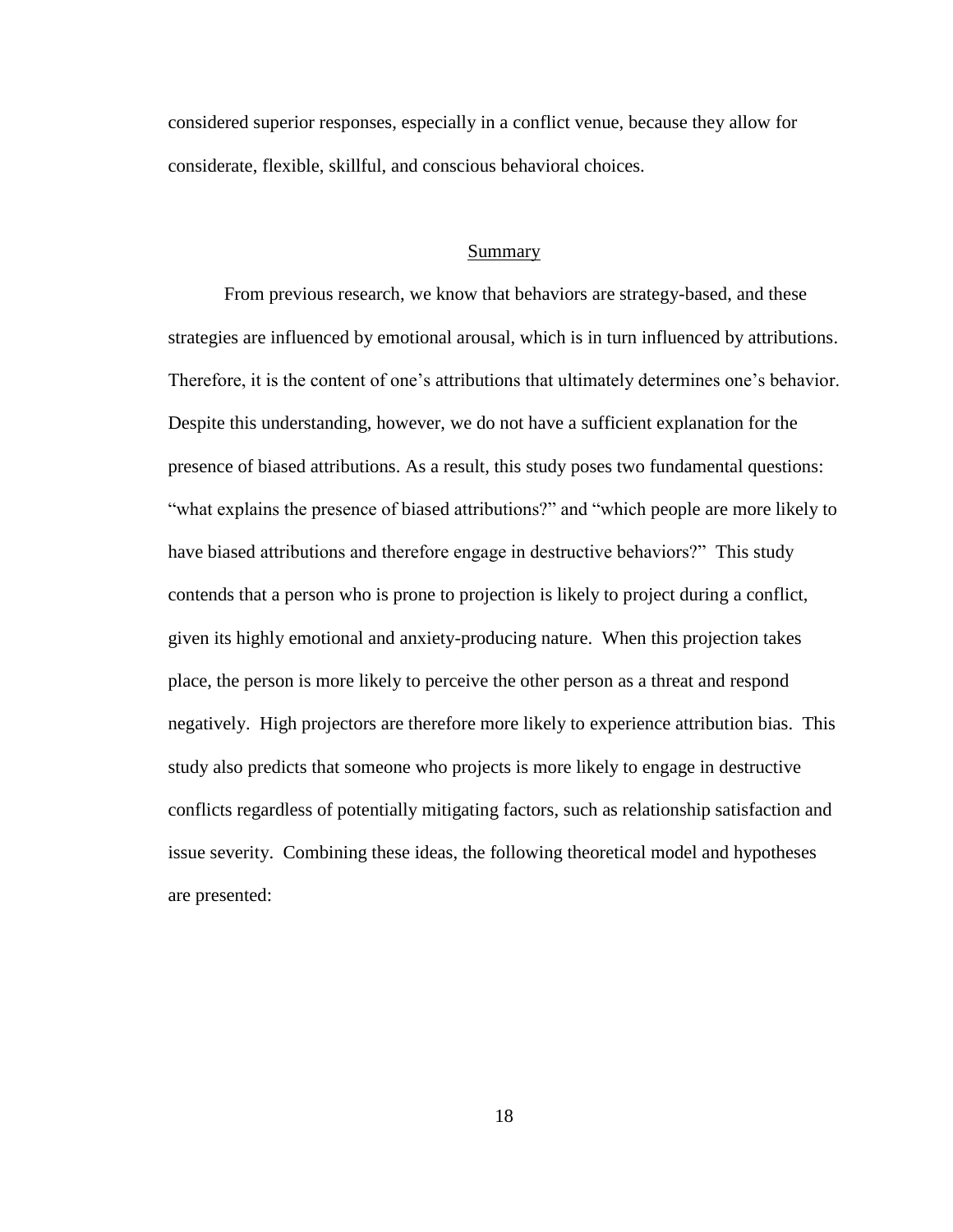#### Theoretical Model and Hypotheses



Figure 1.1 *Proposed Theoretical Model*

In order to understand projection's role in conflicts fully, it's important to understand the distinction between general projection and relationship-specific projection. General projection refers to the tendency to project onto another person regardless of situational context; relationship-specific projection refers to whether or not projection is present in a particular context (in this case, is the subject projecting onto the roommate specifically?). This distinction is important for understanding the theoretical model presented above. If projection is a viable explanation for the source of attribution biases in a conflict, then it must be present in the relationship. Projection is irrelevant if a subject is highly likely to project but is not specifically projecting onto their roommate. Relationship-specific projection is therefore the relevant variable for conflicts. However, general projection is clearly a useful measure since it should predict whether or not a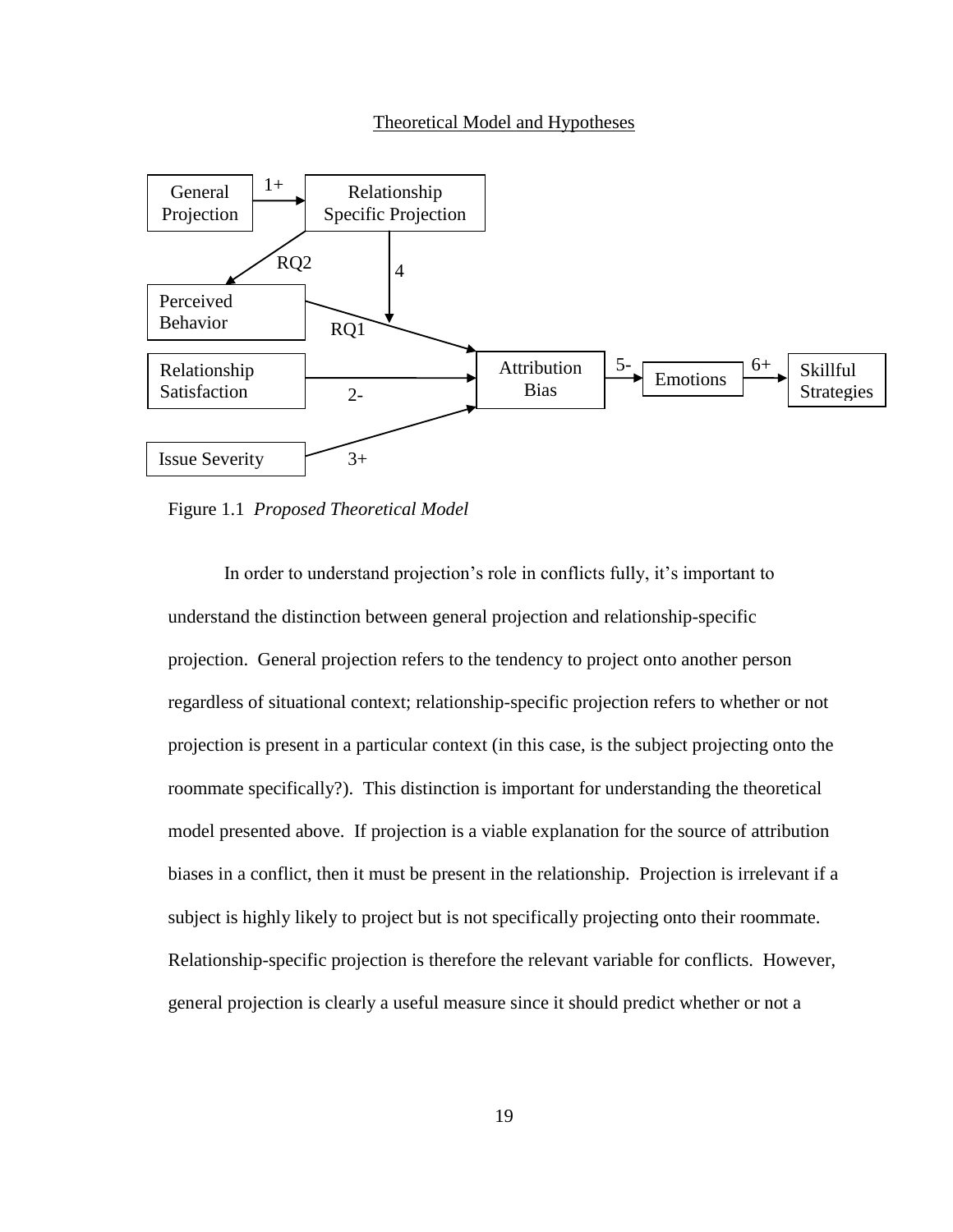subject will project onto the roommate. Hypothesis 1 thus makes the connection between general projection and relationship-specific projection.

> H1: General projection is positively related with relationship-specific projection

Previous research indicates there are multiple self-cognitions that predict attribution bias, including relationship satisfaction and conflict issue severity. Are perceptions of the other person's behavior a type of self-cognition that affects attribution bias as well? Studies have shown that behavior itself can have minimal impact on attributions (Sillars et al., 1984; Jacobson, McDonald, Follette, & Berley, 1985). For example, Jacobson et al. (1985) split married couples into two groups, one spouse aware of an experimental manipulation and the other unaware. The researchers then divided the aware spouses into two groups; one instructed to act positively towards their partner and the other instructed to act negatively. The researchers observed the partner to see if there was any difference in how the partner interpreted the behavior and intent of the spouse. Results showed both behavior and intent were dismissed: nondistressed partners were more likely to make positive attributions to positive behaviors, while distressed partners were more likely to dismiss positive behaviors. The results indicated it was the content of the partner's self-cognitions, rather than the spouse's behavior, that predicted the subsequent attributions.

If behavior can have minimal impact on attributions, do perceptions of behavior matter? It may be the case that perceived behavior is a form of self-cognition that affects attribution bias. It may also be the case that perceived behavior relies on external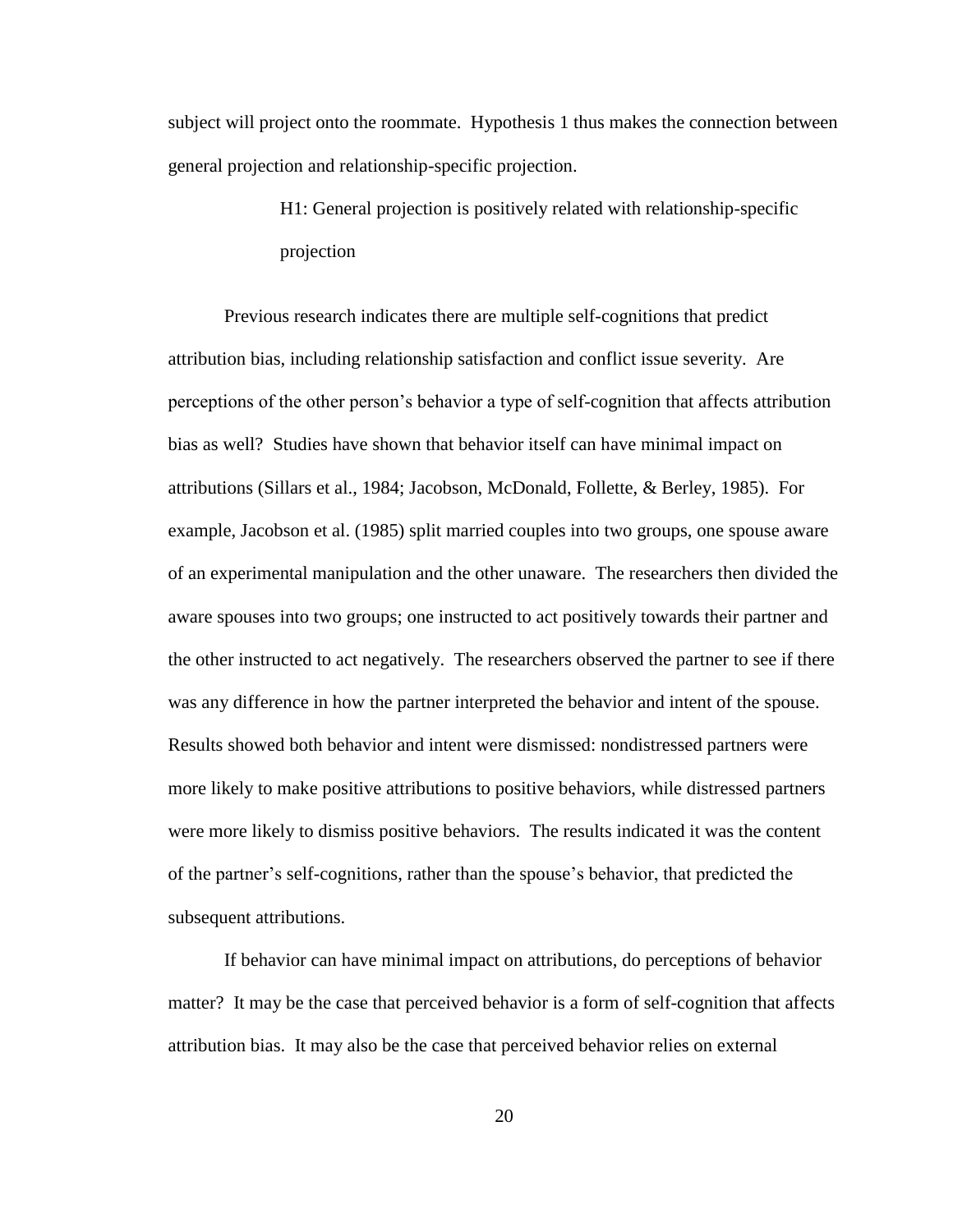phenomena and is therefore less salient in a conflict. This study seeks to shed further light on the topic by asking participants about perceptions of the other person's behavior in the conflict and investigating the relationship between the perceived behaviors and the participants' attribution bias.

> H2: Relationship satisfaction is negatively related to attribution bias H3: Conflict issue severity is positively related to attribution bias RQ1: Do perceived behaviors significantly predict attribution bias?

Does projection influence how participants perceive their roommates' behavior? Answering this question may also help understand the role of perceived behaviors. If perceived behaviors is largely dependent on internal factors, then projection may have a significant influence on these perceptions. If perceived behaviors are largely dependent on external factors, then projection may have no effect on behavioral perceptions.

RQ2: Will projection affect perceptions of roommate behavior?

The theoretical model predicts that projection should have a significant influence on the relationship between variables. Specifically, projection will act as a moderating variable between attribution bias and its antecedent self-cognitions.

> H4: The predictive association between relationship satisfaction, conflict issue severity, and perceived behaviors with attribution bias is moderated by projection.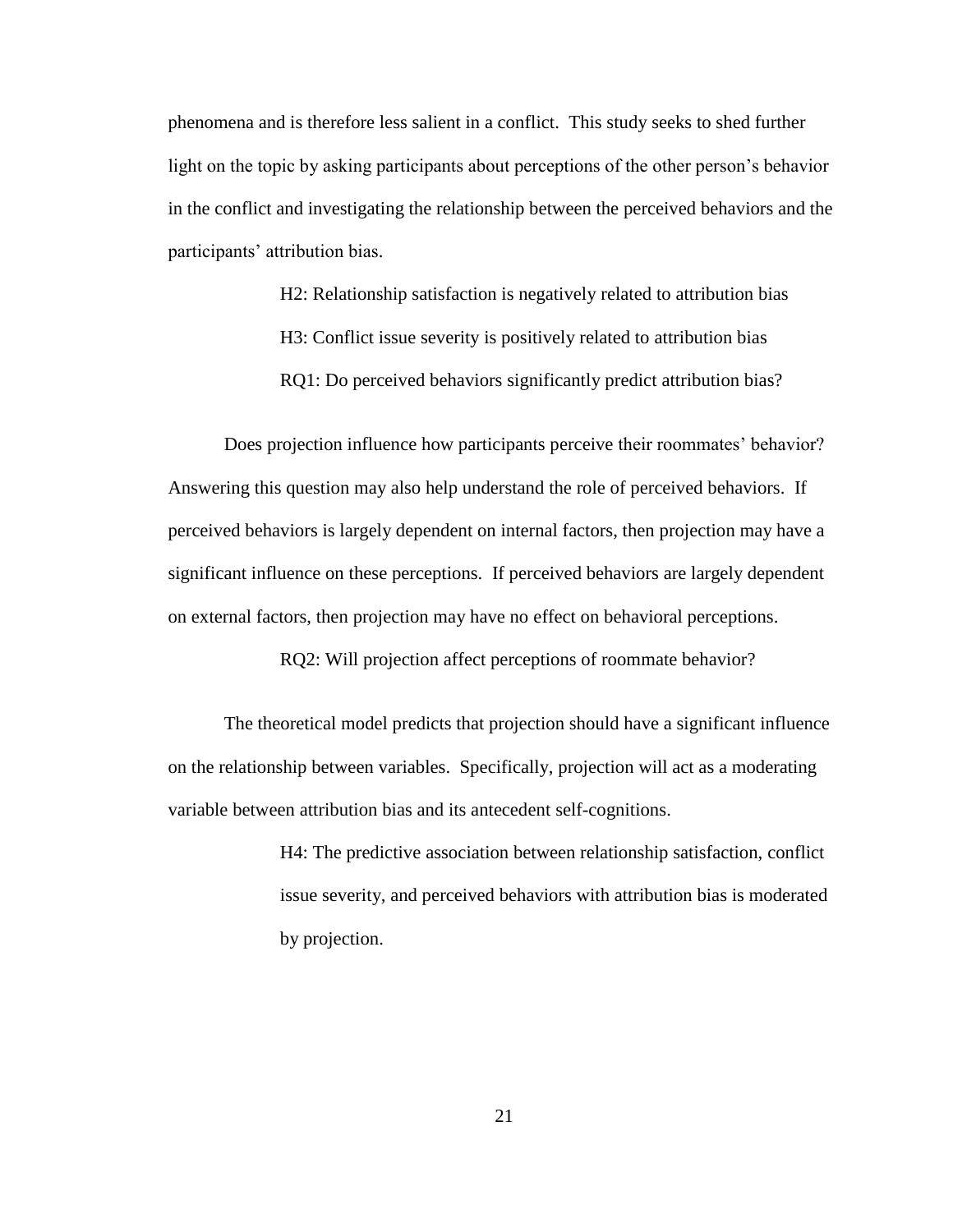The final two hypotheses seek to support and replicate previous research about the relationships between attribution bias, emotions, and skillful conflict strategies.

H5: Attribution bias is negatively related to emotions

H6: Emotions are positively related to skillful conflict strategies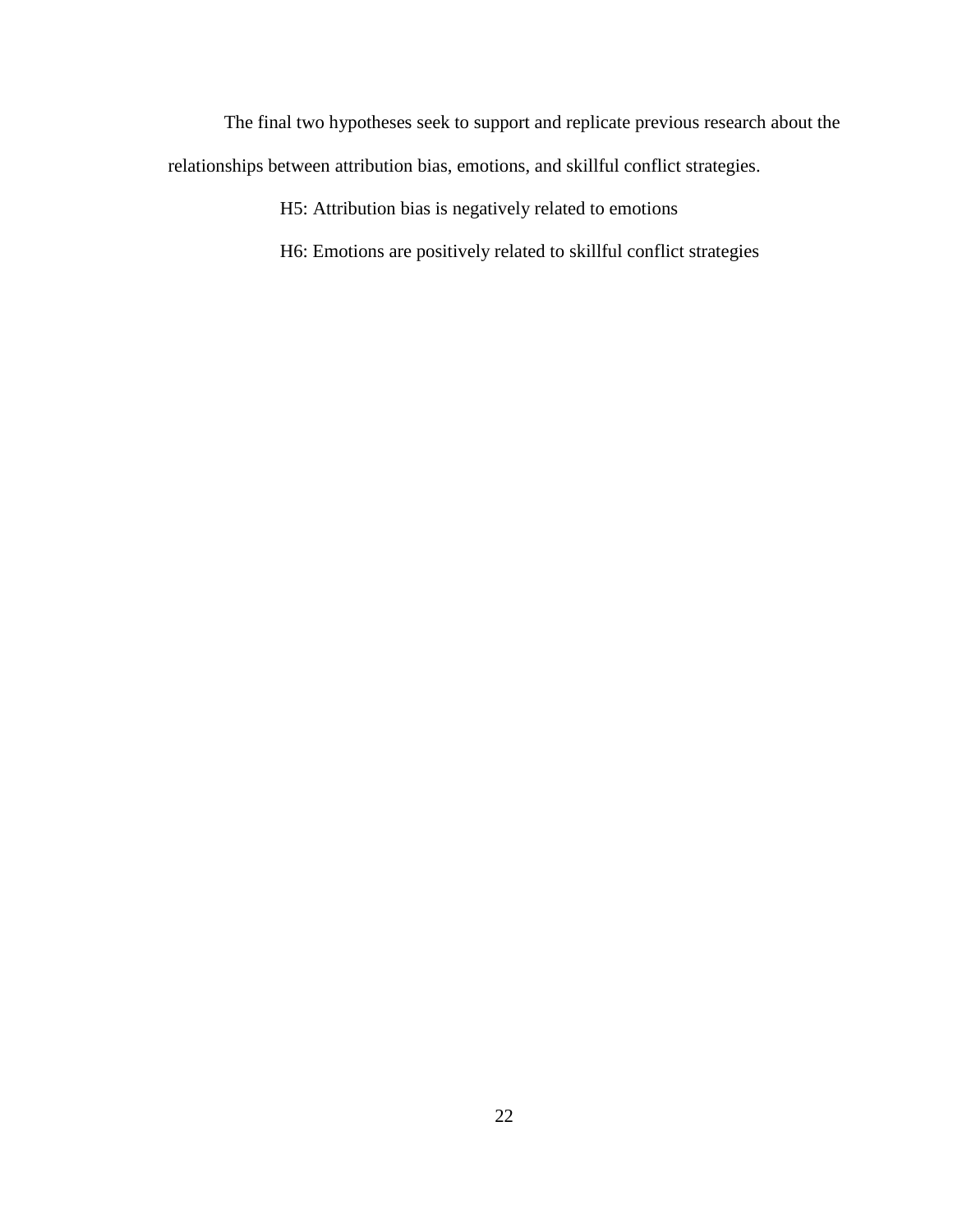# Chapter 2

# **METHODS**

This chapter describes the study participants, procedures, and measures used to assess the theoretical concepts listed in the previous chapter.

# **Participants**

The study's participants ( $N = 509$ ) were recruited from multiple sections of an undergraduate communication course and received extra credit in exchange for completing the study. The sample was 63.5% female, 36.5% male and ranged in age from 18 to 28 years old ( $M = 19.17$ ,  $SD = 1.15$ ). Participants reported the amount of time they knew their roommate ranged from 0 to 216 months  $(M = 16.81, SD = 24.85)$ .

# Procedure

The study asked participants to complete a survey recalling the most memorable conflict they had with either a past or present roommate. Participants then responded to a series of questions about their thoughts, feelings, and behaviors in the conflict, as well as questions about their overall relationship with their roommate and perceptions of society in general.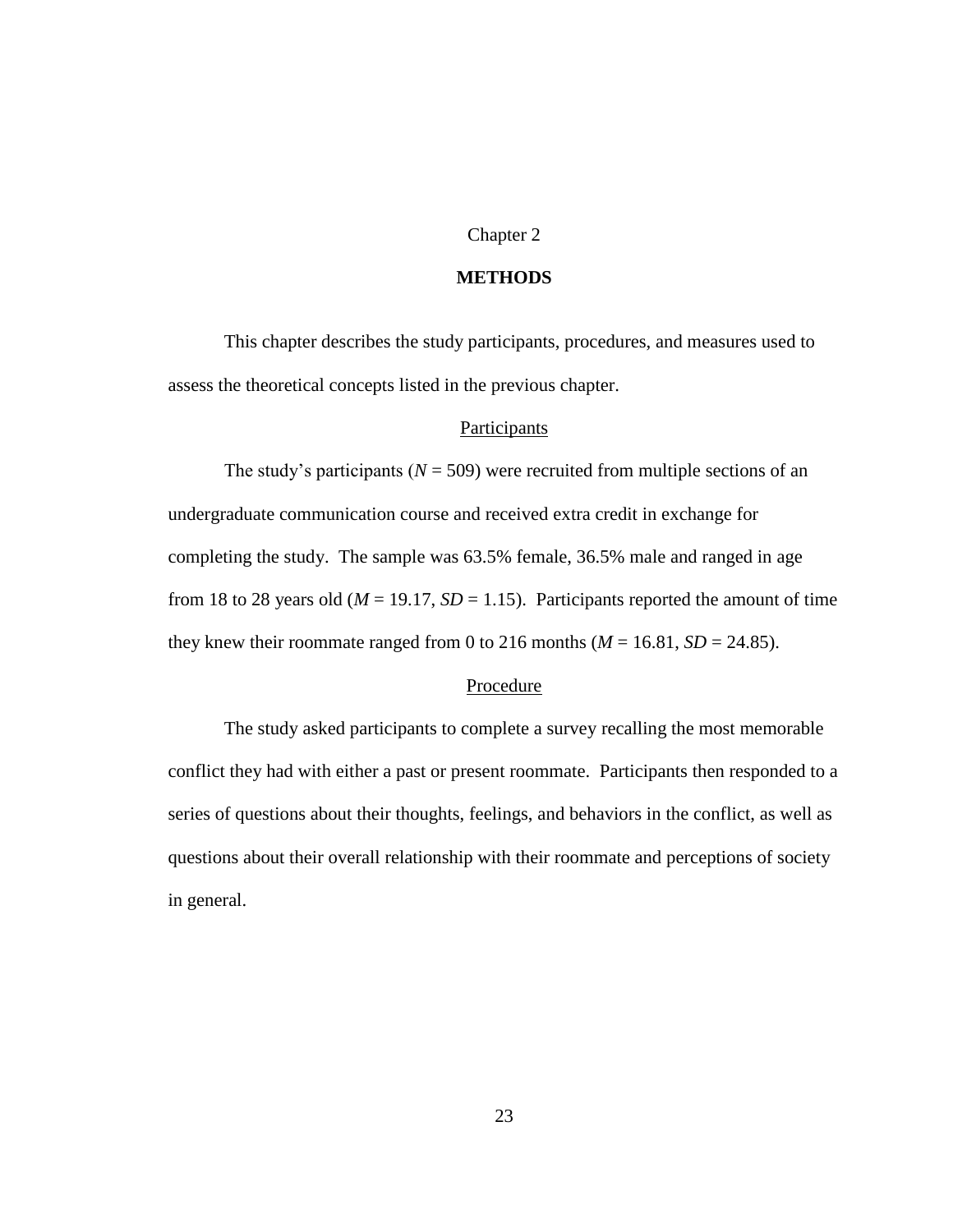#### Measures

# General Projection

To measure general projection, two different scales were used, the Life Style Index (LSI)'s projection subscale and a newly generated scale. The LSI is a general 97 item questionnaire designed to measure eight different types of defense mechanisms. The projection subscale itself has 10 items. Conte, Plutchik, and Draguns (2004) support the usefulness of the projection subscale by claiming projection, compared to other defenses, "may be one of the concepts whose components are more readily agreed upon and one that is therefore more easily operationalized in statements about behavior" (p.396). Since its creation, the LSI has been used in a series of studies and has shown consistent construct validity (for a review, see Conte & Apter, 1995). The projection subscale has also shown consistent reliability across diverse samples (Conte & Plutchik, 1993). The original scale had participants choose between two responses, "usually true" and "usually not true." In this study, the scale was slightly modified to increase the number of responses participants could select from two to six choices (*1 = strongly disagree, 6 = strongly agree*). With the modification, the study's analysis found the LSI projection subscale demonstrated acceptable reliability ( $\alpha$  = .79).

However, the LSI projection subscale was not the only scale used for general projection. This choice was made in response to exploratory testing of the study's scales before the actual study was conducted. The preliminary testing raised some concerns about the reliability of the LSI subscale. Given the findings of previous LSI subscale studies which found acceptable reliability, the scale was still included in the final study, a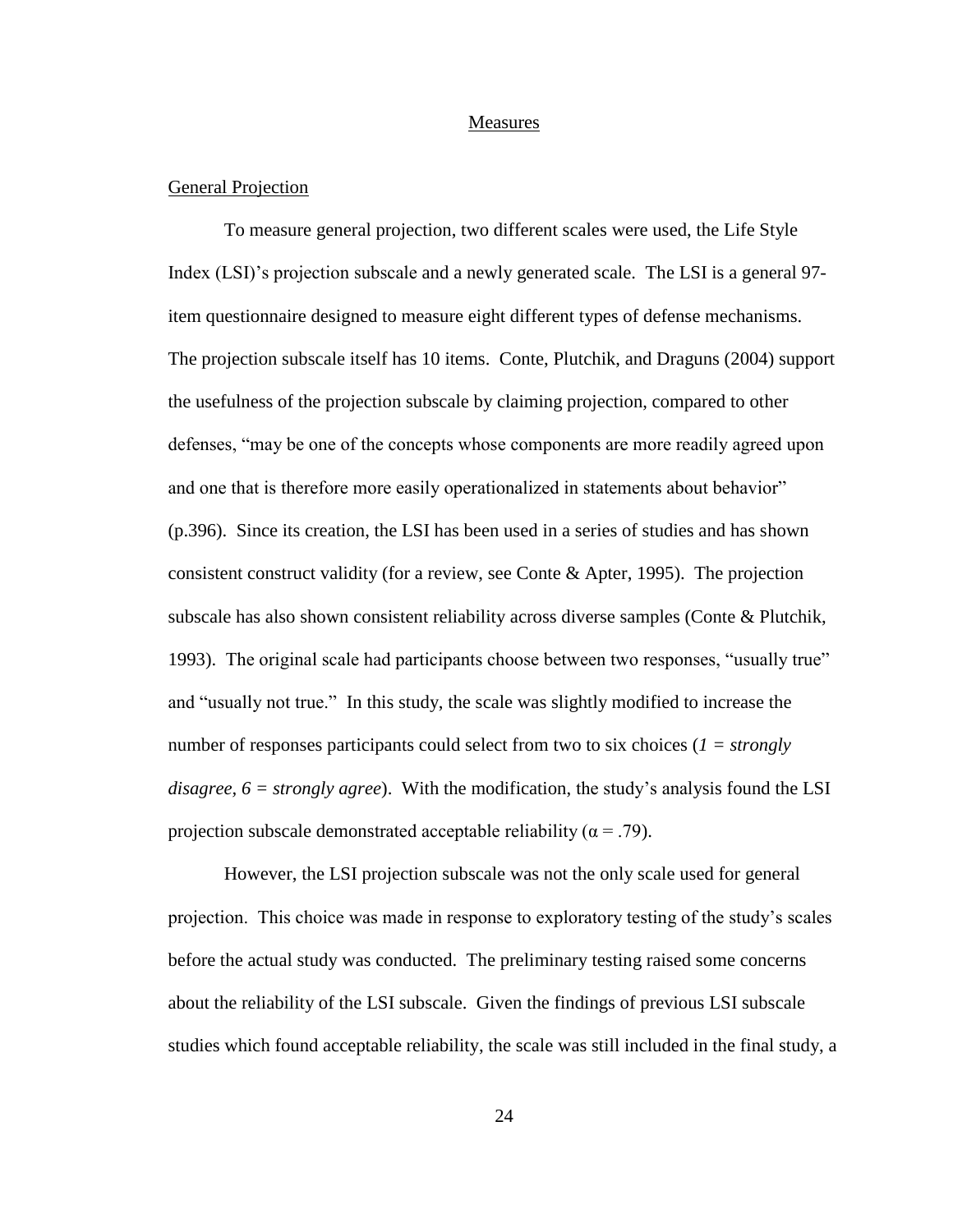decision that was validated by the acceptable reliability result. However, just in case the LSI did not perform well, a second scale was created. The scale asked questions about participants' perceptions of society in general, specifically focusing on concepts like defensiveness (e.g. "I feel like I often need to protect myself in social situations") and judgment (e.g. "people who think too highly of themselves really annoy me"). Each item of the new scale was assessed with a six-point Likert scale (*1 = strongly disagree, 6 = strongly agree*).

The new general projection scale was then analyzed using an exploratory principal axis factor analysis with a direct oblimin rotation. Six of the nineteen items either cross-loaded or loaded weakly and were dropped. The resulting analysis revealed three factors with an eigenvalue greater than one (see Table 2.1). The first factor contained seven items about perceiving a consistent threat to self-esteem in social situations (e.g. "I feel like people are generally very critical toward me"). The factor accounted for 34.42% of the variance and demonstrated high reliability ( $\alpha$  = .85). The second factor contained three items about feeling irritation when thinking about other people with inflated self esteem (e.g. "arrogant people really bug me"). The factor accounted for 17.38% of the variance and demonstrated acceptable reliability ( $\alpha$  = .74). The third factor contained three items about other people behaving in ways a subject never would but not suffering negative social consequences from their behavior (e.g. "it really bothers me when people do things I would never even try and get away with it"). The factor accounted for 8.37% of the variance and demonstrated acceptable reliability ( $\alpha$ )  $= .76$ ).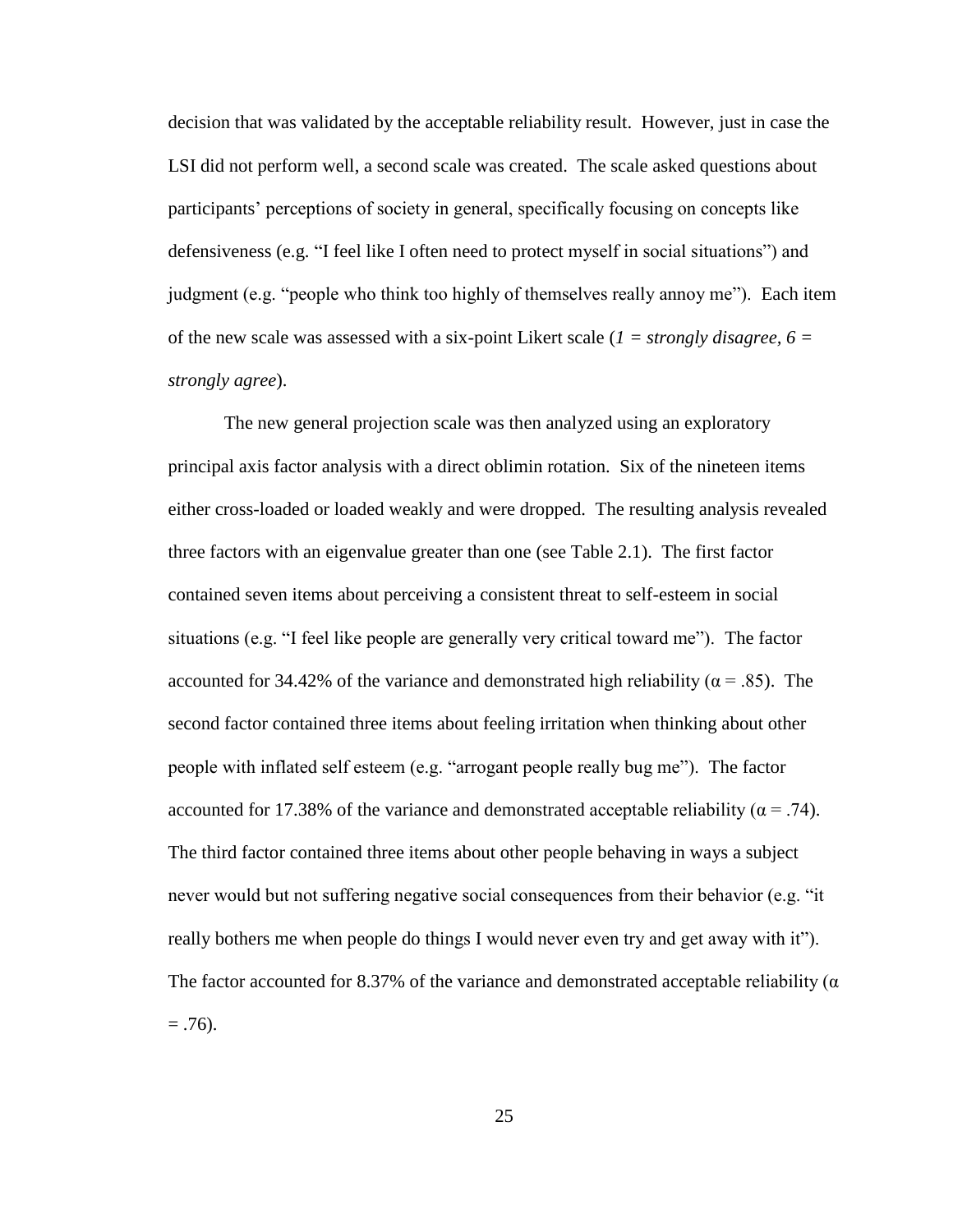In determining which general projection scale to use, there wasn't a clear choice because both the LSI subscale and the new general projection scale had approximately the same reliability. In the end, the new general projection scale was chosen because it contained a few more items (thus casting a wider net and examining multiple factors) and didn't raise any red flags like the LSI subscale did previously in exploratory testing. It should be noted that the practical difference between the two scales was minimal. The two scales were tested side-by-side in a correlation matrix with the other variables in this study, and the results indicated no apparent difference between the two scales. However, for the sake of simplicity, only one scale was used during the analysis, and that scale was the new general projection scale.

#### Relationship-Specific Projection

While there were established scales that measured general projection, there was no established scale to measure whether or not projection was present in a specific relationship. Therefore, a new scale was generated and used in this study. The scale focused on the trademark qualities (discussed in Chapter 1) that are present when someone is specifically projecting onto another person. The scale contained a series of questions to identify whether projection was taking place. Each question was assessed with a six-point Likert scale  $(I = strongly disagree, 6 = strongly agree)$ . The scale was then analyzed with an exploratory principal axis factor analysis with a direct oblimin rotation. Eleven scale items about two predicted factors, anger and anxiety, cross-loaded significantly and were dropped from the analysis. In addition, two other scale items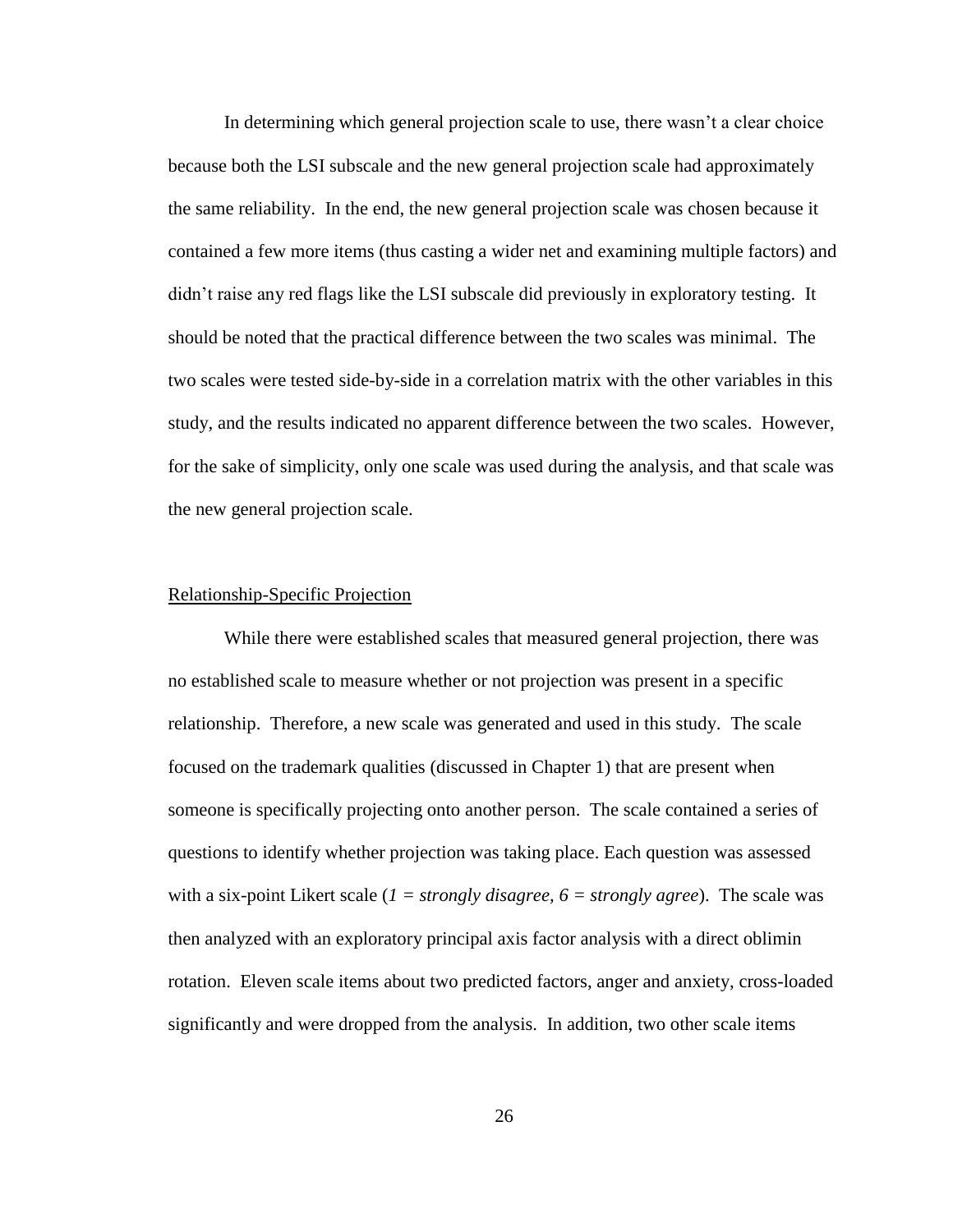loaded weakly and were dropped. The resulting analysis revealed three factors with an eigenvalue greater than one (see Table 2.2). The first factor contained seven items about roommate behaviors that were contrary to a subject's own value system (e.g. "My roommate behaves in ways that were seen as inappropriate when I was growing up"). The factor accounted for 52.99% of the variance and demonstrated very high reliability  $(\alpha = .95)$ . The second factor contained four items about feeling envy towards the roommate for getting away with the contrary behaviors (e.g. "I envy my roommate's ability to say and do things I wouldn't"). The factor accounted for 11.53% of the variance and demonstrated high reliability ( $\alpha$  = .85). The third factor contained three items about perceiving being judged by the roommate (e.g. "There are times when I think my roommate is looking down on me"). The factor accounted for 9.98% of the variance and demonstrated high reliability ( $\alpha$  = .88).

#### Relationship Satisfaction

To assess roommate relationship satisfaction, a new five-item scale was generated (e.g. "I'm satisfied with the way things are between me and my roommate"). Each item was assessed on a six-point Likert scale (*1 = strongly disagree, 6 = strongly agree*). The satisfaction scale was then analyzed using an exploratory principal axis factor analysis with a direct oblimin rotation. The analysis revealed one factor with an eigenvalue greater than one; the factor accounted for 88.52% of the variance. The scale demonstrated very high reliability ( $\alpha$  = .97).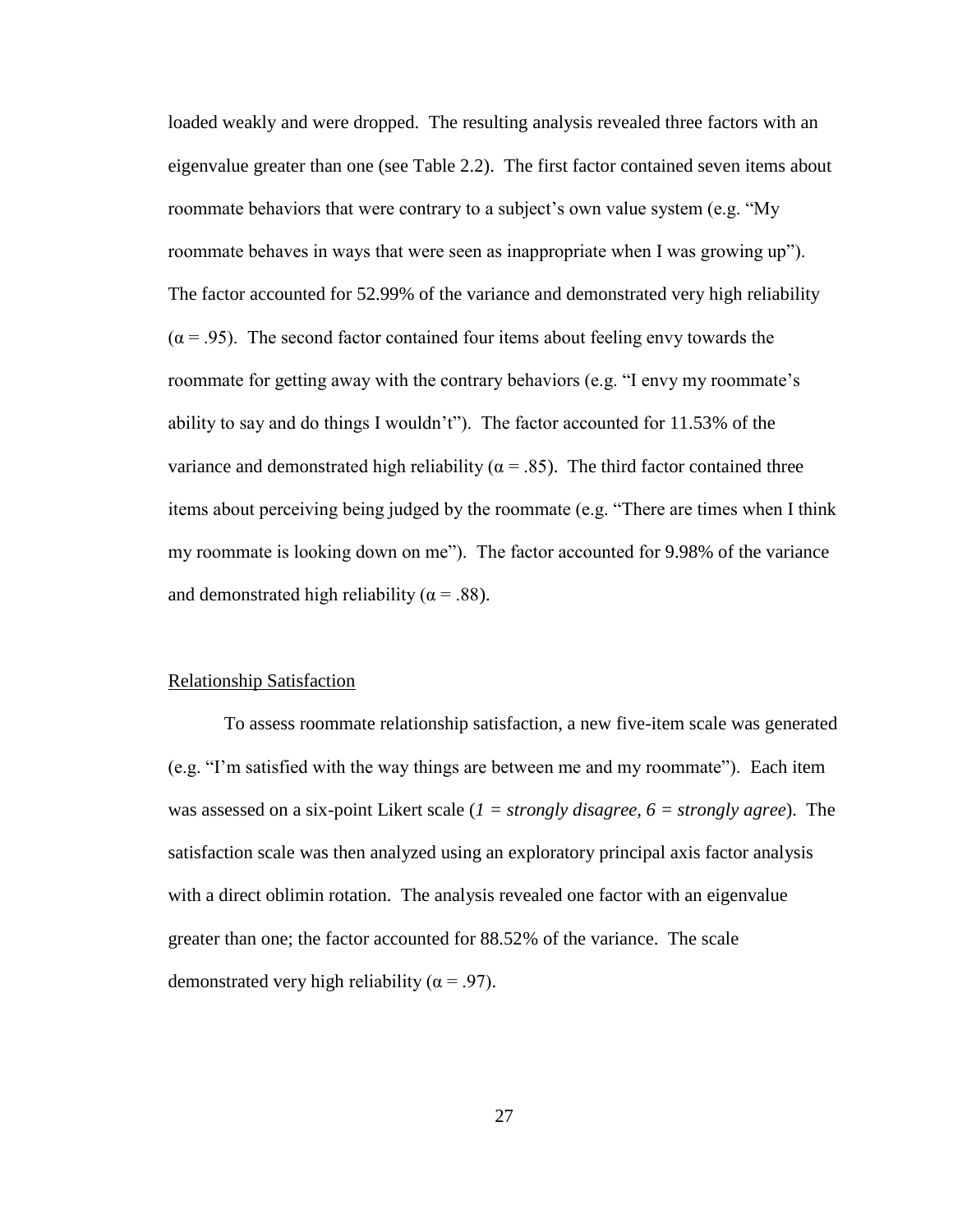### Conflict Issue Severity

To explore participants' perceptions of how severe the conflict issue was, a new five-item scale was generated (e.g. "I felt like the issue was important to our overall relationship"). Each item was assessed with a six-point Likert scale (*1 = strongly disagree, 6 = strongly agree*). The issue severity scale was then analyzed using an exploratory principal axis factor analysis with a direct oblimin rotation. The analysis revealed one factor with an eigenvalue greater than one; the factor accounted for 71.23% of the variance. The scale demonstrated very high reliability ( $\alpha$  = .90).

### Attribution Bias

Attribution bias was measured by using the Relationship Attribution Measure developed by Fincham and Bradbury (1992). The RAM was designed to assess causal and responsibility attributions between married spouses. The scale originally asked participants to imagine a hypothetical behavior of their spouse and determine what their interpretive response might be. Hypothetical behaviors were designed to be general yet plausible, including examples such as "your spouse criticizes something you say" and "your spouse is intolerant of something you do." For the purposes of this study, the RAM was modified to ask participants about attributions of their college roommates and about the memorable conflict specifically. This modification did not weaken the ecological validity of the RAM; the scale's original authors assessed this issue by testing whether or not the RAM produced different results for hypothetical behaviors versus actual behaviors. They found that both scenarios produced similar attributions (Fincham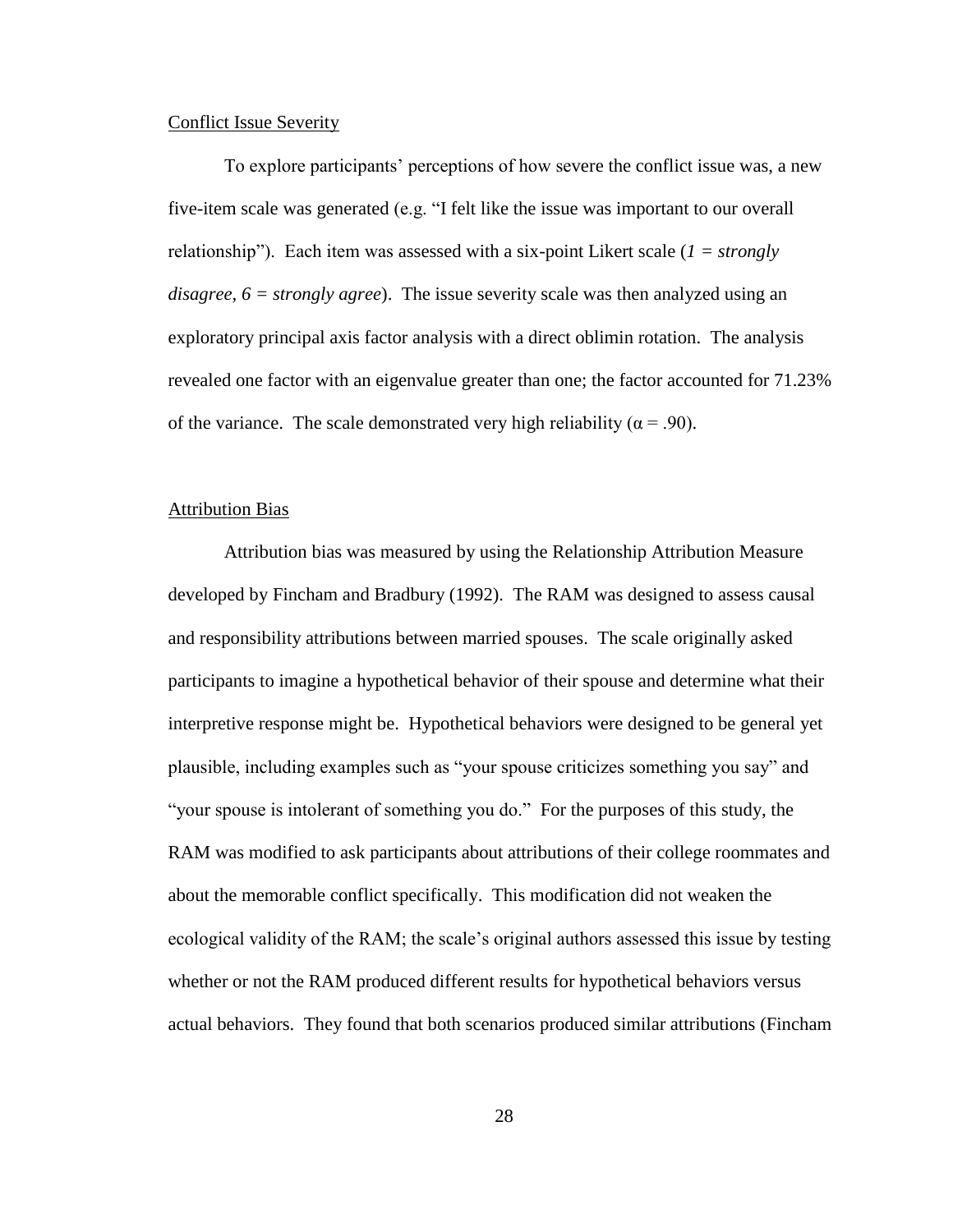& Bradbury, 1992). They also found the RAM was reliable by demonstrating adequate test-retest consistency. In addition, they found the RAM was valid by demonstrating a significant relationship between attribution responses and marital satisfaction.

In order to accurately measure causal and responsibility attributions, each were broken up into three sub-items. Causal attributions consisted of assessing locus, stability, and globality; responsibility attributions consisted of assessing blameworthiness, intentionality, and motivation by selfish concerns. Each item was assessed on a six-point Likert scale (*1 = strongly disagree, 6 = strongly agree*). In this study, the scale demonstrated high reliability ( $\alpha$  = .87).

## Conflict Strategies

Conflict strategies were measured by combining and modifying two scales used in previous conflict research (Sillars, 1981; Canary et al., 1988). Sillars' scale was used because it was designed to measure college roommates and was crucial to the development of communication researchers dividing conflict strategies into three subgroups (Sillars used the terms "integrative, "passive-indirect," and "distributive" to represent cooperative, avoidant, and hostile strategies). Canary et al.'s scale was used because it was designed to assess college students, it contained a fairly extensive range of categories, and it represented a synthesis of conflict strategy scales used in previous research.

The modified scale was assessed on a six-point Likert scale (*1 = strongly disagree, 6 = strongly agree*). The scale was then analyzed by an exploratory principal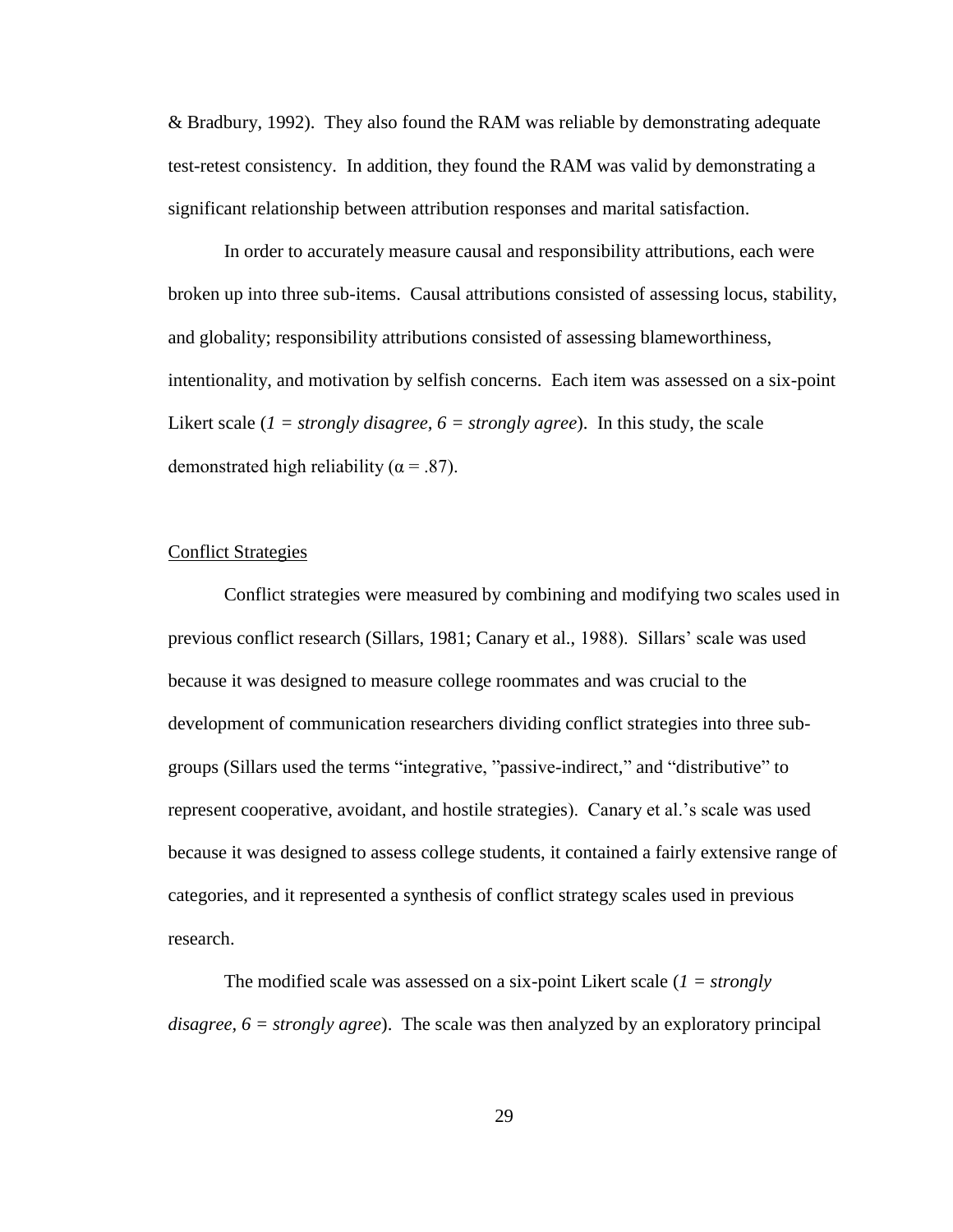axis factor analysis with a direct oblimin rotation. 21 of the 54 items either loaded crossloaded or loaded weakly and were dropped. The resulting analysis identified four factors with an eigenvalue greater than one (see Table 2.3). The first factor contained 15 items about cooperative strategies (e.g., "I tried to understand my roommate's point of view"). The factor accounted for 25.16% of the variance and demonstrated very high reliability  $(\alpha = .91)$ . The second factor contained six items about passive strategies that took place during the actual conflict (e.g., "I tried to change the subject"). The factor accounted for 13.34% of the variance and demonstrated high reliability ( $\alpha$  = .82). The third factor contained six items about aggressive and demonstrative distributive strategies (e.g., "I tried to intimidate my roommate). The factor accounted for 9.24% of the variance and demonstrated high reliability ( $\alpha$  =.89). The fourth factor contained five items about passive strategies that took place before the actual conflict occurred but were still part of the same issue (e.g., "I avoided being around my roommate to avoid dealing with the issue"). The factor accounted for 7.11% of the variance and demonstrated high reliability  $(\alpha = .84)$ .

#### Behaviors

To measure perceived behaviors, a new scale was created that asked 20 questions about different types of observable behaviors of the roommate. The types included questions about the roommate's eye contact (e.g. "my roommate avoided looking me in the eyes"), vocal tone (e.g. "my roommate's tone of voice was critical), volume (e.g. "my roommate raised his/her voice when talking to me"), and nonverbal immediacy (e.g. "my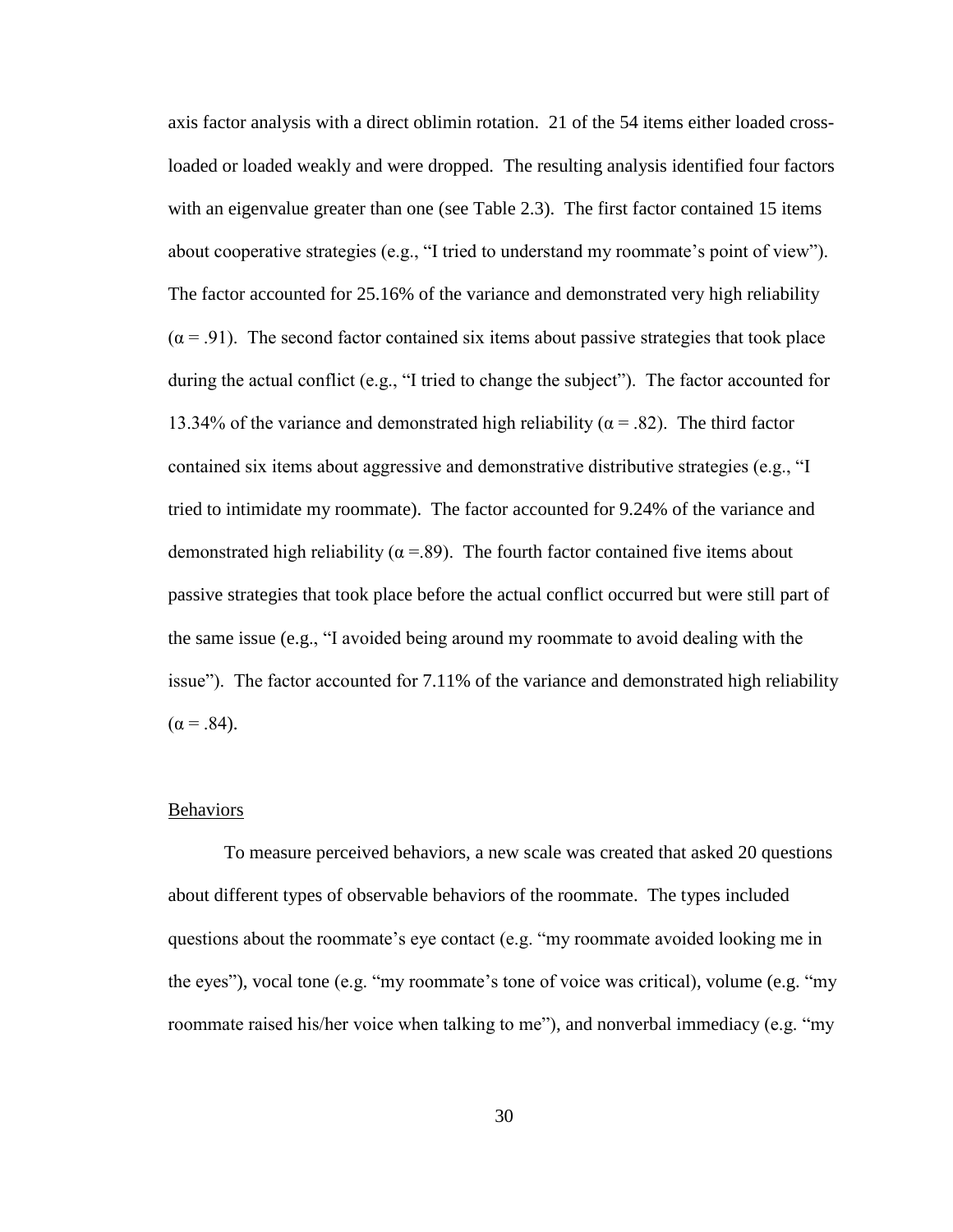roommate tried to create more physical space between us during the conflict"). Each question was assessed on a six-point Likert scale (*1 = strongly disagree, 6 = strongly agree*). The scale was then analyzed using an exploratory principal axis factor analysis with a direct oblimin rotation (see Table 2.4). The items about eye contact cross-loaded and were dropped from the analysis. In addition, three items about vocal tone crossloaded and were dropped. The resulting analysis revealed two factors with an eigenvalue greater than one. The first factor contained seven items about how the roommate used their voice (e.g. "my roommate spoke louder than normal"). The factor accounted for 58.04% of the variance and demonstrated very high reliability ( $\alpha$  = .95). The second factor contained five items about the roommate's immediacy during the conflict (e.g. "my roommate seemed farther away from me than normal"). The factor accounted for 19.89% of the variance and demonstrated very high reliability ( $\alpha$  = .92)

### Emotions

Emotions were measured by adapting and modifying the Positive and Negative Affect Schedule (PANAS) scale developed by Watson, Clark, and Tellegen (1988). The scale is made up of two 10 item subscales, one measuring positive affect and one measuring negative affect. Each item was assessed on a five-point Likert scale (*1 = very slightly or not at all,*  $5 =$  *extremely*). The PANAS scale was used because it synthesized previous emotion scales into one final, polished version that assessed both positive and negative emotions. In their article, Watson et al. (1988) offered support for the scale's usefulness by providing evidence for its internal validity, external validity, and high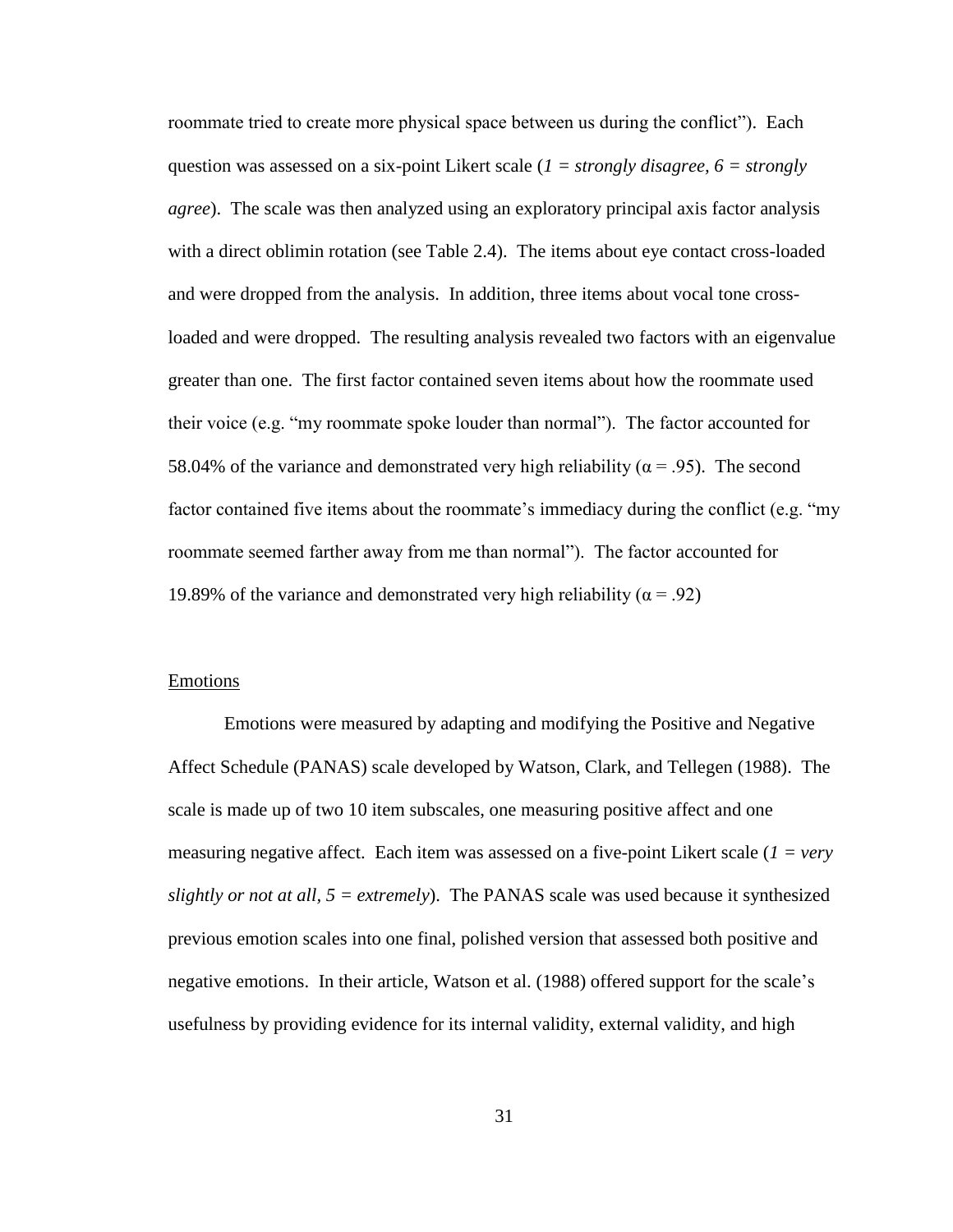reliability across multiple, diverse samples. For the purposes of this study, several of the positive affect items that appeared less relevant to conflict interactions (e.g. "enthusiastic, excited") were replaced with other positive, more relevant affect items (e.g. "satisfied, relieved").

The modified PANAS scale was assessed using an exploratory principal axis factor analysis with a direct oblimin rotation (see Table 2.5). Seven of the seventeen items either cross-loaded or loaded weakly and were dropped. The resulting analysis revealed three factors with an eigenvalue greater than one. The first factor contained four items about negative approach emotions (e.g. "angry"). The factor accounted for 30.10% of the variance and demonstrated acceptable reliability ( $\alpha$  = .78). The second factor contained three items about negative avoidance emotions (e.g. "ashamed"). The factor accounted for 18.73% of the variance and demonstrated acceptable reliability ( $\alpha$  = .76). The third factor contained three items about positive emotions (e.g. "relieved"). The factor accounted for 16.25% of the variance and demonstrated below adequate reliability  $(\alpha = .64)$ .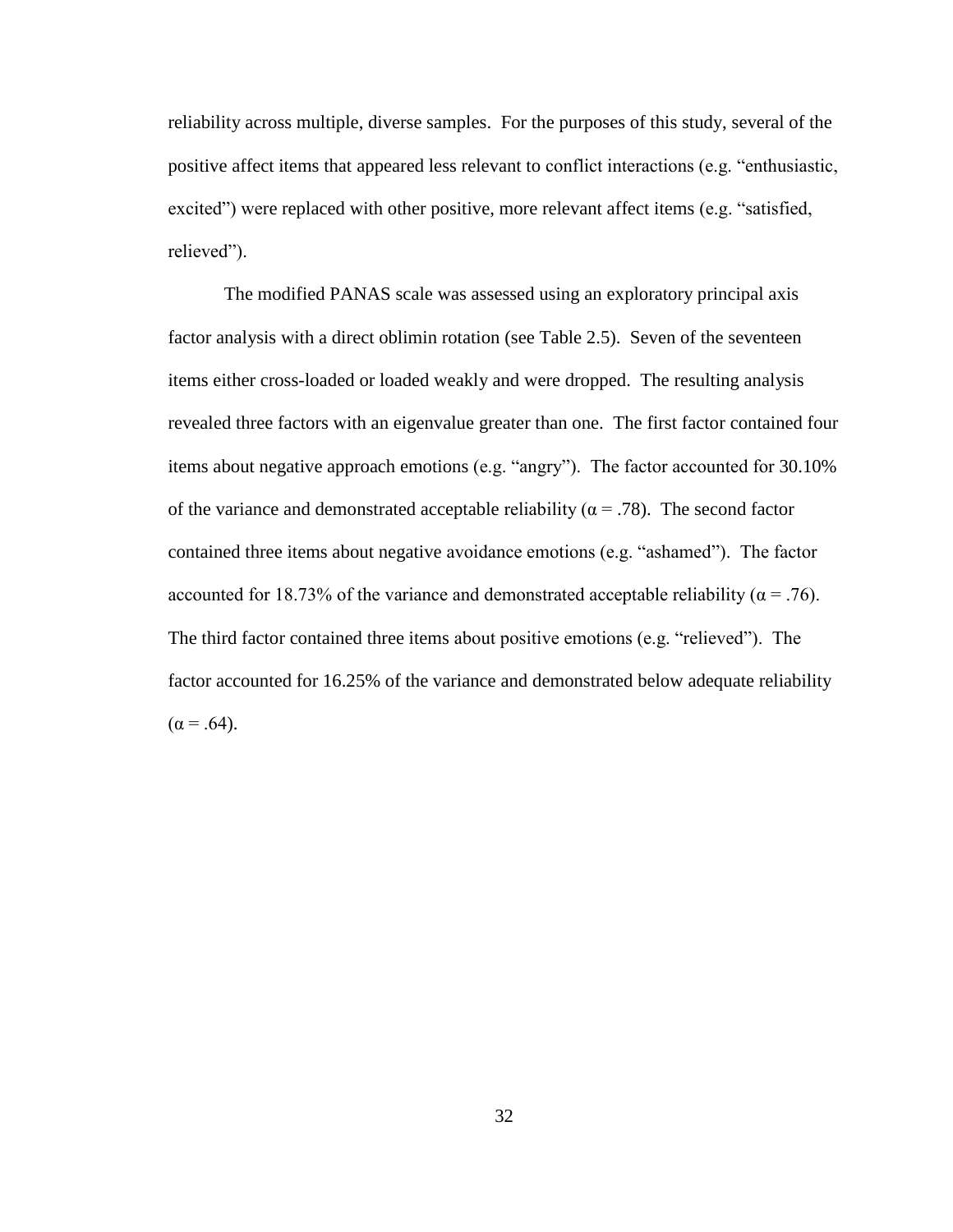## Table 2.1

# *Factor Analysis of General Projection*

|                                                                                | $\boldsymbol{l}$ | $\overline{2}$ | $\mathfrak{Z}$ |
|--------------------------------------------------------------------------------|------------------|----------------|----------------|
|                                                                                |                  |                |                |
| Eigenvalue Total                                                               | 4.48             | 2.26           | 1.09           |
| % of Variance                                                                  | 34.42            | 17.38          | 8.37           |
| <b>Cumulative Variance</b>                                                     | 34.42            | 51.81          | 60.17          |
| I feel like people are generally very critical<br>toward me                    | .778             | $-.050$        | .085           |
| I feel like I often need to protect myself in<br>social settings               | .695             | $-0.016$       | $-0.014$       |
| I often feel judged when talking to others                                     | .694             | $-.069$        | $-.026$        |
| It's frequently hard to be myself because of<br>how disapproving others can be | .690             | .034           | $-0.017$       |
| People often look down on me                                                   | .651             | $-.021$        | .005           |
| I often feel the need to defend myself from<br>others                          | .615             | .014           | $-.046$        |
| Most people don't treat me as well as I<br>would like to be treated            | .599             | .108           | $-.018$        |
| People who think too highly of themselves<br>really annoy me                   | $-.028$          | .756           | $-.027$        |
| People that brag are so annoying                                               | $-.025$          | .679           | .015           |
| Arrogant people really bug me                                                  | .033             | .646           | $-.010$        |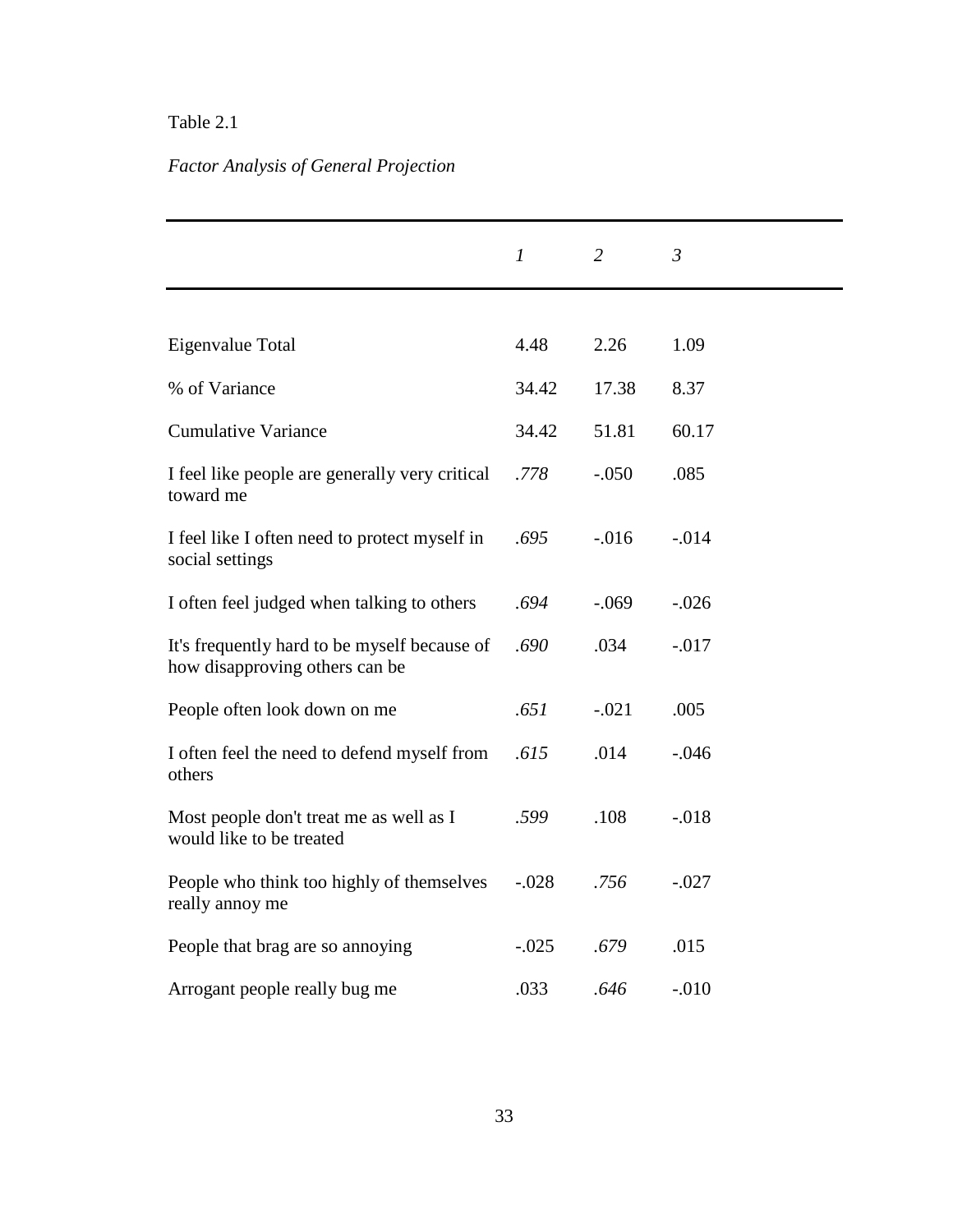## Table 2.1 continued

|                                                                                                           |      | 2       | 3       |
|-----------------------------------------------------------------------------------------------------------|------|---------|---------|
| It really bothers me when people do things $I -069$<br>would never even try and get away with it          |      | $-.100$ | $-930$  |
| People that get away with things really<br><i>irritate</i> me                                             | .025 | .154    | $-.571$ |
| I often envy how easy it is for people to get<br>away with things that I wouldn't try to get<br>away with | .222 | .091    | $-.535$ |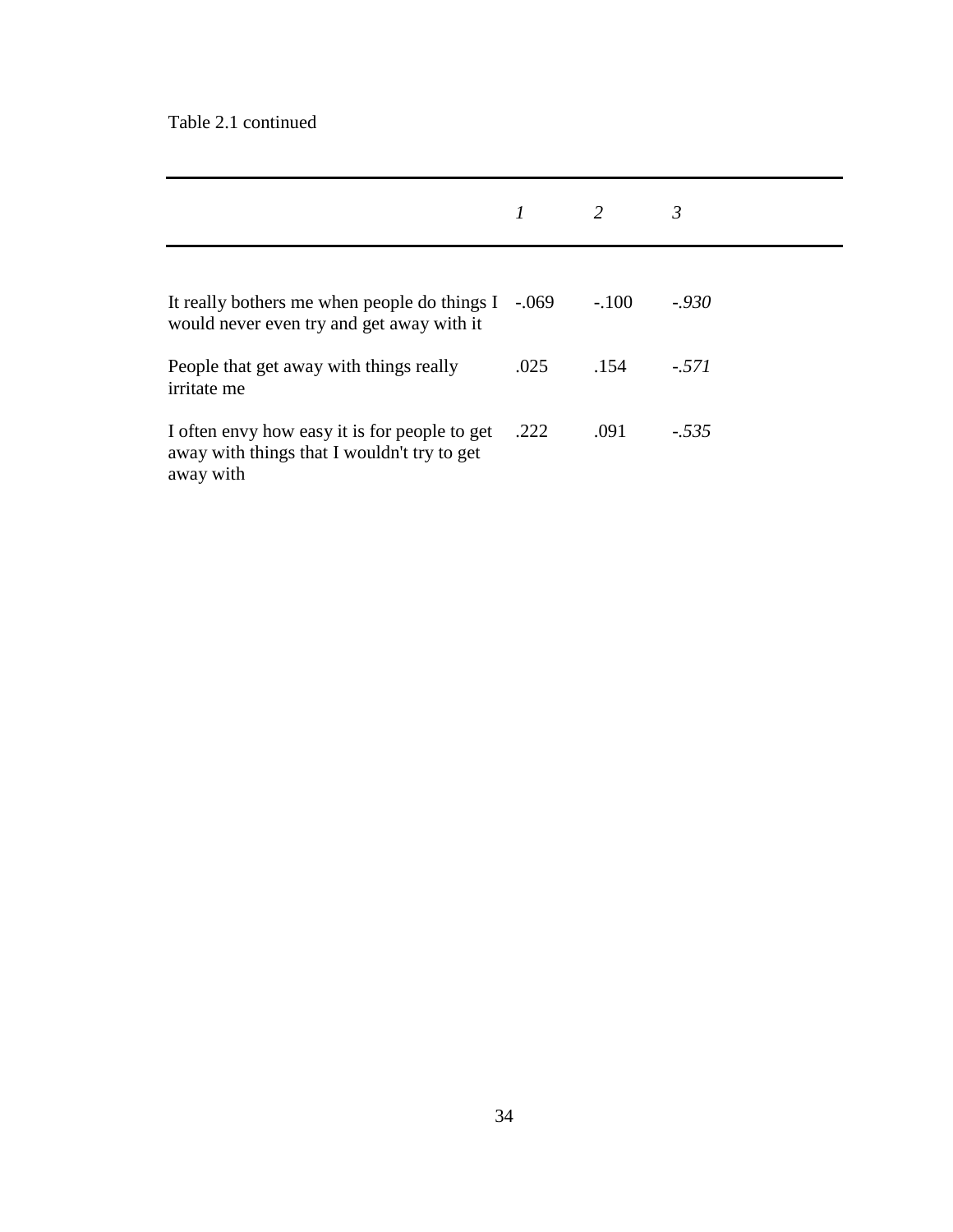## Table 2.2

# *Factor Analysis of Roommate Projection*

|                                                                                                  | $\boldsymbol{l}$ | 2       | $\mathfrak{Z}$ |
|--------------------------------------------------------------------------------------------------|------------------|---------|----------------|
|                                                                                                  |                  |         |                |
| Eigenvalue Total                                                                                 | 7.42             | 1.61    | 1.40           |
| % of Variance                                                                                    | 52.99            | 11.53   | 9.98           |
| Cumulative %                                                                                     | 52.99            | 64.52   | 74.49          |
| My roommate behaves in ways that were<br>seen as inappropriate when I was growing<br>up          | .913             | $-.041$ | .005           |
| If I were to act the way my roommate does<br>around my parents, they would get really<br>upset   | .855             | .049    | $-.078$        |
| My roommate often behaves in ways that<br>were considered rude growing up in my<br>house         | .836             | $-.079$ | .089           |
| When I was younger, I got in trouble for the<br>kinds of things my roommate says and does<br>now | .832             | $-.023$ | $-.022$        |
| My roommate often does things I was<br>taught never to do                                        | .821             | $-.020$ | .034           |
| My roommate gets away with things I<br>would never try to do                                     | .627             | .237    | .048           |
| I can't believe what my roommate gets<br>away with sometimes                                     | .608             | .199    | .143           |
| Sometimes I wish I could do and say some<br>of the things my roommate does                       | $-.035$          | .822    | $-.021$        |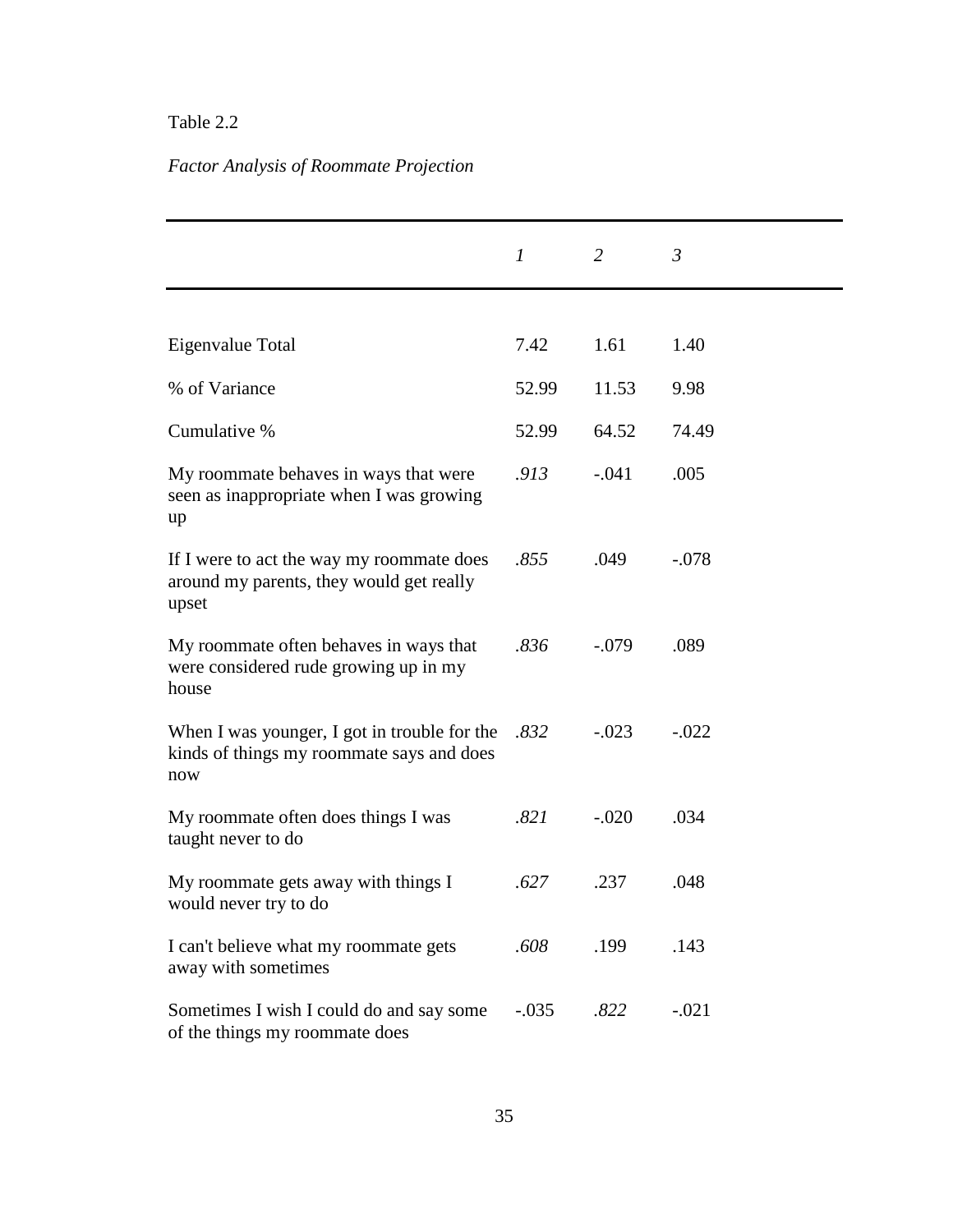## Table 2.2 continued

|                                                                                 | 1       | 2       | 3    |
|---------------------------------------------------------------------------------|---------|---------|------|
|                                                                                 |         |         |      |
| I envy my roommate's ability to say and do<br>things I wouldn't                 | $-.084$ | .788    | .012 |
| I wish I could get away with some of the<br>things my roommate gets away with   | .183    | .664    | .005 |
| I am sometimes jealous that my roommate<br>gets away with things I can't        | .185    | .588    | .121 |
| There are times when I think my roommate<br>is looking down on me               | $-.096$ | .032    | .938 |
| Sometimes I can sense my roommate is<br>judging me                              | .048    | $-.053$ | .829 |
| There are often times I can tell my<br>roommate thinks she/he is better than me | .081    | .031    | .748 |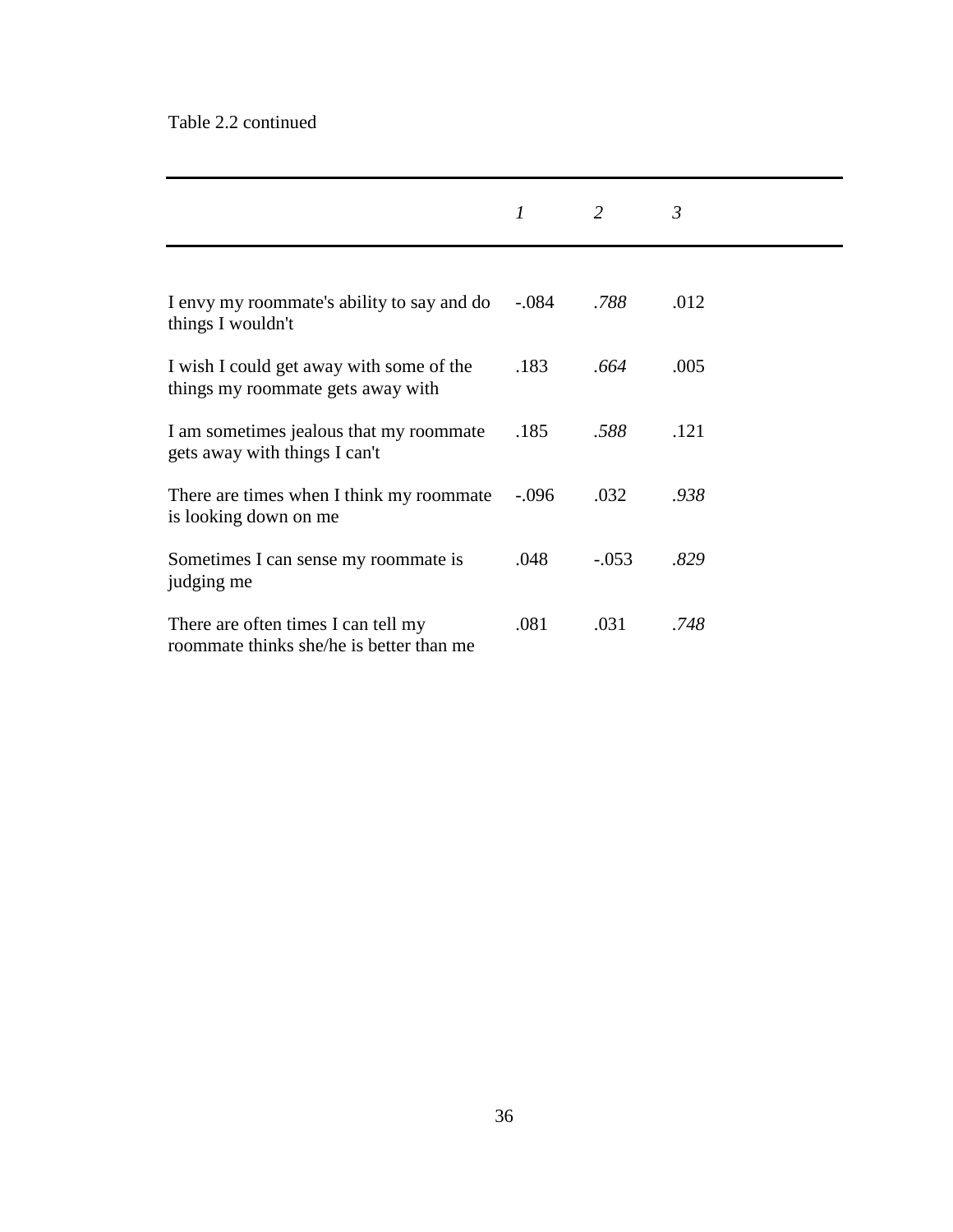# Table 2.3

# *Factor Analysis of Conflict Strategies*

|                                                                                                       | $\boldsymbol{l}$ | $\overline{2}$ | $\mathfrak{Z}$ | $\overline{4}$ |
|-------------------------------------------------------------------------------------------------------|------------------|----------------|----------------|----------------|
| Eigenvalue Total                                                                                      | 8.30             | 4.40           | 3.05           | 2.35           |
| % of Variance                                                                                         | 25.16            | 13.34          | 9.24           | 7.11           |
| Cumulative %                                                                                          | 25.16            | 38.50          | 47.74          | 54.85          |
| I asked my roommate about his/her<br>thoughts and feelings                                            | .762             | $-.054$        | .057           | $-.073$        |
| I explored possible solutions with my<br>roommate                                                     | .722             | .020           | .038           | $-.074$        |
| I tried to understand my roommate's point<br>of view                                                  | .715             | $-.002$        | $-.106$        | .037           |
| I tried to think of the best solution for both<br>of us                                               | .688             | $-.021$        | $-.110$        | .102           |
| I was willing to accept alternative solutions<br>to the problem                                       | .663             | .095           | $-.040$        | .002           |
| I listened closely to what my roommate had<br>to say                                                  | .651             | $-.088$        | $-.123$        | .017           |
| I asked my roommate for information about<br>his/her perspective to help increase my<br>understanding | .648             | $-0.012$       | .039           | $-.049$        |
| I openly acknowledged mistakes I made                                                                 | .634             | $-.021$        | .071           | .009           |
| I demonstrated concern about my<br>roommate's thoughts and feelings                                   | .614             | $-.003$        | $-.099$        | $-.044$        |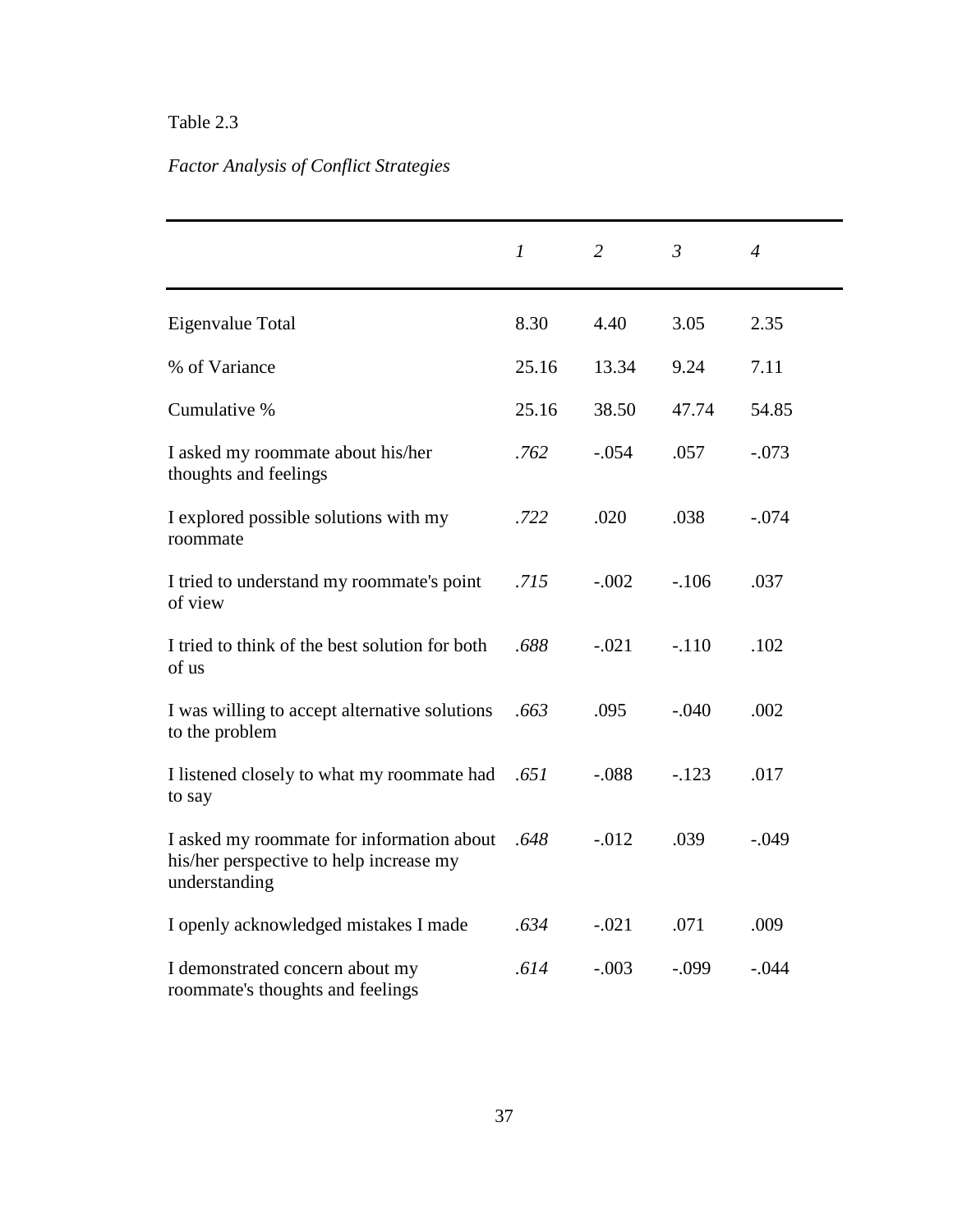## Table 2.3 continued

|                                                                                                     | $\mathcal I$ | 2       | $\mathfrak{Z}$ | $\overline{4}$ |
|-----------------------------------------------------------------------------------------------------|--------------|---------|----------------|----------------|
| I was sympathetic to my roommate's<br>position                                                      | .600         | .207    | $-.081$        | $-128$         |
| I compromised with my roommate                                                                      | .595         | .106    | $-.071$        | $-.017$        |
| I accepted my fair share of responsibility<br>for the conflict                                      | .592         | .008    | .006           | $-.076$        |
| I sought a solution that would be mutually<br>beneficial                                            | .592         | $-.035$ | $-.110$        | .052           |
| I tried to provide information to help<br>increase my roommate's understanding of<br>my perspective | .557         | $-.182$ | .146           | .147           |
| I validated my roommate's thoughts and<br>feelings                                                  | .536         | .063    | .038           | $-.002$        |
| I dismissed the issue as unimportant                                                                | $-156$       | .676    | $-.010$        | .032           |
| I tried to change the subject                                                                       | $-.052$      | .659    | .178           | .147           |
| I thought the issue wasn't worth arguing<br>over                                                    | .016         | .639    | $-.107$        | $-.057$        |
| I tried to explain to my roommate why the<br>issue wasn't a big deal                                | .138         | .628    | $-.018$        | $-.032$        |
| I changed the topic of discussion                                                                   | .017         | .614    | .183           | .161           |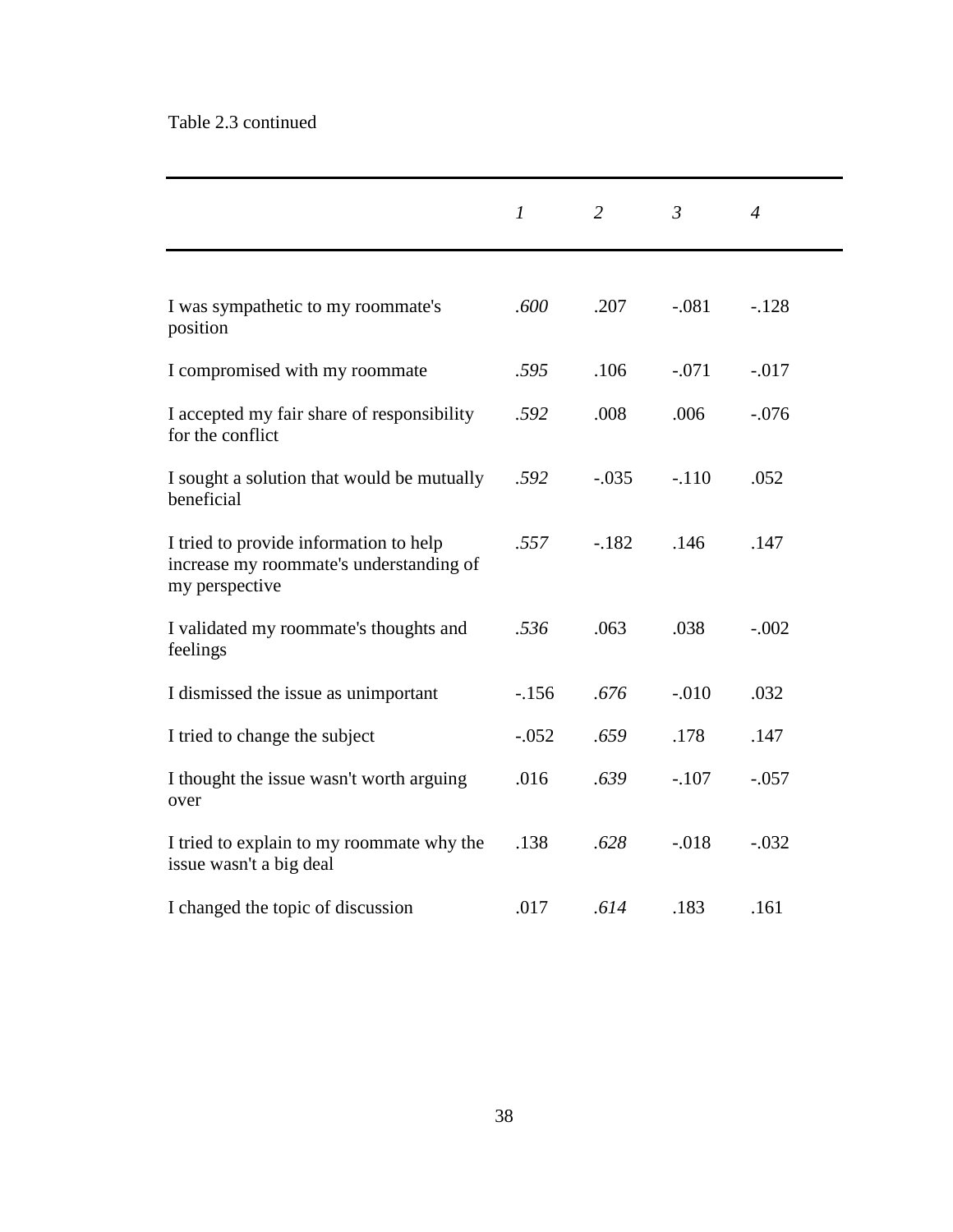# Table 2.3 continued

|                                                                                           | $\mathfrak{I}$ | 2       | $\mathfrak{Z}$ | $\overline{4}$ |
|-------------------------------------------------------------------------------------------|----------------|---------|----------------|----------------|
|                                                                                           |                |         |                |                |
| I tried to distract my roommate from the<br>issue                                         | .018           | .581    | .266           | .159           |
| I cursed at my roommate                                                                   | $-.009$        | $-.007$ | .798           | $-.045$        |
| I raised my voice at my roommate                                                          | .005           | $-.055$ | .796           | .003           |
| I insulted my roommate                                                                    | $-.080$        | .012    | .773           | $-.012$        |
| I showed my roommate that I had lost my<br>temper                                         | .041           | .017    | .761           | $-.021$        |
| I made threats towards my roommate                                                        | $-.018$        | .047    | .686           | $-.033$        |
| I tried to intimidate my roommate                                                         | $-.041$        | .166    | .671           | $-.060$        |
| I criticized a part of my roommate's<br>personality                                       | $-.079$        | .006    | .568           | .165           |
| I avoided being around my roommate to<br>avoid dealing with the issue                     | $-.061$        | $-.131$ | .122           | .761           |
| I tried to postpone dealing with the issue as<br>long as possible                         | $-.008$        | .108    | $-.068$        | .742           |
| I tried to ignore the issue                                                               | $-.049$        | .184    | $-.121$        | .724           |
| I stopped talking as much with my<br>roommate in order to avoid dealing with the<br>issue | $-.073$        | $-.116$ | .155           | .697           |
| I tried to let the issue resolve itself                                                   | .116           | .154    | $-.135$        | .652           |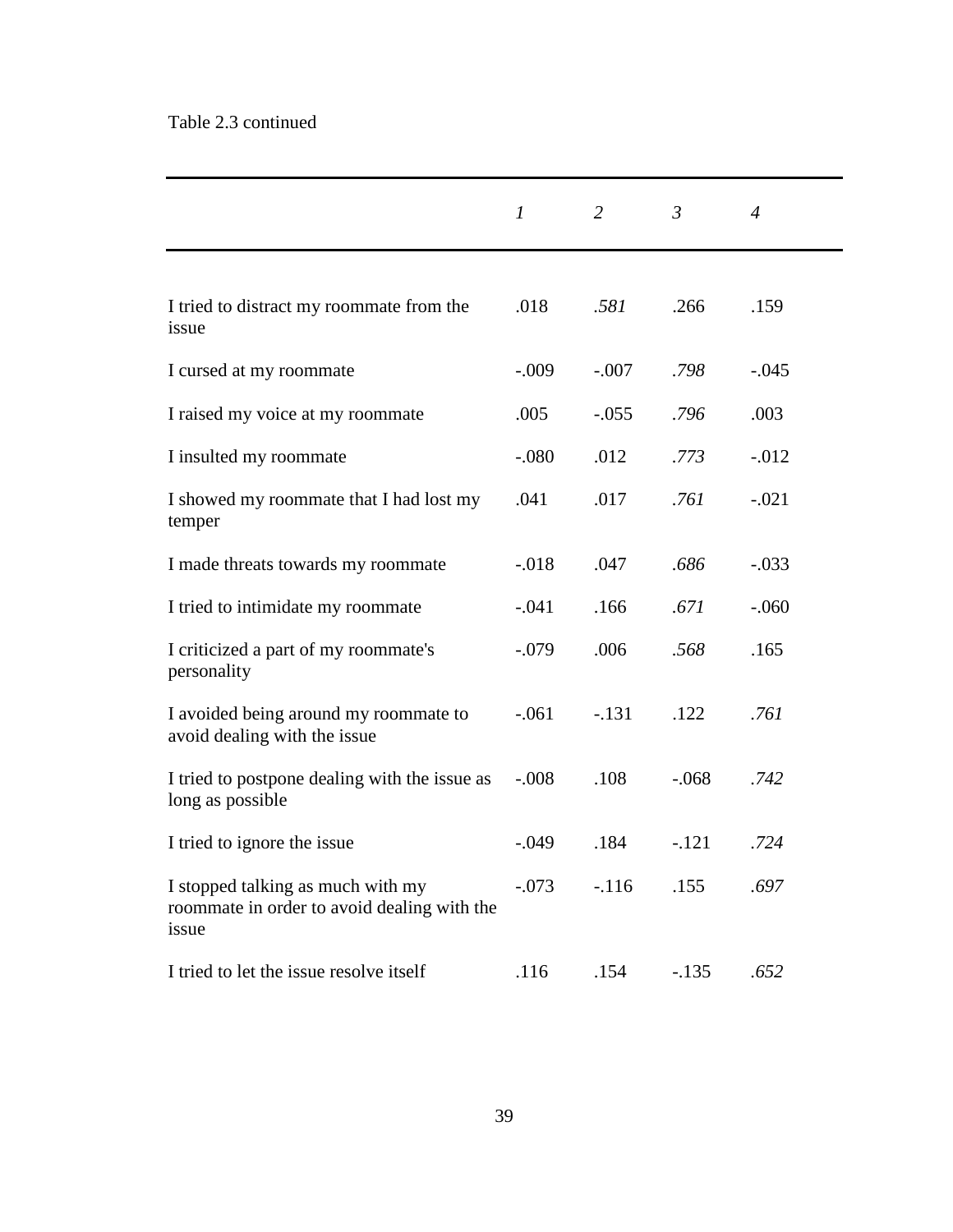## Table 2.4

# *Factor Analysis of Perceived Behaviors*

|                                                                    | $\mathfrak{1}$ | $\overline{2}$ |
|--------------------------------------------------------------------|----------------|----------------|
|                                                                    |                |                |
| Eigenvalue Total                                                   | 6.96           | 2.39           |
| % of Variance                                                      | 58.04          | 19.89          |
| Cumulative %                                                       | 58.04          | 77.93          |
| My roommate raised his/her voice when<br>talking to me             | .976           | $-.062$        |
| I felt like my roommate was shouting at me<br>at times             | .943           | $-.037$        |
| My roommate spoke louder than normal                               | .940           | $-.076$        |
| My roommate tried to raise his/her voice to<br>make a point        | .931           | $-.050$        |
| It bothered me how loud my roommate was<br>during the conflict     | .862           | .020           |
| My roommate was really disrespectful in<br>how he/she talked to me | .630           | .277           |
| My roommate's tone of voice was critical                           | .557           | .297           |
| I felt like my roommate was physically<br>distant from me          | $-.068$        | .915           |
| My roommate seemed farther away from<br>me than normal             | $-.031$        | .864           |
| My roommate seemed closed off from me                              | $-.006$        | .834           |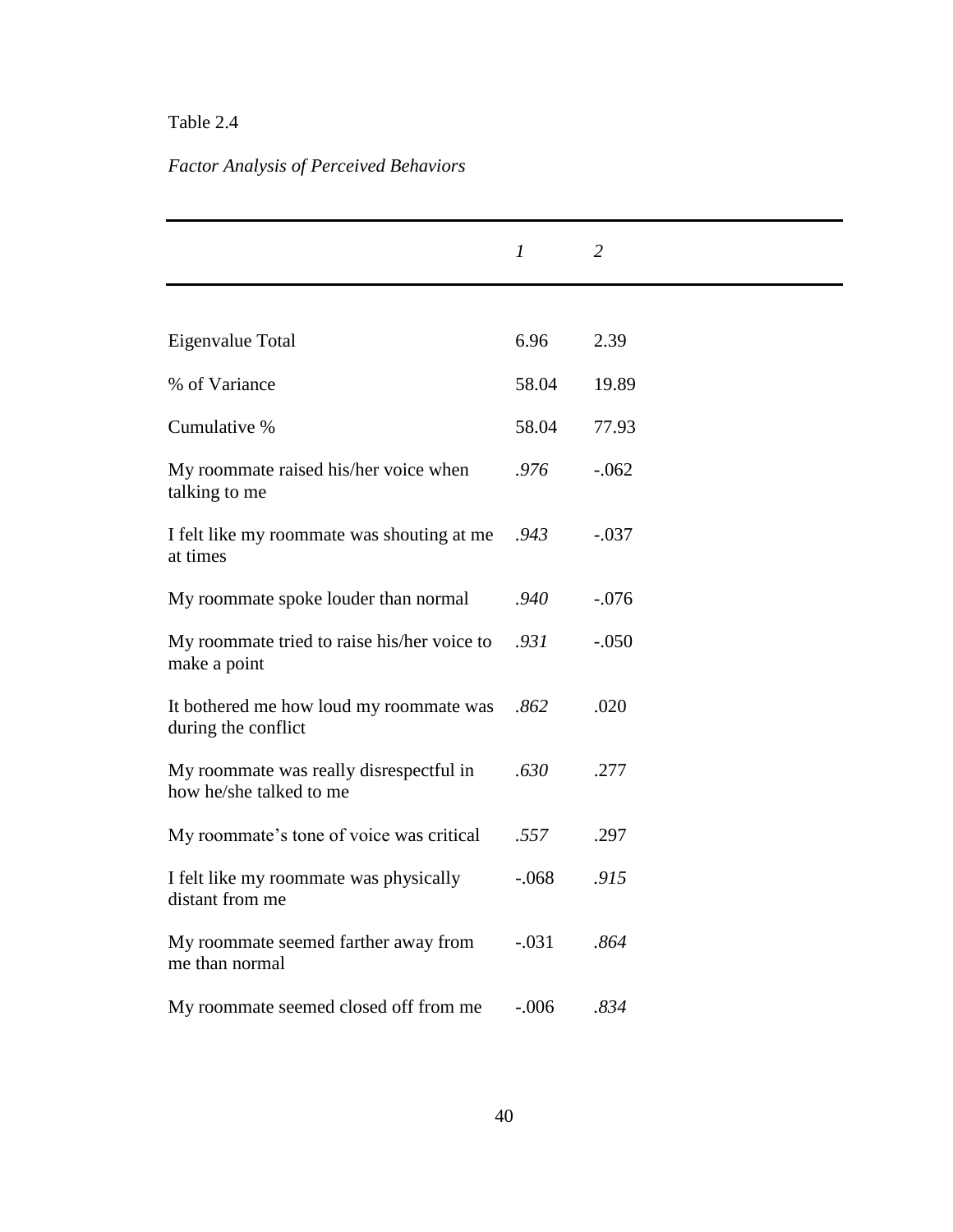Table 2.4 continued

| My roommate tried to create more physical<br>space between us during the conflict | .019 | .802 |
|-----------------------------------------------------------------------------------|------|------|
| I didn't feel like my roommate was very<br>approachable                           | .136 | .729 |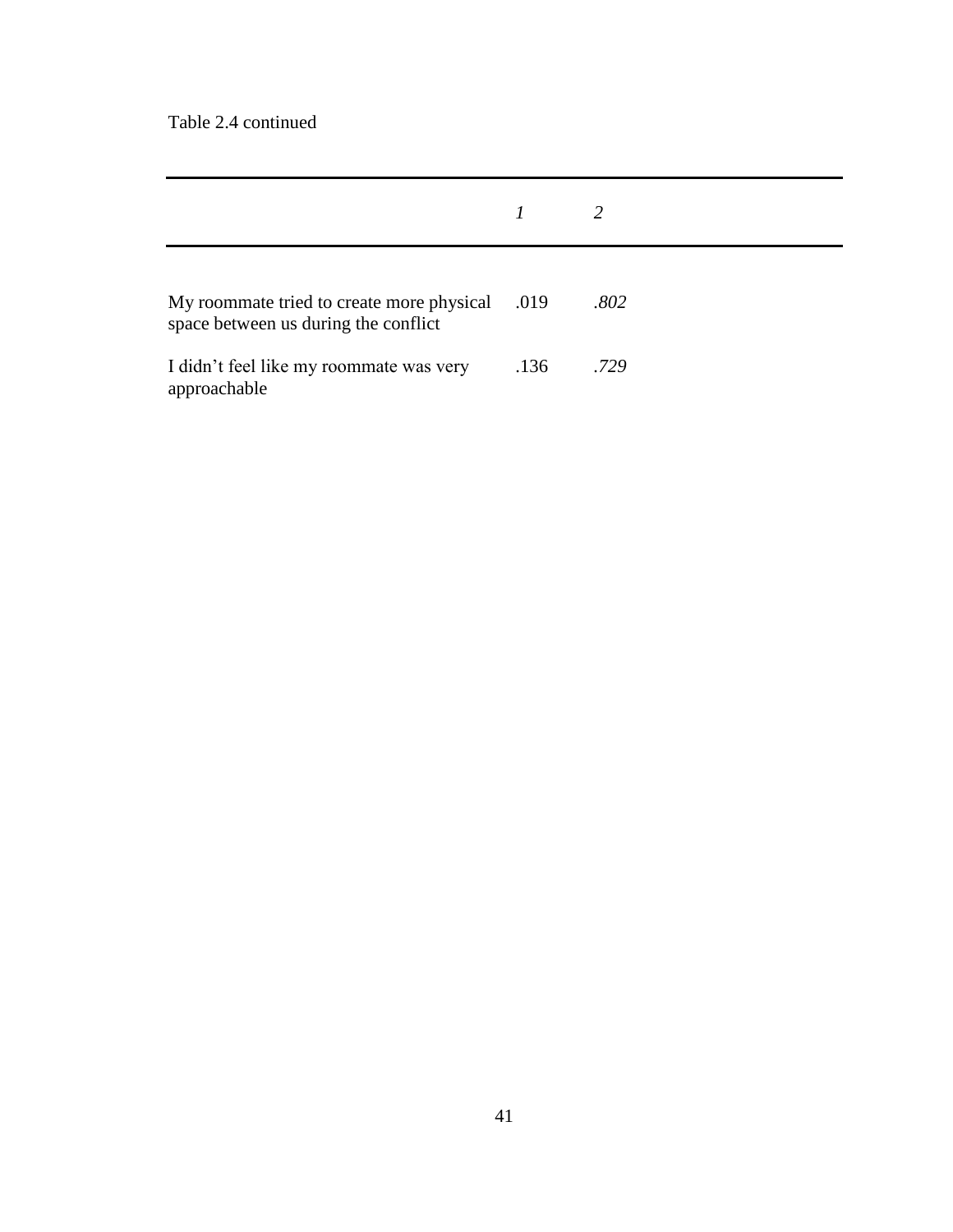# Table 2.5

# *Factor Analysis of Emotions*

|                  | $\boldsymbol{l}$ | $\overline{2}$ | $\mathfrak{Z}$ |
|------------------|------------------|----------------|----------------|
|                  |                  |                |                |
| Eigenvalue Total | 3.01             | 1.87           | 1.63           |
| % of Variance    | 30.10            | 18.73          | 16.25          |
| Cumulative %     | 30.10            | 48.83          | 65.08          |
| Irritated        | .767             | $-.216$        | .064           |
| Frustrated       | .708             | $-.222$        | .101           |
| Angry            | .642             | .261           | $-.123$        |
| Distressed       | .610             | $-.026$        | .038           |
| Ashamed          | .046             | .771           | .014           |
| Afraid           | .001             | .734           | .076           |
| Guilty           | $-189$           | .646           | $-.092$        |
| Optimistic       | $-.112$          | $-0.019$       | .728           |
| Relieved         | .036             | $-.130$        | .596           |
| Sympathetic      | .073             | .155           | .543           |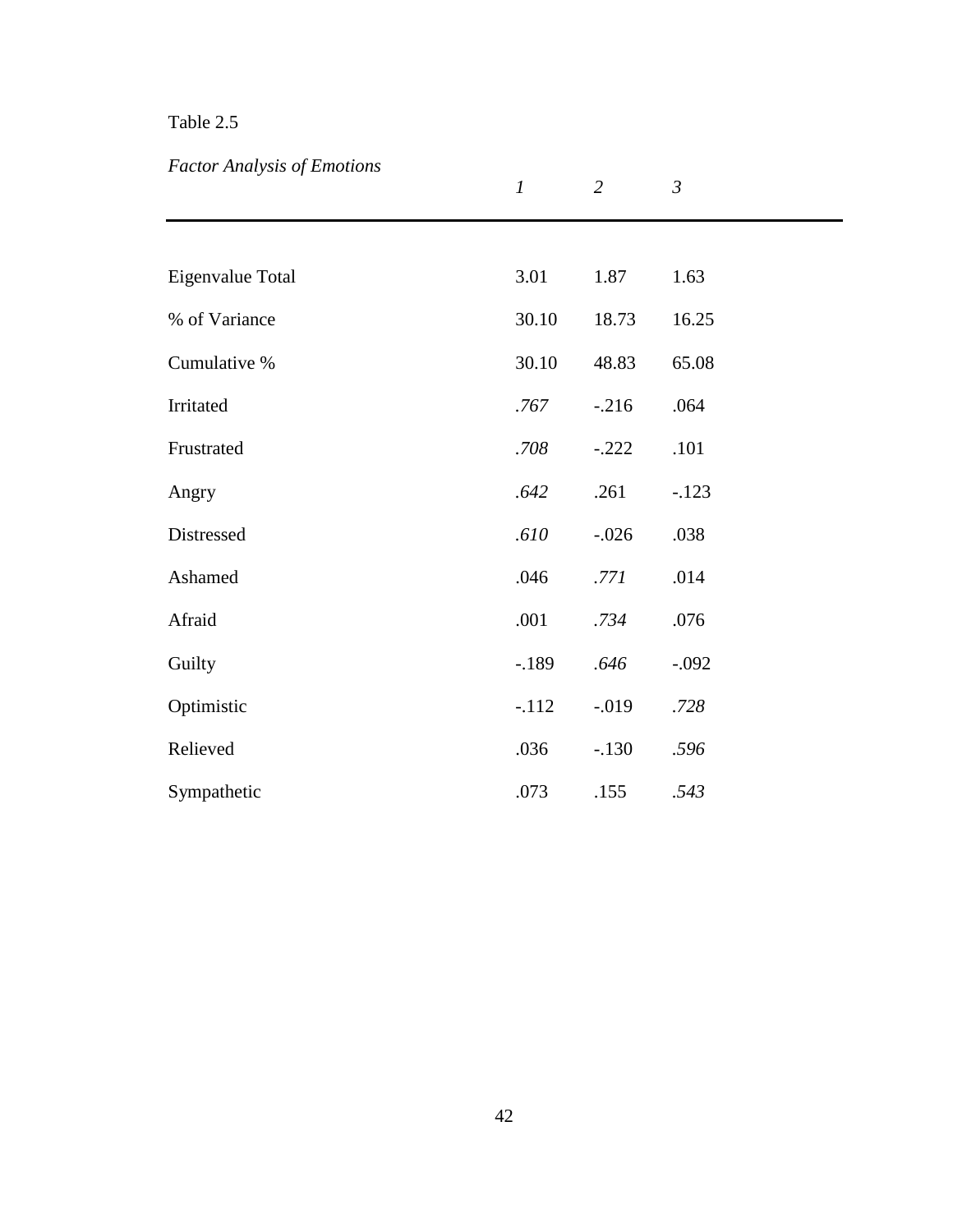# Chapter 3

# **RESULTS**

## Table 3.1

# *Correlation Table of Study's Variables*

|                       | Room<br>Proj  | Relat<br>Satis | <i>Issue</i><br>Sever | Percei<br>Behav | Attrib<br><b>Bias</b> | Pass<br><b>Strats</b> | Coop<br><b>Strats</b> | Dest<br><b>Strats</b> | <b>Neg</b><br>Appro<br><b>Emots</b> | <b>Neg</b><br>Avoid<br><b>Emots</b> | Pos<br><b>Emots</b> |
|-----------------------|---------------|----------------|-----------------------|-----------------|-----------------------|-----------------------|-----------------------|-----------------------|-------------------------------------|-------------------------------------|---------------------|
|                       |               |                |                       |                 |                       |                       |                       |                       |                                     |                                     |                     |
| Room<br>Proj          |               | $-.47*$        | $.31*$                | $.46*$          | $.67*$                | $.29*$                | $-.18*$               | $.29*$                | $.32*$                              | $-.14*$                             | $.09^{\circ}$       |
| Relat<br><b>Satis</b> | $-.47*$       |                | $-.24*$               | $-.30*$         | $-.55*$               | $-.20*$               | $.30*$                | $-.19*$               | $-.25*$                             | $.12*$                              | .01                 |
| Issue<br>Sever        | $.31*$        | $-.24*$        |                       | $.24*$          | $.47*$                | $-.05$                | .07                   | $.18*$                | $.25*$                              | $-.04$                              | $.09^{\circ}$       |
| Percei<br>Behav       | $.46*$        | $-.30*$        | $.24*$                |                 | $.56*$                | $.31*$                | $-.17*$               | $.62*$                | $.53*$                              | $-.15*$                             | $.13*$              |
| Attrib<br><b>Bias</b> | $.67*$        | $-.55*$        | $.47*$                | $.56*$          |                       | $.30*$                | $-.26*$               | .45*                  | .46*                                | $-.21*$                             | .05                 |
| Pass<br><b>Strats</b> | $.29*$        | $-.20*$        | $-.05$                | $.31*$          | $.30*$                |                       | $-.10^\circ$          | $.25*$                | $.15*$                              | .05                                 | .04                 |
| Coop<br><b>Strats</b> | $-.18*$       | $.30*$         | .07                   | $-.17*$         | $-.26*$               | $-.10^\circ$          |                       | $-.31*$               | $-.19*$                             | $.24*$                              | .06                 |
| Dest<br><b>Strats</b> | $.29*$        | $-.19*$        | $.18*$                | $.62*$          | $.45*$                | $.25*$                | $-.34*$               |                       | $.46*$                              | $-.16*$                             | .08                 |
| Neg<br>Appro<br>Emots | $.32*$        | $-.25*$        | $.25*$                | $.53*$          | .46*                  | $.15*$                | $-.19*$               | $.46*$                |                                     | $-.23*$                             | $.14*$              |
| Neg<br>Avoid<br>Emots | $-.14*$       | $.12*$         | $-.04$                | $-.15*$         | $-.21*$               | .05                   | $.24*$                | $-.16*$               | $-.23*$                             |                                     | $-.13*$             |
| Pos<br>Emots          | $.09^{\circ}$ | .01            | $.09^{\circ}$         | $.13*$          | .05                   | .04                   | .06                   | .08                   | $.14*$                              | $-.13*$                             |                     |

*Notes:* ° p < .05; \* *p <* .01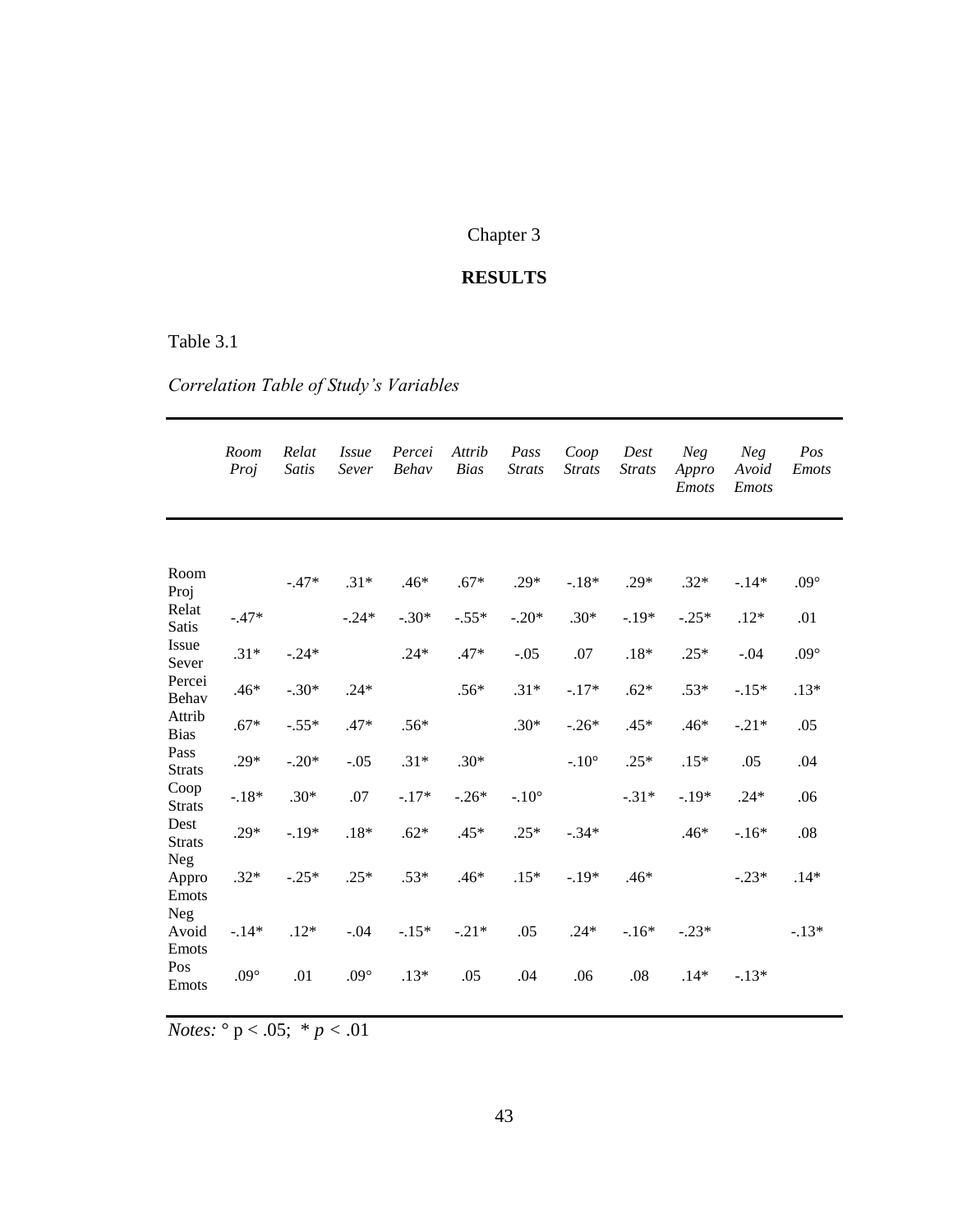Hypothesis 1 predicted general projection was positively related to projecting onto one's roommate. To test this relationship, multiple regression analysis was used. The analysis revealed the model significantly predicted roommate projection. The model accounted for 9.4% of the variance, adjusted  $R^2 = .09$ ,  $F(1, 507) = 52.7$ ,  $p < .001$ . General projection was a significant predictor of roommate projection  $(B = .31, t = 7.3, p$ < .001). Thus, Hypothesis 1 was supported.

Hypothesis 2 and Hypothesis 3 sought to replicate previous research of significant predictors of attribution bias. Hypothesis 2 predicted relationship satisfaction was negatively related to attribution bias. Hypothesis 3 predicted conflict issue severity was positively related to attribution bias. In addition, Research Question 1 inquired about the relationship between perceived behaviors and attribution bias.

To test these three relationships, a single multiple regression analysis was conducted with the three predictors as the independent variables and attribution bias as the dependent variable. Regression analysis revealed the model significantly predicted attribution bias. The model accounted for 54.7% of the variance, adjusted  $R^2 = .55$ ,  $F(3)$ ,  $505$ ) = 205.7,  $p < .001$ . All three independent variables were significantly related to attribution bias. Relationship satisfaction was a significant negative predictor of attribution bias ( $B = -0.36$ ,  $t = -11.4$ ,  $p < 0.001$ ). Conflict issue severity was a significant predictor of attribution bias ( $B = .29$ ,  $t = 9.2$ ,  $p < .001$ ). Perceived behavior was a significant predictor of attribution bias ( $B = .38$ ,  $t = 12.1$ ,  $p < .001$ ). Thus, Hypothesis 2 and Hypothesis 3 were supported, and Research Question 1 found perceived behavior was positively related to attribution bias.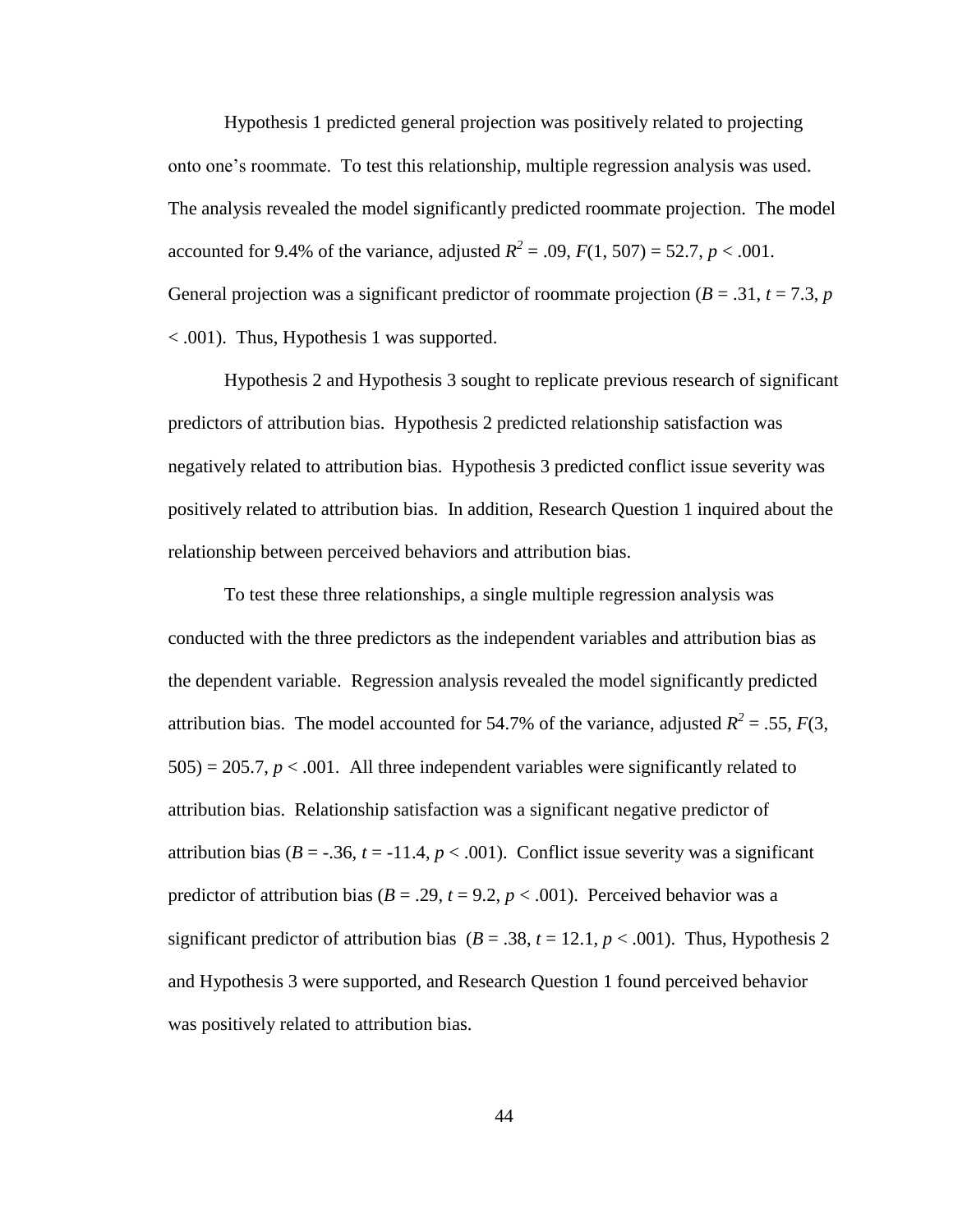Research Question 2 inquired about the relationship between projection and perceived behavior. Regression analysis revealed the model significantly predicted attribution bias. The model accounted for 21.1% of the variance, adjusted  $R^2 = .21$ ,  $F(1)$ ,  $507$ ) = 135.7, *p* < .001. Projection was a significant predictor of perceived behavior (*B* = .46,  $t = 11.6$ ,  $p < .001$ ). Thus, Research Question 2 found projection was positively related to perceived behavior.

Hypothesis 4 predicted projection would moderate the association between relationship satisfaction, conflict issue severity, and perceived behaviors with attribution bias (it should be noted that from this point forward, the term "projection" will refer to roommate-specific projection). To test this hypothesis, a median split of the sample was made based upon the scores of projection. The resulting two groups were identified as "high projection" and "low projection." Then, for each group, multiple regression analyses were conducted between the independent variables (relationship satisfaction, conflict issue severity, perceived behaviors) and the dependent variable (attribution bias). Six beta weights were obtained in total, two for each association. To test whether each pairing contained significantly different beta coefficients, a *z-*test was conducted (see Clogg, Petkova, & Haritou, 1995; Paternoster, Brame, Mazerolle, & Piquero, 1998).

Results are displayed in Table 3.2. A moderation effect was found for the association between relationship satisfaction and attribution bias ( $z = 2.45$ ,  $p < .01$ ). For participants with high projection, the association between relationship satisfaction and attribution bias was higher  $(B = -0.37)$  than for participants with low projection  $(B = -0.22)$ . A moderation effect was not found for the association between conflict issue severity and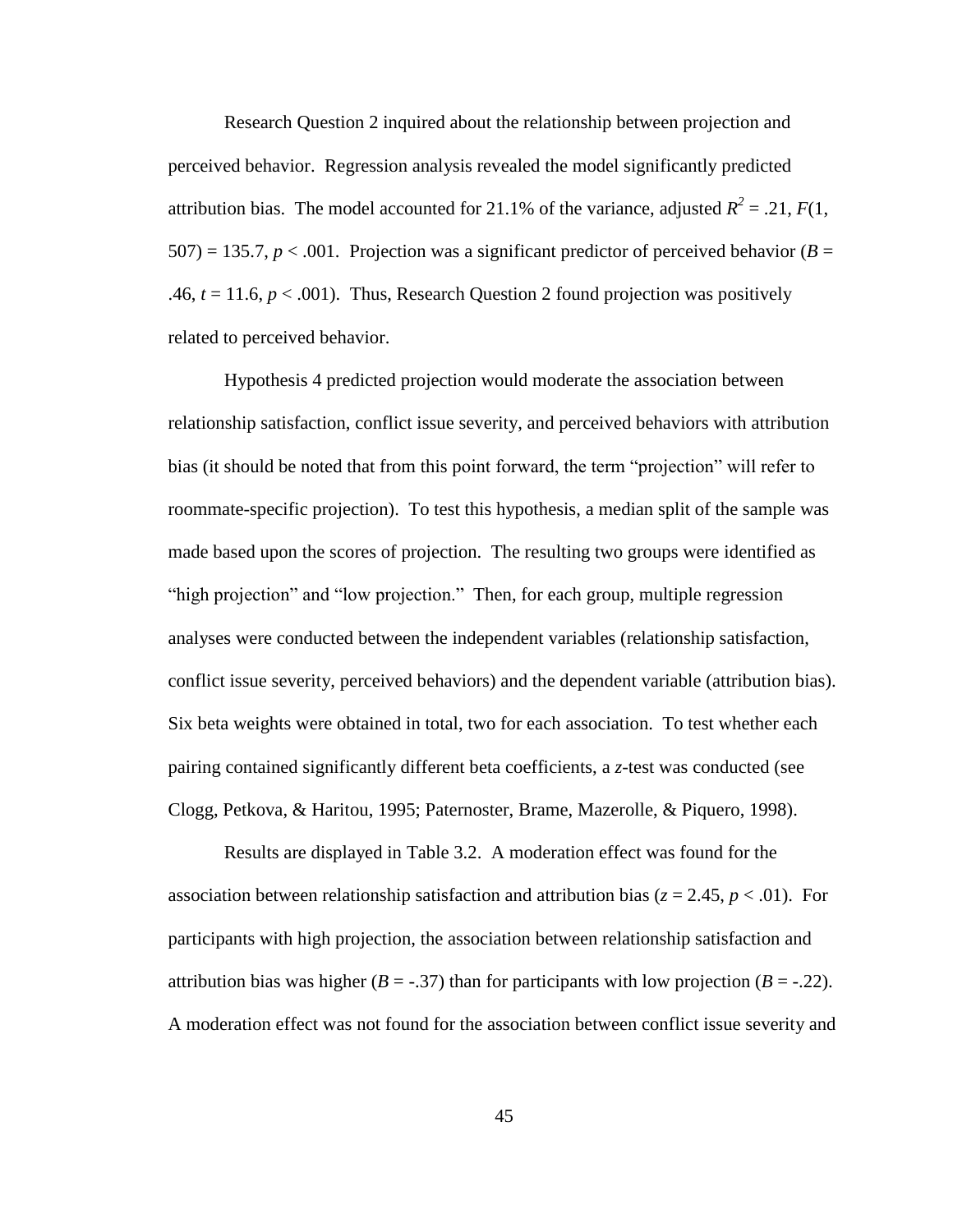attribution bias ( $z = 1.12$ ,  $p = .12$ ). A moderation effect was also not found for the association between perceived behaviors and attribution bias ( $z = 1.18$ ,  $p = .12$ ). Thus, Hypothesis 4 received partial support.

#### Table 3.2

*Predictors of Attribution Bias with Projection as a Moderator*

|                     | Relationship<br>Satisfaction | <i>Issue</i><br>Severity | Perceived<br><b>Behaviors</b> |
|---------------------|------------------------------|--------------------------|-------------------------------|
| High Projection $B$ | $-.37$                       | .35                      | .32                           |
| Low Projection $B$  | $-.22$                       | .28                      | .40                           |
| High Projection SE  | .033                         | .038                     | .041                          |
| Low Projection SE   | .052                         | .041                     | .052                          |
| Z-Score             | $2.45*$                      | 1.20                     | 1.18                          |

*Notes: \* p* < .01

Hypothesis 5 predicted attribution bias was negatively related to emotions; the more a participant engaged in attribution biases, the less positive a participant's emotional state would be. To test this hypothesis, the dependent variable "emotions" was broken up into three dependent variables because the PANAS scale includes both positive and negative emotions and does not produce a single, cumulative rating. The number three was chosen based upon results of the PANAS scale factor analysis, which identified three factors. The three factors were negative approach emotions (e.g. "anger"), negative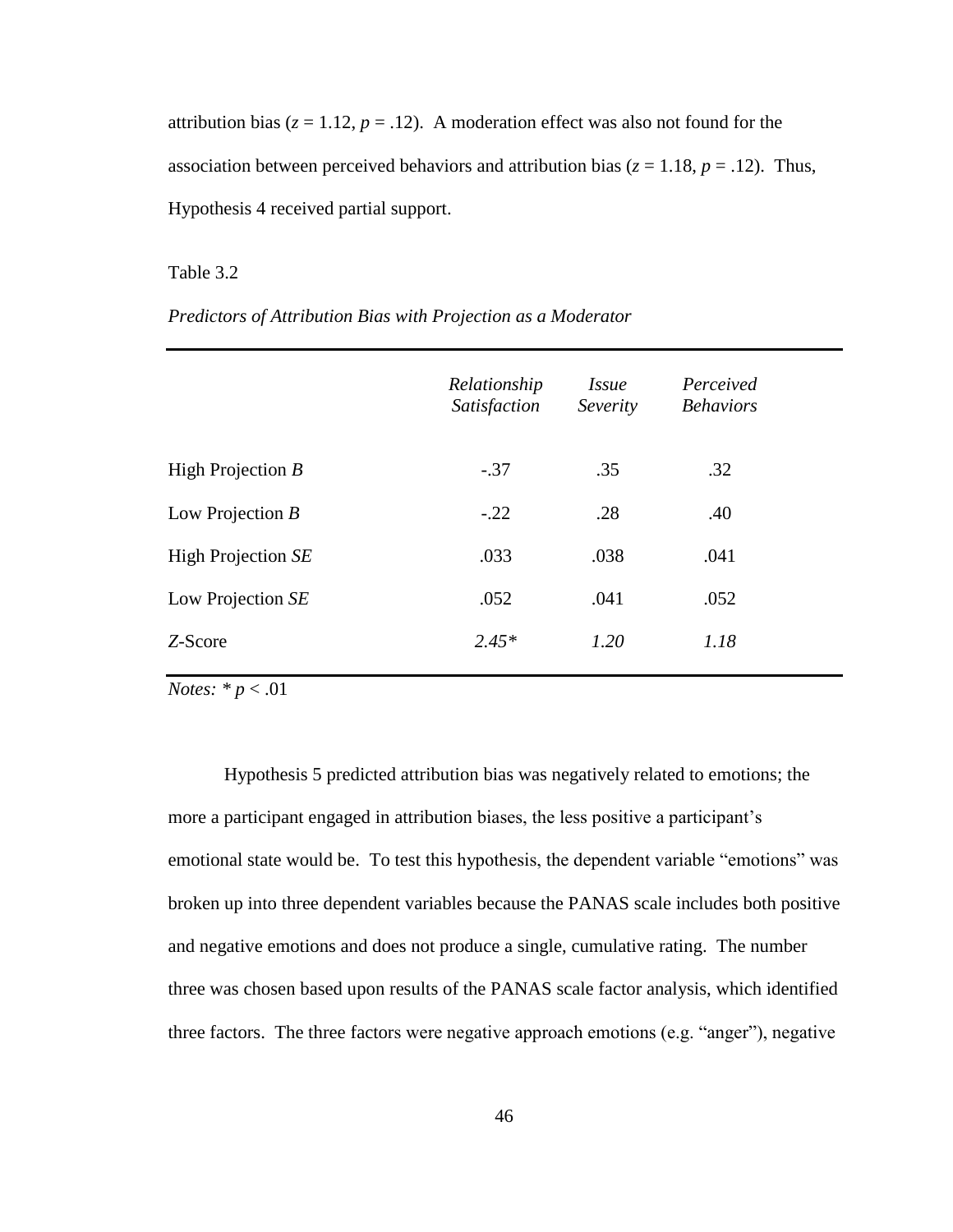avoidance emotions (e.g. "ashamed), and positive emotions (e.g. "optimistic"). Therefore, three multiple regression analyses were run with attribution bias as the independent variable each time and the three emotion factors as the dependent variables.

The first multiple regression tested the relationship between attribution bias and negative approach emotions. Regression analysis revealed the model significantly predicted negative approach emotions. The model accounted for 21.1% of the variance, adjusted  $R^2 = .21$ ,  $F(1, 507) = 135.5$ ,  $p < .001$ . Attribution bias was a significant predictor of negative approach emotions  $(B = .46, t = -11.6, p < .001)$ .

The second multiple regression tested the relationship between attribution bias and negative avoidance emotions. Regression analysis revealed the model significantly predicted negative approach emotions. The model accounted for 4.4% of the variance, adjusted  $R^2 = .04$ ,  $F(1, 507) = 23.4$ ,  $p < .001$ . Attribution bias was a significant negative predictor of negative avoidance emotions  $(B = -.21, t = -4.8, p < .001)$ , however not in the hypothesized direction.

The third multiple regression tested the relationship between attribution bias and positive emotions. Regression analysis revealed the model did not significantly predict positive emotions. The model accounted for .2% of the variance, adjusted  $R^2 = .00$ ,  $F(1, 1)$  $507$ ) = 1.1,  $p = .30$ . Attribution bias was not a significant negative predictor of positive emotions ( $B = .05$ ,  $t = 1.0$ ,  $p = .30$ ). Thus, combining the three regression analyses, Hypothesis 5 received partial support.

Hypothesis 6 predicted emotions were positively related to conflict strategies; the more positive a participant's emotional state, the more a participant would choose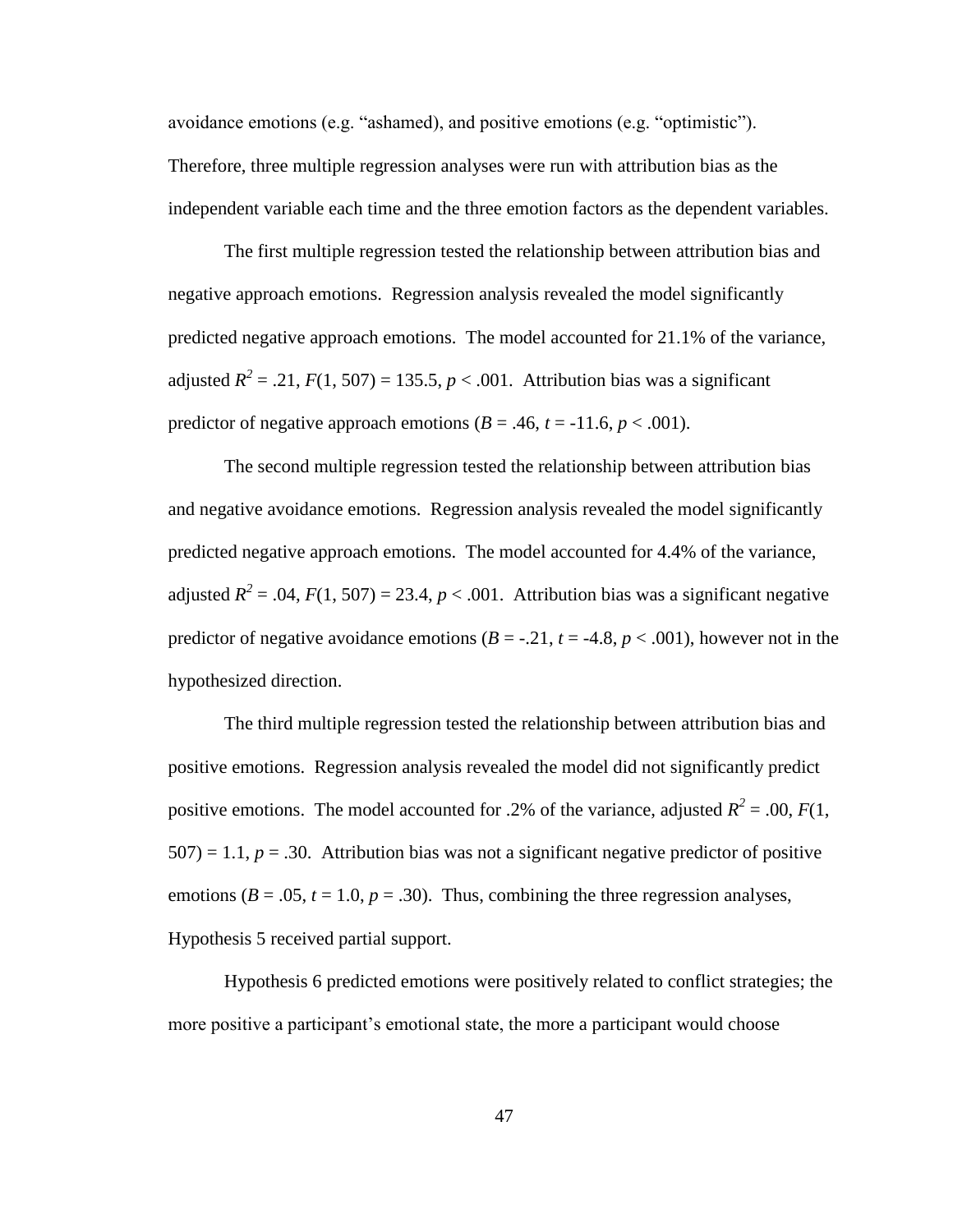skillful, positive conflict strategies. To test this hypothesis, three multiple regression analyses were conducted. Each test included the same three independent variables: negative approach emotions, negative avoidance emotions, and positive emotions. The dependent variable "conflict strategies" was broken down into three variables: passive conflict strategies, cooperative conflict strategies, and destructive conflict strategies. Each of the three conflict strategies were used separately as the dependent variable in the three regressions.

The first multiple regression tested the relationship between emotions and passive conflict strategies. Regression analysis revealed the model significantly predicted passive conflict strategies. The model accounted for 2.9% of the variance, adjusted  $R^2 =$  $.02, F(3, 505) = 5.09, p = .002$ . Negative approach emotions were a significant predictor of passive conflict strategies ( $B = .16$ ,  $t = 3.6$ ,  $p < .001$ ). Negative avoidance emotions were also a significant predictor of passive conflict strategies  $(B = .09, t = 2.1, p = .04)$ . Positive emotions were not a significant predictor of passive conflict strategies ( $B = .03$ ,  $t$ )  $= .6, p = .54$ ).

The second multiple regression tested the relationship between emotions and cooperative conflict strategies. Regression analysis revealed the model significantly predicted cooperative conflict strategies. The model accounted for 8.7% of the variance, adjusted  $R^2 = .08$ ,  $F(3, 505) = 16.1$ ,  $p < .001$ . Negative approach emotions were a significant negative predictor of cooperative conflict strategies ( $B = -15$ ,  $t = -3.5$ ,  $p =$ .001). Negative avoidance emotions were a significant predictor of cooperative conflict strategies, though not in the hypothesized direction  $(B = .22, t = 5.0, p < .001)$ . Positive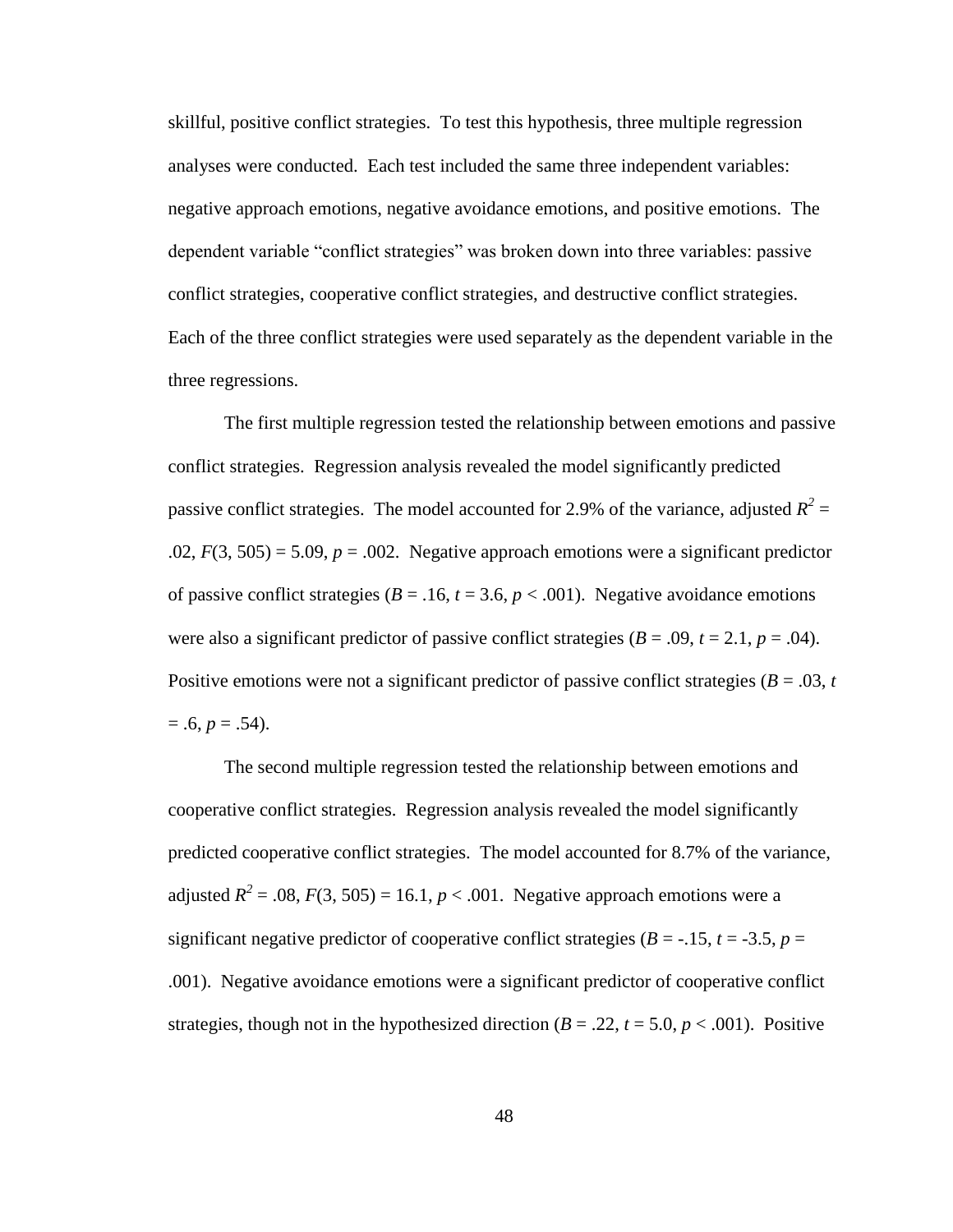emotions were a significant predictor of cooperative conflict strategies ( $B = .11$ ,  $t = 2.5$ ,  $p$ )  $= .012$ ).

The third multiple regression tested the relationship between emotions and destructive conflict strategies. Regression analysis revealed the model significantly predicted destructive conflict strategies. The model accounted for 21.5% of the variance, adjusted  $R^2 = .21$ ,  $F(3, 505) = 46.1$ ,  $p < .001$ . Negative approach emotions were a significant predictor of destructive conflict strategies ( $B = .45$ ,  $t = 10.9$ ,  $p = .001$ ). Negative avoidance emotions were not a significant predictor of destructive conflict strategies ( $B = -0.06$ ,  $t = -1.3$ ,  $p = 0.18$ ). Positive emotions were also not a significant predictor of destructive conflict strategies ( $B = .01$ ,  $t = .3$ ,  $p = .77$ ). Thus, combining the three regression analyses, Hypothesis 6 received partial but meaningful support.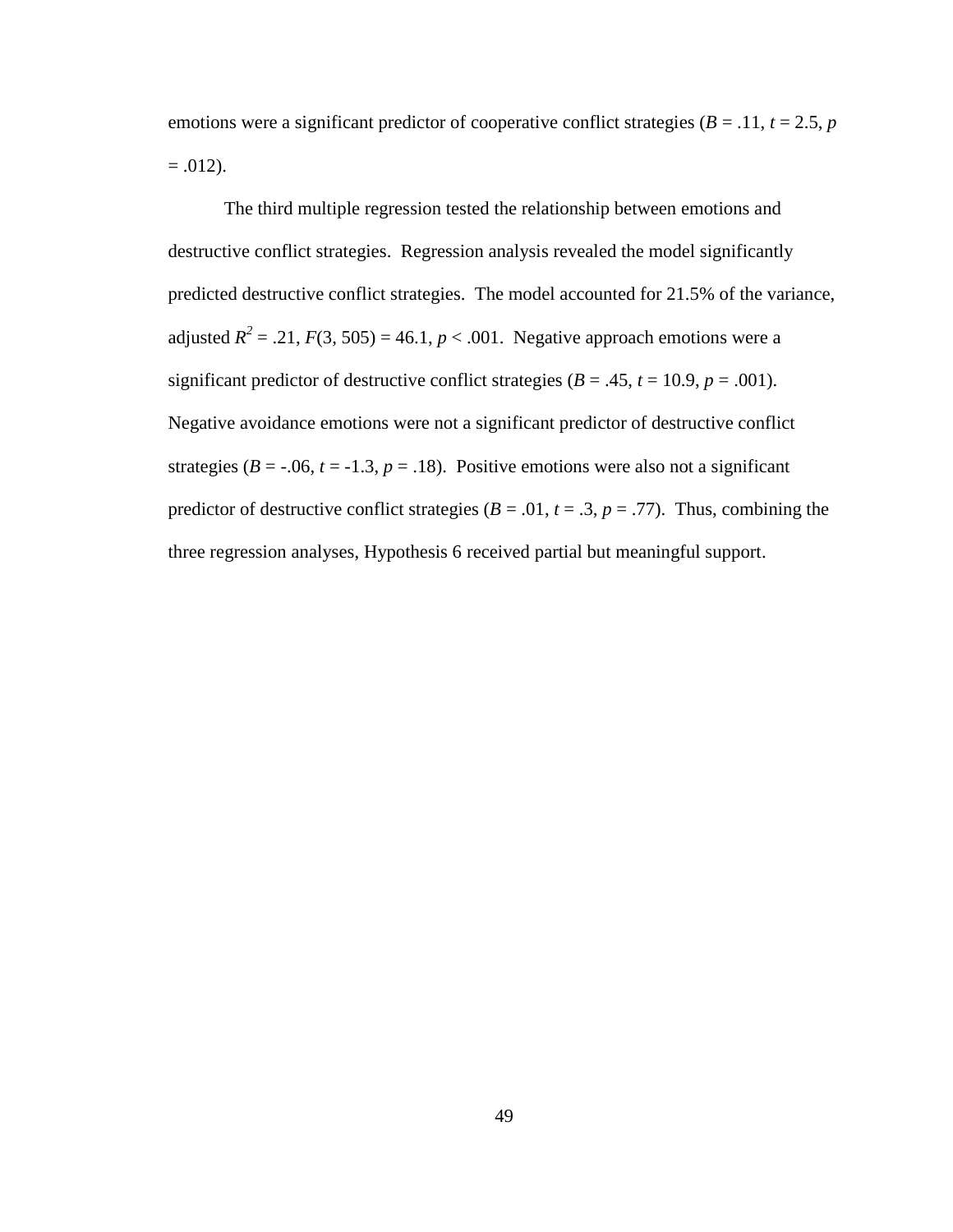Table 3.3

## *Summary of Hypotheses Results*

| Hypothesis                | <b>Outcome</b>                                                   |  |  |  |  |
|---------------------------|------------------------------------------------------------------|--|--|--|--|
| Hypothesis 1              | Supported                                                        |  |  |  |  |
| Hypothesis 2              | Supported                                                        |  |  |  |  |
| Hypothesis 3              | Supported                                                        |  |  |  |  |
| Hypothesis 4              | <b>Partially Supported</b>                                       |  |  |  |  |
| Hypothesis 5              | <b>Partially Supported</b>                                       |  |  |  |  |
| Hypothesis 6              | <b>Partially Supported</b>                                       |  |  |  |  |
| <b>Research Questions</b> | <i><u>Outcome</u></i>                                            |  |  |  |  |
| RQ 1<br>RO <sub>2</sub>   | Significant Relationship Found<br>Significant Relationship Found |  |  |  |  |

## Post-Hoc Analysis

After the data analysis was performed for the hypotheses and research questions, two post-hoc analyses were conducted. The first analysis tested the relationship between projection and attribution bias directly to examine projection's strength as a predictor, rather than as a moderator. To test this, projection was included in the multiple regression analysis of predictors of attribution bias, along with relationship satisfaction, conflict issue severity, and perceived behavior. The test was then re-run with all four predictors as the independent variables and attribution bias as the dependent variable. The regression analysis revealed the model significantly predicted attribution bias. The model accounted for 63.0% of the variance, adjusted  $R^2 = .63$ ,  $F(4, 504) = 217.0$ ,  $p <$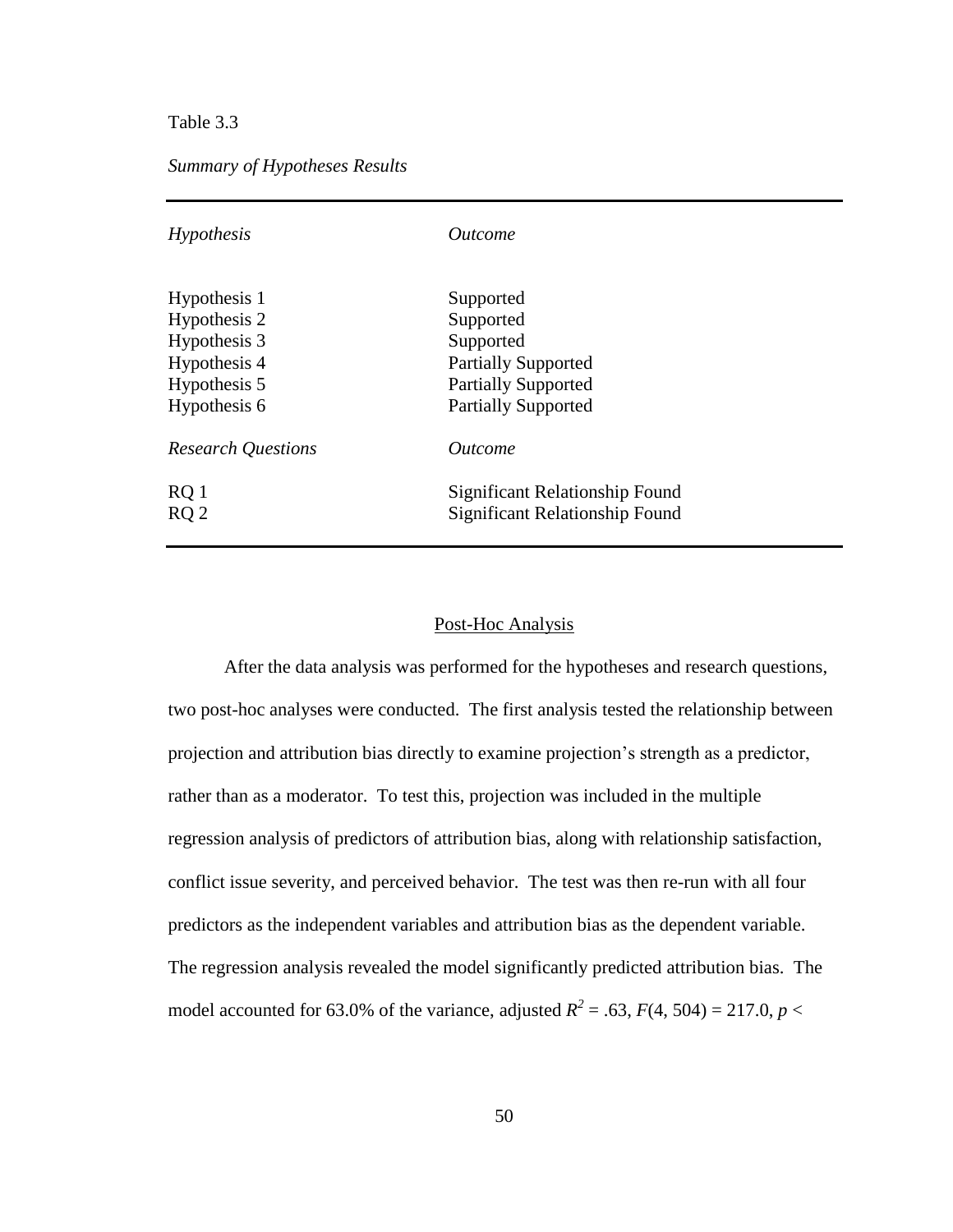.001. The variance accounted for represented an increase of 8.3% with projection included. As an independent variable, projection was a significant predictor of attribution bias ( $B = .36$ ,  $t = 10.6$ ,  $p < .001$ ). Of note, projection emerged as the strongest predictor of attribution bias among the four independent variables (see Table 3.4).

### Table 3.4

|                                  | B      | <i>Std. Error</i> | <b>Beta</b> |         | p <  |
|----------------------------------|--------|-------------------|-------------|---------|------|
| Projection                       | .41    | .04               | .36         | 10.65   | .001 |
| <b>Relationship Satisfaction</b> | $-.22$ | .03               | $-.24$      | $-7.77$ | .001 |
| <b>Conflict Issue Severity</b>   | .22    | .03               | .24         | 8.28    | .001 |
| Perceived Behavior               | .29    | .03               | .27         | 8.73    | .001 |

*Predictors of Attribution Bias with Projection Included*

Given the predictive strength of projection on attribution bias, and the emergence of negative approach emotions as distinct from negative avoidance emotions in predicting unskillful conflict strategies, a second analysis was conducted to measure the overall strength of the theoretical model with projection included as a variable rather than a moderator. To test the model, SEM Analysis was used. SEM was chosen because it specializes in simultaneously testing causal relationships among numerous variables. SEM provides evidence for how well a particular model fits the data while avoiding the risk of error that comes from running multiple regressions consecutively.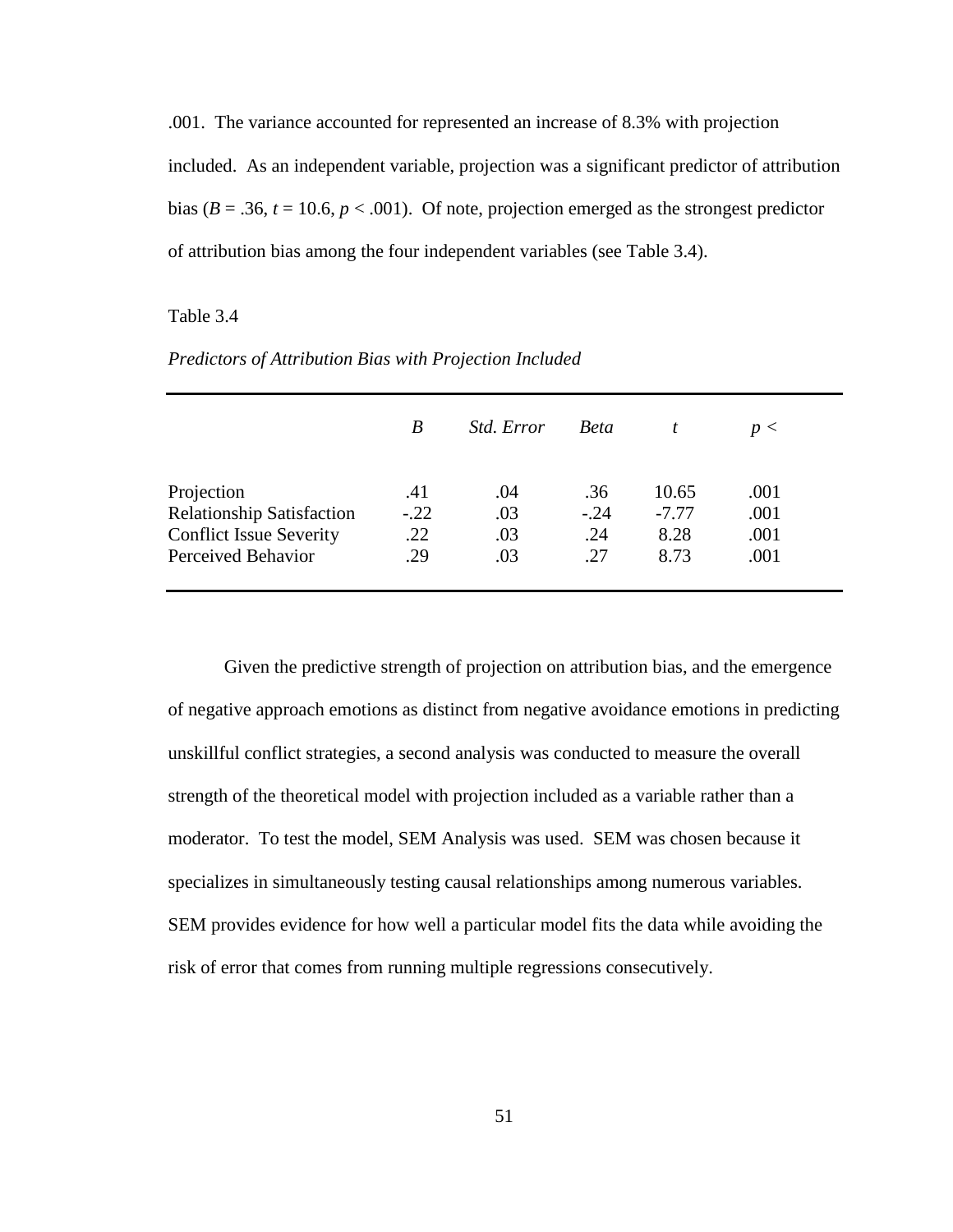Initial results of the hypothesized theoretical model indicated strong support for the relationships between variables, but poor overall model fit. To help interpret these results, I consulted a type of information AMOS provides called "modification indices," A modification index is a number that describes how the overall fit of the model would improve if a relationship was estimated between two variables previously hypothesized to be unrelated (Byrne, 2001). Modification indices are useful because they reflect the extent to which a model is appropriately drawn and where the model may have broken down. AMOS conducts modification indices for every potential relationship between any two variables that were not previously tested and shows the potential changes in model fit. In general, most modification indices don't indicate much change with the additional estimate (there's a reason the variables were not hypothesized to be related in the first place); however modification indices can serve to indicate relationships that may have been originally missed. The risk in using them is they can lead to an overfitted model because they can introduce new relationships for the sole purpose of increasing model fit, without these estimates contributing any further theoretical significance (Bynre, 2001). Thus, modification indices should be used with caution, and only for a good reason.

Despite these constraints, modification indices are useful in showing what relationships exist that are unexpected and/or unpredicted. Joreskog and Sorbom (1993) argue there are many situations, particularly with social psychological research, where including additional estimates makes strong substantive sense and therefore should be included in the model. In this study's case, because the model explored new relationships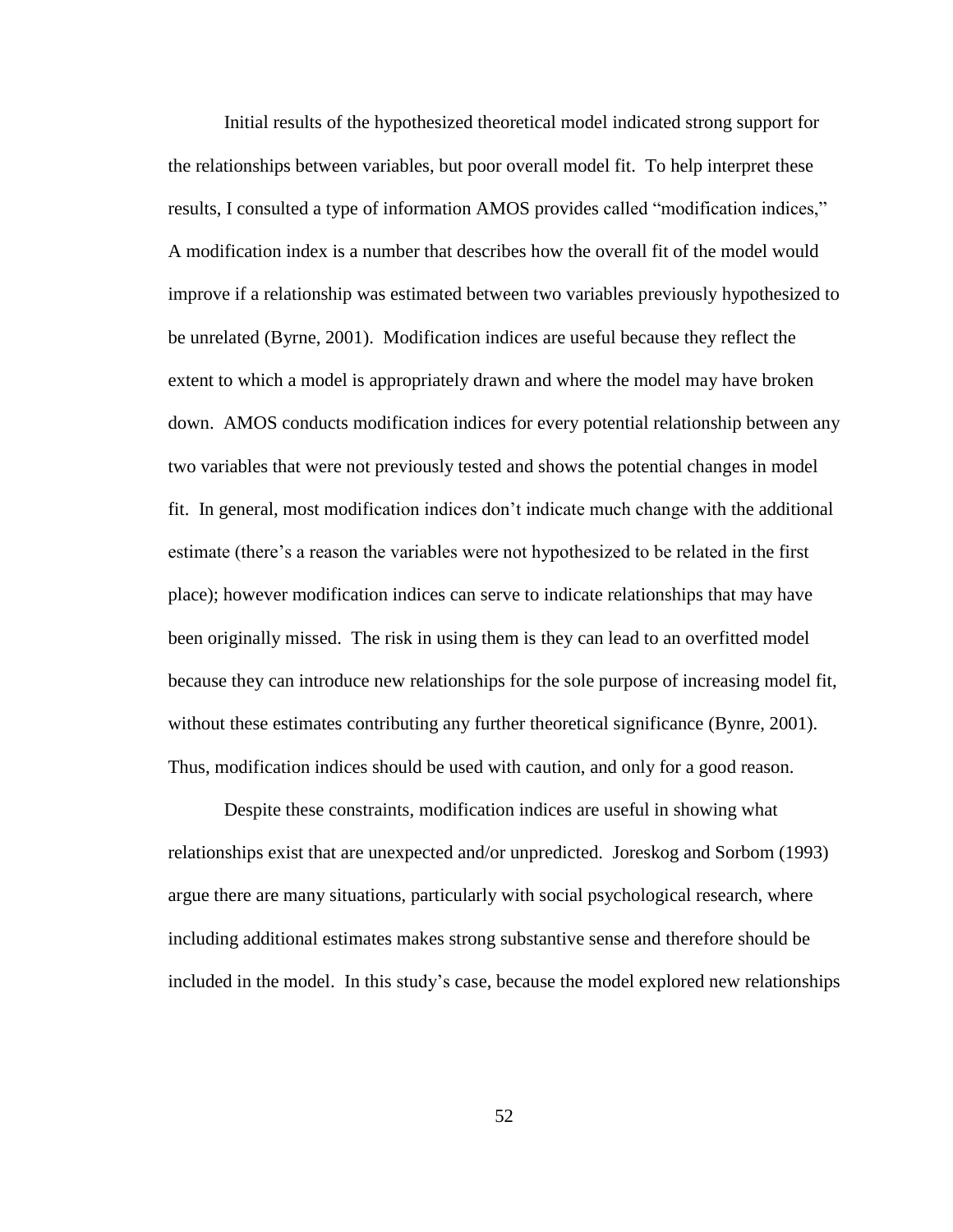that were previously untested, there was sound theoretical justification for examining what other potential relationships existed.

Examining the modification indices of the hypothesized model, there was strong evidence perceived behaviors should be used as a predictor of negative approach emotions and destructive conflict strategies, in addition to being a predictor of attribution bias. The numbers indicated two substantial, meaningful relationships that had not been hypothesized. With these two modifications added to the model, the analysis was re-run. The results showed a model that fit the data well (see Table 3.5). Each fit statistic was within the recommended value for a model that fits the data well (Byrne, 2001). For the hypothesized relationships between variables, each regression coefficient was significant at  $p < .001$  (see Figure 3.1). Thus, the new theoretical model was a good fit for understanding destructive conflicts and showed the importance of adding projection to the model.

Table 3.5

*Fit Statistics for SEM Analysis*

|                          | Fit Index |      | Comparative RMSEA Confidence $\chi^2$ df $p < N$<br><i>Interval</i> |  |     |
|--------------------------|-----------|------|---------------------------------------------------------------------|--|-----|
| New Theoretical<br>Model | .993      | .050 | .016 to .083 15.759 7 .027<br>p close = $.46$                       |  | 509 |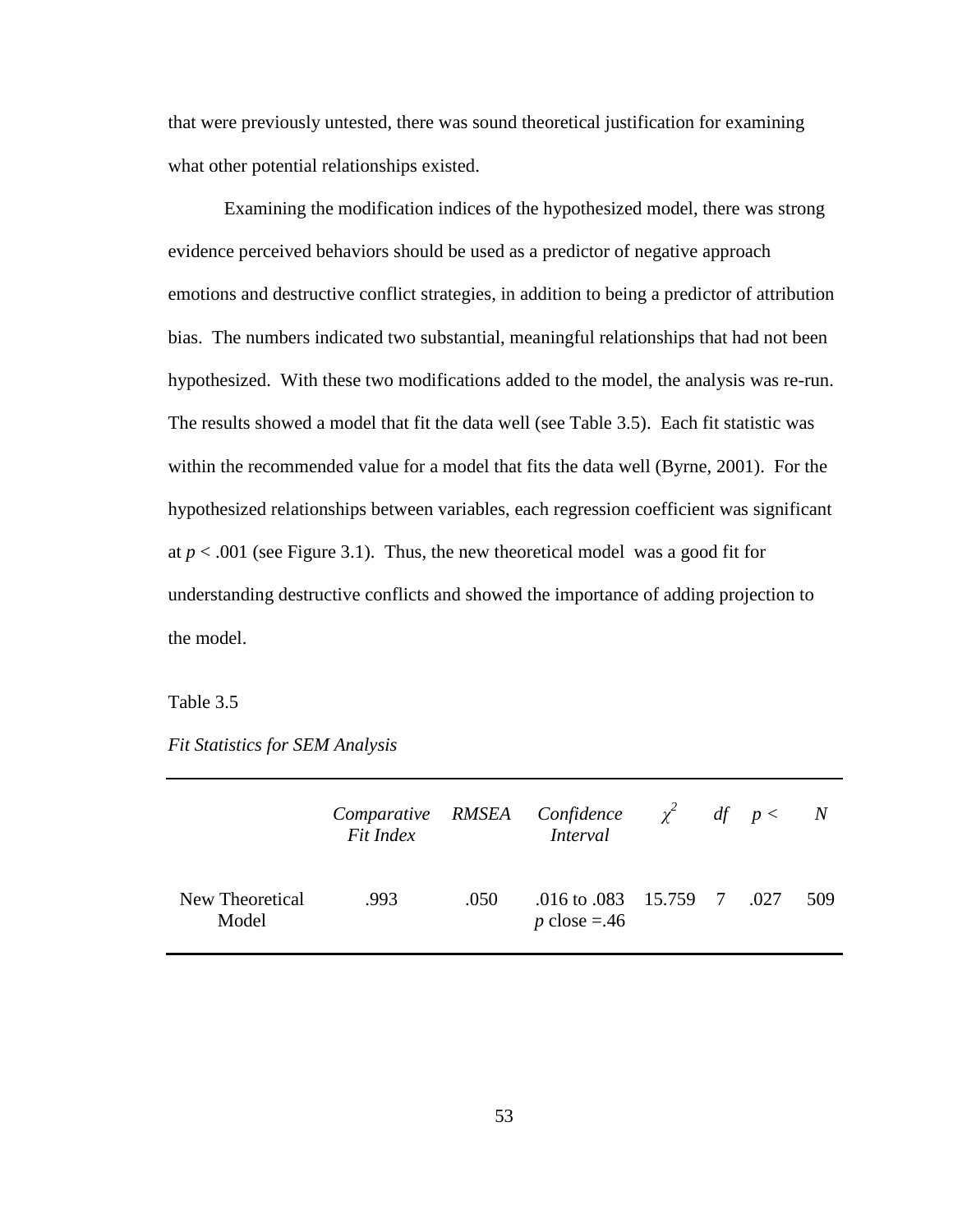

Figure 3.1 *SEM Analysis of Full Model with Negative Approach Emotions and Destructive Conflict Strategies. Projection Added as a Predictor.*

Notes: All coefficients are standardized. Each numerical value listed above is statistically significant at  $p < .001$ .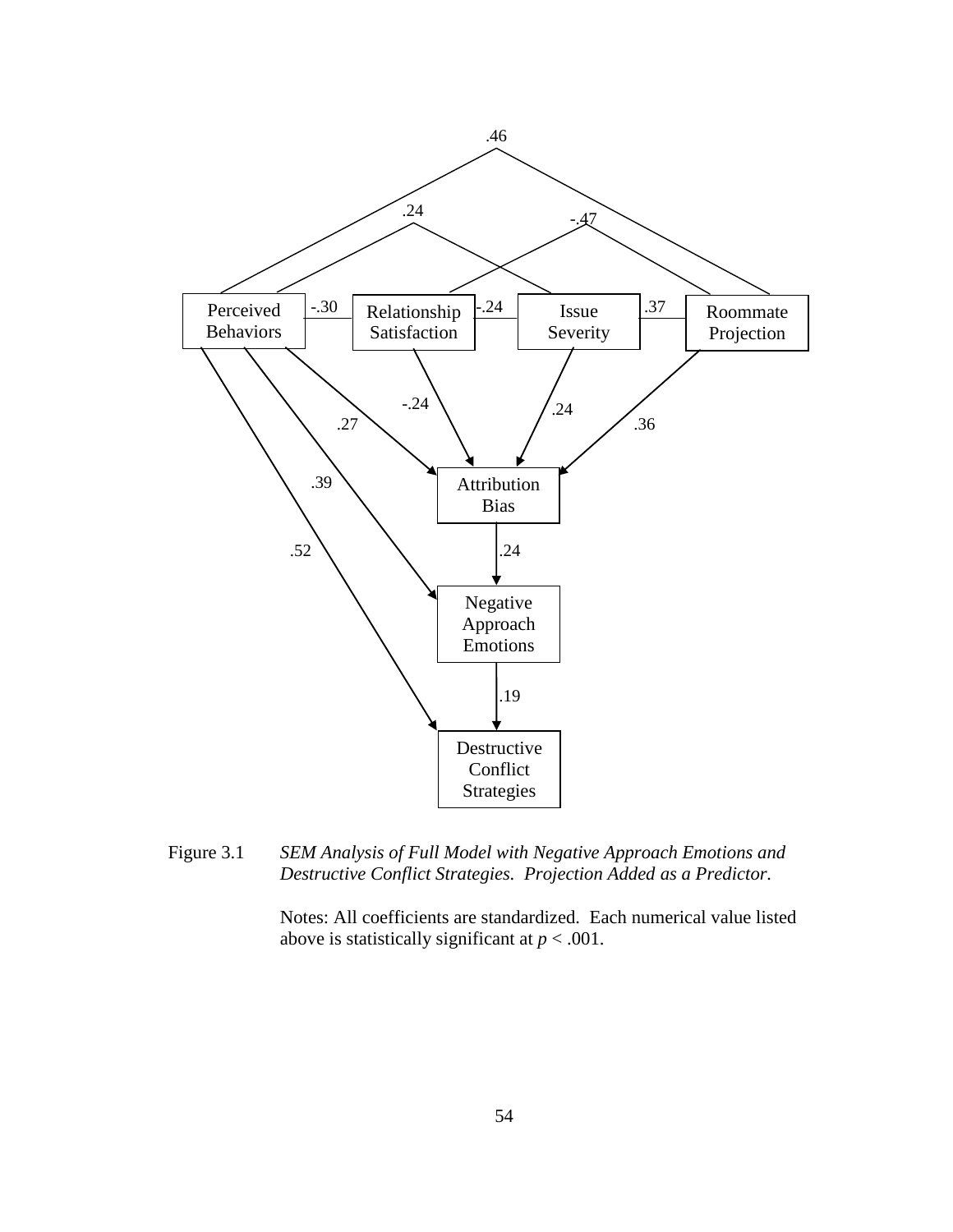### Chapter 4

### **DISCUSSION**

This study was conducted to increase our understanding of negative conflicts. Specifically, it investigated a missing piece of the literature: how do we explain theoretically why certain people are more prone to attribution bias in conflicts? Finding the answer may indicate new, undiscovered sources of negative behaviors and offer the potential to change those behaviors.

This study introduced projection as an explanatory and predictive variable of attribution bias. The results indicate strong support for this addition to conflict research. This chapter will discuss the results of the statistical analysis performed, the limitations of the research conducted, and directions for future research.

### General Projection

The study hypothesized general projection predicted roommate-specific projection. Results supported the hypothesis; the more likely one was to project, the more likely one actually projected onto the roommate. This finding has two important consequences. First, it supports the predictive aspect of the study: certain people are more prone to projection, their tendency to project can be measured, and this effect can be seen in action onto a specific person. This link is important given how projection can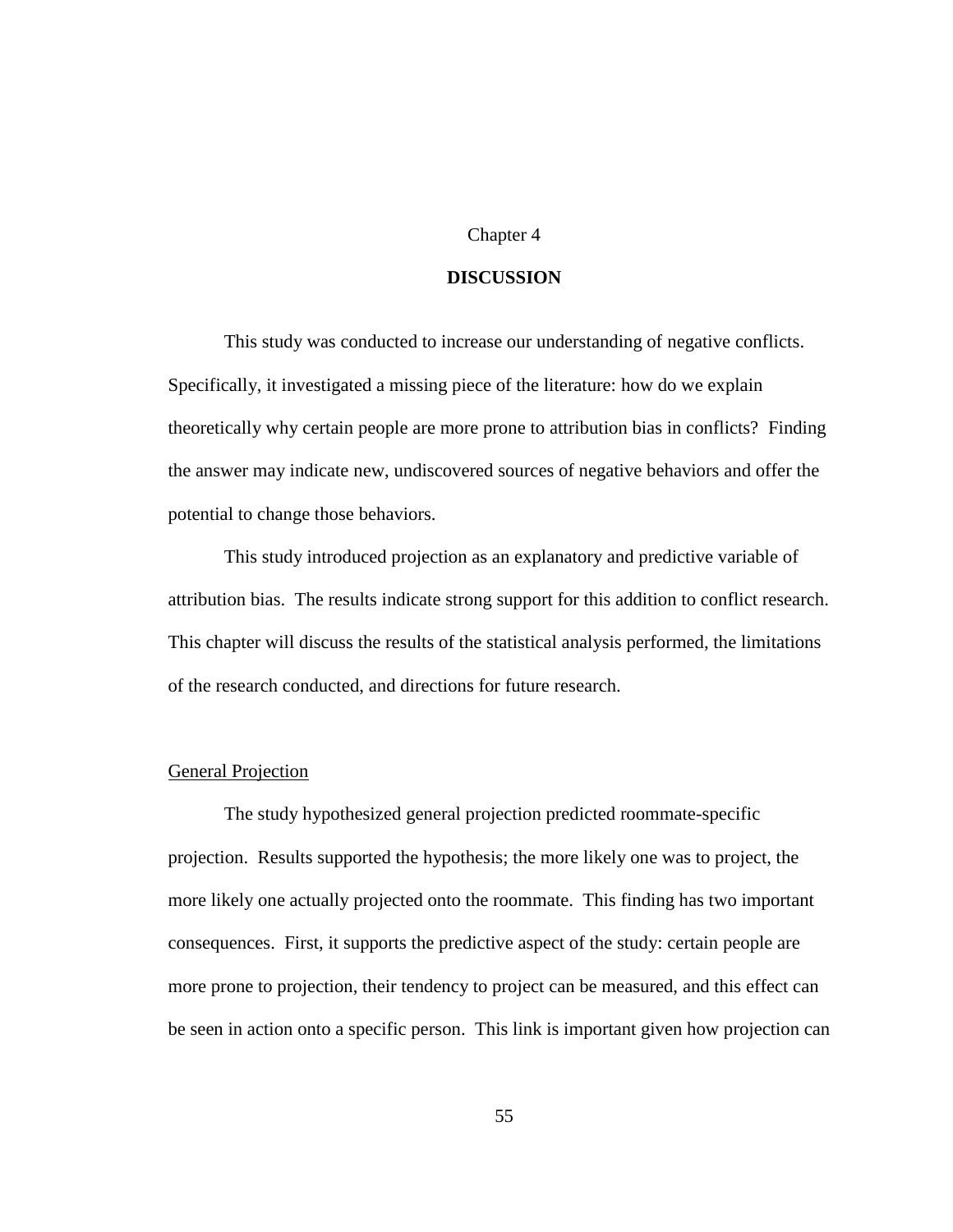affect conflicts (as discussed later in this chapter). Second, the finding supports the idea that the tendency to project is universal regardless of the projector's level of familiarity with the target. In other words, the tendency to project manifests itself regardless of whether the target is a stranger or acquaintance, where there are less social consequences for projecting, or is an intimate. Therefore, projection appears to be a relevant factor in any interpersonal conflict. Finally, it appears to meet the qualifications, established in the first chapter, for a missing theoretical bias that accounts for everyday, mundane conflicts specifically relevant to non-clinical samples.

### Predictors of Attribution Bias

In connection with previous research, this study hypothesized relationship satisfaction and conflict issue severity were self-cognitions that predicted attribution bias. Specifically, relationship satisfaction was hypothesized to negatively predict attribution bias, while conflict issue severity was hypothesized to positively predict attribution bias. Results indicated strong support for these two findings. People who reported generally liking their roommate more were less likely to blame their roommate for the conflict, believe their roommate was acting selfishly, or think the conflict was caused by the personality of the roommate. Conversely, people who reported thinking the topic of the conflict was consequential were more likely to believe the conflict was unsolvable, think the issue would spill over into other aspects of their relationship, and be convinced their roommate intentionally wanted to have the conflict. Thus, this study's findings are consistent with previous research.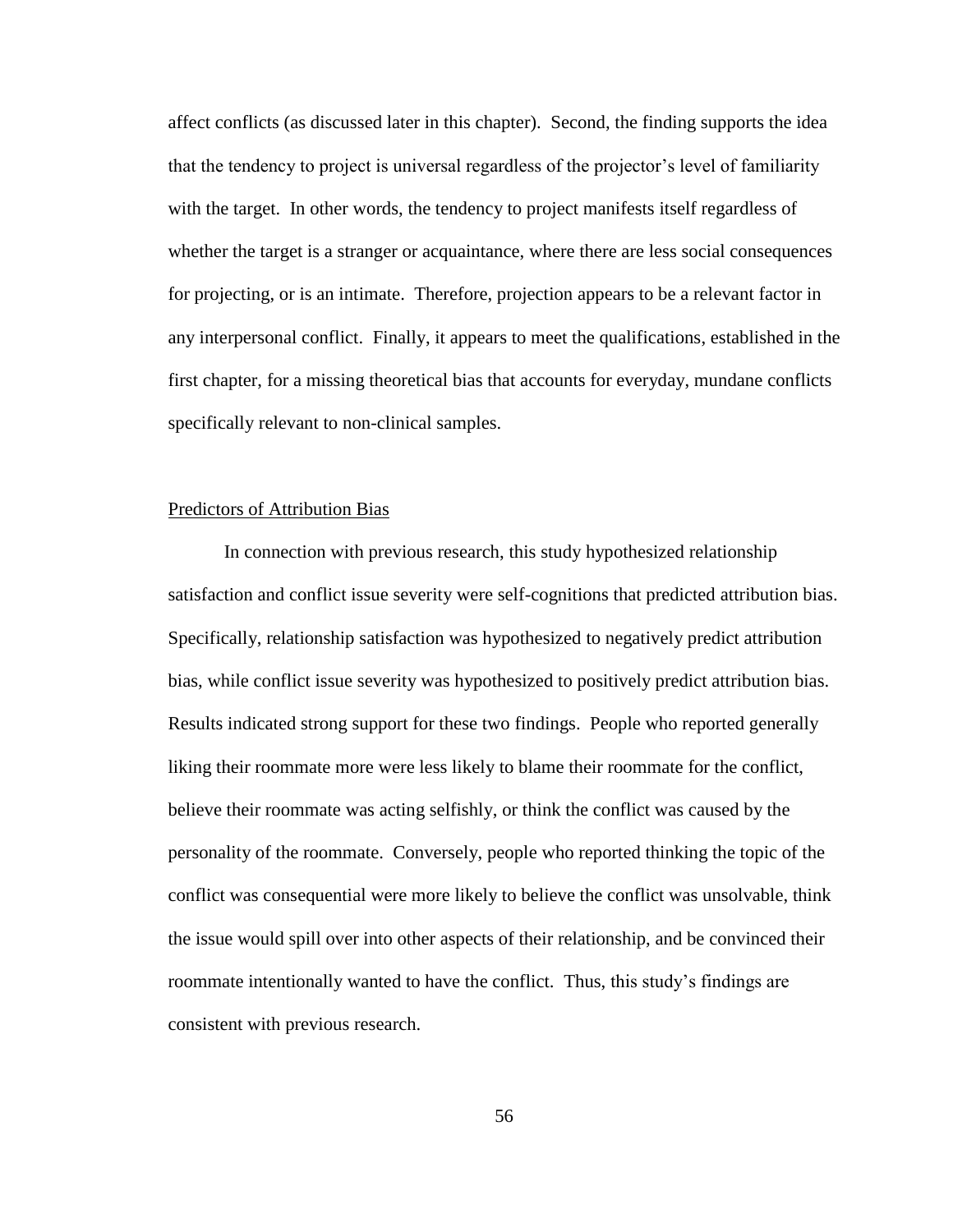This study also inquired about the role of perceived behaviors. It asked two questions: do perceived behaviors predict attribution bias, and does projection predict perceived behaviors? Results indicated the answer to both questions was "yes." The more negatively participants perceived their roommate's behavior, the more likely participants engaged in attribution bias. This suggests that perceptions of behavior are salient in conflicts. In addition, the more participants projected onto their roommates, the more likely they perceived their roommate's behavior negatively. This suggests that perceptions of behavior can be highly influenced by internal factors and are vulnerable to becoming biased. This vulnerability is not a surprise given the nature of how projection works. Recalling Chapter 1, projection acts as a distorting lens to create a more hostile reality (Cramer, 2008). Since perceptions of behavior pass through this lens, it follows that the more people project, the more negative their perceptions become. Taken together, both results indicate perceptions of behaviors are one important source of selfcognitions that help differentiate between skillful and unskillful conflicts.

## Projection as a Moderator

This study hypothesized projection would moderate the three predictors of attribution bias (relationship satisfaction, issue severity, and perceived behaviors). Results indicated mixed support: a significant moderation effect was found for relationship satisfaction but not for issue severity or perceived behaviors. It is not clear why one of the three predictors of attribution bias was significantly moderated by projection but the other two were not. One explanation is that the test used for the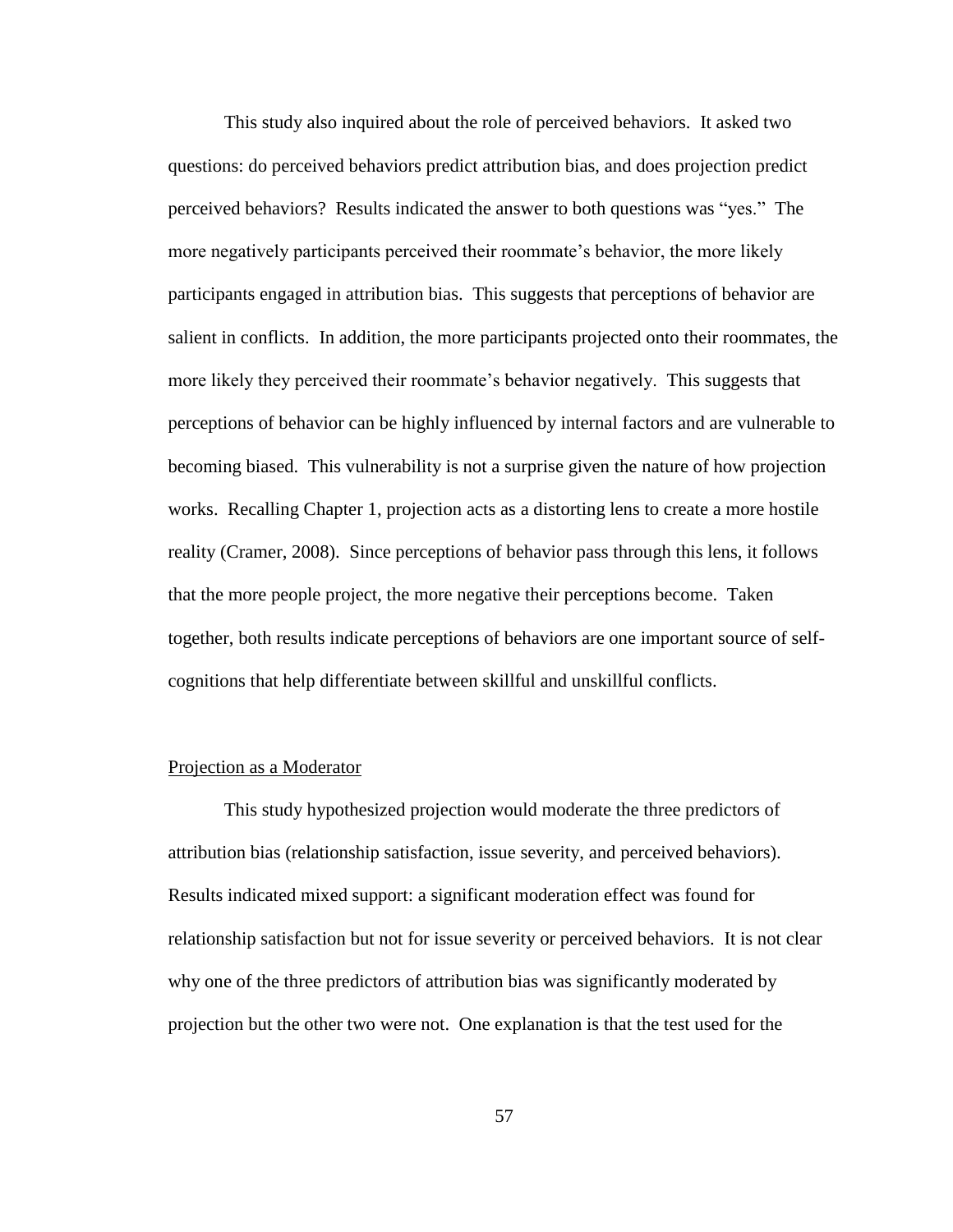moderation effect was especially stringent, limiting the possibility of obtaining a significant result for all three predictors. Another explanation is that the hypothesis was simply incorrect. Regardless, there was not enough support for projection to fit as a moderating variable in the model.

#### Attribution Bias and Emotions

This study hypothesized attribution bias negatively predicted participants' emotions. Results found mixed support for this hypothesis. As predicted, participants who had higher levels of attribution bias also experienced increased negative approach emotions like anger and frustration. Interestingly, participants who had higher levels of attribution bias experienced decreased negative avoidance emotions like guilt and fear, opposite of what was originally hypothesized. No relationship was found between attribution bias and positive emotions.

Upon closer inspection, these results are not inconsistent with the existing literature on emotions. According to appraisal theory, each emotion has a distinct pattern that separates it from any other emotion (Lazarus, 1991). In the case of negative approach emotions like anger, they result (in part) from assigning blame onto another person. Since one of the components of attribution bias is blaming the other person, it is no surprise that attribution bias activates the negative approach emotions associated with blame. However, negative avoidance emotions like guilt behave differently. They result from internalizing a sense of responsibility for what's happened, rather than blaming others (Omdahl, 1995). Negative avoidance emotions are therefore considered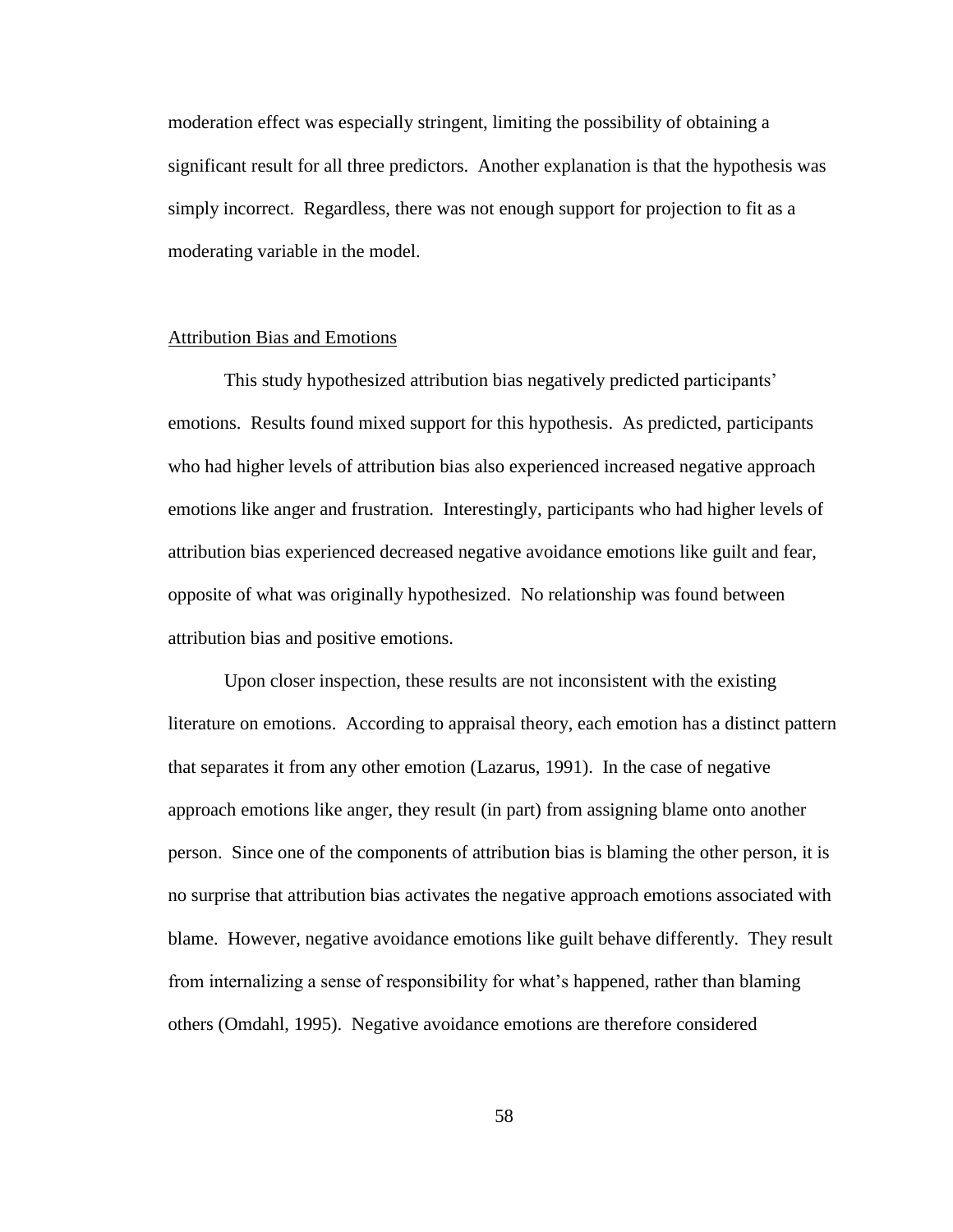antithetical to blame (Rothschild, Landau, Sullivan, & Keffer, 2012). Thus, from the perspective of appraisal theory, it is no surprise that participants who experienced higher levels of attribution bias also experienced lower levels of negative avoidance emotions. Furthermore, research has found that the tendency to experience negative avoidance emotions is actually considered healthy (Orth, Robins, & Soto, 2010) and beneficial (Leith & Baumeister, 1998; Covert, Tangney, & Maddux, 2003). This means that, for the purposes of identifying the link between attribution bias and negative conflict strategies, negative approach emotions are the emotions that matter.

### Emotions and Conflict Strategies

This study hypothesized participants' emotions positively predicted conflict strategies. That is, the more positive one's emotional state, the more skillful one's choice of conflict strategies. Results generally supported this hypothesis. Participants experiencing negative approach emotions were more likely to use passive and destructive conflict strategies, and were less likely to use cooperative strategies. Participants experiencing negative avoidance emotions were more likely to use passive strategies. Of note, they were also more likely to use cooperative strategies, opposite of what was hypothesized. No relationship was found between negative avoidance emotions and destructive strategies. Finally, participants experiencing positive emotions were more likely to use cooperative strategies and less likely to use destructive strategies. No relationship was found between positive emotions and passive strategies.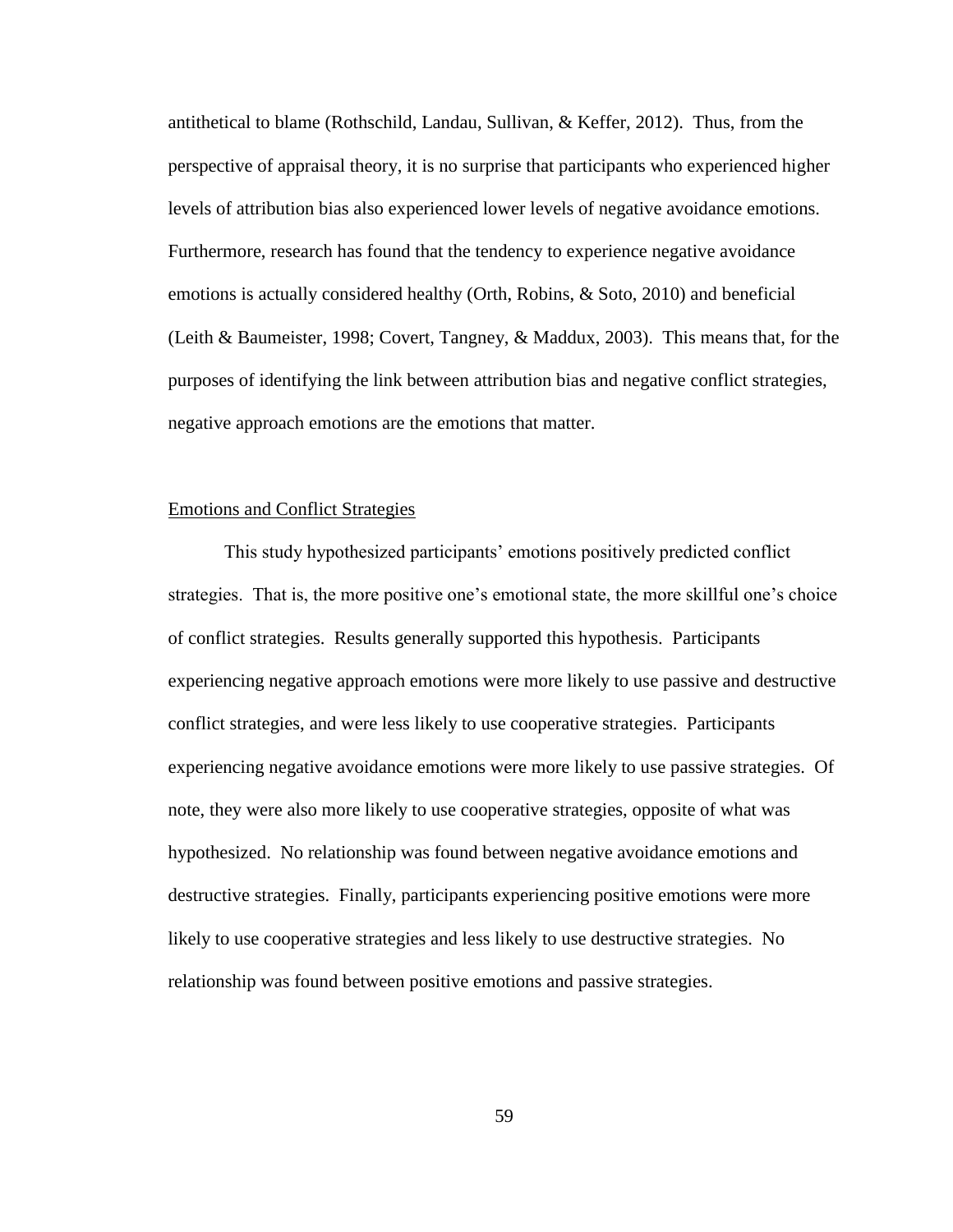The results obtained in this study are consistent with the view that emotions are an important factor in predicting how one behaves in conflict situations. If one is able to stay calm and sympathetic to another person's perspective during the conflict, then one is more likely to act skillfully. Conversely, if one experiences significant levels of negative affect like anger and frustration, one is less likely to act skillfully. Interestingly, the exception to this rule appears to be negative avoidance emotions. Participants who experienced seemingly negative emotions like guilt were actually more likely to use cooperative strategies and were not more likely to use destructive strategies. Although this result was opposite of what was predicted, it is consistent with a recent emerging body of research. While many studies have provided empirical support for the distinction between positive and negative emotions (Waldinger, Schulz, Hauser, Allen, & Crowell, 2004), and negative emotions tend to be highly correlated (Leary & Springer, 2001; Covert et al., 2003; Sanford & Rowatt, 2004), the distinction between specific negative emotions is meaningful because they have different effects (Waldinger et al, 2004, Sanford, 2012). Recent studies have found emotions like anger and contempt make up one factor that is consistently distinct from emotions like guilt and sadness, which make up another factor (Johnson, 2002; Sanford & Rowatt, 2004). Researchers have frequently described these two factors as "hard" emotions and "soft" emotions (Dimidjian, Martell, & Christensen, 2002, Jacobson & Christensen, 1996), which is similar to this study's language of "negative approach" emotions and "negative avoidance" emotions. Hard emotions are more likely to lead to lower relationship satisfaction (Clark & Finkel, 2004; Feeney, Noller, & Roberts, 1998, Sanford & Rowatt, 2004), and negative communication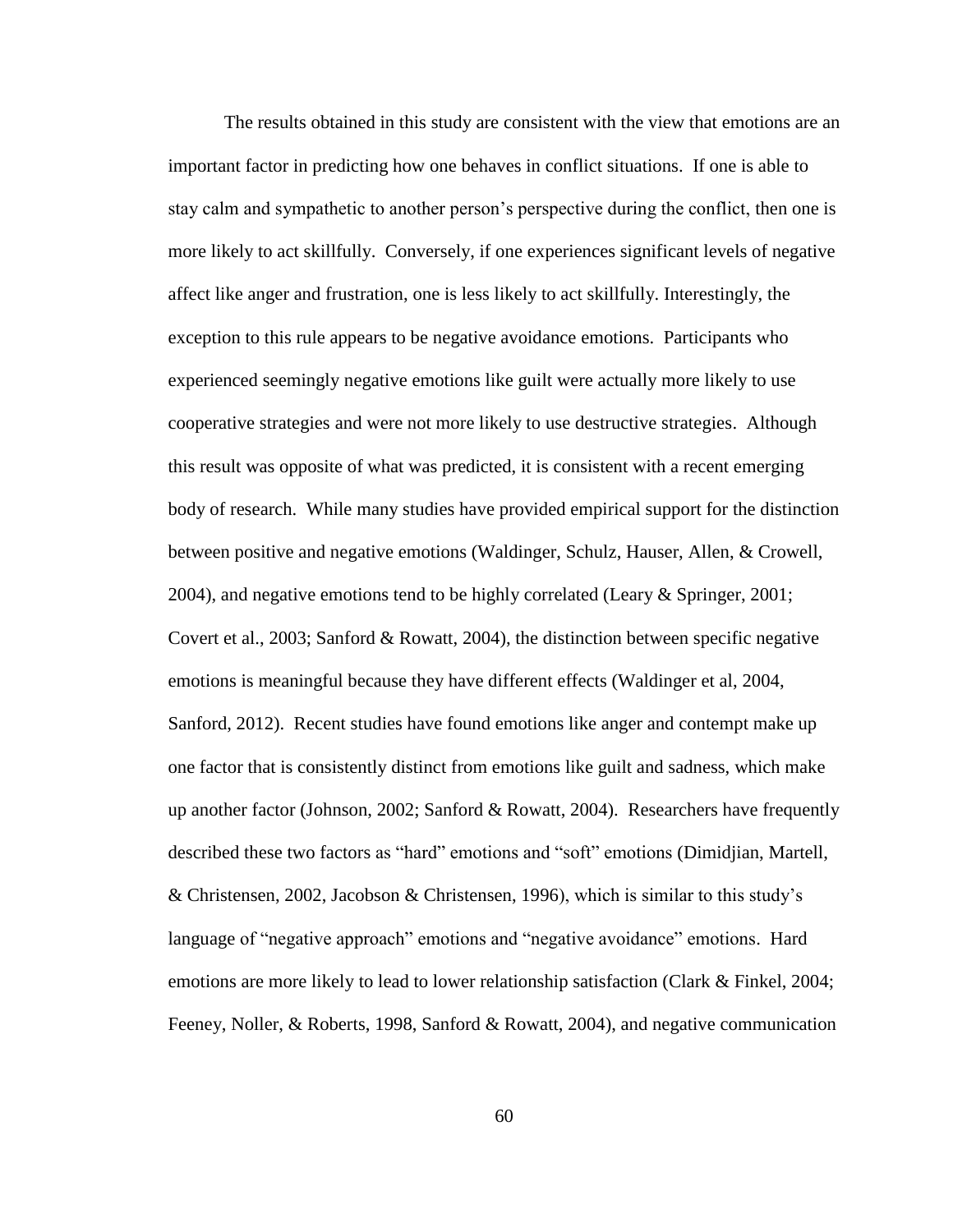(Sanford, 2007), while soft emotions are more likely to lead to higher relationship satisfaction and positive communication. The results of this study support the distinction between hard and soft emotions and how soft, traditionally negative emotions can actually lead to positive behaviors in conflicts.

#### Projection in the Full Model

The final analysis of this study was conducted post-hoc and was designed to directly assess whether projection is important in understanding why conflicts go bad. To test this, the theoretical model was tailored to specifically measure negative conflicts only, which meant predicting what led to attribution bias, negative approach emotions, and destructive conflict strategies. Projection was included as an antecedent predictor of attribution bias. The analysis indicated that projection fit exceptionally well into the model of negative conflicts as an antecedent predictor. In addition, of the four total predictors of attribution bias (perceived behaviors, relationship satisfaction, conflict issue severity, and projection), projection emerged as the strongest predictor. That is, the degree participants were projecting onto their roommates was more important in understanding the content of their thoughts during the conflict than how they perceived their roommates' behavior, how much they liked their roommate, or how important they perceived what they were arguing about was. The results therefore strongly support this study's main hypothesis that projection is a significant variable in understanding negative conflicts. Participants who projected onto their roommate were significantly more likely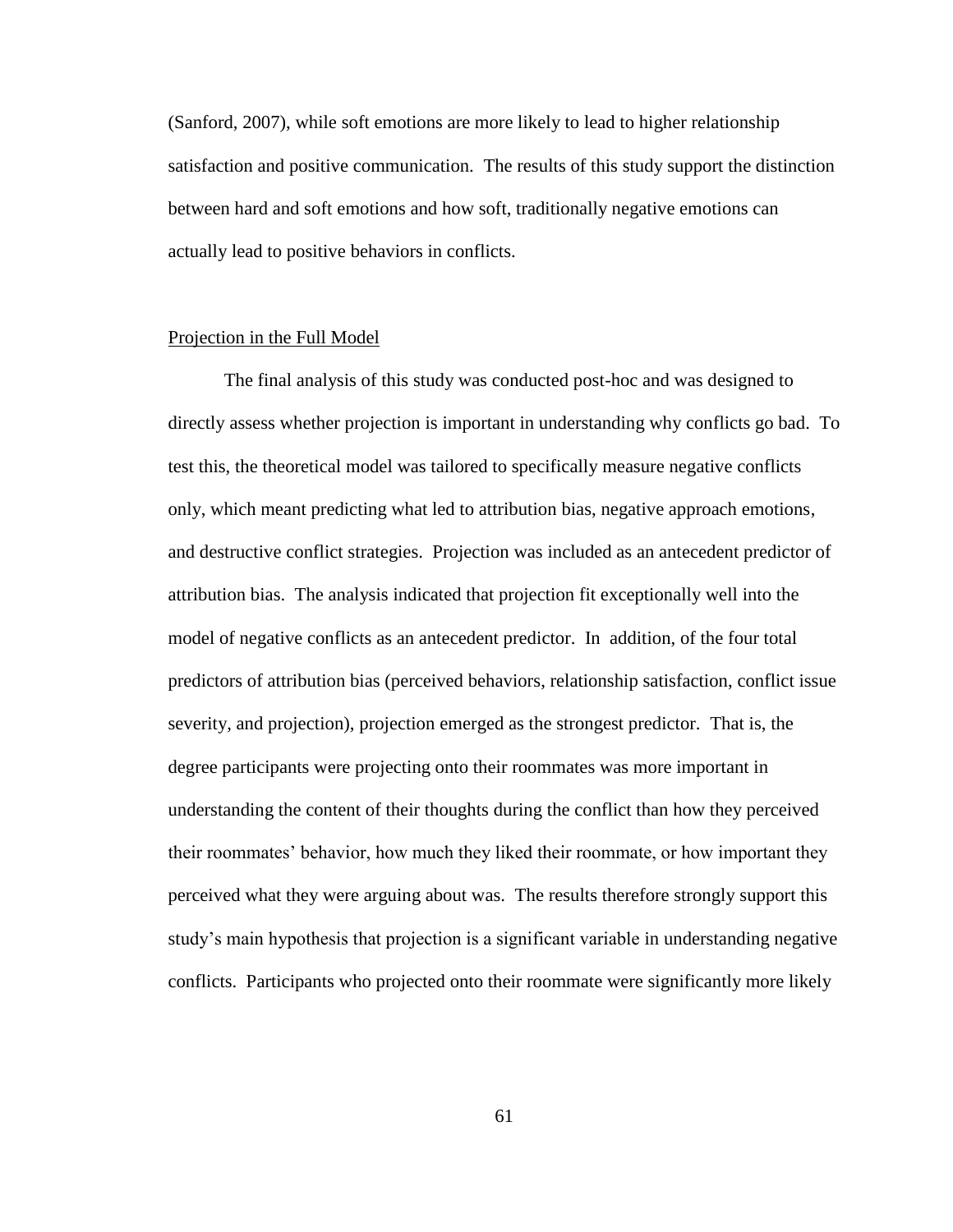to engage in attribution bias, which led to high negative emotional arousal and destructive conflict strategies.

#### Limitations

While this study provides evidence for a new understanding of negative conflicts, it has several limitations that need to be noted. First, this study had methodological limitations with the scales used. For example, the PANAS scale used to measure emotions did not work as effectively as originally hoped. Although the scale has received substantial support for its reliability and its distinguishing between positive and negative emotions (Watson et al., 1988), and has been cited in over 2000 scholarly papers (Thompson, 2007), it did not prove to be a good fit for the present study. Of particular concern was the scale for positive emotions, which contained only three items in the final analysis and was the only scale in the entire survey that produced less than acceptable reliability. It should be remembered that the scale was modified from its original design to include items like "relieved" and optimistic" that appeared more relevant to conflicts, rather than "enthusiastic" and "active." Perhaps unsurprisingly, "relieved" and "optimistic" became two of the three items that made up the final positive affect factor. In hindsight, the need to change the scale at all should have indicated the PANAS Scale was not the best fit and another scale should have been used in its place.

In re-reading the original article detailing the development of the PANAS Scale, the authors described high positive affect as feeling "energized, alert, and engaged" while low positive affect as feeling "lethargy" (Watson et al., 1988). These emotions do not fit

62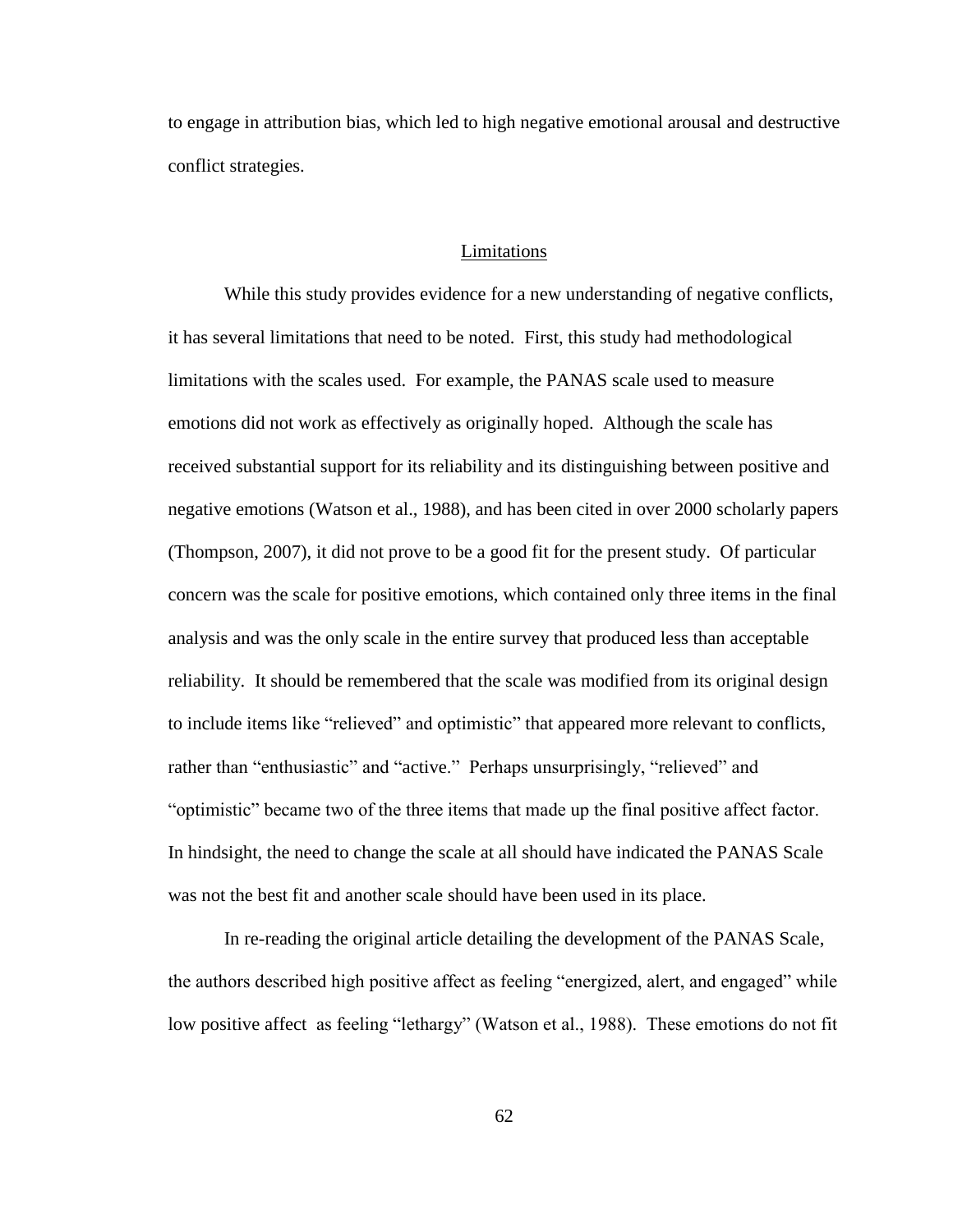in well with how positive affect is likely experienced in conflicts. A participant feeling energized, alert, and engaged during a conflict could just as easily experience those feelings in a negative way. Therefore, the positive affect scale was only questionably effective for measuring positive emotions. A scale that was more directly applicable to conflicts would have been better.

The other limitation with the scales in this study is the number of scales used that were either new and therefore untested; or established scales that were modified from their original design. This was done largely out of necessity because this was the first formal test of some of these concepts. However, it meant that a lot of new ground was broken all at once. This concern is somewhat mollified by the high reliability obtained for most of the scales used. Nevertheless, it is a limitation worth noting when interpreting the results.

Demographically, this study is limited because its sample is made up exclusively of undergraduates with an average age of 19 years old. Undergraduate samples can be more homogenous and therefore more difficult to generalize to the greater population (Peterson, 2001). In addition, particular to this study, the tendency to project changes depending on a person's age. This tendency increases to peak level in adolescence through late adolescence. While projection remains the most common type of defense mechanism among adults (Cramer, 2004; Cramer & Block, 1998), it does decline somewhat in adulthood. Therefore, given the sample demographics, it is possible that age has an impact on the results.

63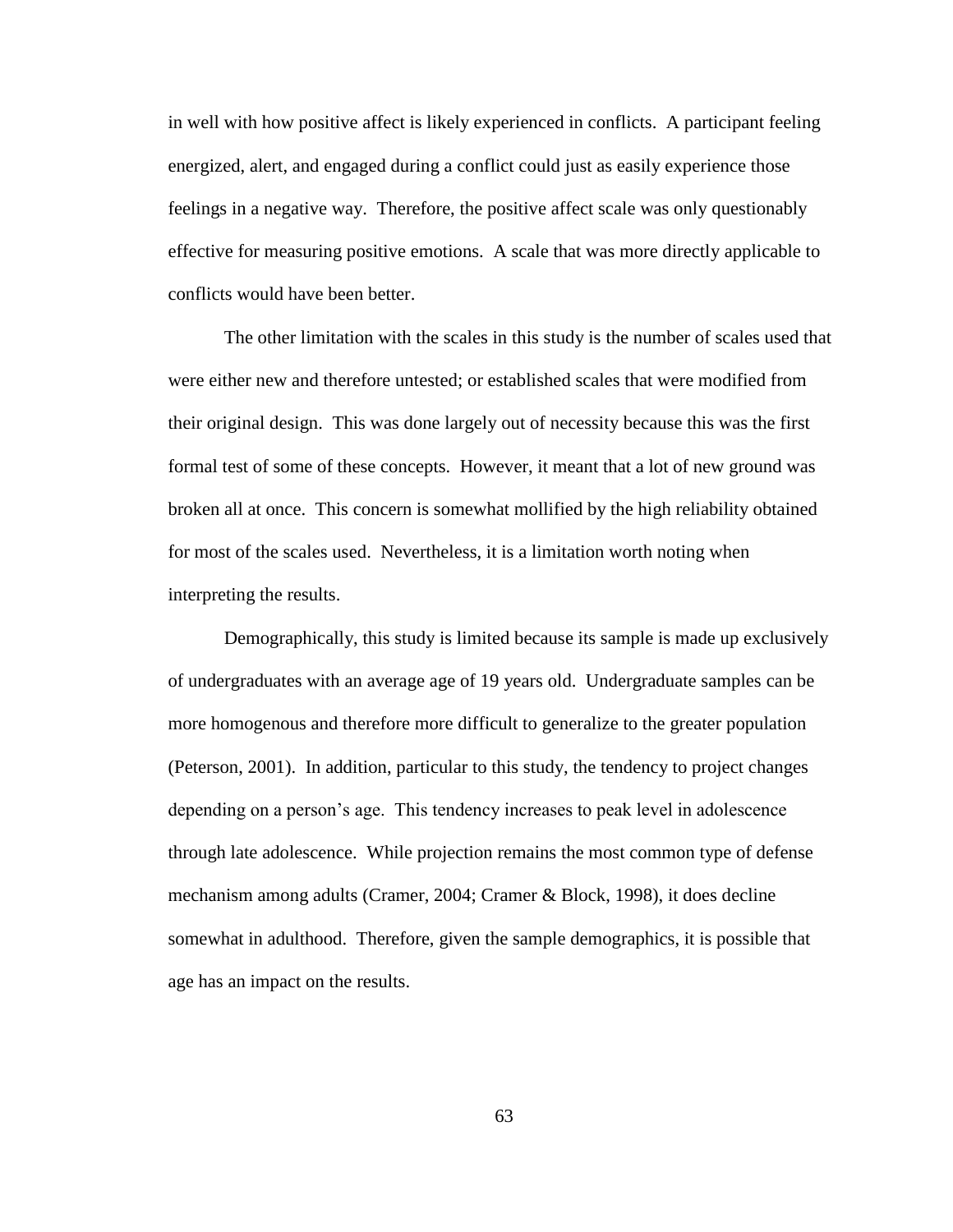One final limitation of note is the inherent difficulty of studying projection. By definition, projection is unconscious and therefore resistant to being easy quantified. For this reason, many studies of projection thus far have been qualitative in nature and limited in scope. Social desirability factors can also cause participants to be more reticent in disclosing behaviors and attitudes that are consistent with projection. This is especially true in studies like this one that rely exclusively on self-report survey data. Without having an objective source of data in addition to the self-report data, it is hard to know what, if any, important information participants omitted in their subjective perspectives. Therefore, it is important to keep in mind that this study represents a first step in understanding how projection operates, and that more research is needed to support the findings of this study.

#### Future Research

The results of this study indicate projection is an important variable to study in conflict interactions. This is the first study to examine projection in a quantitative, communication setting. As such, despite the significant, meaningful results, further research is needed to replicate the results and address the limitations mentioned previously. One important aspect would be to replicate the results of this study in other, more diverse samples; particularly focusing on older adults. Such a study could provide support to projection as important in understanding negative conflicts regardless of the age of the participants.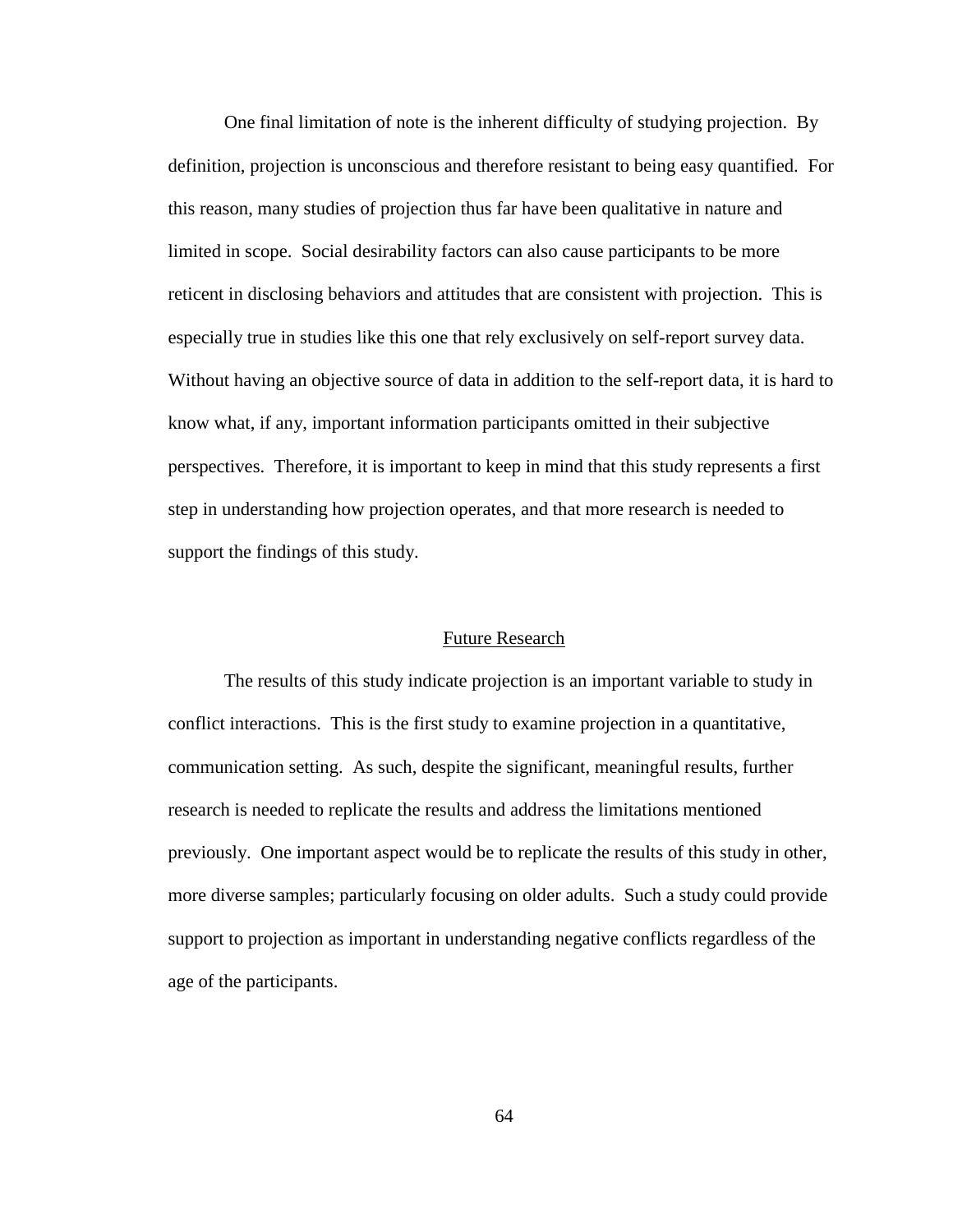A second area of future research could focus on broadening the source of data to provide a more complex understanding of projection in conflicts. This could include obtaining data from both participants in the conflict; as well as observing the participants in a laboratory setting. These additional data sets could allow researchers to objectively analyze research questions such as how much projection skews one's perceptions in a self-serving way, how projection manifests itself on a moment-to-moment basis, and how conflicts work out among people with different levels of projection (high projector and low projector, medium projector and medium projector, etc.). These findings would only deepen our understanding of how projection works in conflicts.

Finally, future research could begin to address the question of how to solve the problem projection poses. In other words, if conflict behaviors are impacted by unconscious motives via projection, and these motives result in negative, unskillful behaviors, then how does one break the pattern? What would an effective intervention look like? Such research would be very valuable because there have been no studies to date examining possible solutions. Recalling Sillars and Weisberg (1987), rational understanding of the problem is not enough to produce behavior change; something more is needed. Research examining what that something is would be vital to improving conflict interactions and their outcomes.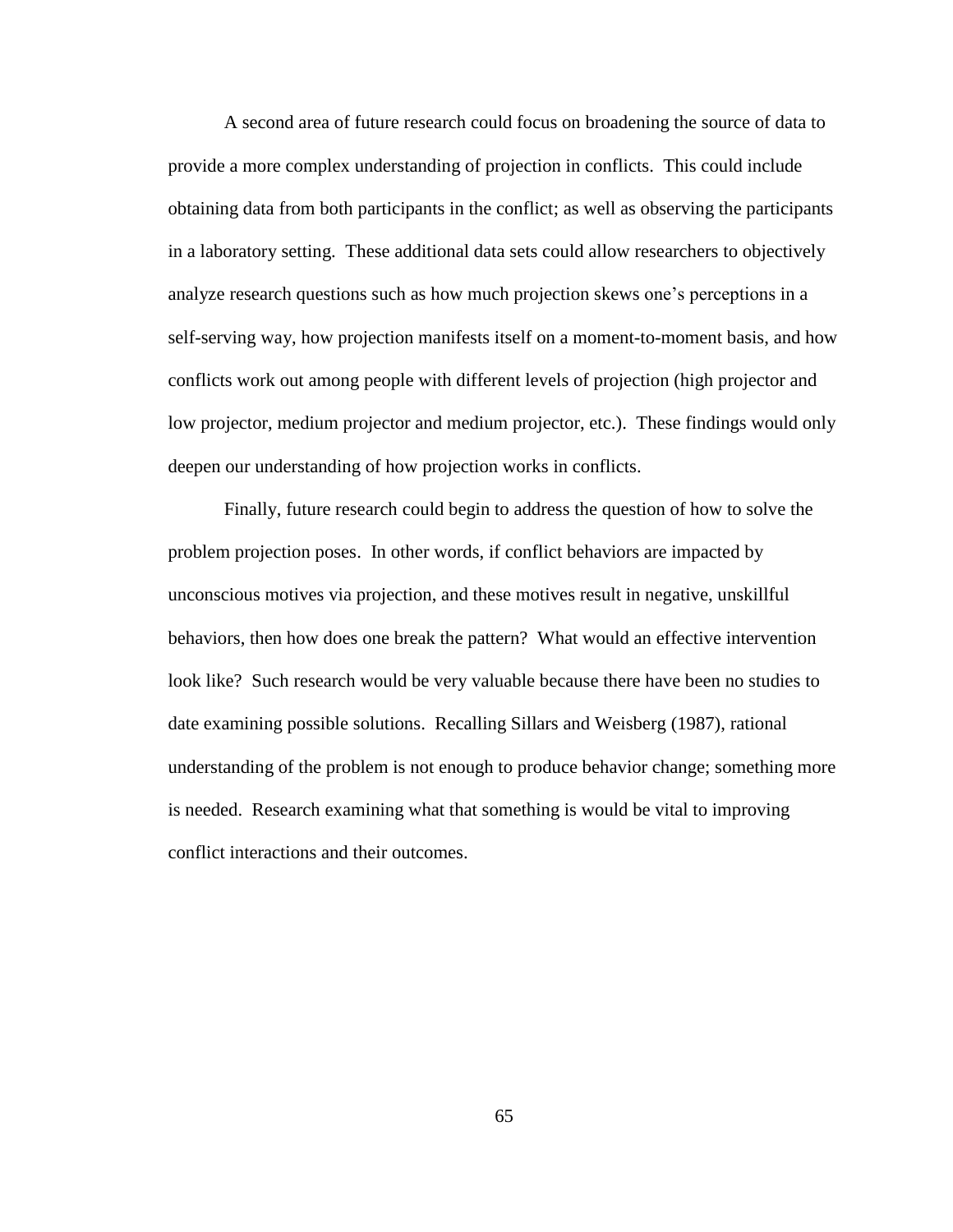#### Conclusion

This study came about in large part because of how much quality research has already been done on conflicts. Researchers have already identified what separates good conflicts and bad conflicts, what behaviors are particularly destructive, and how these factors affect the overall health of the relationship between the two conflict participants. What was missing was a theoretical understanding for why conflicts turned sour in the first place; particularly among people who should have been smart enough to know better and skilled enough to perform better. This study proposed that projection accounts for the discrepancy. Specifically, conflicts become increasingly negative as a person projects more onto another, and this unconscious projection overrides the person's rational abilities. The person then increasingly blames the other, becomes flooded by overwhelming negative emotions, and engages in negative and unskillful behaviors that further poison the conflict.

The results of this study support the usefulness of projection and how it fits into the overall conflict model. Projection fits the criteria for finding an explanation that accounts for normal, everyday conflicts yet is impactful enough to account for why they become negative. More research is needed to further support this view, but the preliminary results are encouraging. In the future, the hope is that research not only clarifies our understanding of where the problems are, but builds towards finding the solutions to improving our communication as well.

66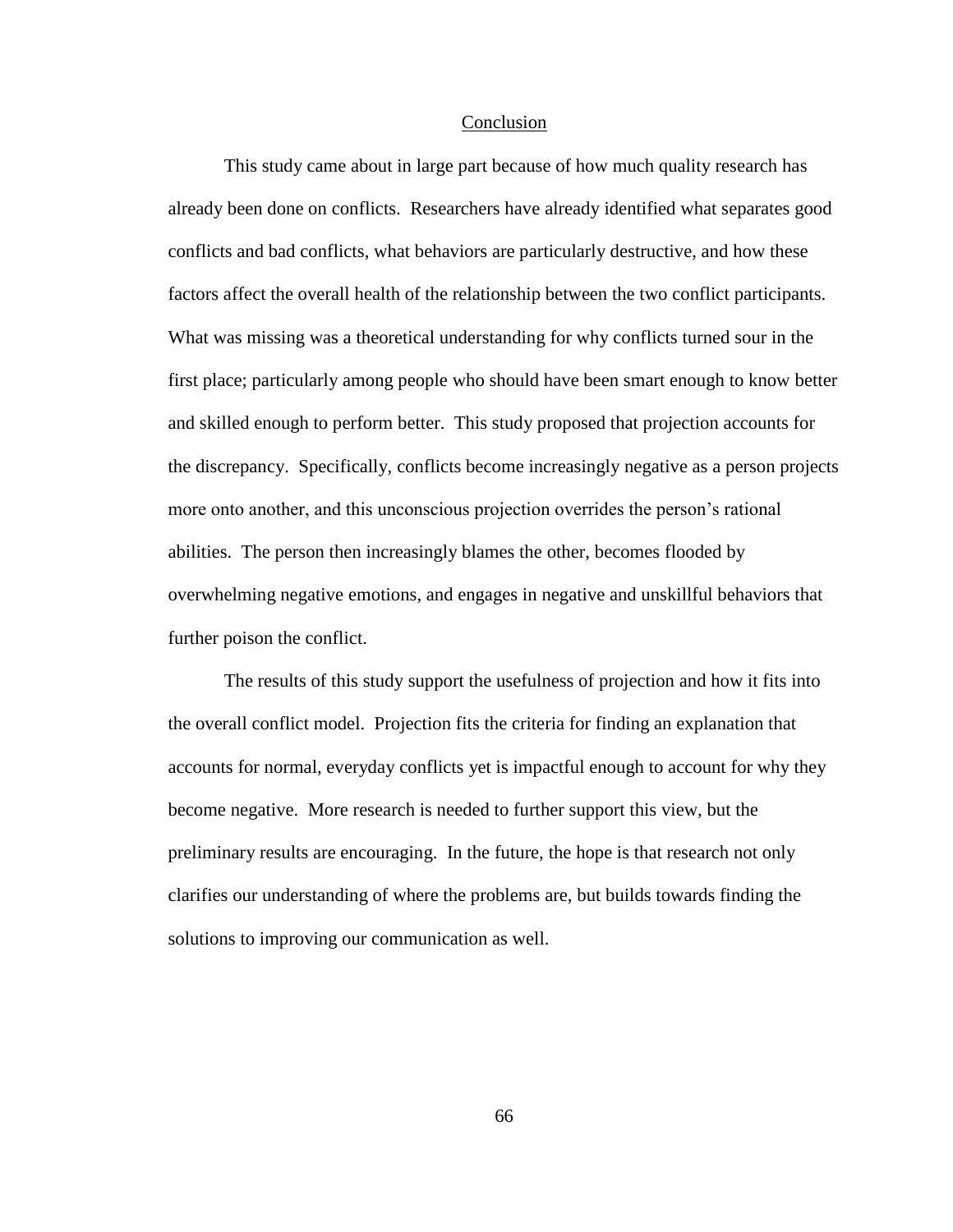#### **REFERENCES**

- Berkowitz, L. (1993). Towards a general theory of anger and emotional aggression: Implications of the cognitive-neoassociationistic perspective for the analysis of anger and other emotions. In R. S. Wyer & T. K. Srull (Eds.), *Perspectives on anger and emotion: Advances in social cognition* (1-46). Hillsdale, NJ: Lawrence Erlbaum.
- Bevan, J. L. (2010). Serial argument goals and conflict strategies: A comparison between romantic partners and family members. *Communication Reports*, *23*, 52-64.
- Bradbury, T. N., & Fincham, F. D. (1990). Attributions in marriage: Review and critique. *Psychological Bulletin, 107*, 3-33.
- Bradbury, T. N., & Fincham, F. D. (1992). Attributions and behavior in marital interaction. *Journal of Personality and Social Psychology, 63*, 613-628.
- Bradbury, T. N., Fincham, F. D., & Nelson, G. M. (1996). Attributions and behavior in functional and dysfunctional marriages. *Journal of Consulting and Clinical Psychology, 64,* 569-576.
- Byrne, B. M. (2001). *Structual equation modeling with AMOS: Basic concepts, applications, and programming.* Mahwah, NJ: Lawrence Erlbaum.
- Canary, D. J. (2000). Introduction to the special issue on relationship conflict. *Journal of Social and Personal Relationships, 17,* 475-477.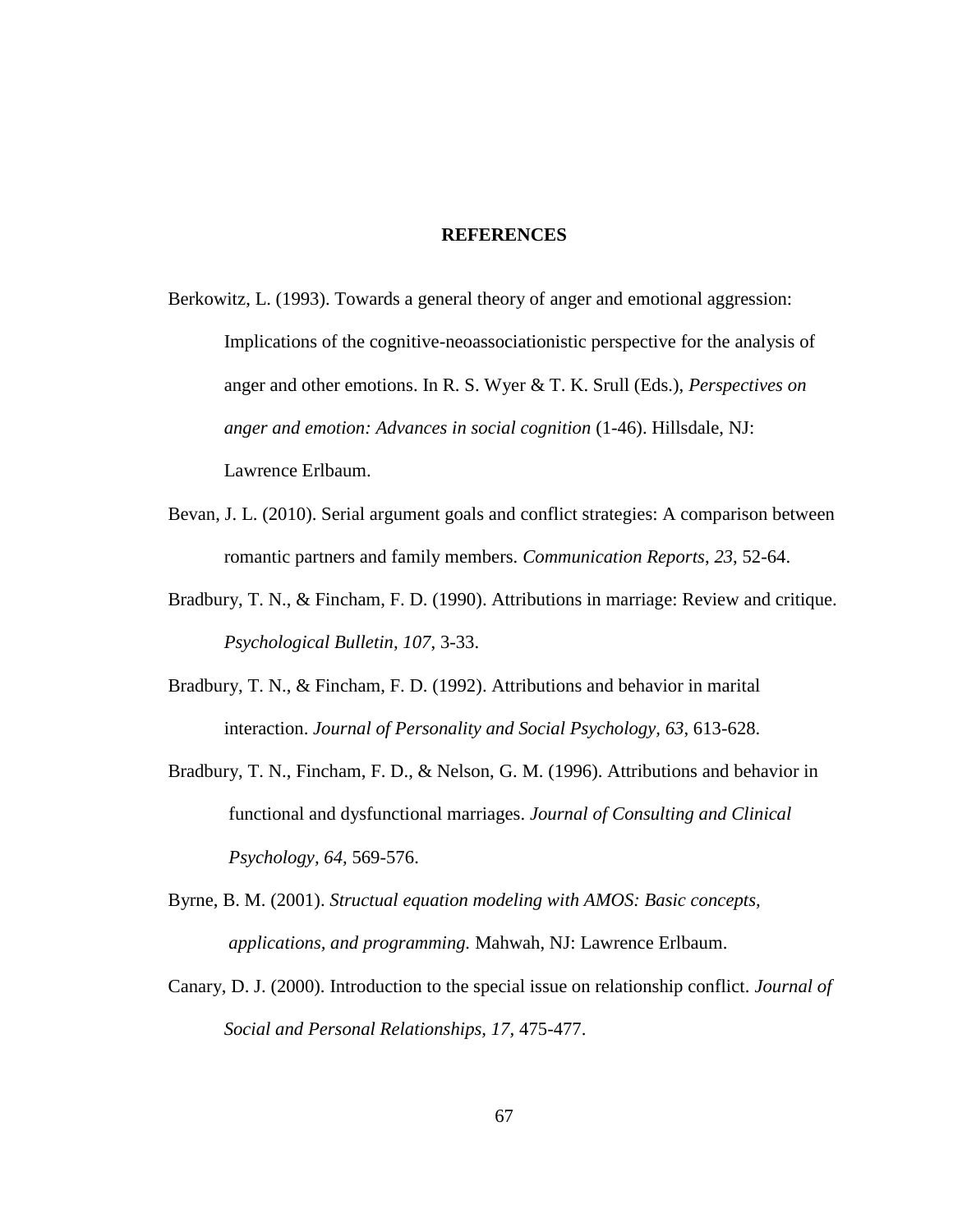- Canary, D. J. (2003). Managing interpersonal conflict: A model of events related to strategic choices. In J. O. Greene & B. R. Burleson (Eds.), *Handbook of communication and social interaction skills* (515-549). Mahwah, NJ: Lawrence Erlbaum.
- Canary, D. J., Cunningham, E. M., & Cody, M. J. (1988). Goal types, gender, and locus of control in managing interpersonal conflict. *Communication Research, 15*, 426-446.
- Canary, D. J., Spitzberg, B. H., & Semic, B. A. (1998). The experience and expression of anger in interpersonal settings. In P. A. Anderson & L. K. Guerrero (Eds.), *Handbook of communication and emotion: Research, theory, applications, and contexts* (189-213). San Diego, CA: Academic Press.
- Carver, C. S., & Connor-Smith, J. (2010). Personality and coping. *Annual Review of Psychology, 61*, 679-704.
- Clark, M. S., & Finkel, E. J. (2004). Does expressing emotion promote well-being? It depends on relationship context. In L. Z. Tiedens & C. W. Leach (Eds.), *The social life of emotions* (105-126). New York: Cambridge University Press.
- Clogg, C. C., Petkova, E., & Haritou, A. (1995). Statistical methods for comparing regression coefficients between models. *American Journey of Sociology, 100,* 1261-1293.
- Conte, H. R., & Apter, A. (1995). The Life Style Index: A self-report measure of ego defenses. In H. R. Conte & R. Plutchik (Eds.), *Ego defenses: Theory and measurement* (179-201). New York, NY: John Wiley & Sons, Inc.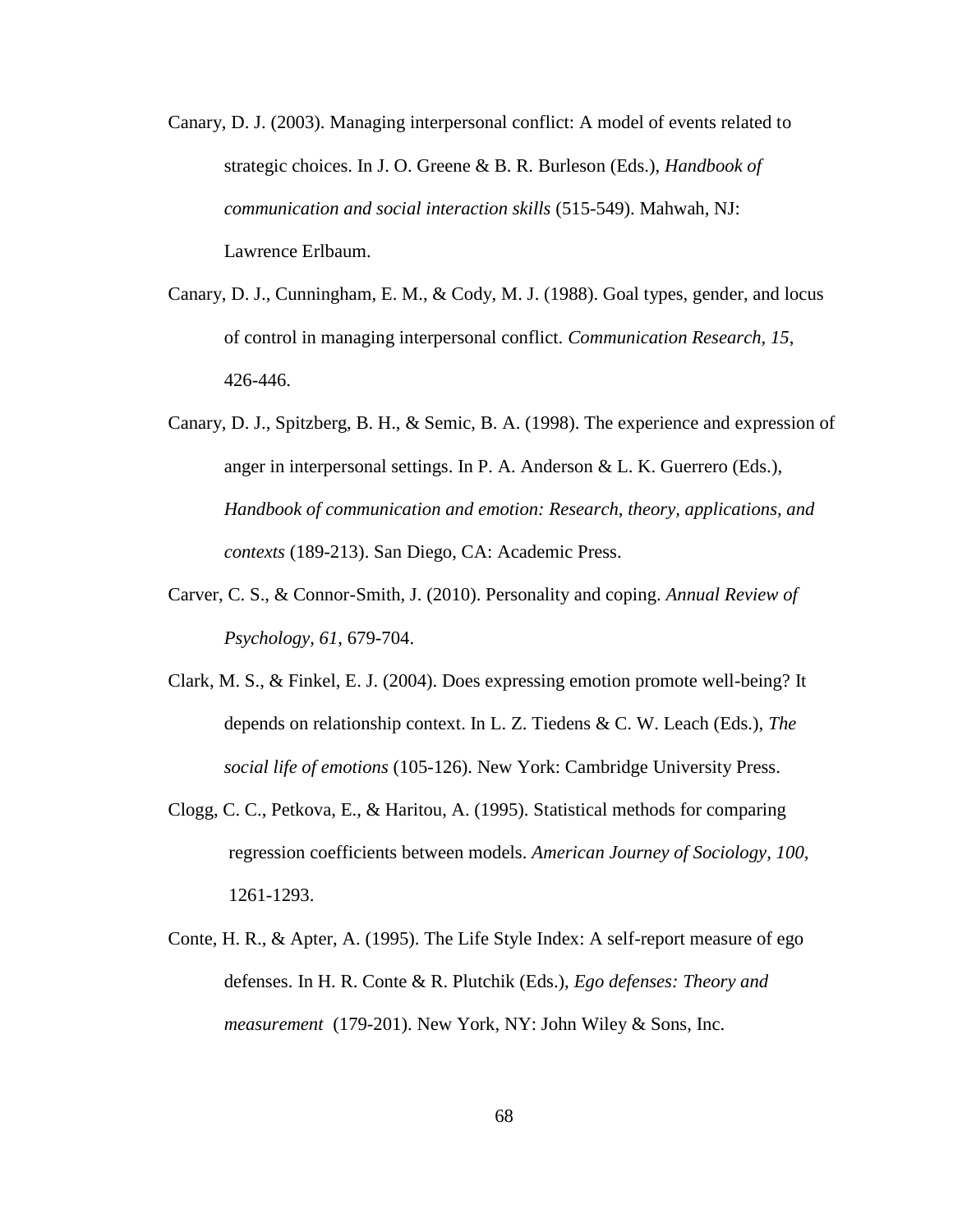- Conte, H. R., & Plutchik, R. (1993). The measurement of ego defenses in clinical research. In U. Hentschel, G. Smith, W. Ehlers, & J. G. Draguns (Eds.), *The concept of defense mechanisms in contemporary psychology: Theoretical, research, and clinical perspectives* (275-289). New York, NY: Springer-Verlag.
- Conte, H. R., Plutchik, R., & Draguns, J. G. (2004). The measurement of ego defenses in clinical research. In U. Hentschel, G. Smith, J. G. Draguns, & W. Ehlers (Eds.), *Defense Mechanisms: Theoretical, Research, and Clinical Perspectives* (393- 414). Amsterdam: Elsevier B.V.
- Covert, M. V., Tangney, J. P., & Maddux, J. E. (2003). Shame-proneness, guiltproneness, and interpersonal problem solving: A social cognitive analysis. *Social and Clinical Psychology, 22,* 1-12
- Cramer, P. (1998). Coping and defense mechanisms: What's the difference? *Journal of Personality, 66*, 919-946.
- Cramer, P. (2003). Personality change in later adulthood is predicted by defense mechanism use in early adulthood. *Journal of Research in Personality, 37*, 76- 104.
- Cramer, P. (2004). Identity change in adulthood: The contribution of defense mechanisms and life experiences. *Journal of Research in Personality, 38,* 280- 316.
- Cramer, P. (2006). *Protecting the self: Defense mechanisms in action.* New York, NY: Guilford Press.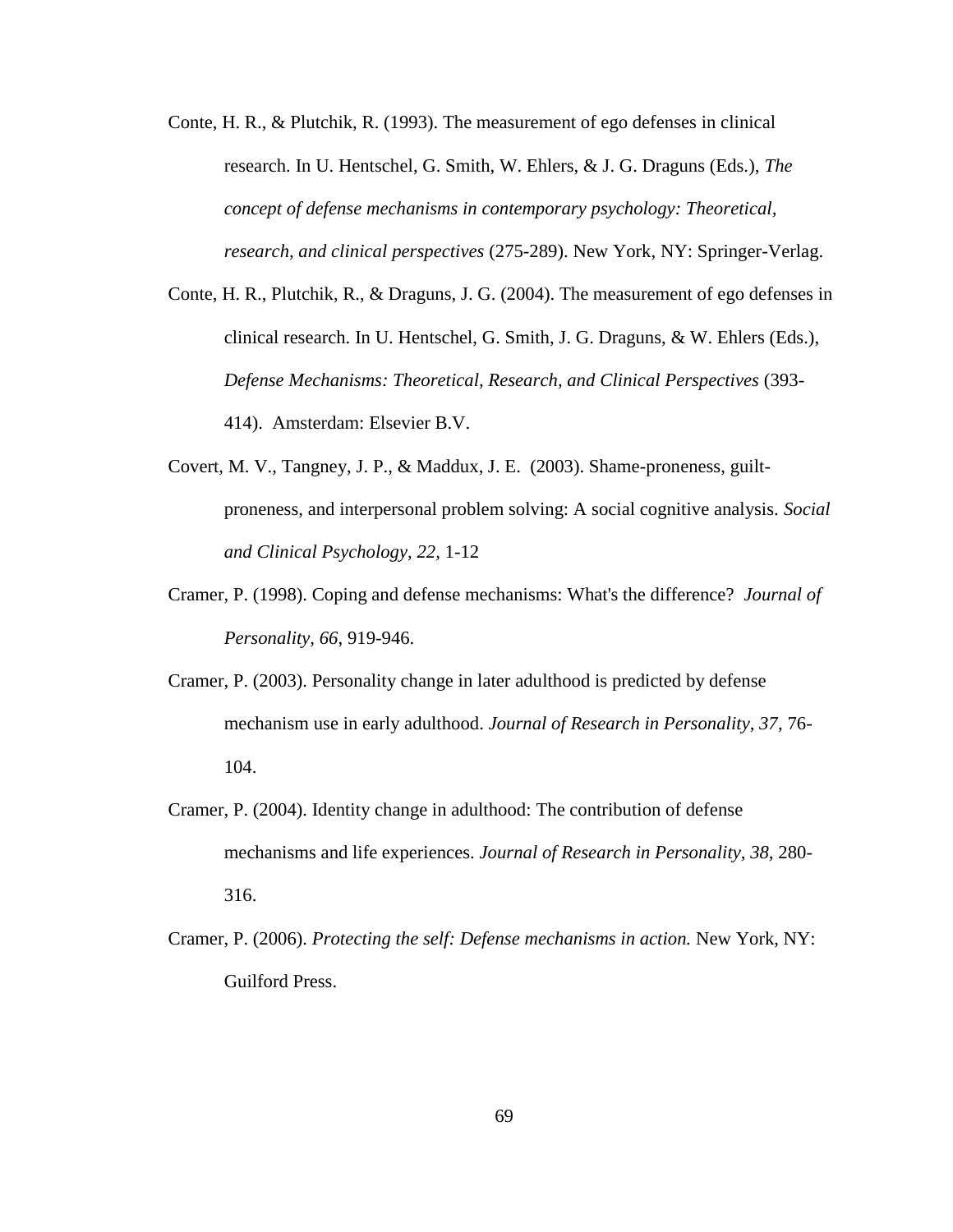- Cramer, P. (2007). Longitudinal study of defense mechanisms: Late childhood to late adolescence. *Journal of Personality, 75*, 1-23.
- Cramer, P. (2008). Identification and the development of competence: A 44-year longitudinal study from late adolescence to late middle age. *Psychology and Aging, 23*, 410-421.
- Cramer, P., & Block, J. (1998). Preschool antecedents of defense mechanism use in young adults: A longitudinal study. *Journal of Personality and Social Psychology, 74*, 159-169.
- Dimidjian, S., Martell, C. R., Christensen, A. (2002). Integrative behavioral couple therapy. In A. Gurman & N. Jacobson (Eds.), *Clinical handbook of couple therapy* (251-277). New York, NY: Guilford Press
- Duval, T. S., & Silvia, P. J. (2002). Self-awareness, probability of improvement, and the self-serving bias. *Journal of Personality and Social Psychology, 82,* 49-61.
- Eldridge, K. A., & Christensen, A. (2002). Demand-withdrawal communication during couple conflict: A review and analysis. In P. Noller, & J. A. Feeney (Eds.), *Understanding marriage: Developments in the study of couple interaction* (289- 322). New York: Cambridge University Press.
- Epps, J., & Kendall, P. C. (1995). Hostile attributional bias in adults. *Cognitive Therapy and Research, 19,* 159-178.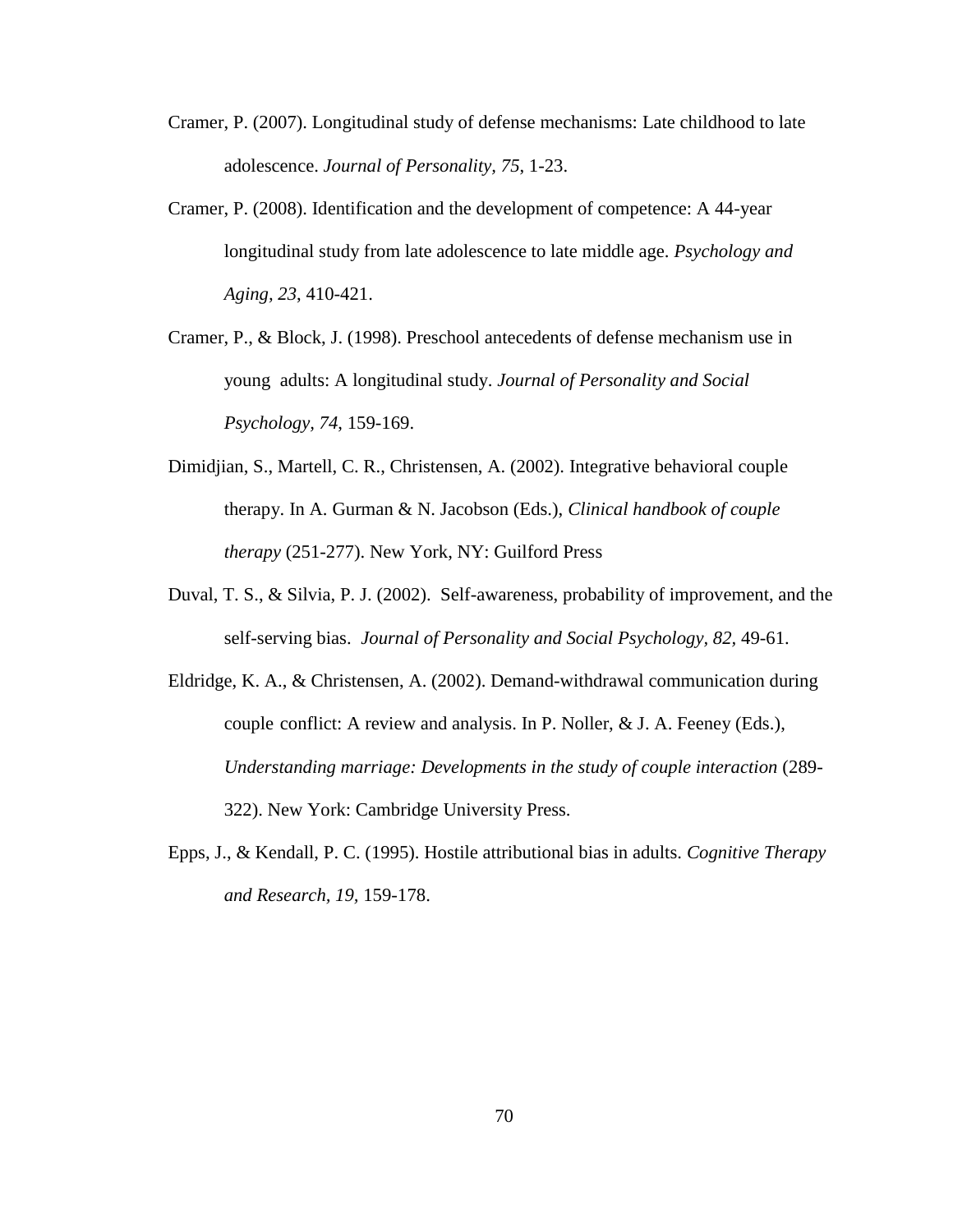- Feeney, J. A., Noller, P., & Roberts, N. (1998). Emotion, attachment, and satisfaction in close relationships. In P. A. Anderson & L. K. Guerrero (Eds.), *Handbook of communication and emotion: Research, theory, applications, and contexts* (473- 505). San Diego, CA: Acadmic Press.
- Fincham, F. D., & Bradbury, T. N. (1992). Assessing attributions in marriage: The Relationship Attribution Measure. *Journal of Personality and Social Psychology*, 457-468.
- Fincham, F. D., & Bradbury, T. N. (1993). Marital satisfaction, depression, and attributions: A longitudinal analysis. *Journal of Personality and Social Psychology, 64*, 442-452.
- Fiske, S. T., & Taylor, S. E. (1991). *Social cognition* (2nd ed.). New York, NY: Mcgraw-Hill Book Company
- Gottman, J. M. (1993a). A theory of marital dissolution and stability. *Journal of Family Psychology, 7*, 57-75.
- Gottman, J. M. (1993b). The role of conflict engagement, escalation, and avoidance in marital interaction: A longitundinal view of five types of couples. *Journal of Consulting and Clinical Psychology, 61*, 6-15.
- Gottman, J. M. (1994). *What predicts divorce? The relationship between marital processes and marital outcomes.* Hillsdale, NJ: Lawrence Erlbaum.
- Gottman, J. M., Coan, J., Carrere, S., & Swanson, C. (1998). Predicting marital happiness and stability from newlywed interactions. *Journal of Marriage & the Family, 60*, 5-22.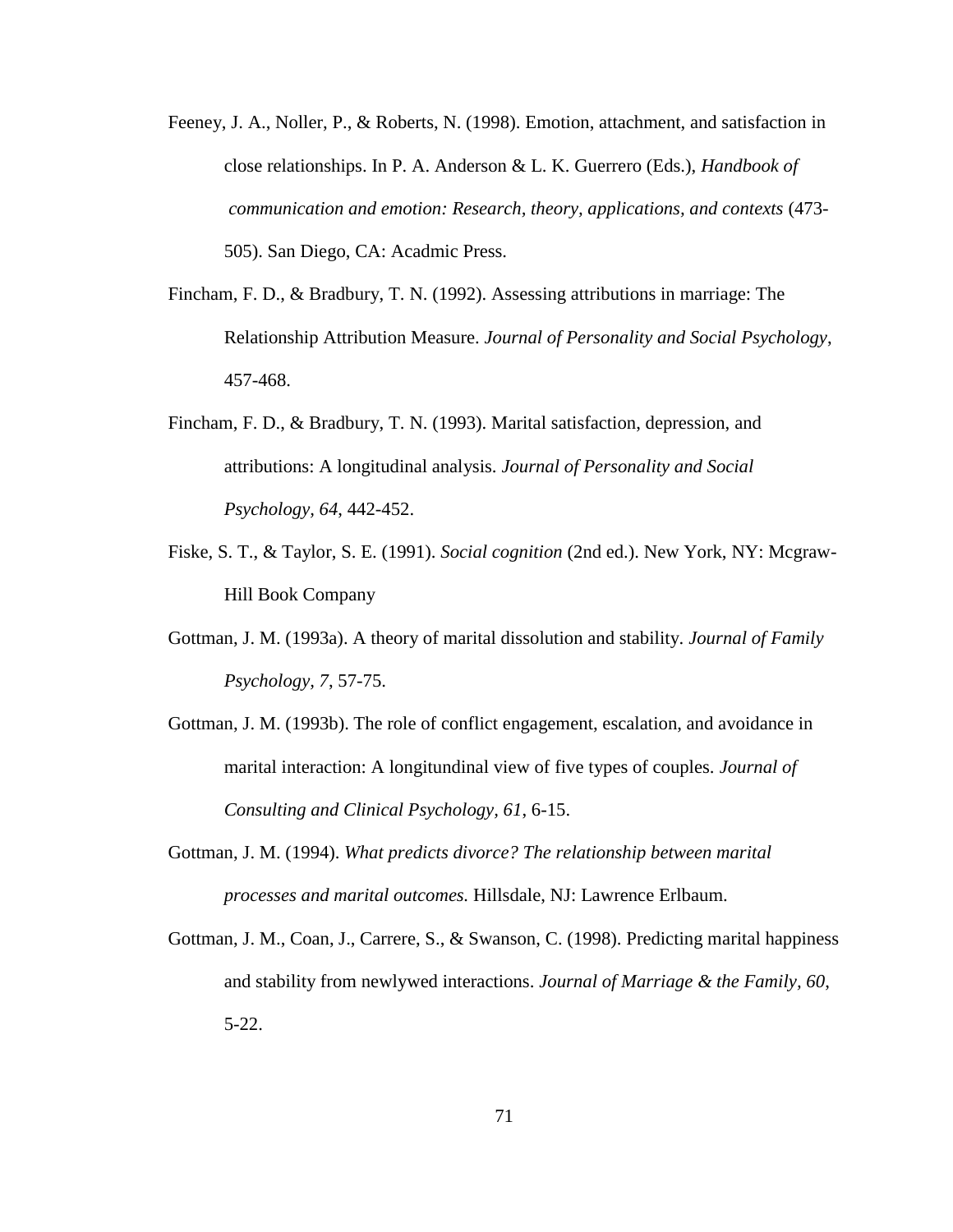- Gottman, J. M., & Krokoff, L. J. (1989). Marital interaction and satisfaction: A longitudinal view. *Journal of Consulting and Clinical Psychology, 57*, 47-52.
- Gurman, A. S. (2002). Brief integrative marital therapy: A depth-behavioral approach. In A. S. Gurman & N. S. Jacobson (Eds.), *Clinical handbook of couple therapy* (180-220). New York, NY: The Guilford Pres.
- Holtzworth-Munroe, A., & Jacobson, N. S. (1985). Causal attributions of married couples: When do they search for causes? What do they conclude when they do? *Journal of Personality and Social Psychology, 48*, 1398-1412.
- Holtzworth-Munroe, A., & Jacobson, N. S. (1991). Behavioral marital therapy. In A. S. Gurman, & D. P. Kniskern (Eds.), *Handbook of family therapy* (Vol. 2, pp. 96- 133). Philadelphia, PA: Brunner/Mazel.
- Jacobson, N. S., & Christensen, A. (1996). *Integrative couple therapy: Promoting acceptance and change.* New York, NY: W W Norton & Co.
- Jacobson, N. S., McDonald, D. W., Follette, W. C., & Berley, R. A. (1985). Attribution proceses in distressed and nondistressed married couples. *Cognitive Therapy and Research, 9*, 35-50.
- Johnson, M. D. (2002). The observation of specific affect in marital interactions: Psychometric properties of a coding system and a rating system. *Psychological Assessment, 14,* 423-438.
- Joreskog, K. G., & Sorbom, D. (1993). *LISREL 8: Structural equation modeling with the SIMPLIS command language.* Hillsdate, NJ: Lawrence Erlbaum.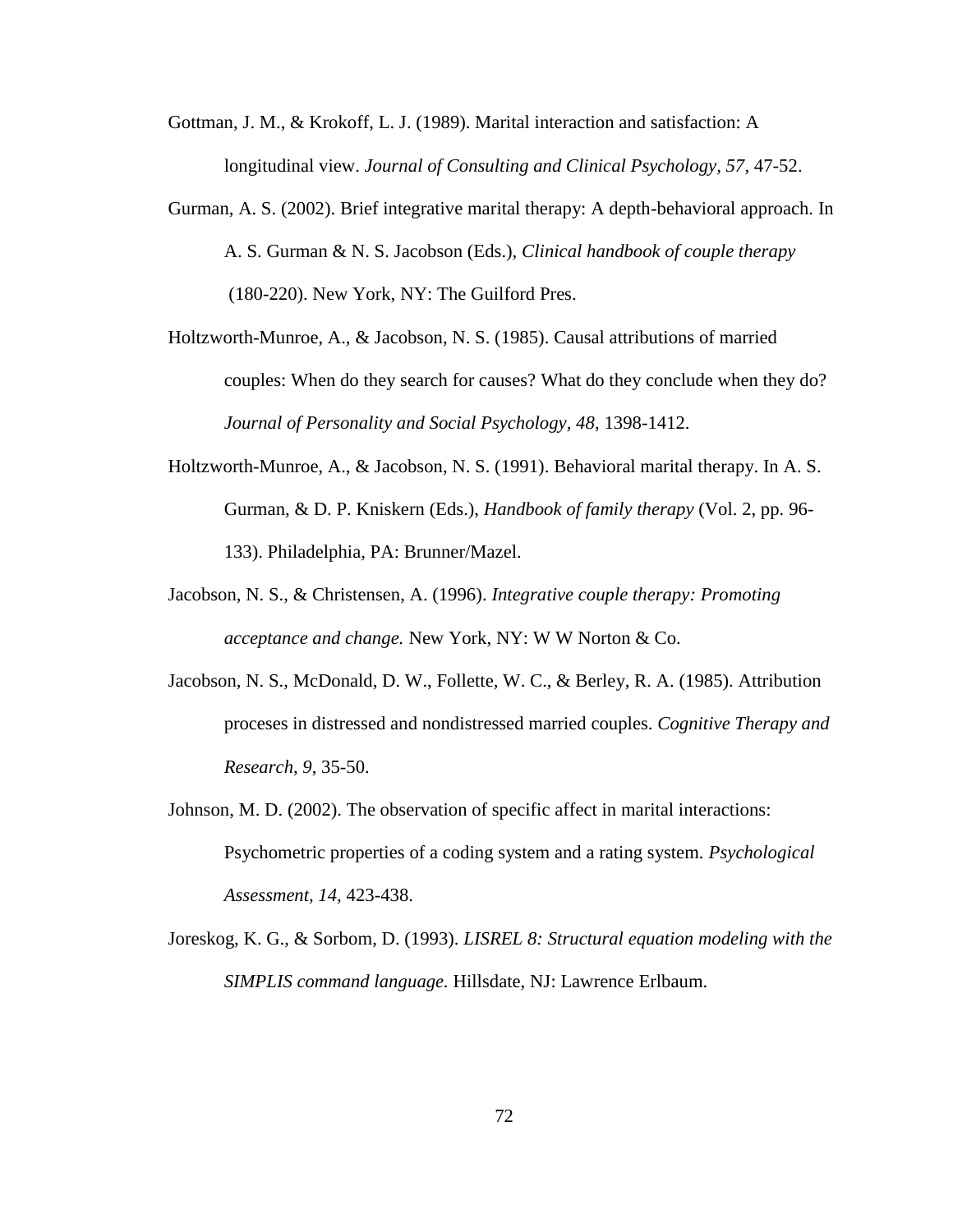- Keck, K. L., & Samp, J. A. (2007). The dynamic nature of goals and message production as revealed in a sequential analysis of conflict interactions. *Human Communiation Research, 33,* 27-47.
- Kramer, U. (2010). Coping and defense mechanisms: What's the difference? Second act. *Psychology and Psychotherapy: Theory, Research, and Practice, 83*, 207-221.
- Kurdek, L. A. (1995). Predicting change in marital satisfaction from husbands' and wives' conflict resolution styles. *Journal of Marriage & the Family, 57*, 153-164.
- Larson, J. R. (1977). Evidence for a self-serving bias in the attribution of causality. *Journal of Personality, 45,* 430-441.
- Lazarus, R. S. (1991). *Emotion and adaptation*. New York, NY: Oxford University Press.
- Leary, M. R., & Springer, C. A. (2001). Hurt feelings: The neglected emotion. In R. W. Kowalski (Ed.), *Behaving badly: Aversive behaviors in interpersonal relationships* (151-175), Washington, DC: American Psychological Association.
- Leith, K. P., & Baumeister, R. F. (1998). Empathy, shame, guilt, and narratives of interpersonal conflicts: Guilt-prone people are better at perspective taking. *Journal of Personality, 66*, 1-37.
- Mezulis, A. H., Abramson, L. Y., Hyde, J. S., & Hankin, B. L. (2004). Is there a universal positivity bias in attributions? A meta-analytic review of individual, developmental, and cultural differences in the self-serving attributional bias. *Psychological Bulletin, 130*, 711-747.
- Milich, R., & Dodge, K. A. (1984). Social information processing in child psychiatric populations. *Journal of Abnormal Child Psychology, 12,* 471-489.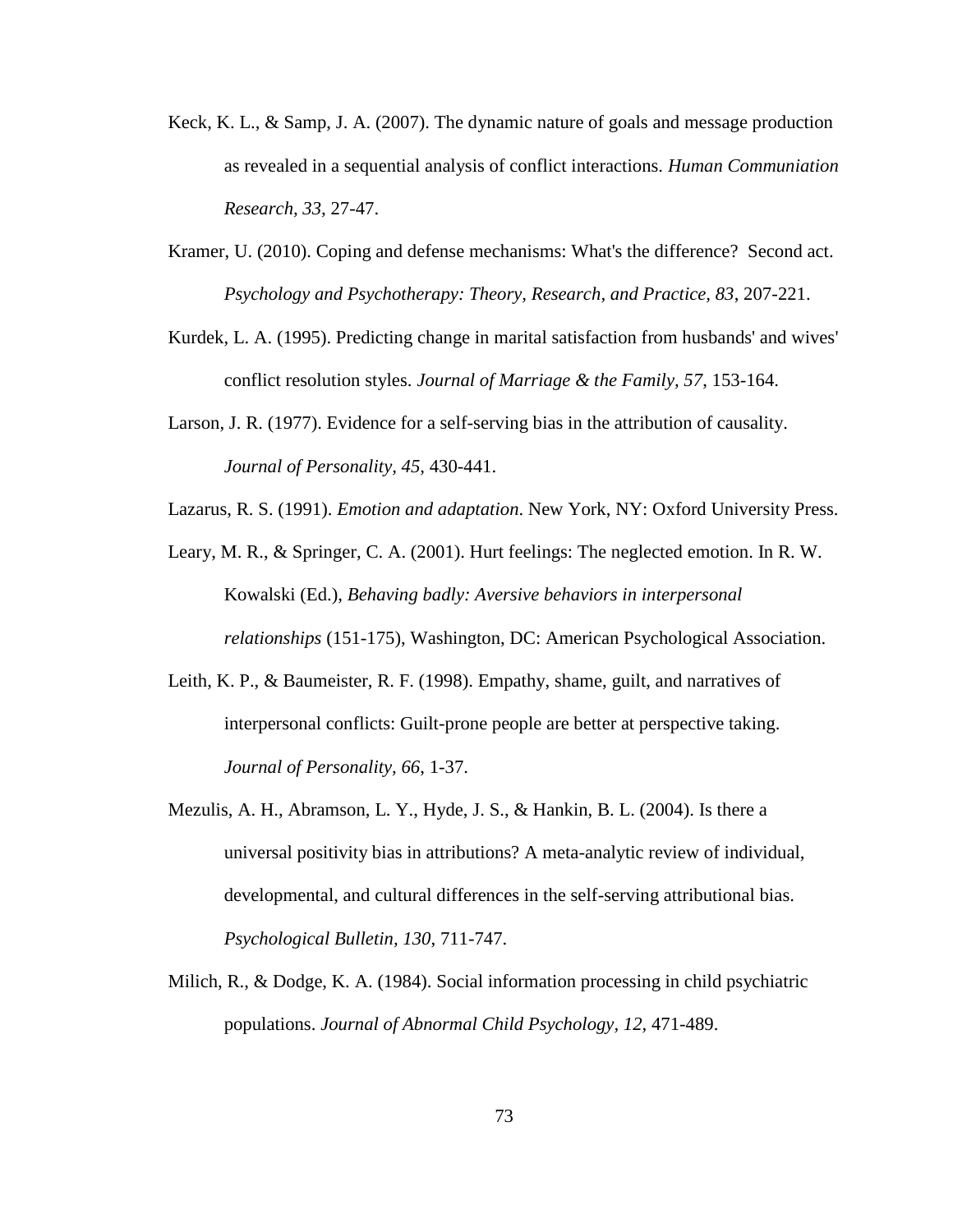- Miller, D. T., & Norman, S. A. (1975). Actor-observer differences in perceptions of effective control. *Journal of Personality and Social Psychology, 31,* 503-515.
- Newman, L. S., Duff, K. J., & Baumeister, R. F. (1997). A new look at defensive projection: Thought suppression, accessibility, and biased person perception. *Journal of Personality and Social Psychology, 72*, 980-1001.
- O'Mahen, H. A., Beach, S. R., & Banawan, S. F. (2001). Depression in marriage. In J. Harvey & A. Wenzel (Eds.), *Close romantic relationships: Maintenance and enhancement* (299-319). Mahwah, NJ: Lawrence Erlbaum.
- Omdahl, B. L. (1995). *Cognitive appraisal, emotion, and empathy.* Hillsdale, NJ: Lawrence Erlbaum.
- Orth, U., Robins, R. W., Soto, C. J. (2010). Tracking the trajectory of shame, guilt, and pride across the life span. *Journal of Personality and Social Psychology, 99,* 1061-1071.
- Paternoster, R., Brame, R., Mazerolle, P., & Piquero, A. (1998). Using the correct statistical test for the equality of regression coefficients. *Criminology, 36,* 859 -866.
- Patterson, G. R. (1976). The aggressive child: Victim and architect of a coercive system. In E. Mash, L. Hamerlynck, & L. Handy (Eds.), *Behavior modification and families* (267-316). New York, NY: Brunner/Mazel.
- Peterson, R. A. (2001). On the use of college students in social science research: Insights from a second-order meta-analysis. *Journal of Consumer Research, 28,* 450-461.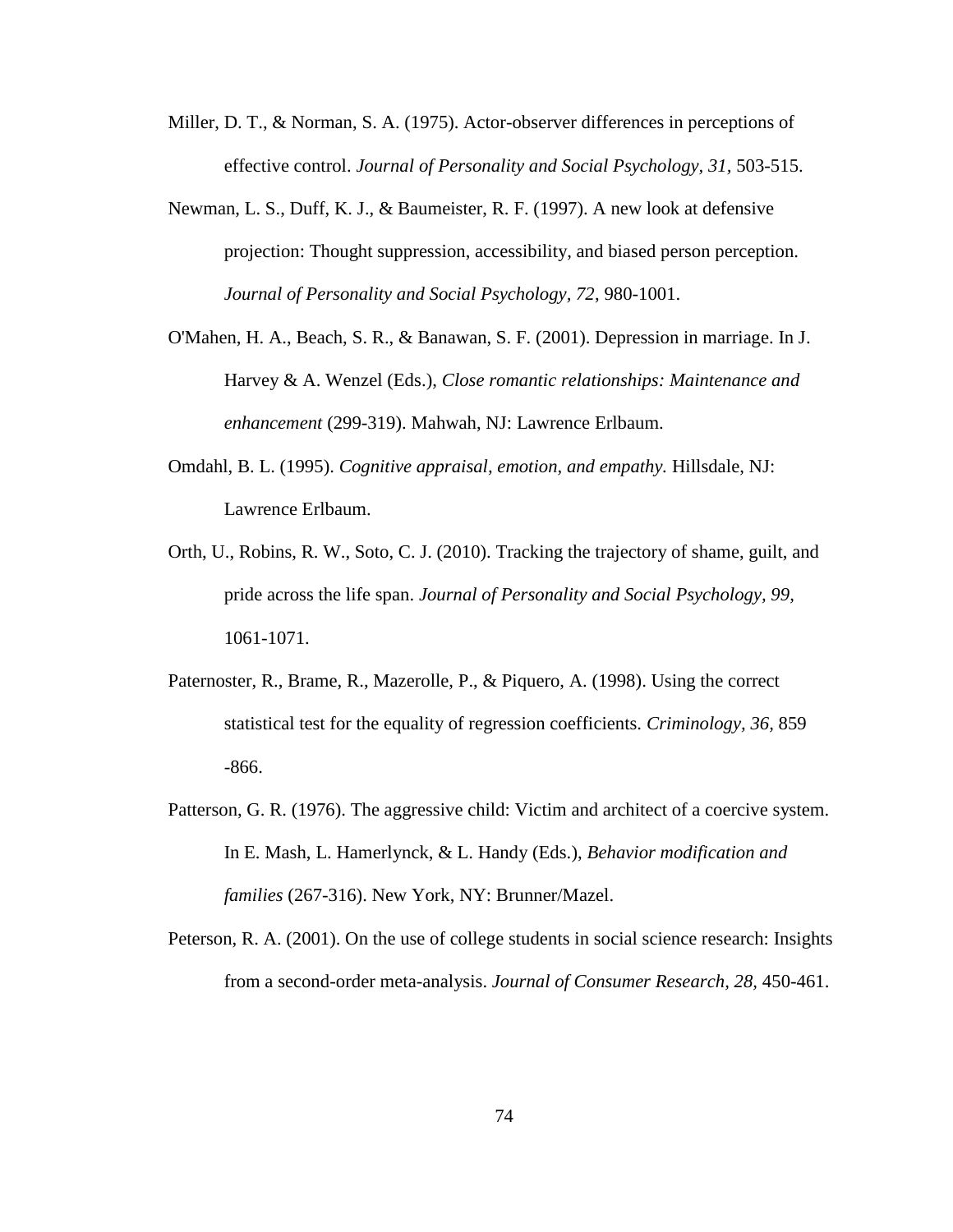- Plutchik, R. (1995). A theory of ego defenses. In H. R. Conte & R. Plutchik (Eds.), *Ego defenses: Theory and measurement* (13-37). New York, NY: John Wiley & Sons, Inc.
- Rothschild, Z. K., Landau, M. J., Sullivan, D., Keefer, L. A. (2012). A dual-motive model of scapegoating: Displacing blame to reduce guilt or increase control. *Journal of Personality and Social Psychology, 102,* 1148-1163.
- Rule, B. G., & Nesdale, A. R. (1976). Emotional arousal and aggressive behavior. *Psychological Bulletin, 83,* 851-863.
- Sanford, K. (2007). Hard and soft emotion during conflict: Investigating married couples and other relationships. *Personal Relationships, 14,* 65-90.
- Sanford, K. (2012). The communication of emotion during conflict in married couples. *Journal of Family Psychology, 26,* 297-307.
- Sanford, K., Rowatt, W. C. (2004). When is negative emotion positive for relationships? An investigation of married couples and roommates. *Personal Relationships*, *11,* 329-354.
- Sayers, S. L. (2004). Marital dysfunction. In M. Hersen (Ed.), *Psychological assessment in clinical practice: A pragmatic guide* (243-266). New York, NY: Brunner-Routledge.
- Schaefer-Porter, R. L., & Hendrick, S. S. (2000). Attributions, behavioral reactions and relationship satisfaction. *Family Therapy, 27*, 1-18.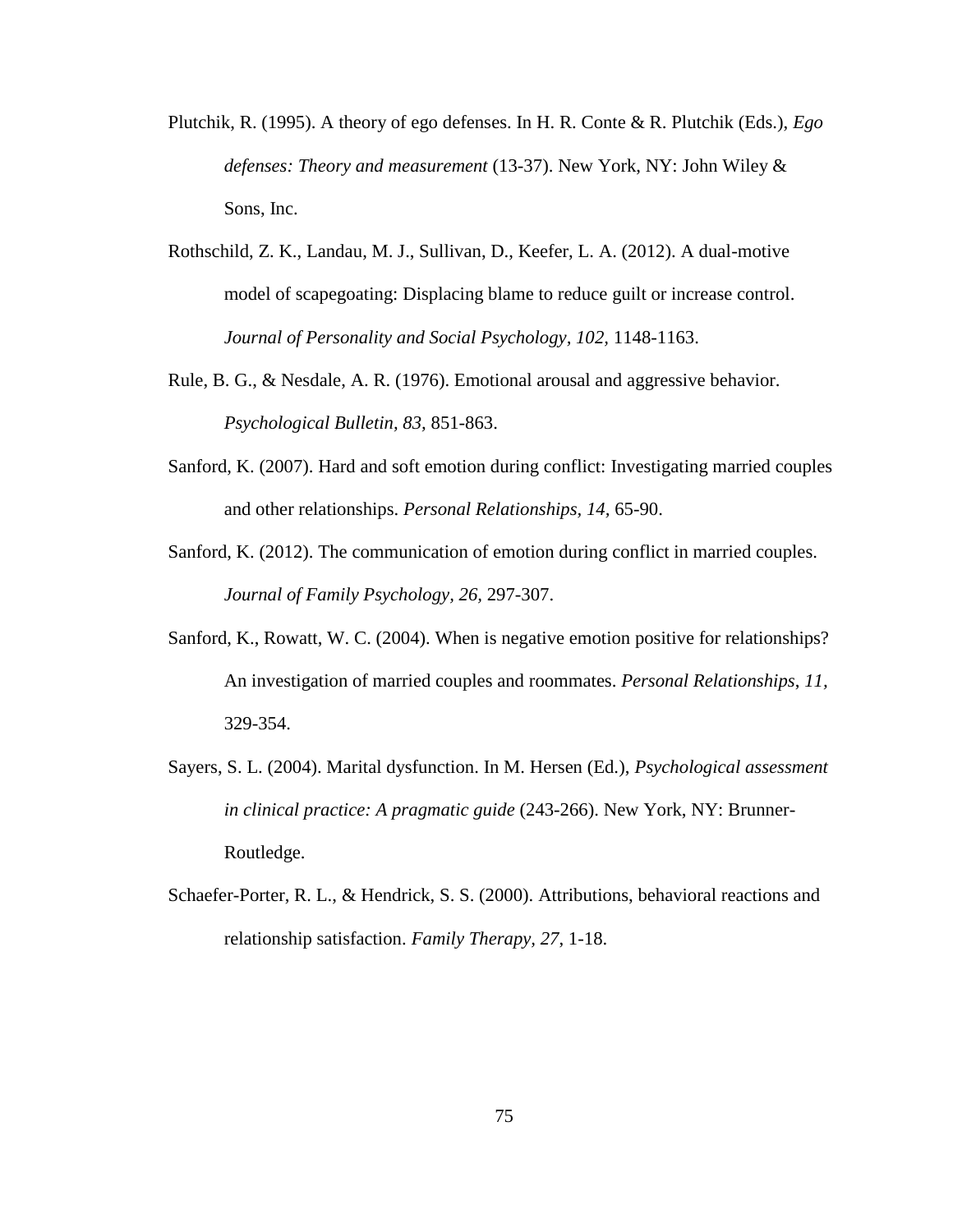- Schutz, A. (1999). It was your fault! Self-serving biases in autobiographical accounts of conflicts in married couples. *Journal of Social and Personal Relationships, 16,* 193-208.
- Segrin, C., Hanzal, A., & Domschke, T. J. (2009). Accuracy and bias in newlywed couples' perceptions of conflict styles and the association with marital satisfaction. *Communication Monographs, 76*, 207-233.
- Shaver, K. G. (1970). Defensive attribution: Effects of severity and relevance on the responsibility assigned for an accident. *Journal of Personality and Social Psychology, 14,* 101-113.
- Shepperd, J., Malone, W., Sweeny, K. (2008). Exploring causes of the self-serving bias. *Social and Personality Psychology Compass, 2,* 895-908.
- Siegman, A. W. (1994). Cardiovascular consequences of expressing and repressing anger. In A. W. Siegman & T. W. Smith (Eds.), *Anger, hostility, and the heart* (173-197). Hillsdale, NJ: Lawrence Erlbaum.
- Sillars, A. L. (1981). Attributions and interpersonal conflict resolution. In J. H. Harvey, W. Ickes, & R. F. Kidd (Eds.), *New directions in attribution research* (Vol. 3, pp. 279-305). Hillsdale, NJ: Lawrence Erlbaum.
- Sillars, A. L. (1998). (Mis)Understanding. In B. H. Spitzberg & W. R. Cupach (Eds.), *The dark side of close relationships* (73-102). Mahwah, NJ: Lawrence Erlbaum.
- Sillars, A. L., Pike, G. R., Jones, T. S., & Murphy, M. A. (1984). Communication and understanding in marriage. *Human Communication Research, 10*, 317-350.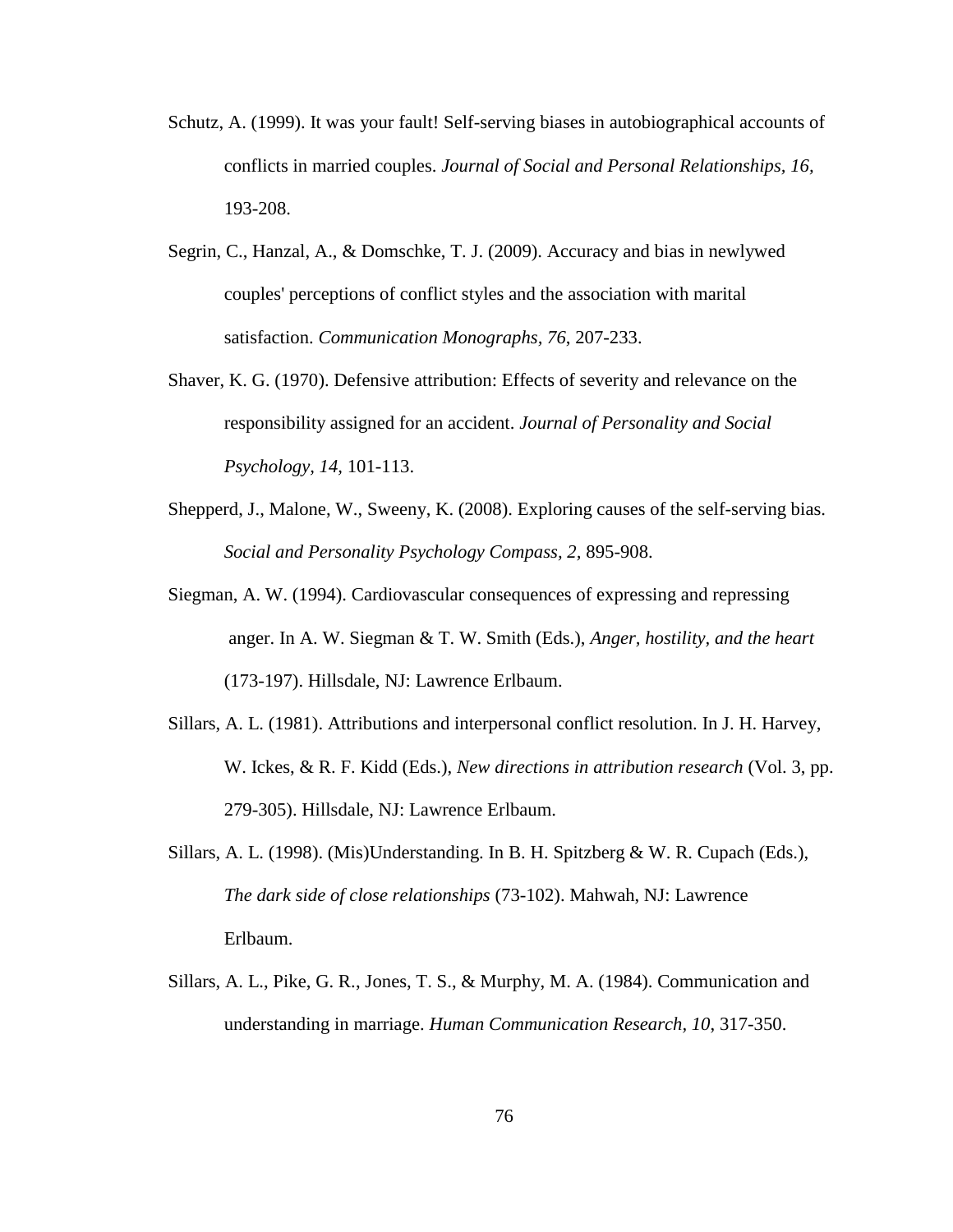- Sillars, A. L., Roberts, L. J., Leonard, K. E., & Dun, T. (2000). Cognition during marital conflict: The relationship of thought and talk. *Journal of Social and Personal Relationships, 17*, 479-502.
- Sillars, A. L., & Scott, M. D. (1983). Interpersonal perception between intimates: An integrative review. *Human Communication Research, 10*, 153-176.
- Sillars, A. L., & Weisberg, J. (1987). Conflict as a social skill. In M. E. Roloff & G. R. Miller (Eds.), *Interpersonal processes: New directions in commnication research* (140-171). Newbury Park, CA: Sage.
- Sillars, A. L., Weisberg, J., Burggraf, C. S., & Zietlow, P. H. (1990). Communication and understanding revisited: Married couples' understanding and recall of conversations. *Communication Research, 17*, 500-522.
- Sillars, A. L., & Wilmot, W. W. (1994). Communication strategies in conflict and mediation. In J. A. Daly & J. M. Wiemann (Eds.), *Strategic interpersonal communication* (163-190). Hillsdale, NJ: Lawrence Erlbaum.
- Thompson, E. R. (2007). Development and validation of an internationally reliable shortform of the Positive and Negative Affect Schedule (PANAS). *Journal of Cross-Cultural Psychology, 38,* 227-242.

Vaillant, G. E. (1998). *Adaptation to life*. Cambridge, MA: Harvard University Press.

Van der Broucke, S. (1995). Marital communication in eating disorder patients: A controlled obversation study. *International Journal of Eating Disorders, 17*, 1-21.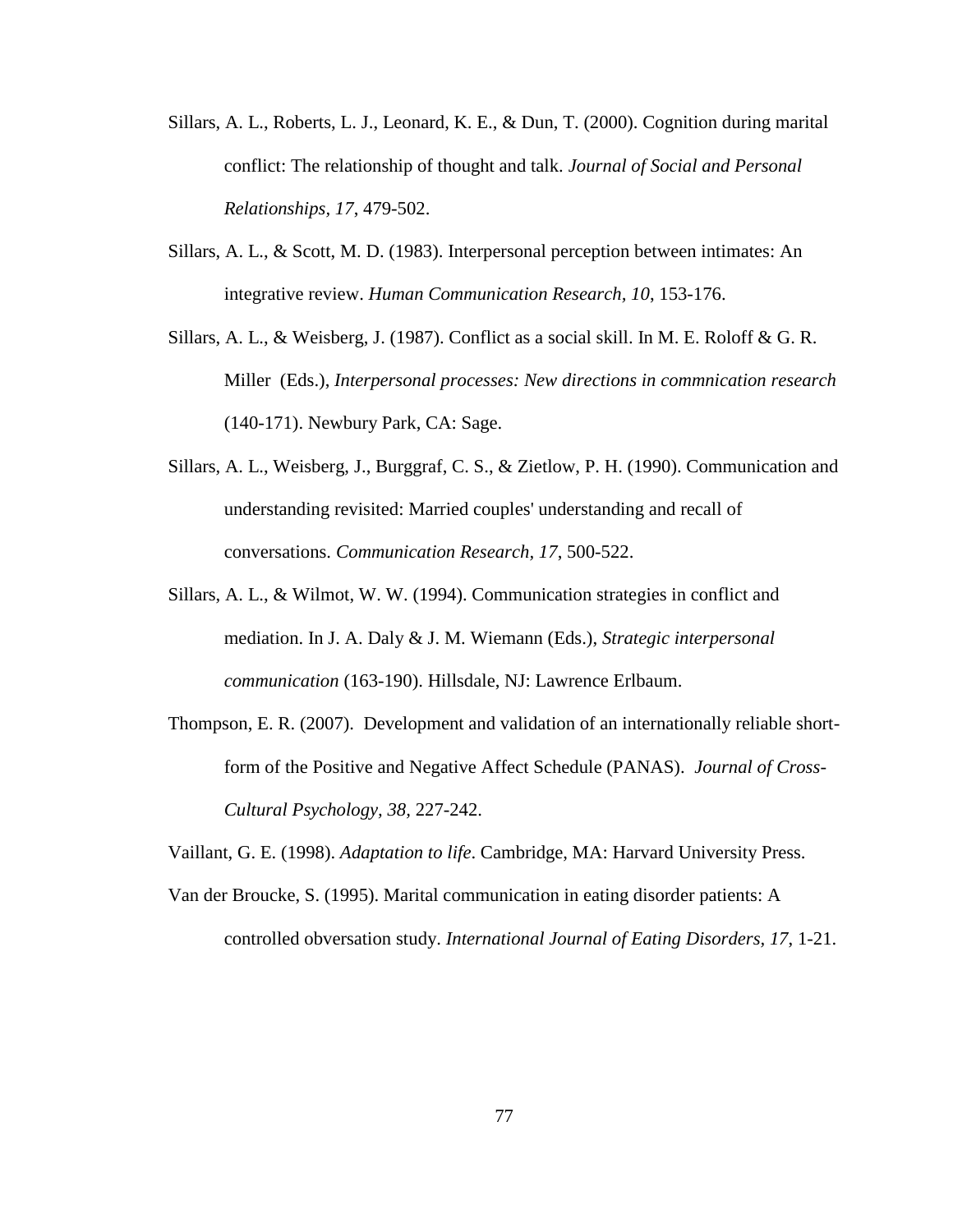- Vincent, J. P., Friedman, L. C., Nugent, J., & Messerly, L. (1979). Demands characteristics in observations of marital interaction. *Journal of Consulting Psychology, 47*, 557-566.
- Waldinger, R. J., Schulz, M. S., Hauser, S. T., Allen, J. P., Crowell, J. A. (2004). Reading others' emotoins: The role of intuitive judgments in predicting marital satisfaction, quality, and stability. *Journal of Family Psychology, 18,* 58-71.
- Watson, D., Clark, L. A., & Tellegen, A. (1988). Development and validation of brief measures of positive and negative affect: The PANAS scales. *Journal of Personality and Social Psychology, 54,* 1063-1070.
- Weiss, R. S. (1975). *Marital separation.* New York, NY: Basic Books.
- Wile, D. B. (2002). Collaborative couple therapy. In A. S. Gurman & N. S. Jacobson (Eds.), *Clinical handbook of couple therapy* (281-307). New York, NY: The Guilford Press.
- Zweig, C., & Wolf, S. (1997). *Romancing the shadow: Illuminating the dark side of the soul.* New York, NY: Ballantine Books.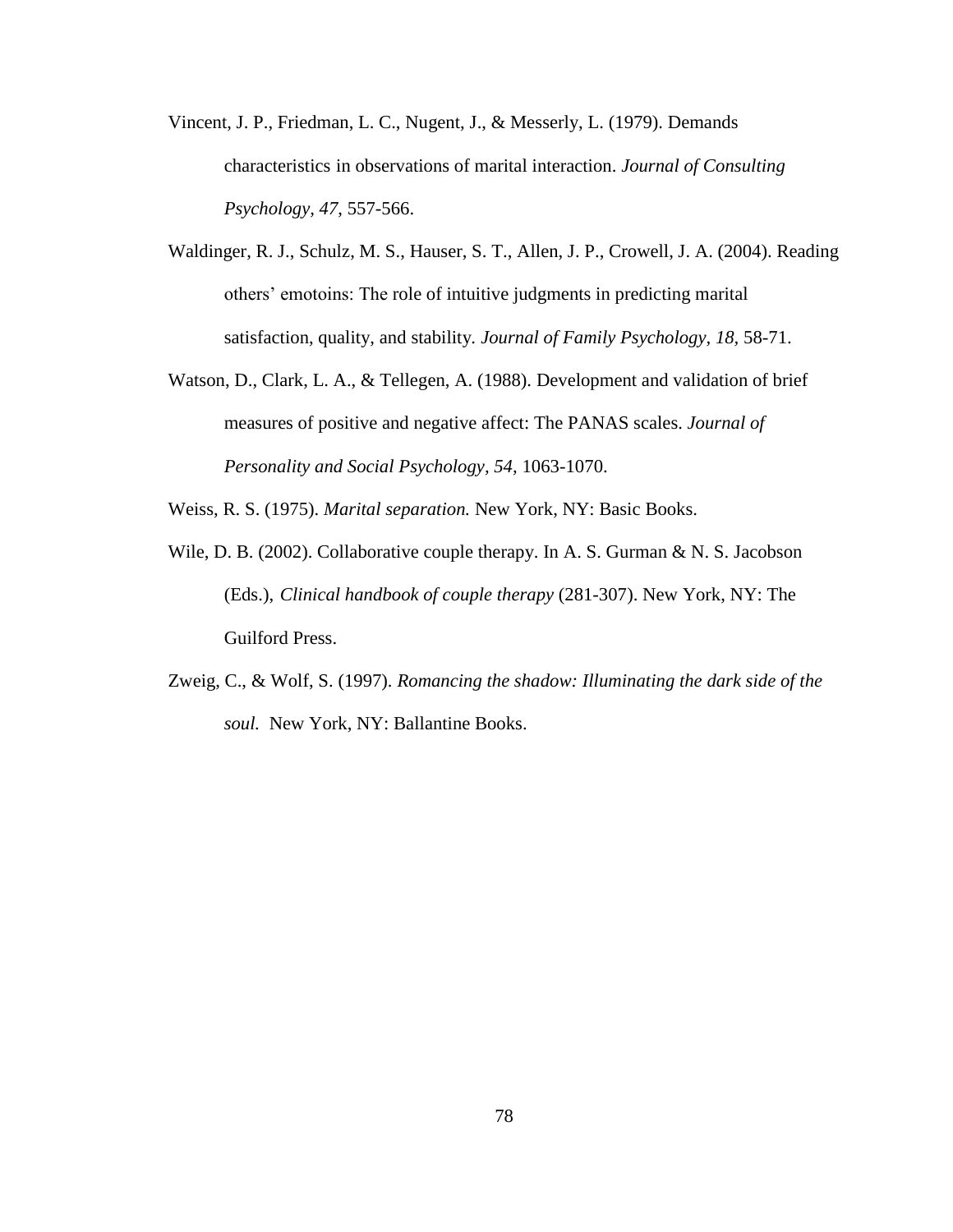### **APPENDIX A**

### GENERAL PROJECTION – LIFE STYLE INDEX (LSI)

Below are questions about how you perceive society in general. Answer each question for how accurately it represents your general thoughts and feelings about others.

| Strongly | Disagree | Somewhat | Somewhat | Agree | Strongly |
|----------|----------|----------|----------|-------|----------|
| Disagree |          | Disagree | Agree    |       | Agree    |

1) People who try to get their way by yelling and screaming make me sick.

2) Most people annoy me because they are too selfish.

3) I believe people will take advantage of you if you are not careful.

4) One of the things I hate about people is that they are insincere.

5) I hate people who always try to be the center of attention.

6) Most people are obnoxious.

7) I am irritated because people can't be trusted.

8) People with low moral standards make me sick.

9) I hate people who step on others in order to get ahead.

**10)** I think it is disgusting how most people lie to get ahead.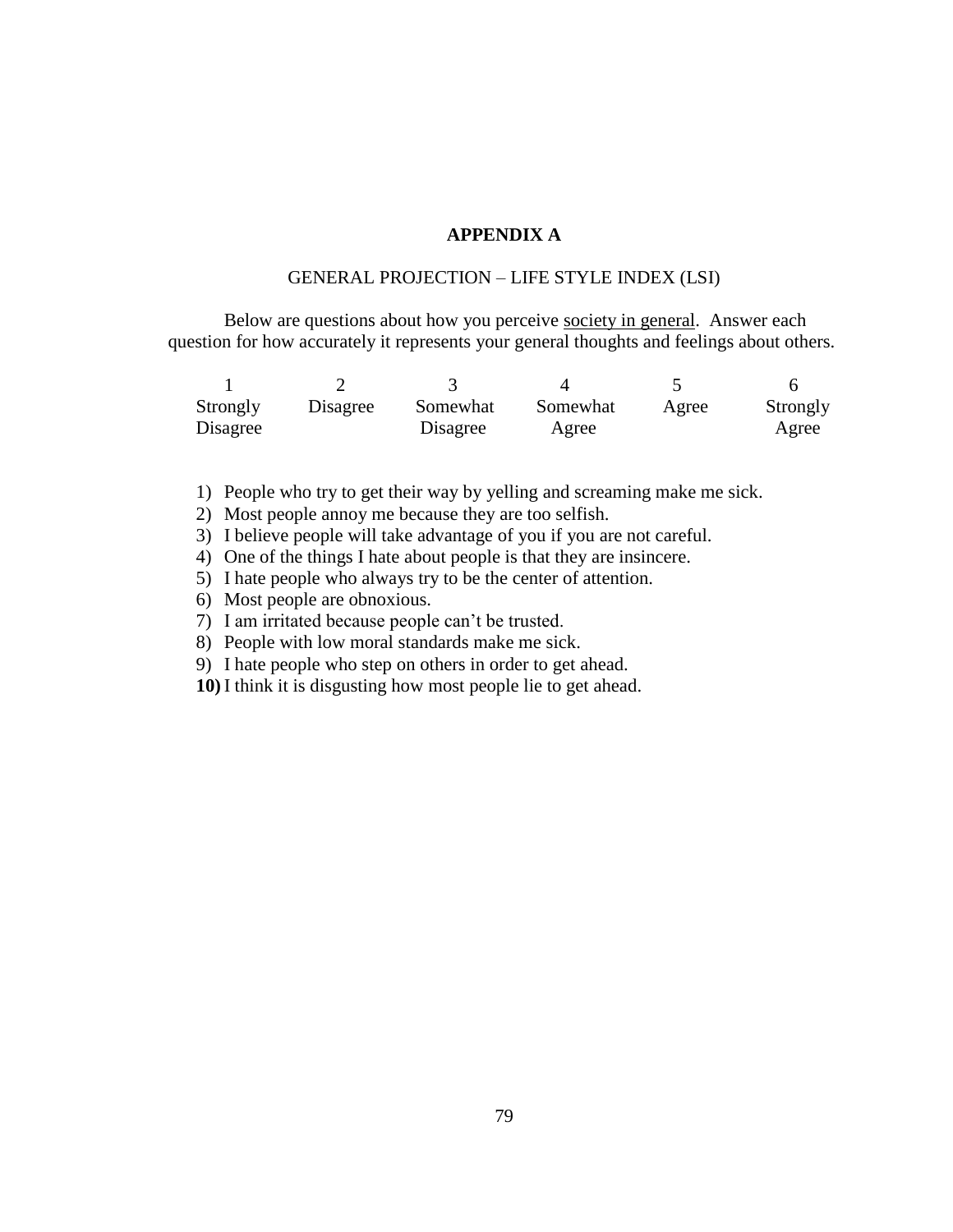### **APPENDIX B**

#### GENERAL PROJECTION – NEW SCALE

The following questions ask about how you perceive people in general and how they behave. Answer each question by indicating how strongly you agree or disagree with the statement

| Strongly | Disagree | Somewhat | Somewhat | Agree | Strongly |
|----------|----------|----------|----------|-------|----------|
| Disagree |          | Disagree | Agree    |       | Agree    |

- 1) I feel like people are generally very critical toward me
- 2) People often look down on me
- 3) I often feel judged when talking to others
- 4) It really bothers me when people do things I would never even try and get away with it
- 5) I feel like I often need to protect myself in social settings
- 6) People who frequently judge others really bother me
- 7) I often feel the need to defend myself from others
- 8) People who think too highly of themselves really annoy me
- 9) Most people don't treat me as well as I would like to be treated
- 10) It's frequently hard to be myself because of how disapproving others can be
- 11) In my experience, most people focus on the negative traits of others rather than their positive traits
- 12) I feel like most people don't live by a strong sense of values
- 13) I often envy how easy it is for people to get away with things that I wouldn't try to get away with
- 14) People that get away with things really irritate me
- 15) I get angry when I see someone get something they don't really deserve
- 16) I can't stand people who take more credit than they should
- 17) People that brag are so annoying
- 18) Arrogant people really bug me
- 19) Some people are so full of themselves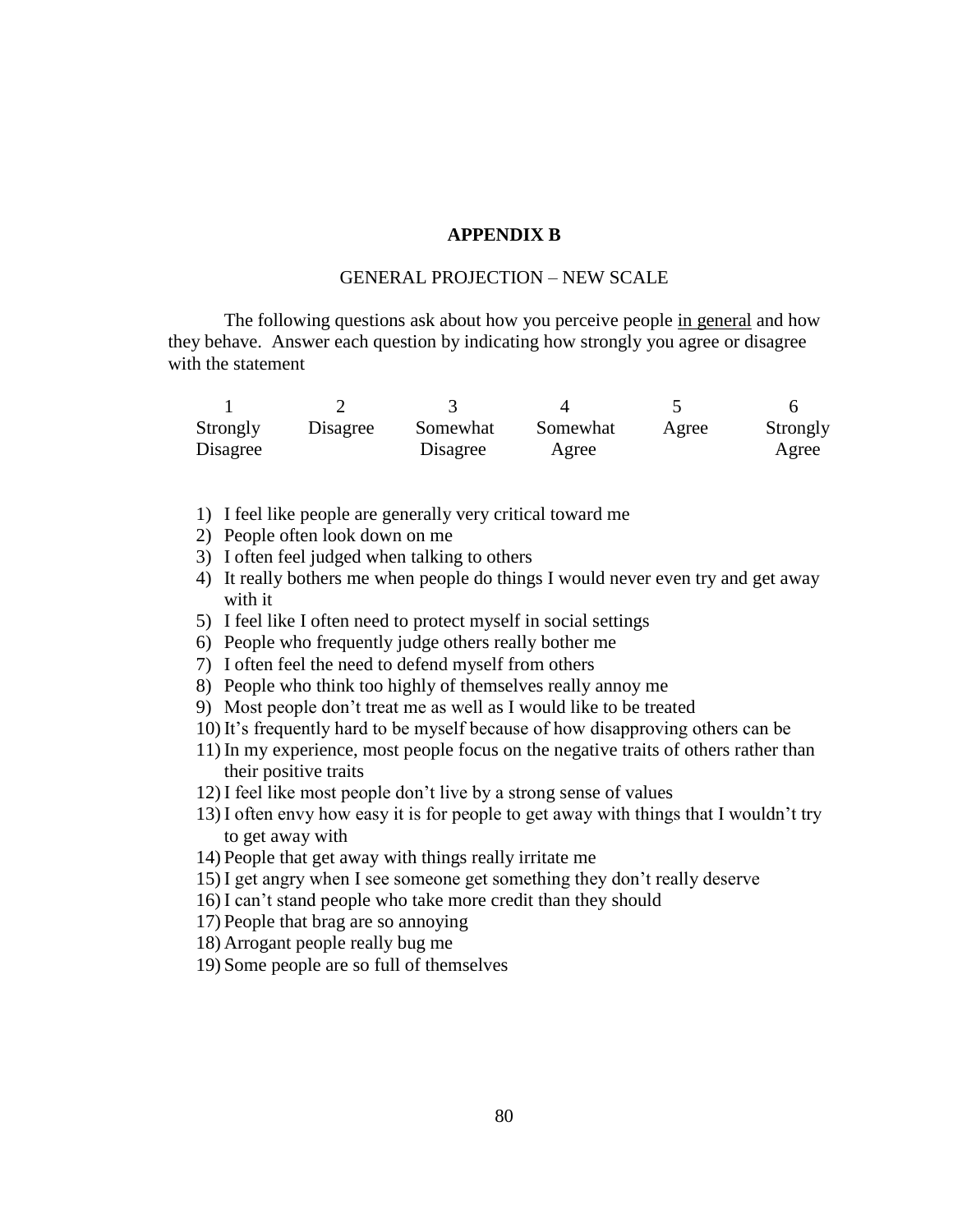### **APPENDIX C**

#### ROOMATE-SPECIFIC PROJECTION SCALE

The questions below ask you about your roommate in general. Respond to each statement by stating how accurately it represents your overall thoughts, feelings, and observations about your roommate.

| Strongly | Disagree | Somewhat | Somewhat | Agree | Strongly |
|----------|----------|----------|----------|-------|----------|
| Disagree |          | Disagree | Agree    |       | Agree    |

- 1) My roommate gets away with things I would never try to do
- 2) When I was younger, I got in trouble for the kinds of things my roommate says and does now
- 3) My roommate behaves in ways that were seen as inappropriate when I was growing up
- 4) My roommate often does things I was taught never to do
- 5) My roommate often behaves in ways that were considered rude growing up in my house
- 6) If I were to act the way my roommate does around my parents, they would get really upset
- 7) I can't believe what my roommate gets away with sometimes
- 8) There are times when I think my roommate is looking down on me
- 9) There are often times I can tell my roommate thinks she/he is better than me
- 10) Sometimes I can sense my roommate is judging me
- 11) My roommate thinks he/she is greater than he/she really is
- 12) My roommate acts like a slob around me

13) Sometimes I wish I could do and say some of the things my roommate does

- 14) I envy my roommate's ability to say and do things I wouldn't
- 15) I am sometimes jealous that my roommate gets away with things I can't

16) I wish I could get away with some of the things my roommate gets away with

17) The things my roommate gets away with make me angry

18) I often get mad about the things my roommate says and does

19) I get irritated with the way my roommate acts

20) The way my roommate handles things often makes me mad

21) I get irritated being around my roommate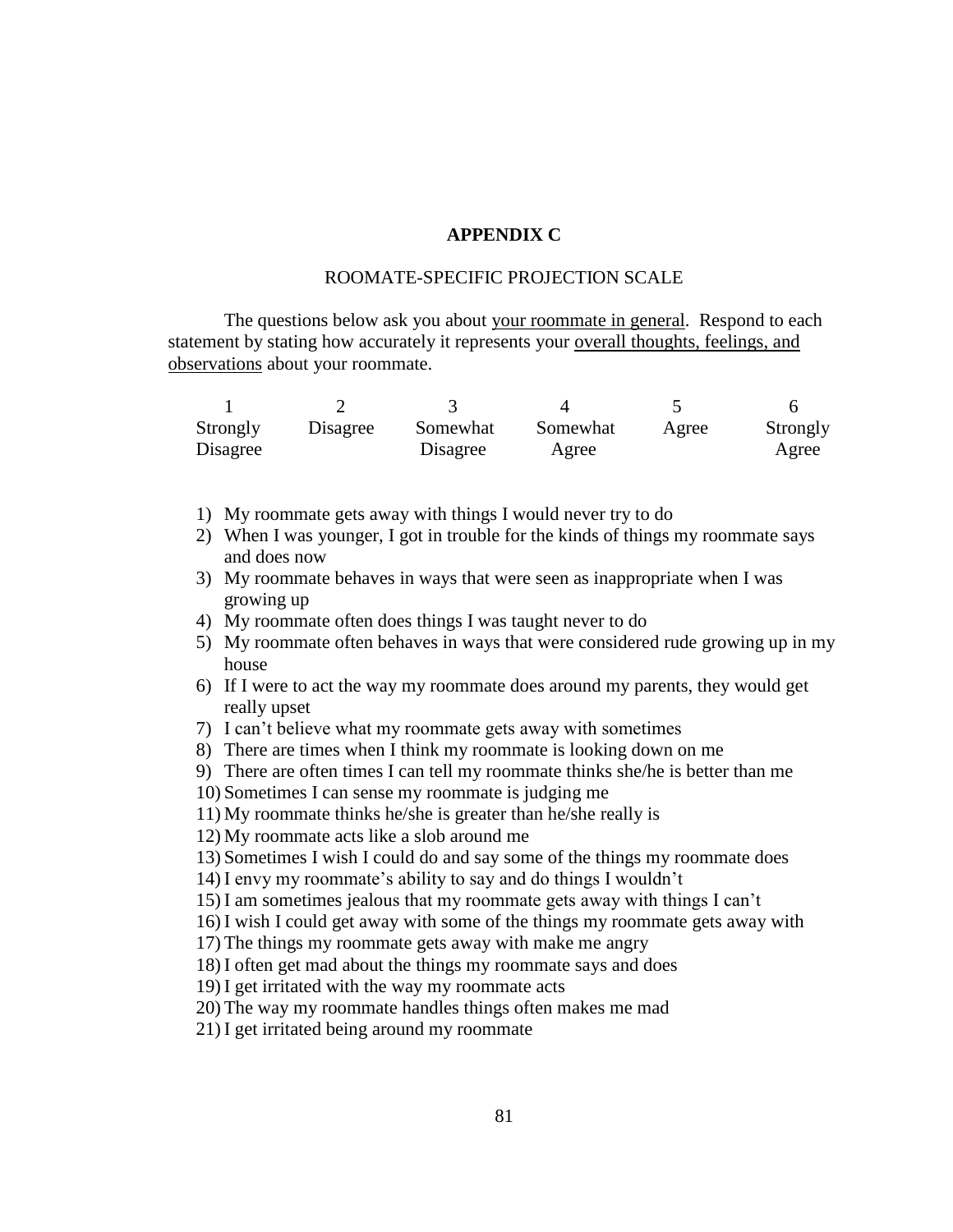22) The things my roommate says and does often make me nervous

23) I get anxious when I am around my roommate

24) My roommate's behavior is a source of worry for me

25) The way my roommate acts makes me tense

26) I often worry that my roommate will embarrass me

27) I often worry that my roommate will get us both in trouble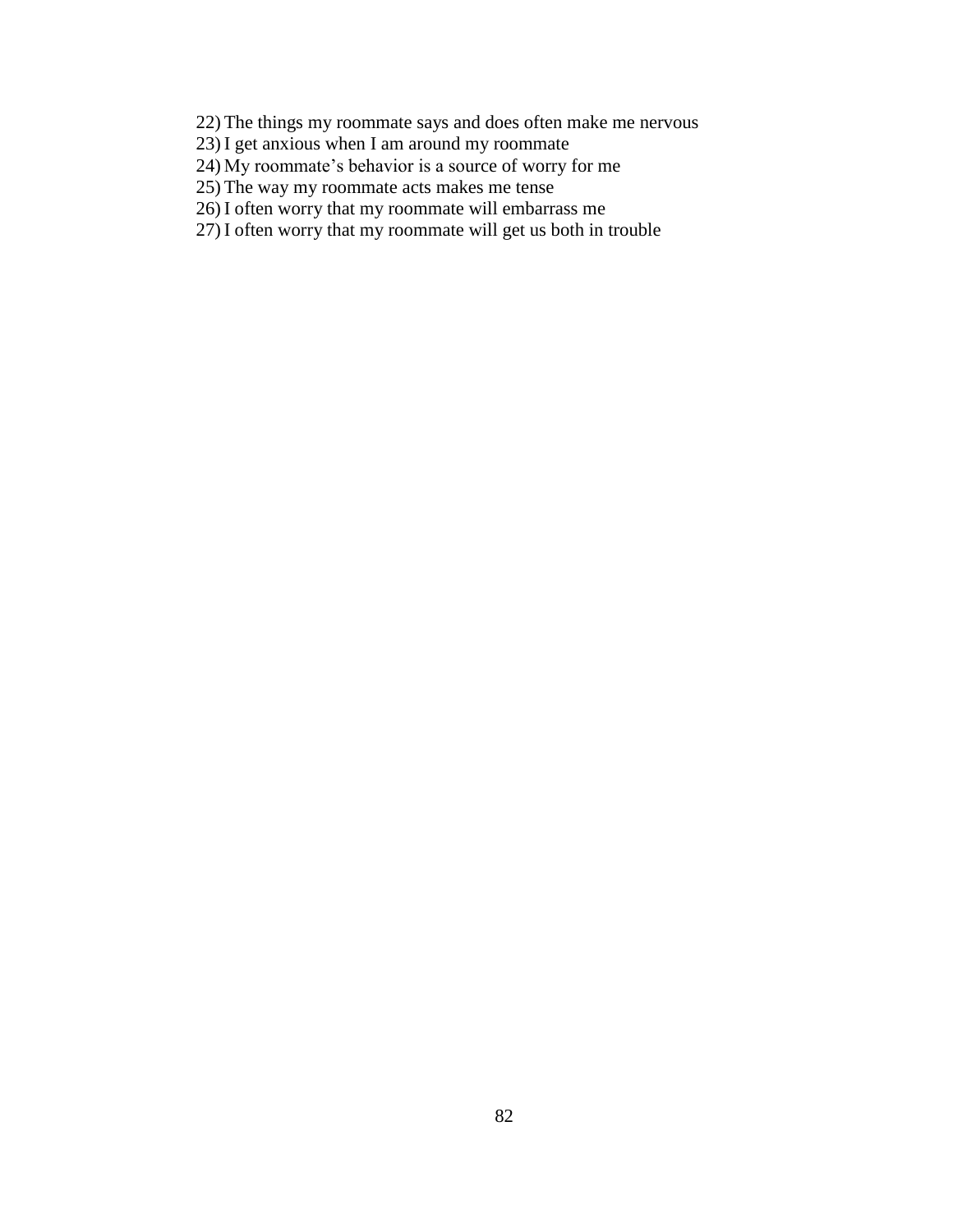## **APPENDIX D**

### RELATIONSHIP SATISFACTION

The statements below ask about your <u>overall relationship with your roommate</u>. Please respond to each statement by indicating your agreement with how accurately it depicts your relationship.

| Strongly | Disagree | Somewhat | Somewhat | Agree | Strongly |
|----------|----------|----------|----------|-------|----------|
| Disagree |          | Disagree | Agree    |       | Agree    |

1) Overall, my roommate and I have a good relationship

2) I like spending time with my roommate

3) I'm satisfied with the way things are between me and my roommate

4) I enjoy being around my roommate

5) My roommate and I get along well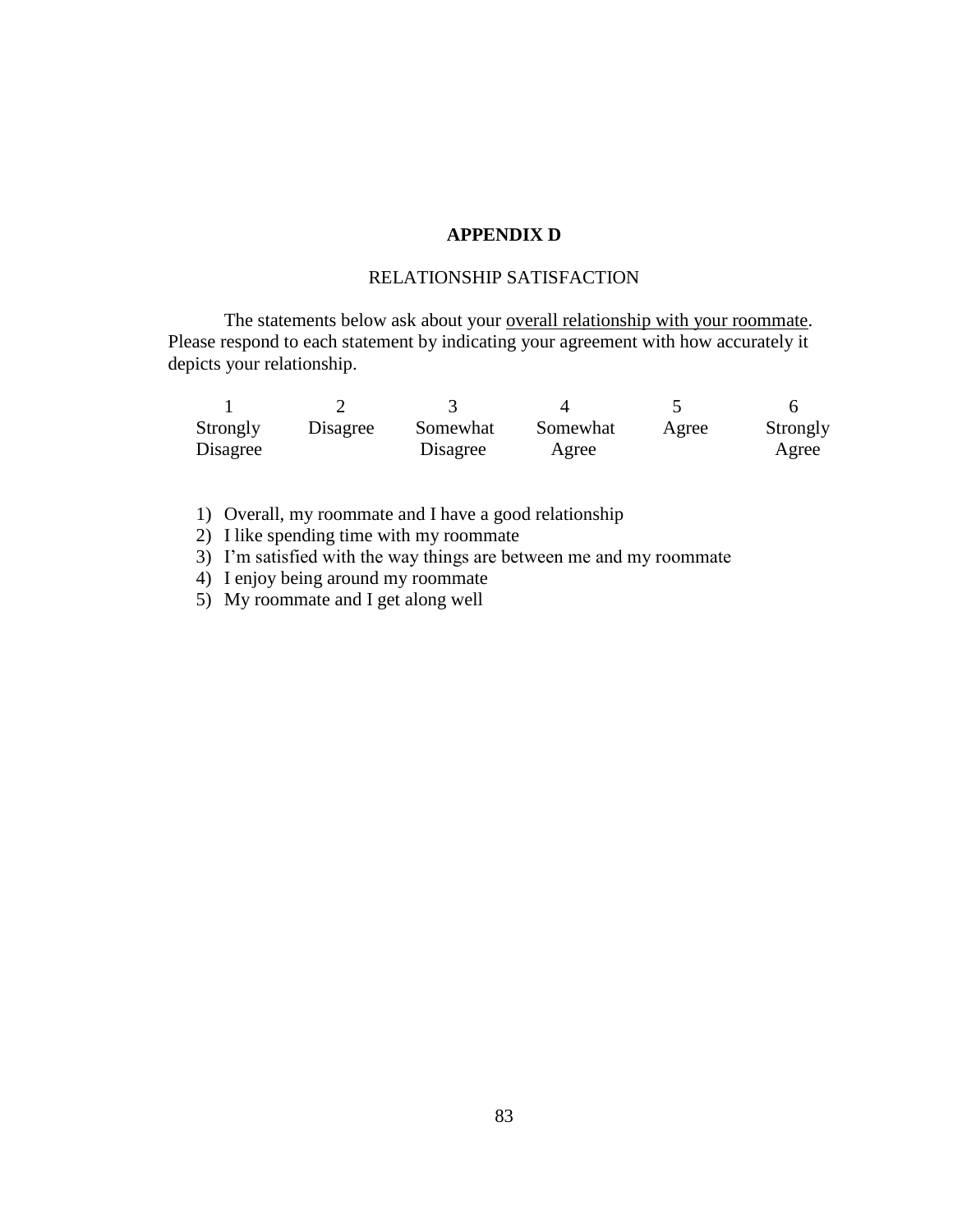## **APPENDIX E**

### CONFLICT ISSUE SEVERITY

Below are statements about the specific conflict you had with your roommate. Think about the issue/topic that you had the conflict over and indicate how strongly you agree with each statement.

| Strongly | Disagree | Somewhat | Somewhat | Agree | Strongly |
|----------|----------|----------|----------|-------|----------|
| Disagree |          | Disagree | Agree    |       | Agree    |

1) I felt like the issue was important to our overall relationship

2) It was an important issue to talk about

3) The issue had an impact on our future together

4) I knew we needed to address the issue because of its significance

5) The issue we talked about was worth arguing about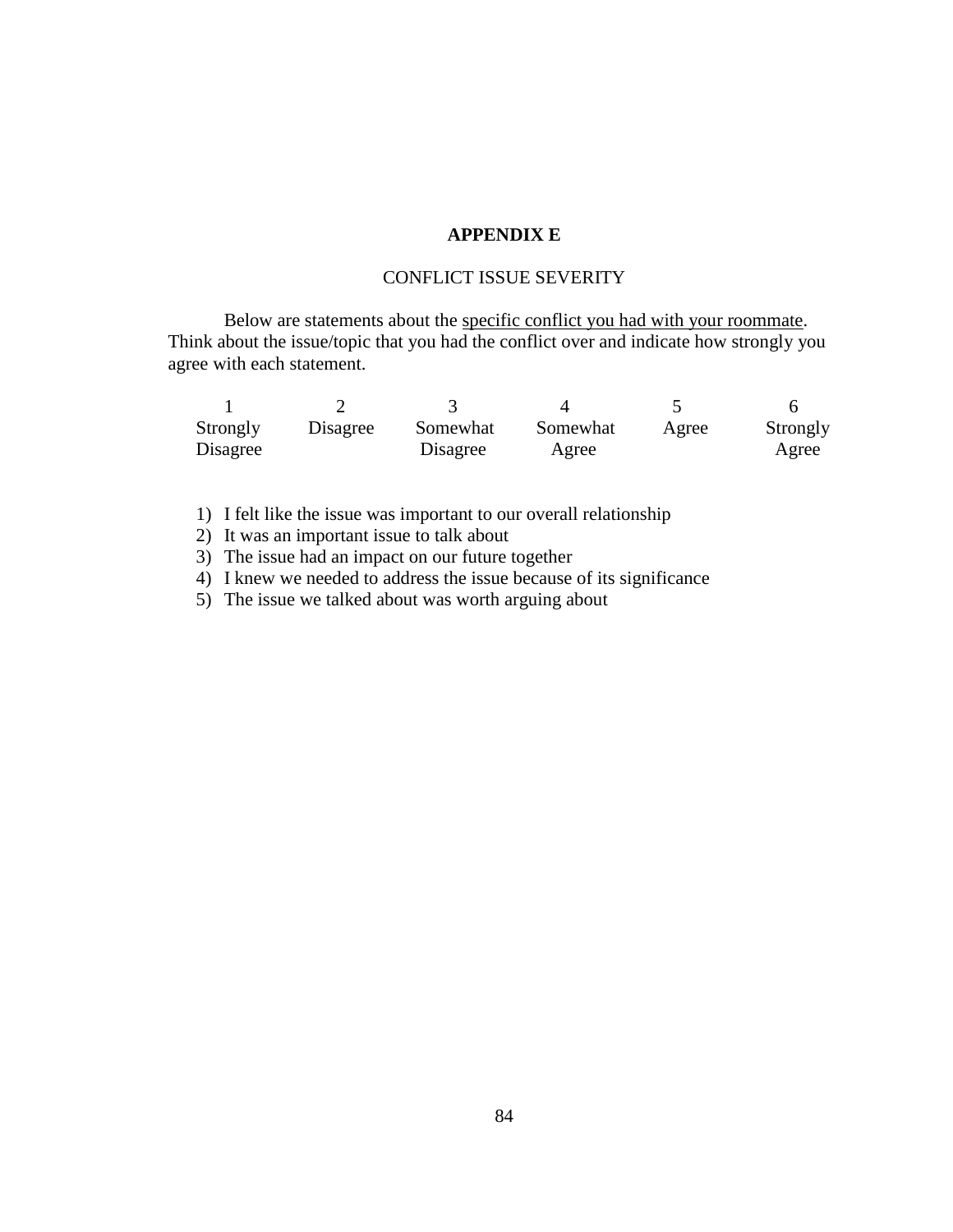#### **APPENDIX F**

### ATTRIBUTION BIAS – RELATIONSHIP ATTRIBUTION MEASURE (RAM)

These statements ask you about how you thought and perceived the conflict as a whole. Indicate how strongly you disagree or agree with each statement.

| Strongly | Disagree | Somewhat | Somewhat | Agree | Strongly |
|----------|----------|----------|----------|-------|----------|
| Disagree |          | Disagree | Agree    |       | Agree    |

- 1) My roommate's behavior was due to something about him/her as a person (e.g. the type of person he/she is)
- 2) The issue that we had the conflict over is not likely to change
- 3) The issue that we had the conflict over affects other parts of our relationship
- 4) My roommate intentionally meant to have the conflict, rather than unintentionally
- 5) My roommate was motivated by his/her own selfish concerns
- 6) My roommate deserves to be blamed for the conflict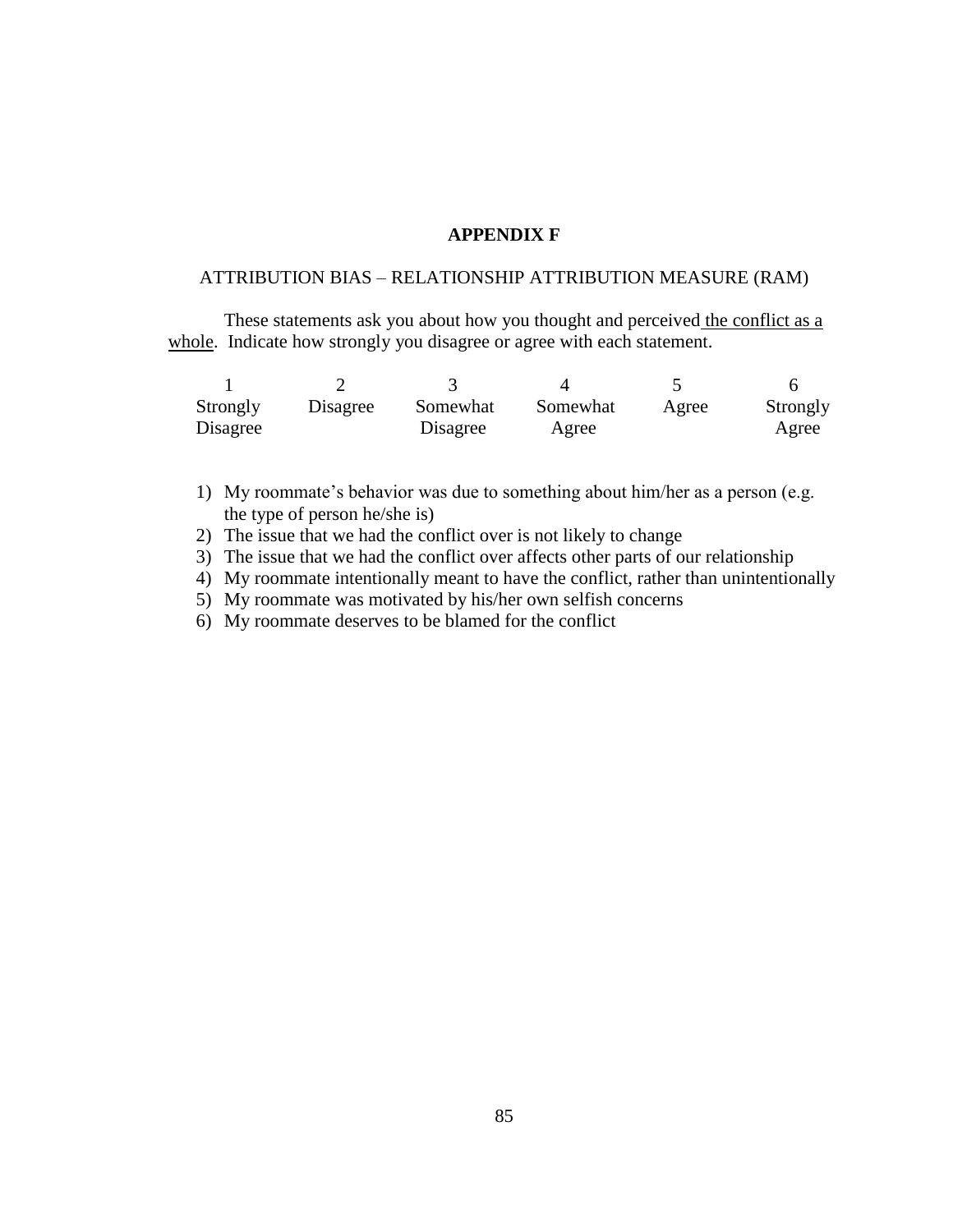### **APPENDIX G**

## CONFLICT STRATEGIES

Now think about what happened DURING the conflict. Rate each of the following statements using the scale provided. Please indicate how you acted in the following ways DURING the conflict.

| Strongly | Disagree | Somewhat | Somewhat | Agree | Strongly |
|----------|----------|----------|----------|-------|----------|
| Disagree |          | Disagree | Agree    |       | Agree    |

- 1) I tried to postpone dealing with the issue as long as possible
- 2) I avoided being around my roommate to avoid dealing with the issue
- 3) I tried to ignore the issue
- 4) I stopped talking as much with my roommate in order to avoid dealing with the issue
- 5) I tried to let the issue resolve itself
- 6) Instead of directly talking about the issue, I tried to understand where my roommate was coming from
- 7) I tried to set an example with my behavior so my roommate would observe and imitate me
- 8) I denied that there was a problem or conflict
- 9) I dismissed the issue as unimportant
- 10) I tried to use humor to avoid directly talking about the issue
- 11) I tried to explain to my roommate why the issue wasn't a big deal

12) I avoided talking about the issue

- 13) I thought the issue wasn't worth arguing over
- 14) I tried to distract my roommate from the issue
- 15) I tried to change the subject

16) I changed the topic of discussion

17) I focused on how we were arguing rather than what we were arguing about

18) I tried to hint at my feelings through indirect comments

19) I tried to deal with the problem jokingly so that my irritation was not disclosed

20) I sought a solution that would be mutually beneficial

21) I explored possible solutions with my roommate

22) I was willing to accept alternative solutions to the problem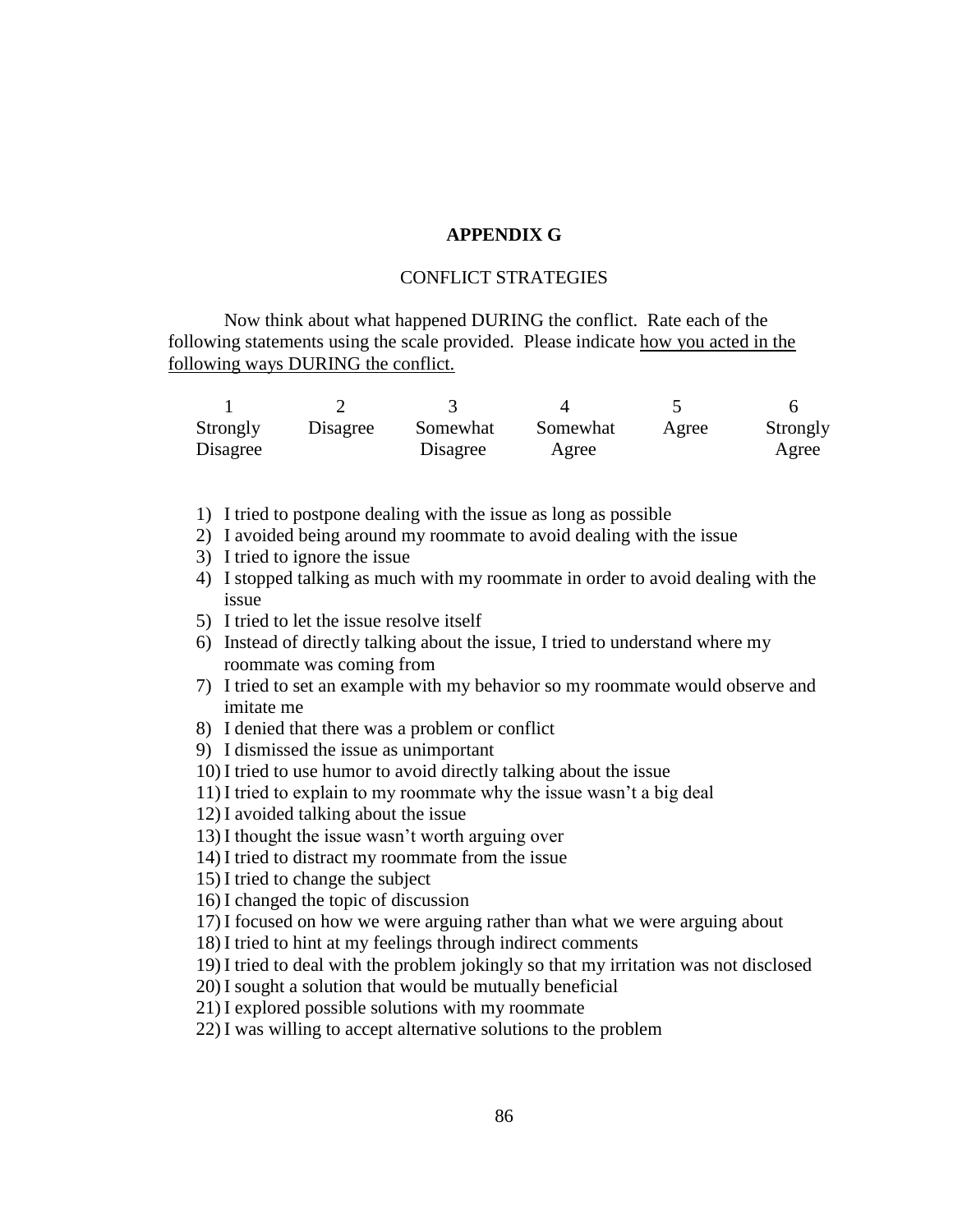23) I tried to think of the best solution for both of us

24) I asked my roommate about his/her thoughts and feelings

25) I tried to understand my roommate's point of view

- 26) I tried to provide information to help increase my roommate's understanding of my perspective
- 27) I asked my roommate for information about his/her perspective to help increase my understanding

28) I accepted my fair share of responsibility for the conflict

29) I openly acknowledged mistakes I made

30) I sacrificed some of my individual goals for the sake of our relationship goals

31) I compromised with my roommate

32) I decided the relationship was more important than what I individually wanted

33) I was sympathetic to my roommate's position

34) I demonstrated concern about my roommate's thoughts and feelings

35) I listened closely to what my roommate had to say

36) I validated my roommate's thoughts and feelings

37) I used humor to try to make my roommate feel better

38) I showed my roommate that I had lost my temper

39) I raised my voice at my roommate

40) I criticized my roommate's behavior

41) I criticized a part of my roommate's personality

42) I blamed the conflict on an aspect of who my roommate is

43) I told my roommate it was his/her fault that there was a conflict

44) I made threats towards my roommate

45) I tried to intimidate my roommate

46) I insulted my roommate

47) I cursed at my roommate

48) I tried to establish dominance over my roommate

49) I dismissed my roommate's perspective out-of-hand

50) I used sarcasm to indicate frustration with my roommate

51) I tease my roommate

52) I told my roommate that he/she needed to change his/her behavior

53) I told my roommate how to behave in the future

54) I tried to persuade my roommate to comply with my wishes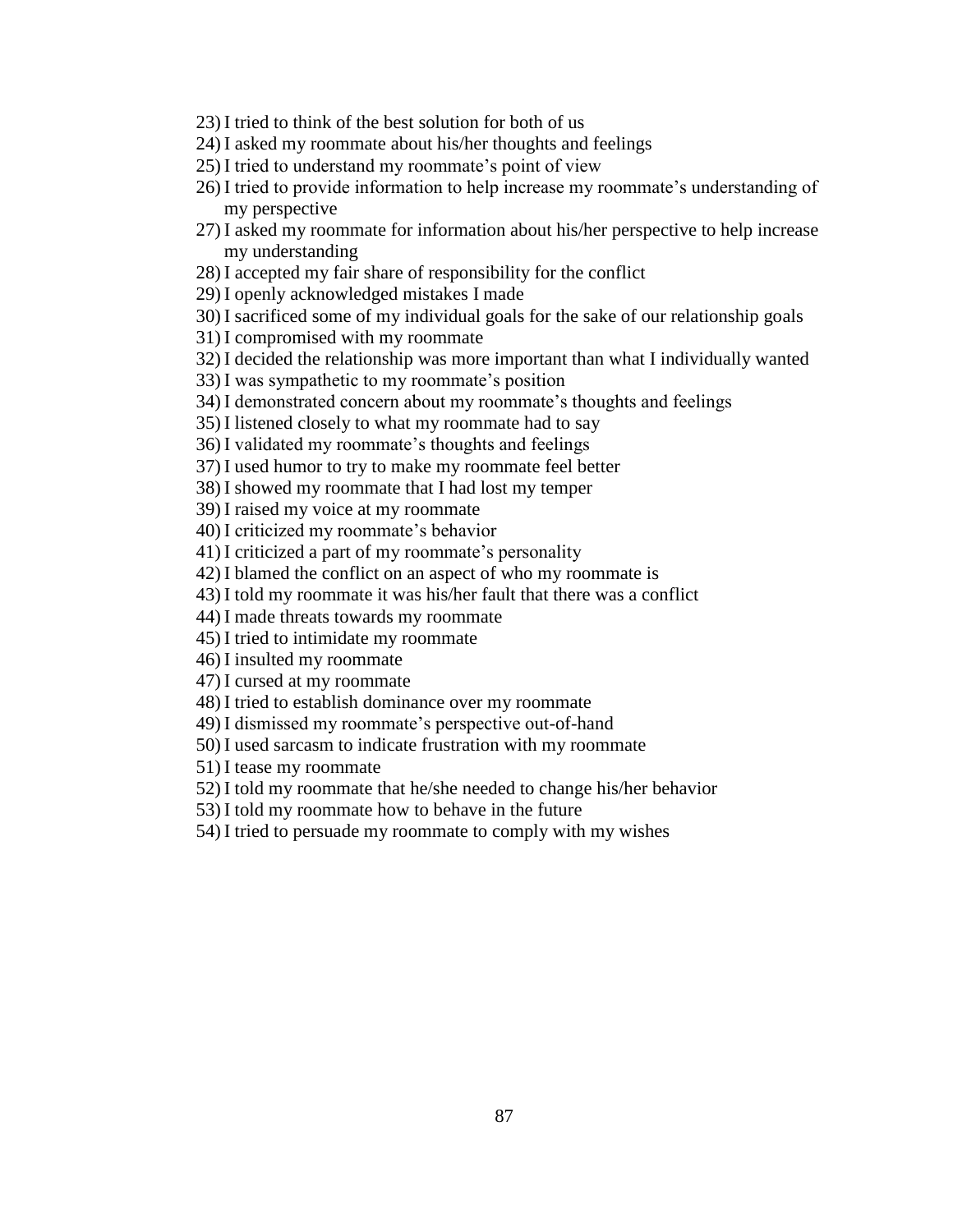### **APPENDIX H**

#### PERCEIVED ROOMMATE BEHAVIOR

These next statements ask you to recall the actual behavior of your roommate during the conflict. Indicate your level of agreement with each behavior.

| Strongly | Disagree | Somewhat | Somewhat | Agree | Strongly |
|----------|----------|----------|----------|-------|----------|
| Disagree |          | Disagree | Agree    |       | Agree    |

1) My roommate's eye contact was more hostile than normal

2) I felt like my roommate was glaring at me

3) My roommate avoided looking at me in the eyes

4) My roommate showed his/her displeasure with how he/she looked at me

5) My roommate didn't look at me like he/she normally does

6) My roommate rolled his/her eyes at times while we were talking

7) My roommate spoke louder than normal

8) My roommate raised his/her voice when talking to me

9) My roommate tried to raise his/her voice to make a point

10) I felt like my roommate was shouting at me at times

11) It bothered me how loud my roommate was during the conflict

12) I detected hostility in my roommate's tone of voice

13) My roommate's tone of voice was critical

14) I wish my roommate had spoken to me differently

15) My roommate was really disrespectful in how he/she talked to me

16) I didn't like how my roommate spoke to me

17) My roommate tried to create more physical space between us during the conflict

18) I felt like my roommate was physically distant from me

19) My roommate seemed closed off from me

20) I didn't feel like my roommate was very approachable

**21)** My roommate seemed farther away from me than normal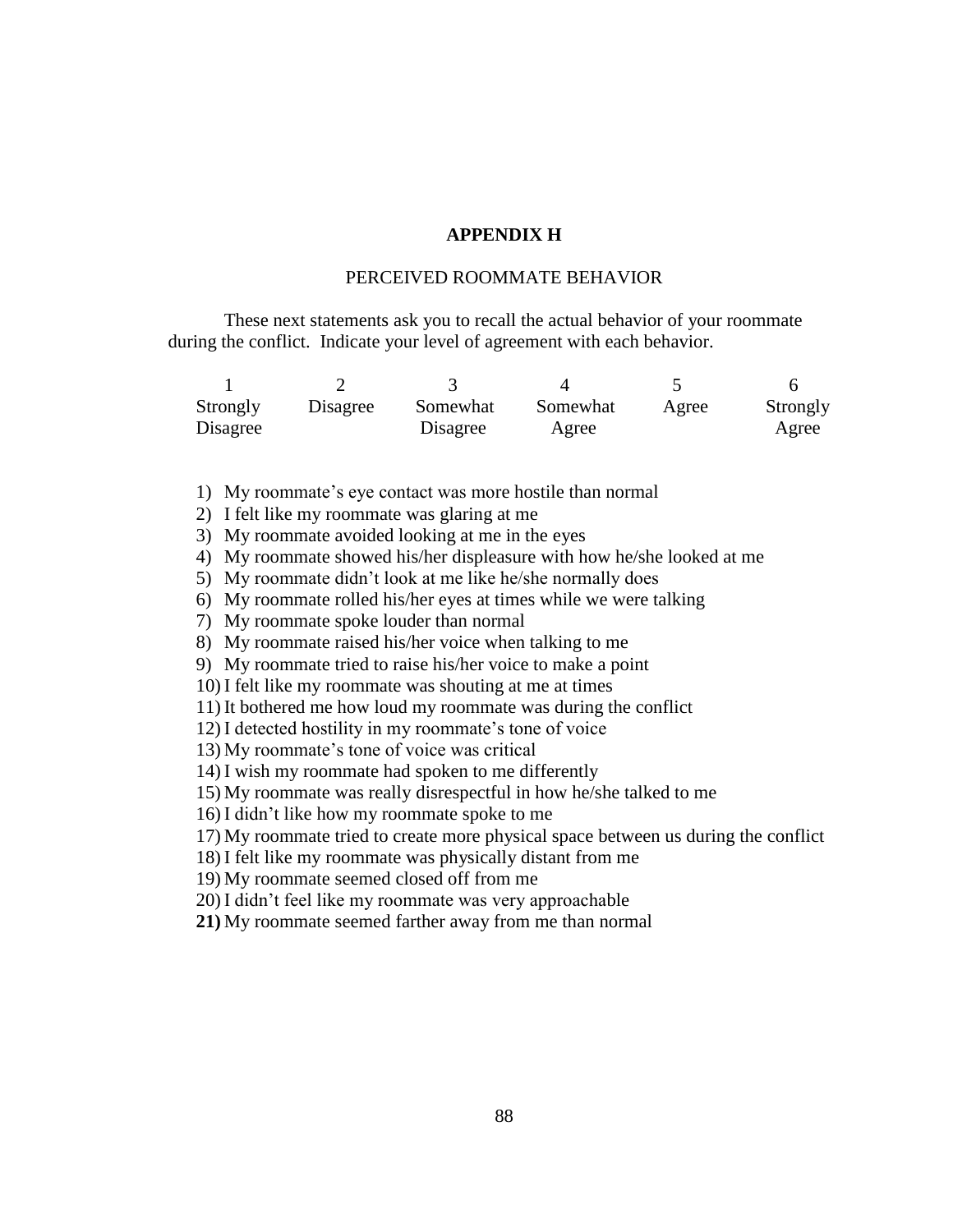## **APPENDIX I**

# EMOTIONS – THE POSITIVE AND NEGATIVE AFFECT SCHEDULE (PANAS) SCALE

The instrument presented here contains a list of emotions that you may have felt during the conflict. Please rate each emotion based on how strongly you felt it.

| 1                | $\overline{2}$ | 3          | $\overline{4}$ | 5         |
|------------------|----------------|------------|----------------|-----------|
| Very Slightly    | A Little       | Moderately | Quite a Bit    | Extremely |
| or Not at All    |                |            |                |           |
|                  |                |            |                |           |
|                  |                |            |                |           |
| Interested<br>1) |                |            |                |           |
| Distressed<br>2) |                |            |                |           |
| Optimistic<br>3) |                |            |                |           |
| 4)<br>Upset      |                |            |                |           |
| Guilty<br>5)     |                |            |                |           |
| Scared<br>6)     |                |            |                |           |
| Hostile<br>7)    |                |            |                |           |
| 8) Satisfied     |                |            |                |           |
| 9) Calm          |                |            |                |           |
| 10) Irritated    |                |            |                |           |
| 11) Alert        |                |            |                |           |
| 12) Ashamed      |                |            |                |           |
| 13) Sympathetic  |                |            |                |           |
| 14) Nervous      |                |            |                |           |
| 15) Determined   |                |            |                |           |
| 16) Attentive    |                |            |                |           |
| 17) Jittery      |                |            |                |           |
| 18) Active       |                |            |                |           |
| 19) Afraid       |                |            |                |           |
| 20) Frustrated   |                |            |                |           |
| 21) Angry        |                |            |                |           |
| 22) Relieved     |                |            |                |           |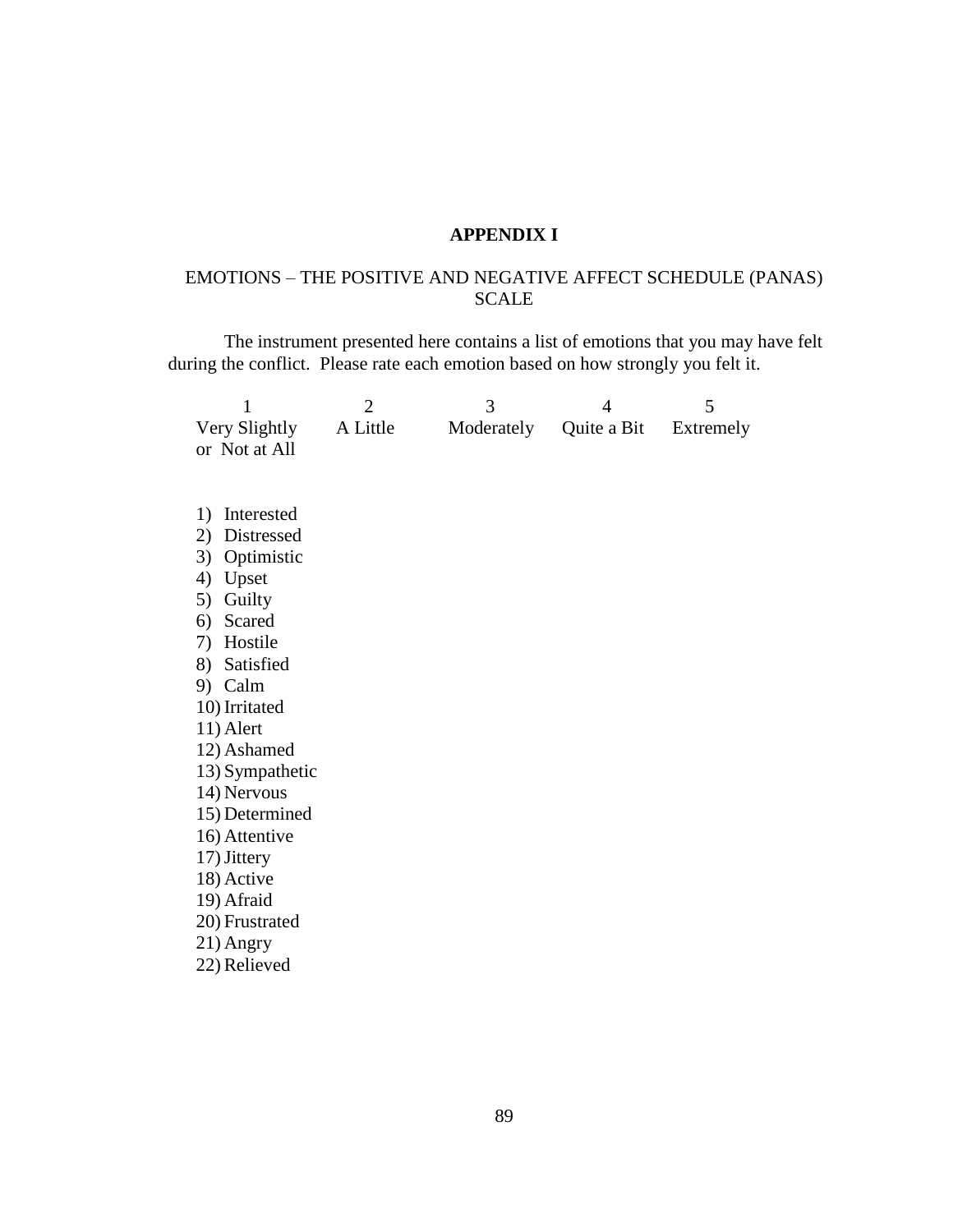## **APPENDIX J**

## IRB APPROVAL LETTER

Hi Chris,

This project has been approved as exempt category 2.

Thanks,

Jody-Lynn

Jody-Lynn Berg

Research Compliance Coordinator

University of Delaware

Research Office

210G Hullihen Hall

Newark, DE 19716

[302-831-1119](tel:302-831-1119) (office)

[302-831-2828](tel:302-831-2828) (fax)

-----Original Message-----

From: Chris Geyer [mailto:*no-reply@irbnet.org]* 

Sent: Thursday, April 21, 2011 10:55 AM

To: Simpers, Clara; Peloso, Elizabeth; Berg, Jody-Lynn